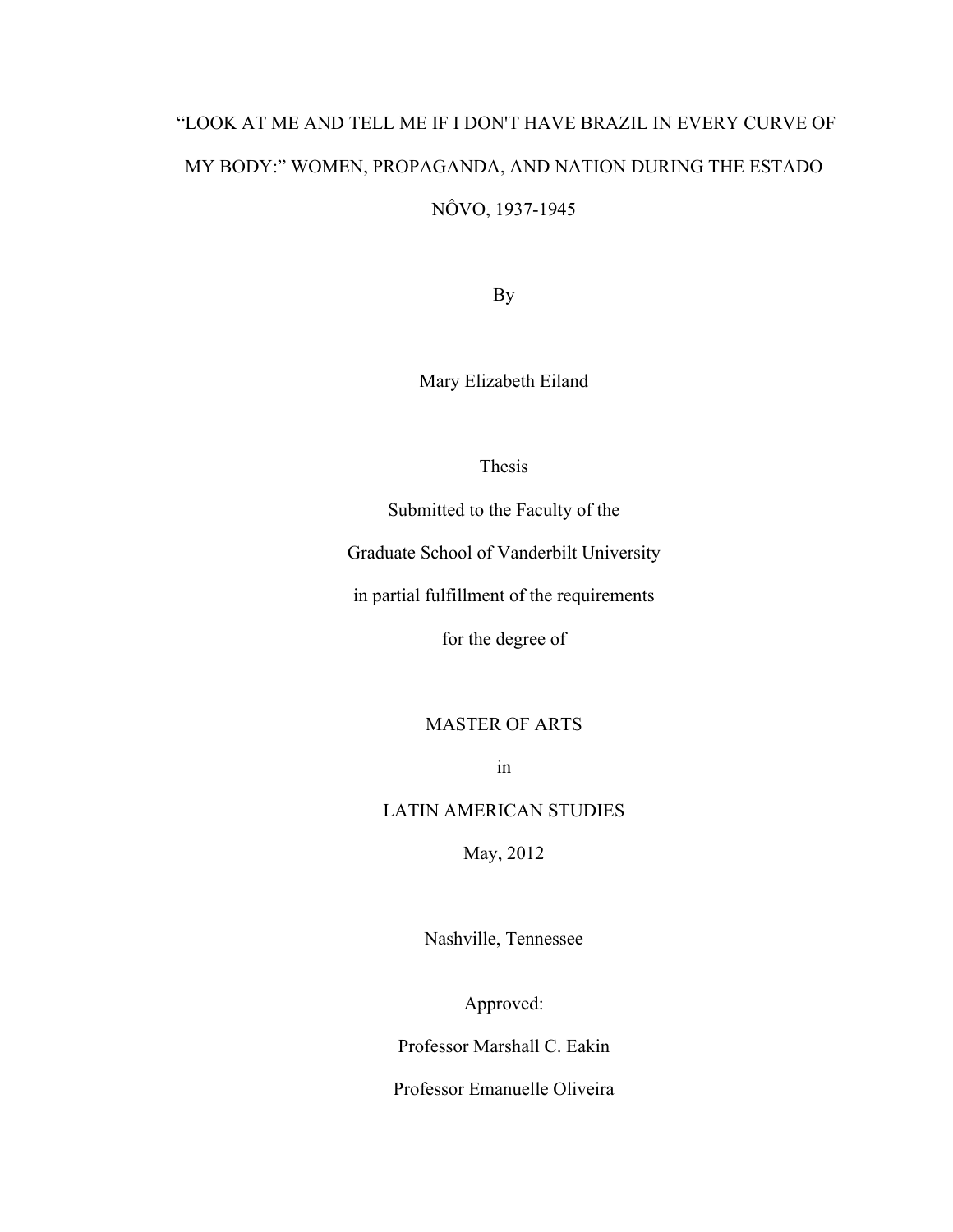#### ACKNOWLEDGMENTS

I would like to thank Vanderbilt's Center for Latin American Studies for awarding me with the Simon Collier Summer Travel Grant to travel to Brazil for the first time and conduct my research for this thesis. The CLAS community went above and beyond to provide the means for this project, along with opportunities to reflect and receive feedback from students and faculty, for which I am extremely grateful.

A million thanks are due to Professor Marshall C. Eakin, first of all for agreeing to advise me through this process, and secondly for his dedication to students. His endless knowledge of Brazil was indispensable to the execution of this project, his weekly advice and insights kept me on task, and his passion for Brazil inspired me to write with purpose. Thanks are also due to Professor Emanuelle Oliveira for graciously agreeing to read my thesis, and for bringing her extensive knowledge of Latin American literature and cinema to the table. Muito obrigada a vocês!

Vanderbilt has been my academic community for five years, and I am extremely thankful for the experiences, academic and otherwise, that I have been afforded as an undergraduate and graduate student. The faculty, students, and employees at Vanderbilt have all made me into a better student, and most certainly a better person, and I am very honored to have been a member of such a vibrant community.

Lastly, I would like to thank my wonderful parents, Bill and Robin Eiland, and my siblings, Will and Mattie, for being constant sources of encouragement, guidance, friendship, and laughter. Your unending support made this project possible and helped to keep everything in perspective.

ii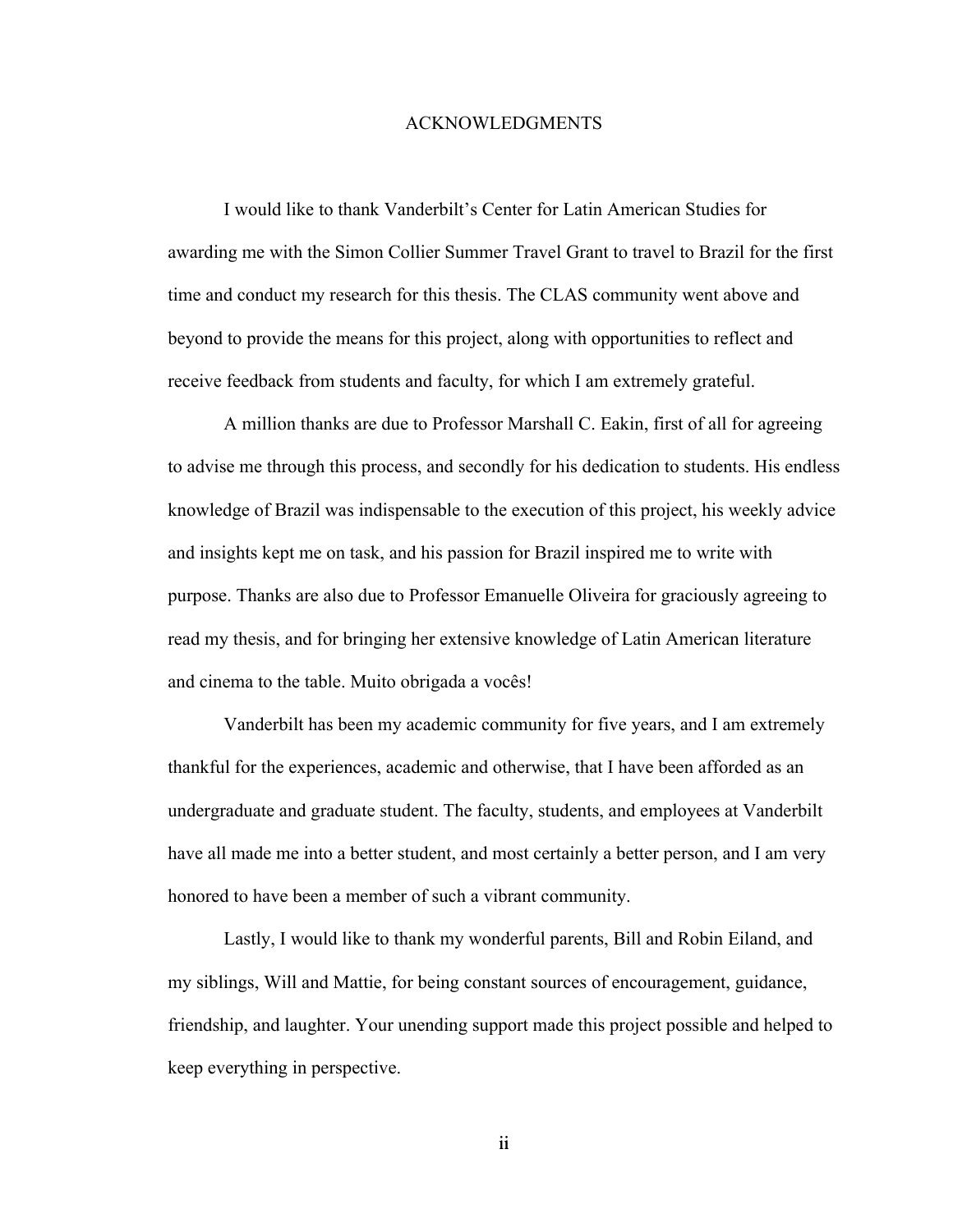# TABLE OF CONTENTS

| Chapter                                                                         |  |
|---------------------------------------------------------------------------------|--|
|                                                                                 |  |
|                                                                                 |  |
|                                                                                 |  |
|                                                                                 |  |
| The Departamento de Imprensa e Propaganda and the Film Industry  27             |  |
|                                                                                 |  |
|                                                                                 |  |
| The Feminine Press: Replicating Rhetoric and Pushing Boundaries 37              |  |
| Political Considerations of Production and the Formation of Popular Culture  42 |  |
|                                                                                 |  |
| IV. CARMEN MIRANDA, "A BRASILEIRA MAIS FAMOSA DO SECULO XX"  53                 |  |
|                                                                                 |  |
|                                                                                 |  |
|                                                                                 |  |
|                                                                                 |  |
|                                                                                 |  |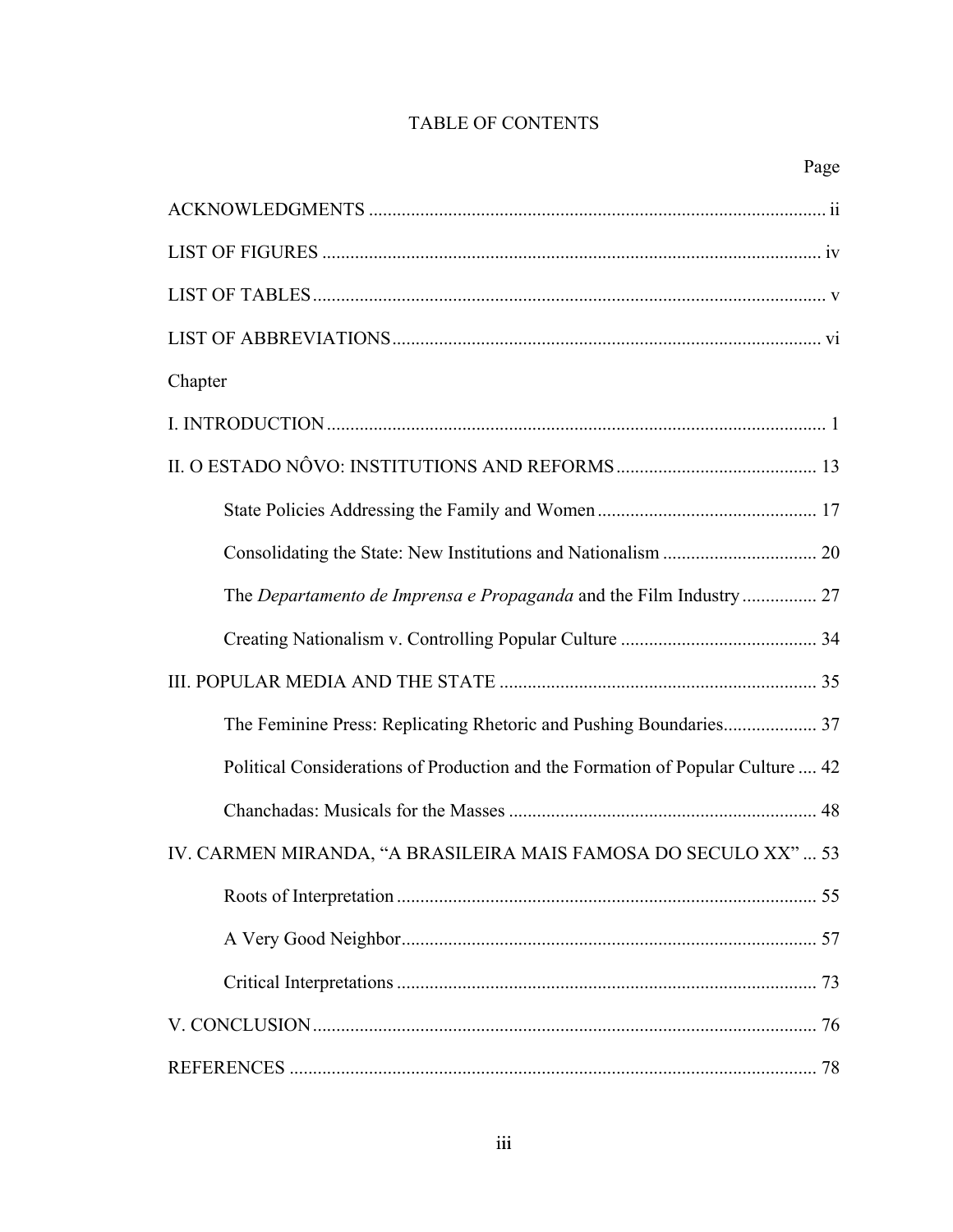# LIST OF FIGURES

| Figure                                                                      | Page |
|-----------------------------------------------------------------------------|------|
|                                                                             |      |
| 2. "Aspectos de eventos em homenagem ao Estado Nôvo," Rio Grande do Sul  25 |      |
|                                                                             |      |
|                                                                             |      |
|                                                                             |      |
|                                                                             |      |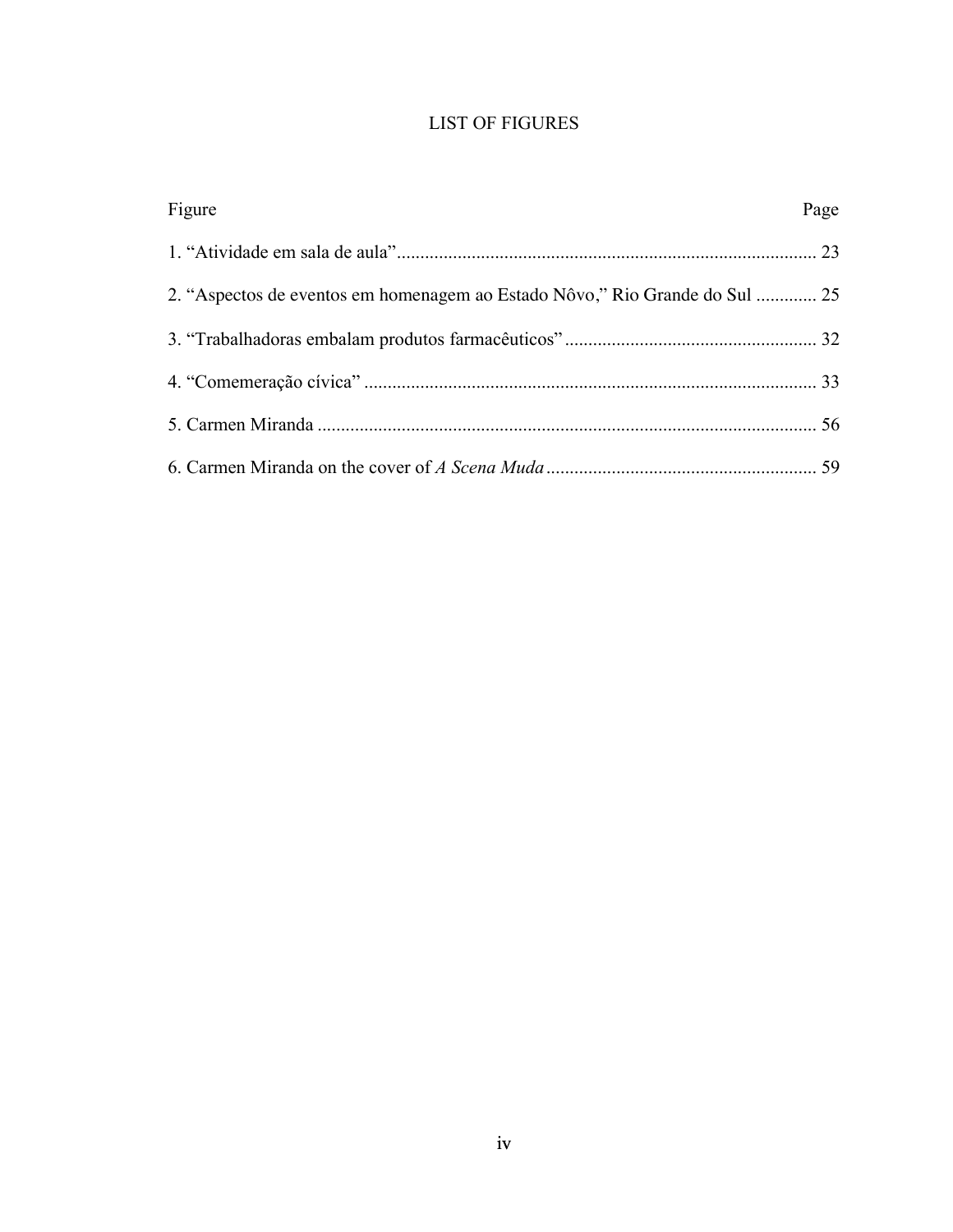# LIST OF TABLES

| Table                                                                            | Page |
|----------------------------------------------------------------------------------|------|
|                                                                                  |      |
| 2. Reader Participation, March-August 1943, A Scena Muda: "Carmen na opinião dos |      |
|                                                                                  |      |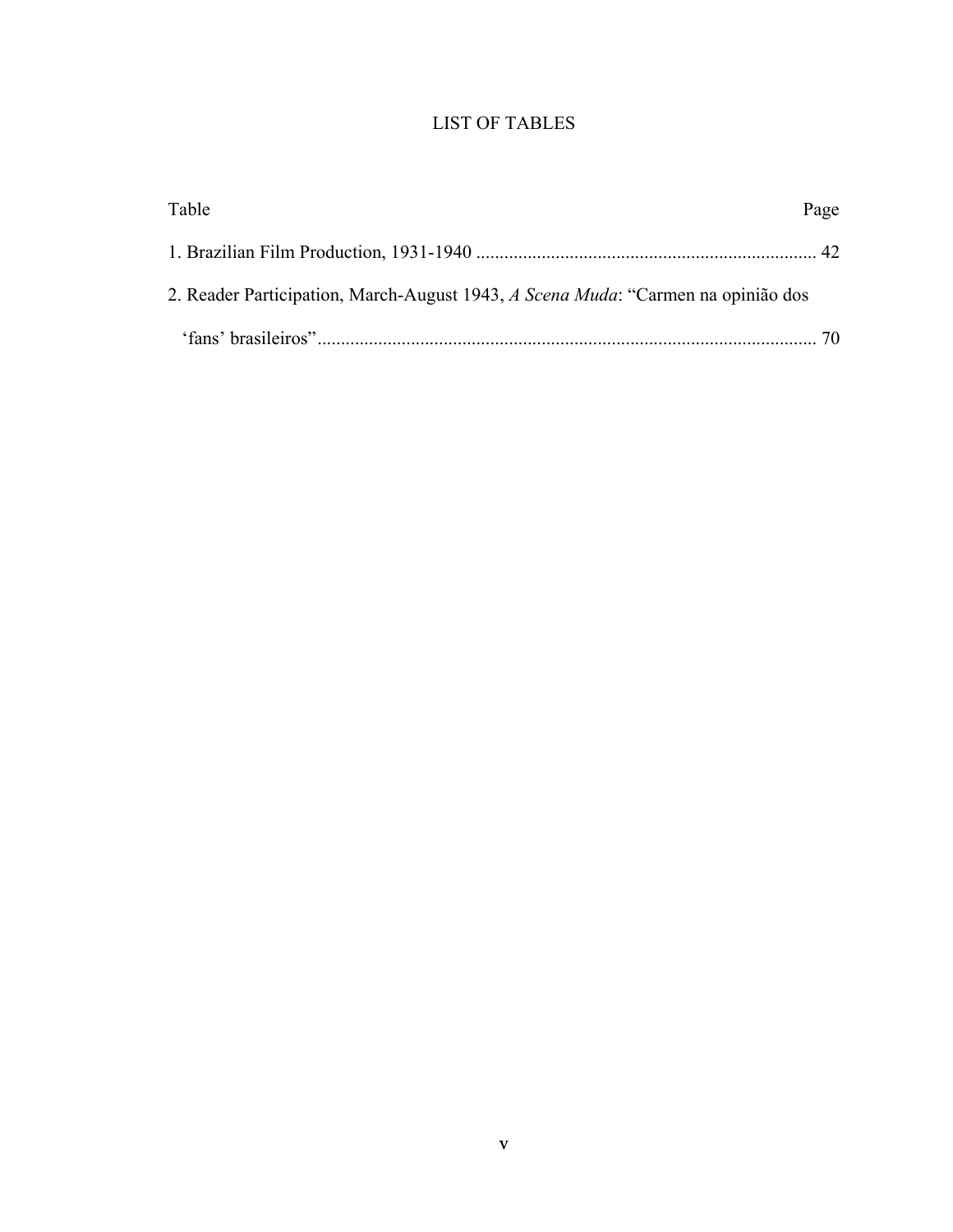# LIST OF ABBREVIATIONS

# INSTITUTIONS

| <b>MES</b>  | Ministerio de Educação e Saude                      |
|-------------|-----------------------------------------------------|
| <b>DNP</b>  | Departamento Nacional de Propaganda                 |
| <b>DIP</b>  | Departamento de Imprensa e Propaganda               |
| <b>INCE</b> | Instituto Nacional de Cinema Educativo              |
| <b>CIAA</b> | Office of the Coordinator of Inter-American Affairs |

## ARCHIVES

| FGV          | Fundação Getulio Vargas                                     |
|--------------|-------------------------------------------------------------|
| <b>CPDOC</b> | Centro de Pesquisa e Documentação de História Contemporânea |
|              | do Brasil                                                   |
| <b>OA</b>    | Oswaldo Aranha                                              |
| GC           | Gustavo Capanema                                            |
| <b>BNRJ</b>  | Biblioteca Nacional do Rio de Janeiro                       |
| <b>BDAE</b>  | Biblioteca Digital das Artes do Espetáculo                  |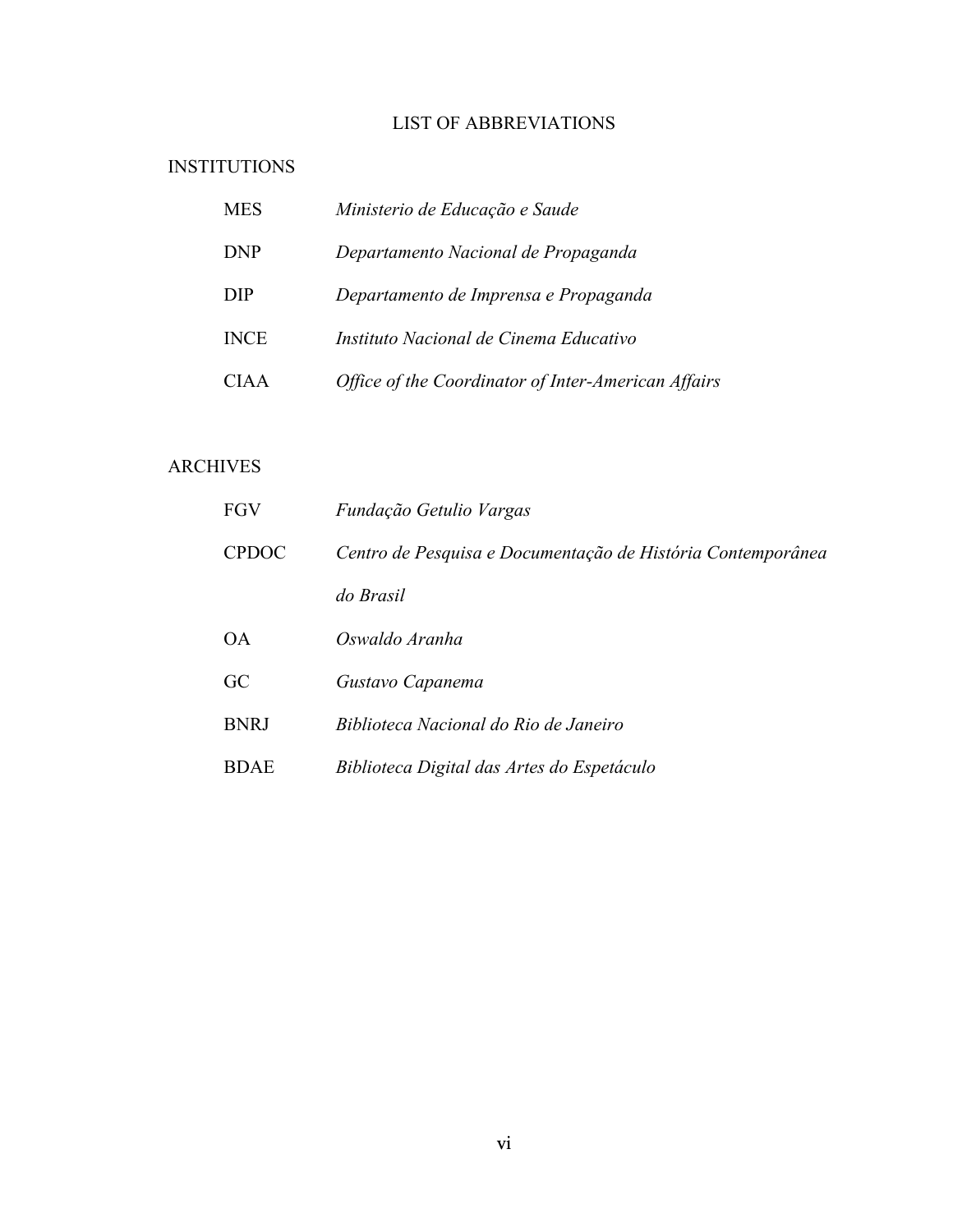## CHAPTER I

## INTRODUCTION

The Copacabana Palace buzzed with activity and national pride on September 7, 1930. In Rio de Janeiro, the first Miss Universe pageant exhibited the beauty of young women from Europe, Latin America, and the Middle East. Yolanda Pereira, a *gaúcha* from Rio Grande do Sul, received global recognition as the most beautiful and accomplished woman in the universe in one of the earliest international beauty pageants to take place.

É a brasileira, em sua mais lata e justa personificação. É uma rima de canção cabocla encarnada num corpo de mulher. Seu moreninho mate é a cor que deve ter toda a patrícia para ser bem brasileira. O Brasil vive-lhe nos olhos irrequietos e fascinadores. Canta-lhe no riso franco e menineiro. Mora no negrume encaracollado de seus trevósos cabellos. Toda ella é Brasil. O desprendimento, a grandeza d'animo, a galanteria brasilica, tudo vive nella, elevando-a a Symbolo da Raça. Salve Yolanda! Salve, "Miss Brasil"! Cem vezes, salve, "Miss Universo"! $1$ 

Her victory in native territory made her an instant celebrity: as the published album notes, she represented the ideal Brazilian woman, a "symbol of the race," to be emulated by the female public. This honor for aesthetic beauty paralleled the façade of political and social tranquility promoted during the event. Little did the attendees of the small competition know that the nation would follow a similar standard in a mere month as another *gaúcho*, Getúlio Vargas, would rise to power and similarly seek to construct and embody a Brazilian ideal in the national imagination.

 $\overline{a}$ 

<sup>&</sup>lt;sup>1</sup> From Álbum do Concurso Internacional de Beleza (Rio de Janeiro, 1930), BNRJ.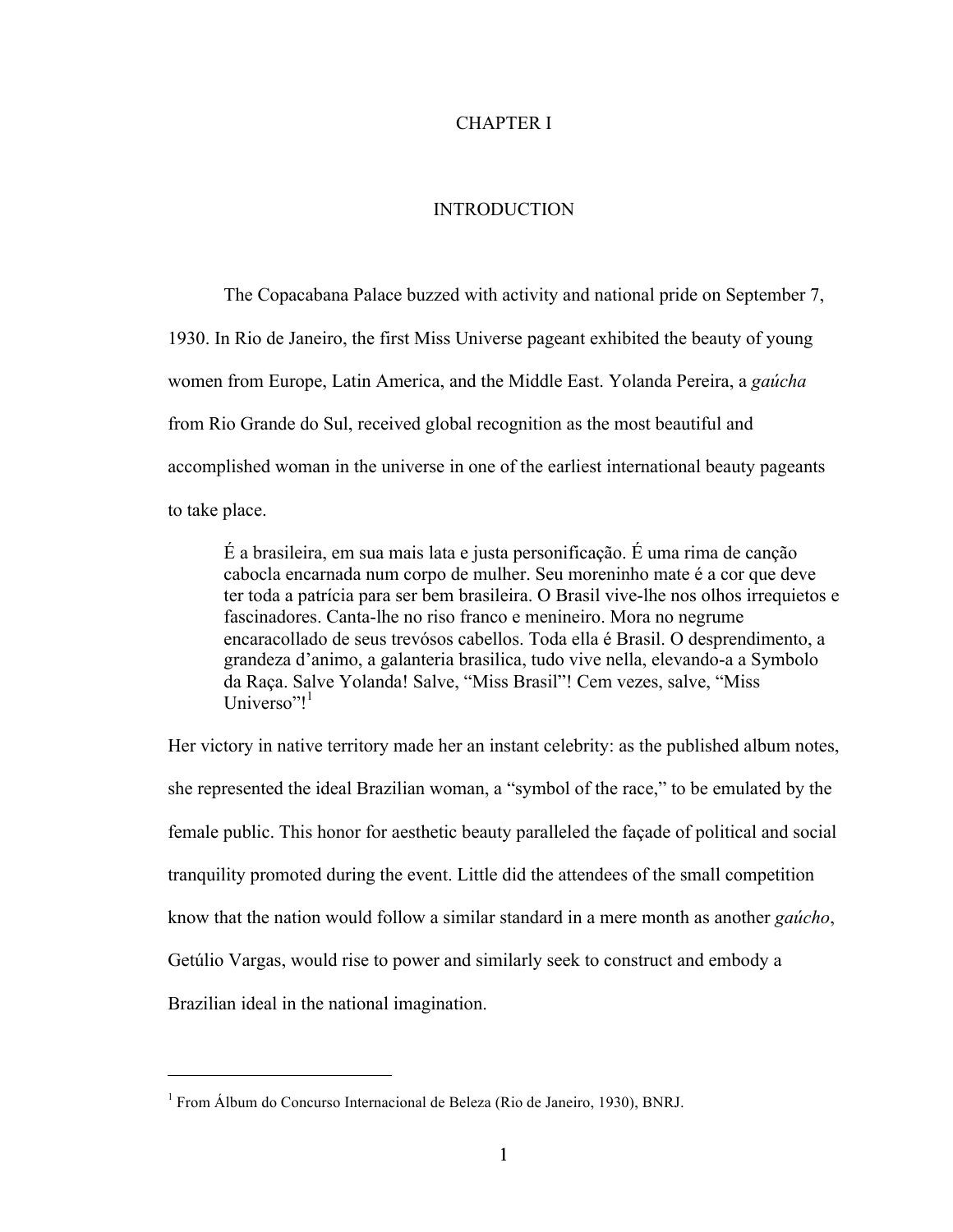Carmen Miranda sings in a samba, "Look at me and tell me that I don't have Brazil in every curve of my body." The lyrics pose an interesting contrast to stateprojected feminine imagery of the reserved and dutiful Catholic matriarch who kept to the home and child rearing as opposed to the highly sexualized and independent image of Carmen Miranda, arguably the most famous Brazilian female of the twentieth century. In this thesis I analyze the disparate images of women produced during the period of the Getúlio Vargas' Estado Nôvo from 1937-1945, discussing their significance in the statedriven process of identity formation during the period. I survey a variety of media sources, newspapers, women's magazines, films produced in Brazil and the United States, and state-produced propaganda materials falling within these media. I ask whether or not the reality of feminine behavior within Brazilian society coordinated or defied the nationalist image of femininity produced by the state or the images produced by the film industry, at home or abroad. How did women fit into the larger geopolitical scheme between Brazil and the United States, particularly as regards the successful career of Carmen Miranda? My objective is to illustrate the paradoxical and dynamic sociopolitical space that women occupied in the national imaginary during the Estado Nôvo, the extent to which this space expanded or limited the realm of political and social action within Brazilian patriarchy, and how these contrasting images of Brazilian femininity produced at home and abroad affected the public's notions of *brasilidade*. I argue that the Brazilian state ultimately did not effectively integrate women into the nationalist project, including them in the national imaginary, and that the state, in fact, denied them full political rights and mobility. Furthermore, the Vargas regime's definition of *brasilidade*

2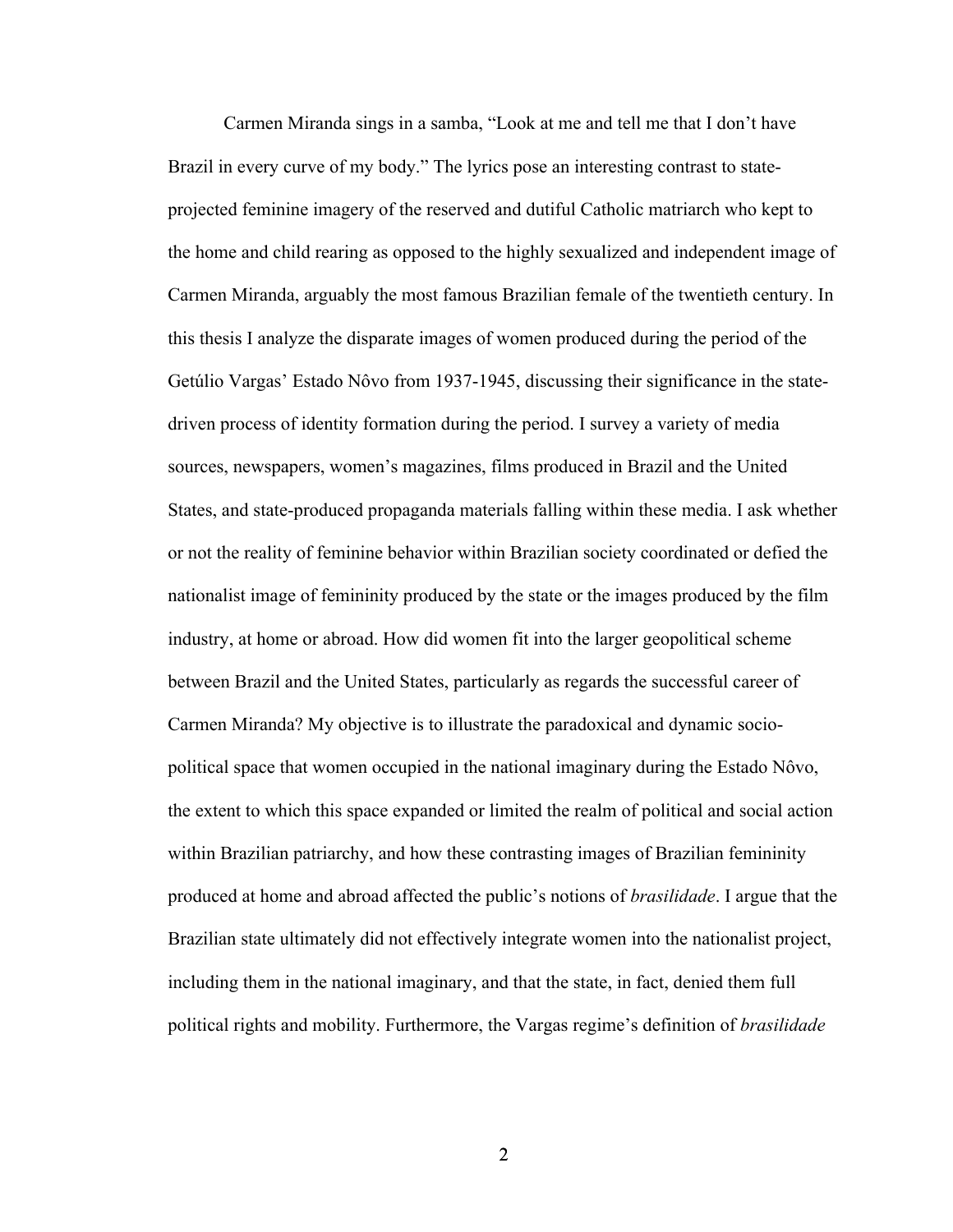contradicted the more progressive images and modes of behavior promoted in the public sphere through popular media.

In Chapter 1, I discuss the political apparatus established before and during the Estado Nôvo that controlled and produced images or ideas of *brasilidade* to the public and how Brazilian women fit into or defied these political projections. Considering newsreels, images, and official documents produced by the state, I argue that the Vargas regime projected an image of maternal strength and duty as the epitome of Brazilian femininity, casting women as the educators and nurturers of the future citizens of Brazil. Chapter 2 explores the print culture created and/or consumed by women of the period, along with the rise of popular cinema in Brazil, analyzing the paradoxical ideals conveyed in these media. These images present a striking contrast to those produced by the state, constructing a paradoxical space of feminine representation that challenged nationalist discourse. Chapter 3 examines the film industry and the problematic position occupied by Carmen Miranda within the Brazilian imaginary. As an entertainer and "good-will ambassador" to the United States during the 1940s, Miranda performed and embodied a problematic image of Brazilian identity that invoked aspects of the complex racial and gender dynamic of Brazilian society. Her crafted image of a stylized *baiana* evoked an exotic, carefree, and sexualized image of Brazilian femininity. The document sources used reveal a contentious dialogue taking place within Brazilian society in which official state institutions, popular publications, and the film industry of Brazil and the United States are all involved. These entities all propose and argue for a certain mode and manner of feminine behavior, which inform and shape the nature of a new Brazilian identity.

3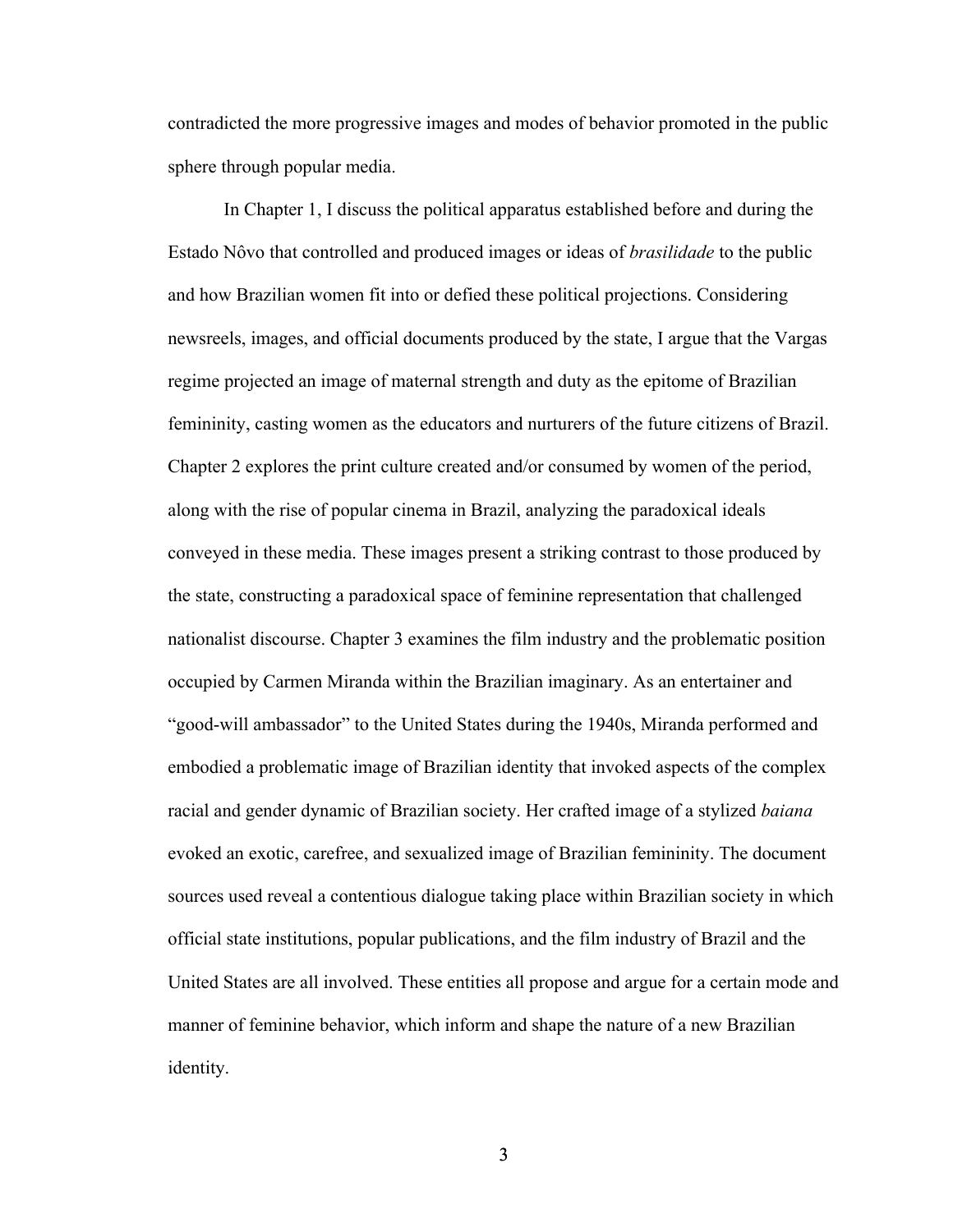Constructing *brasilidade,* or 'brazilianness,' became a state project throughout the mid and late nineteenth century, requiring a look back into the nation's past to promote emblematic Brazilian moments or ideals that would align with the state's ideal projection of Brazilian nationhood domestically and internationally. Founded as a Portuguese colony in the sixteenth century, Brazil became a major producer of agricultural goods as members of the Portuguese merchant class established *fazendas*, producing sugar and coffee for domestic use and export.<sup>2</sup> Well established as the largest exporter of sugar throughout the seventeenth century, increases in demand and technological developments boosted production, requiring an influx of laborers to keep up with the burgeoning market. The slave trade became an integral part of Brazil's economic success and fundamentally shaped society. Controlling the trade on both sides of the Atlantic, wealthy plantation owners relied almost entirely on imported African slave labor to operate sugar and coffee production.

Familiar with the threat of European powers vying for economic or political dominance in the region, Brazil suddenly gained political prominence within the sphere of European geopolitics when the Napoleonic Wars (1803-1815) forced the Portuguese court to flee to Rio de Janeiro in 1807. Along with opening Brazilian ports to other nations and thereby ending the official Portuguese monopoly over the economy, the Portuguese Prince Regent Dom João (later Dom João VI) promoted new cultural ventures that promoted Portuguese culture. Accustomed to considerable autonomy in the colony, the ruling Brazilian elite were forced to yield to orders of the now present court. Pressed by his countrymen to return to Portugal following Napoleon's defeat, Dom João left his

 <sup>2</sup> For a general overview of Brazilian history, see Thomas E. Skidmore, *Brazil: Five Centuries of Change* (Oxford, Oxford University Press, 2010).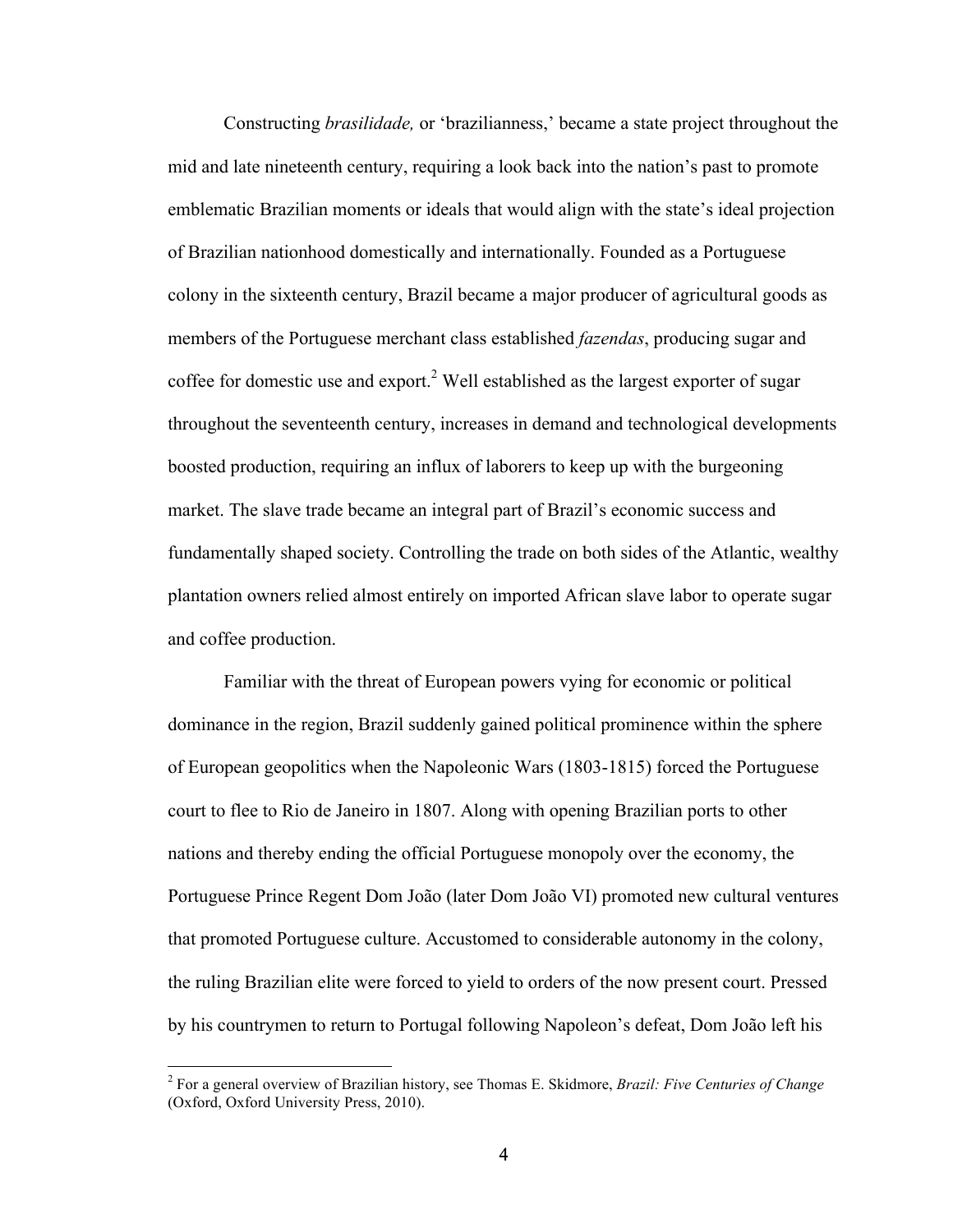young son Pedro in his stead to rule as prince regent in the king's absence. Threatened by the reestablished court in Portugal to be reduced to colonial status after enjoying considerable autonomy as a co-kingdom, Dom Pedro refused to return to Portugal and declared himself Emperor of Brazil in 1822. Though independent from colonial rule, the ruling elite still maintained socioeconomic control over Brazil. The independence of Brazil is marked by many more continuities than the ruptures that defined the independence movements from Spain in the Americas.

Dissatisfied under the restrictions of monarchical rule, the provincial elites forced Dom Pedro out of Brazil in 1831, leaving his five-year-old son Pedro II as regent and ushering in a formative era of alternation of political power between Conservatives and Liberals in the legislature and regional political competition for dominance. The rise of coffee production boosted the Brazilian economy, but its reliance on slave labor complicated its stability, due to increasing pressure from Britain to abolish the use of slave labor. Following the Paraguayan War (1864-70), abolitionist rhetoric and political debate increased regarding the large population of enslaved Africans and their descendants. The abolition of the slave trade in 1850, followed by the abolition of slavery in 1888 and the fall of the empire in 1889 ushered in a new republican government. These politicians, influenced by positivism and eugenics, sought to consolidate its power as a representative regime while maintaining the hegemony of regional oligarchies, and grappling with the issue of political rights and the increasingly racialized rhetoric that relegated freed Africans to the lower class. In the 1890 census, officials identified 44 percent of the population as "white," whereas in 1940, 63 percent were recognized as

5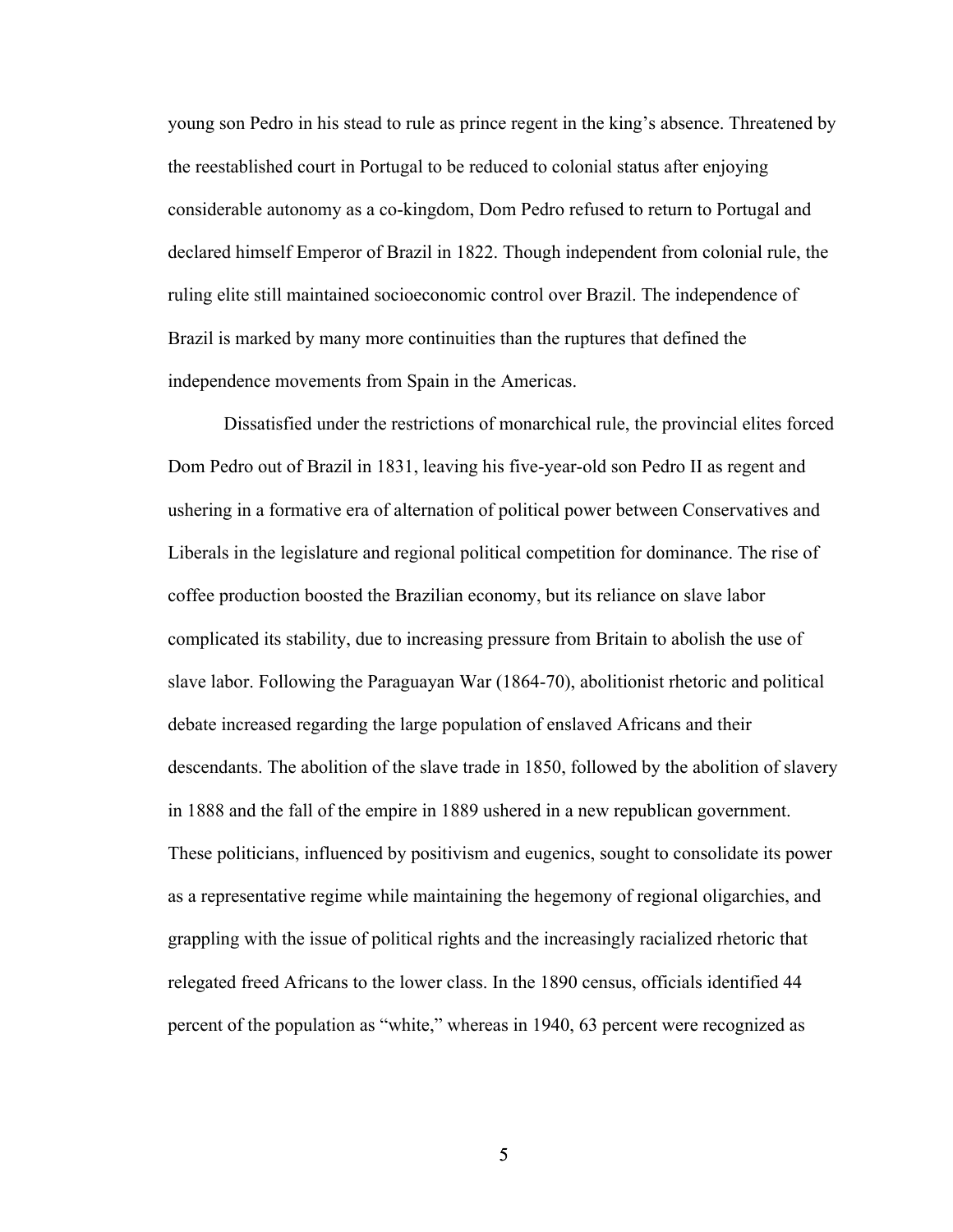"white."<sup>3</sup> During the period from 1890 to 1930, the Brazilian population more than doubled in size from 14 million to over 33 million.<sup>4</sup> European immigrants inundated the countryside and fomented the rapid movement of citizens to urban centers. Urbanization and industrialization brought about marked economic changes in Brazil and also changed the social dynamics of traditional patriarchal rule.

Women composed a large portion of these politically disenfranchised groups, although members of the upper class were often afforded more opportunities and enjoyed greater social freedom than the lower classes. The female suffrage movement had its roots in the late  $19<sup>th</sup>$  century, though it was "not tied to any political party or other social movement."<sup>5</sup> Long relegated to the home, women of the upper and middle class exercised little political or economic power, though they were able to run the household and could participate in the running of plantations or shops. Colonial depictions of women commonly valorized virtue and piety; as in the majority of societies of the time, women remained under the auspices of male power over the course of their lifetime.<sup>6</sup> Whether traditionalists or modernizers, men in positions of power at the state, religious, or basic social level deemed women to be essential in the development of the nation: they had the essential role of educating and rearing the future citizens of Brazil. Women increasingly pursued new avenues to gain more education than traditionally allowed, arguing that advanced education would help them better fulfill their roles as future wives and mothers.

 <sup>3</sup> Joseph Smith, *A History of Brazil, 1500-2000: Politics, Economy, Society, Diplomacy* (London: Pearson Education Limited, 2002), 123.

 $<sup>4</sup>$  Ibid, 119.</sup>

 $5$  For an in depth look at female suffrage in the late  $19<sup>th</sup>$  and early  $20<sup>th</sup>$  centuries, see: June Hahner, *Emancipating the Female Sex: The Struggle for Women's Rights in Brazil, 1850-1940* (Durham: Duke University Press, 1990); Susan K. Besse, *Restructuring Patriarchy: The Modernization of Gender Inequality in Brazil, 1914-1940* (Chapel Hill: University of North Carolina Press, 1996)

<sup>6</sup> Besse, *Restructuring Patriarchy*, 12-13.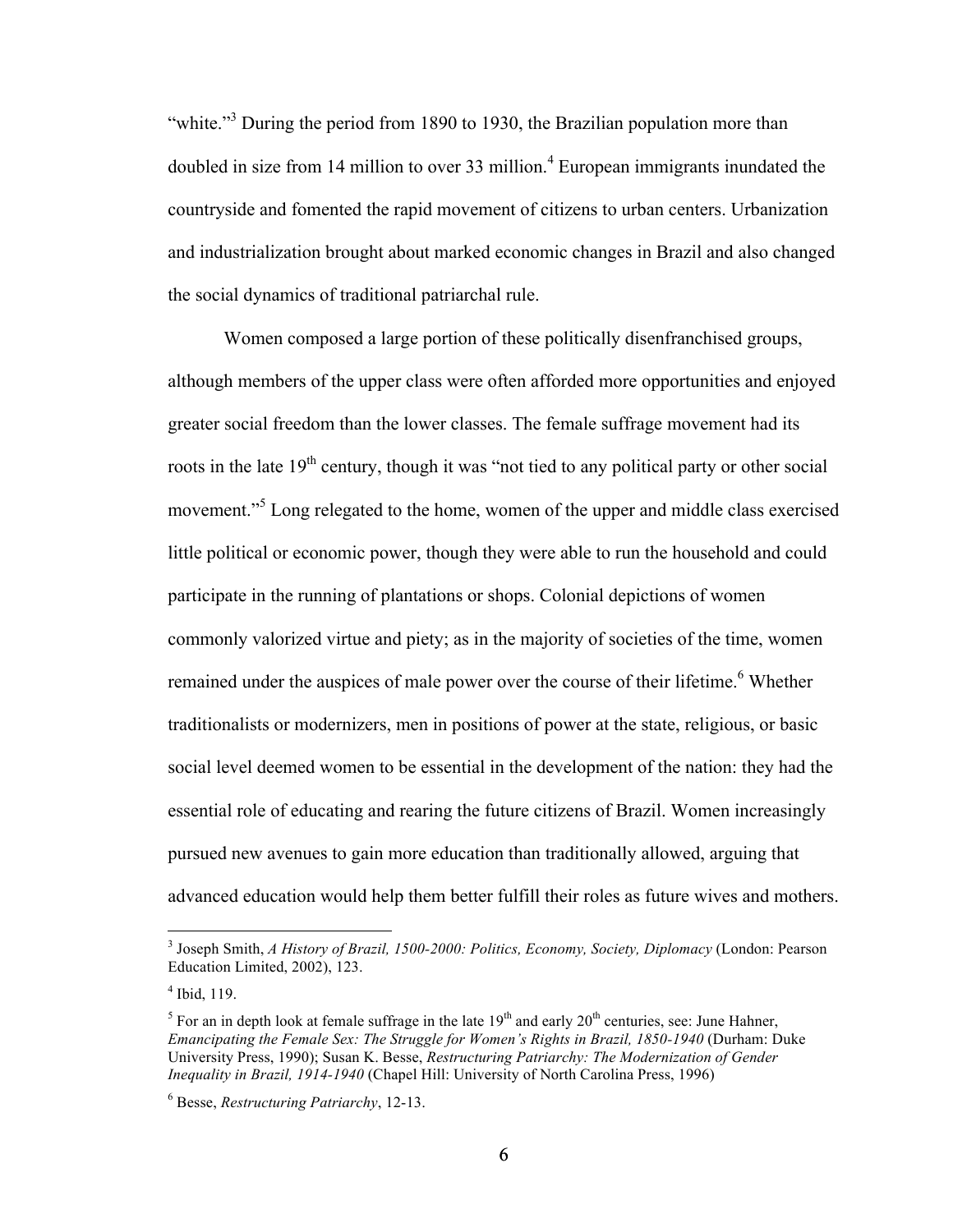At the dawn of the twentieth century and continuing through the decades of the Old Republic (1889-1930), school teaching was one of the only socially approved careers a woman could pursue.<sup>7</sup> More women began to pursue secondary education in all girls schools as the nineteenth century progressed, and by 1930, women were making large strides in obtaining higher education as Brazil founded its first Faculty of Philosophy, Sciences, and Letters at the University of São Paulo in  $1934$ ,<sup>8</sup> the majority being from the upper class and pursuing careers in education.

In the wake of the republican victory, women also pursued the right to vote, only to be denied by the Constituent Congress in 1891. Although predominantly limited to the realm of the home, women of the upper class were able to exercise mobility within their own social circles, help publish female magazines, or volunteer for philanthropic charities organized through the Catholic Church. Urbanization and modernization led to increased opportunities for women to seek work outside the home as clerical workers in railroad or telegraph offices or in factories in the case of middle and lower class women, but they could not expect to receive equal treatment or compensation from their employers. The Civil Code of 1916 reinforced the social reality of male authority, further limiting women's ability to gain employment and access property. The rapidly growing urban centers were the most progressive locations in the country: women began to organize in favor of female suffrage. Activists such as Bertha Lutz organized a veritable feminist movement through the foundation of the Federação Brasileira pelo Progresso Feminino (FBPF) in 1922, working through social and political channels to more fully

 <sup>7</sup> Ibid*,* 7-9*.*

<sup>8</sup> Ibid, 115.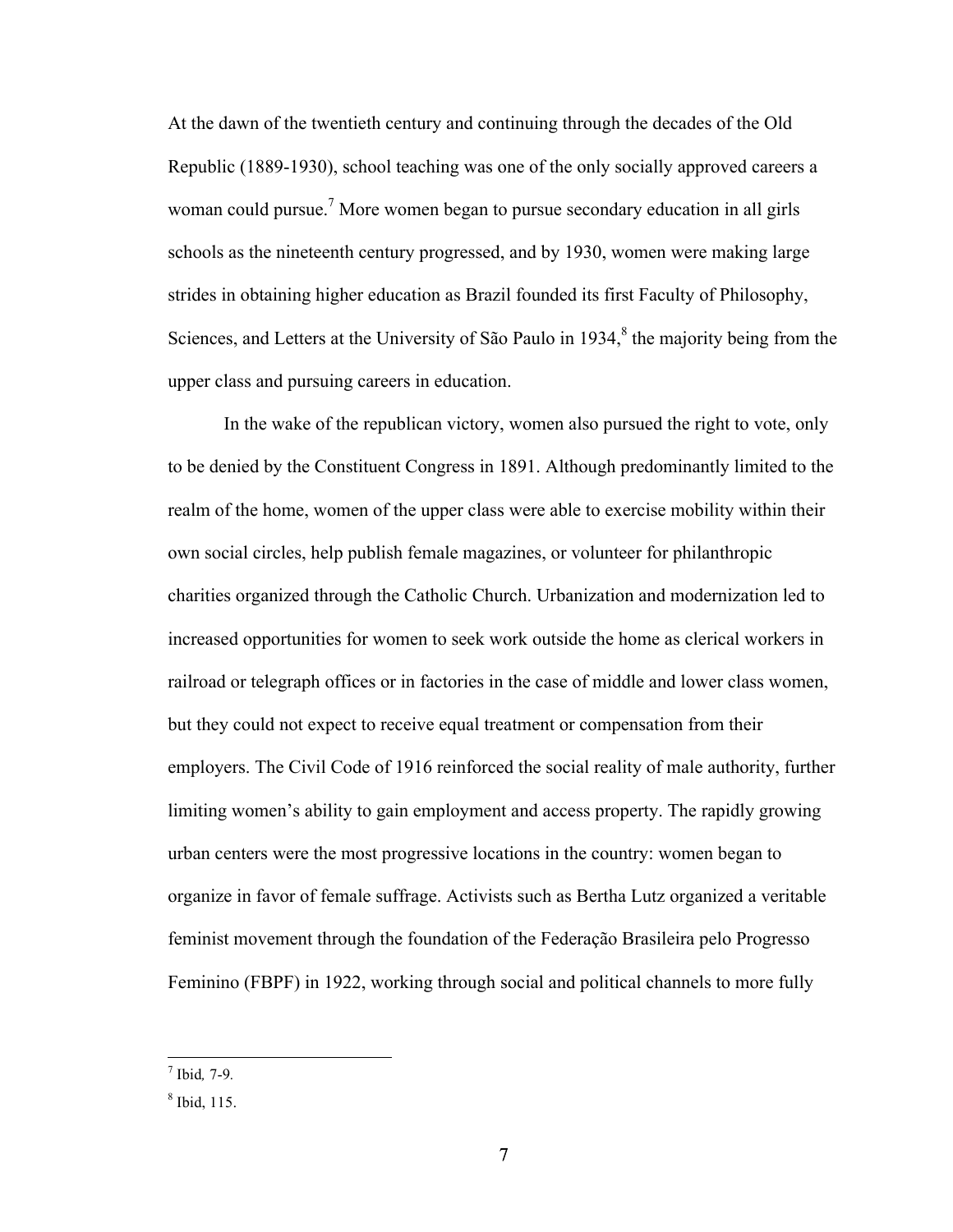integrate women into "bourgeois capitalist society."<sup>9</sup> The organization drew from diverse ideological backgrounds, including progressive professional women seeking political rights and representation along with charitable organizations and their domestic organizers hoping to celebrate and elevate traditional roles. Susan K. Besse observes that by "accommodating the concerns of very diverse groups, the FBPF avoided confronting the conflicts between women's public and private roles, as well as the contradictions between definitions of women as innately different from men…and potentially the same."<sup>10</sup> Though under the auspices of a patriarchal society, women did not sit idly by as many of their husbands and acquaintances began to express frustration with the government after the blow of the 1929 economic depression.

Throughout the early twentieth century, different political factions had been expressing discontent with the republican model of governance. Military unrest and buildup characterized the post-World War I era, threatening the stability of the Brazilian state. Political polarization reflected radicalized politics during the 1920s and 1930s, ranging from the Communist Party of the far left to the pseudo-fascist Ação Integralista Brasileira (AIB). The Revolution of 1930 ended the Old Republic. Beginning the third of October and terminating on the twenty-fourth, the conspirators overthrew the Washington Luís administration along with the President elect Júlio Prestes. Suffering from the global economic crisis of 1929 as well as the increased political hostility between warring factions, Getúlio Vargas and his supporters staged a military coup triggered by the contested election of 1930 in which Vargas ran as the Aliança Liberal candidate. Vargas had served as governor of Rio Grande do Sul and was a wealthy member of the upper

 $9$  Ibid, 165.

 $10$  Ibid, 165.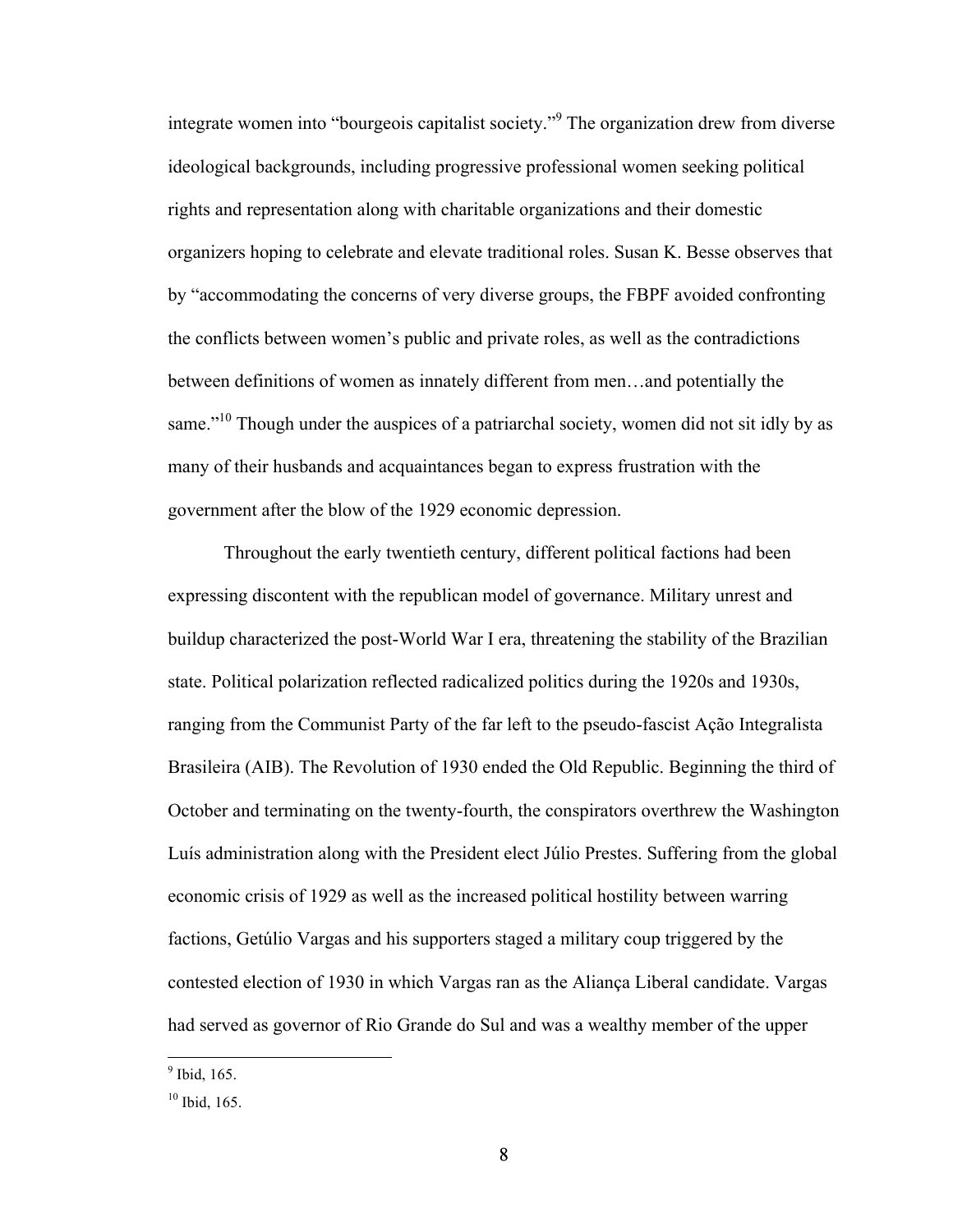class oligarchy. His conspirators installed Vargas as the provisional president from 1930- 1934, after which he was elected as president indirectly by the Constituent Assembly to serve a four-year term. In a bloodless coup in 1937, Vargas took full control of the government, revoking the Constitution of 1934 that had recognized the political rights of formerly disenfranchised citizens. Elections were suspended, and the women who had fought for suffrage for decades were denied the chance to vote, after only having won the battle in 1934. Vargas strove to achieve a strong centralized government through investing in education and the economy, to demonstrate Brazilian power abroad through stronger international trade, and to improve social welfare through the Estado Nôvo.<sup>11</sup>

While the consolidation of political and economic power occupied the early years of the Vargas reign, the central government became increasingly involved in the mediation of Brazilian culture. Daryle Williams' study of the cultural production and manipulation during the Vargas years discusses the state apparatus that was instituted to promote, preserve, or silence certain parts of Brazilian historical and artistic patrimony.<sup>12</sup> The creation of a variety of bureaucratic organizations led to direct state intervention in the creation of a Brazilian national identity: the ministries of health; education; labor, industry, and commerce; historic and artistic patrimony; and the departments of propaganda and educational cinema all formed parts of the larger state apparatus of social control. These organizations actively interpreted, fashioned, and projected *brasilidade* to the Brazilian citizenry, attempting to consolidate a national image that would not only foster social cooperation and support within the dictatorial state, but also promote an

 <sup>11</sup> Skidmore, *Brazil: Five Centuries of Change,* 116.

<sup>&</sup>lt;sup>12</sup> Daryle Williams, *Culture Wars in Brazil: The First Vargas Regime, 1930-1945* (Durham: Duke University Press, 2001)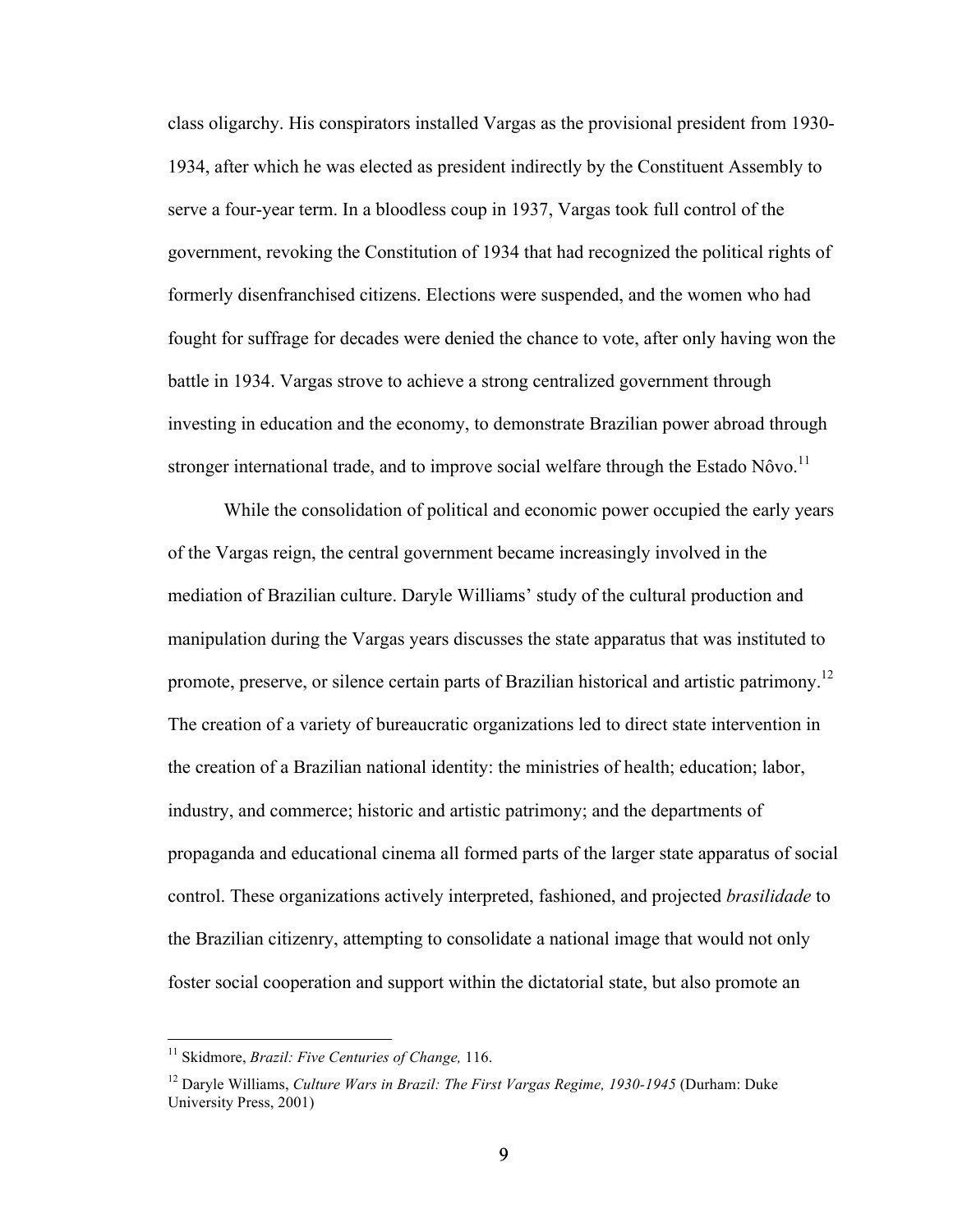image within the international community that would encourage the formation and strengthening of political and economic relationships.

The Estado Nôvo regime found no better media than film to broadcast national propaganda and visually construct an image of Brazilian citizenship. Historically, the state had little interest in the Brazilian film industry prior to  $1930$ .<sup>13</sup> Foreign films dominated cinemas during the early years, leaving little room for low-budget Brazilian films to succeed; most moviegoers considered Brazilian films to be amateur compared to the technologically advanced products of Europe and the United States. The exhibition of films began in 1896, but did not consolidate into a true business until a decade later after the exhibition halls proved profitable enough for Brazilians to consider producing their own films. From 1908-1911, considered the *Bela Época* of Brazilian film, European and Brazilian films existed in peaceful coexistence. It was to be short lived, for as the American film industry consolidated and began to dominate the market, the Brazilian film business, and other small markets, found that it could not compete with the advanced technology, the quantity of films produced, or the quality of the productions, thereby losing viewers. $^{14}$ 

The Revolution of 1930 would also signal the renovation of the Brazilian film industry. The state's interest in film's potential to reach the masses and deliver propaganda to the citizenry through both image and sound led to direct involvement in the film industry that would both support and censor production. The Vargas regime was

 $13$  The following account of state involvement in the Brazilian film industry is further detailed in Randal Johnson, *The Film Industry in Brazil: Culture and the State* (Pittsburgh: University of Pittsburgh Press, 1987)

<sup>14</sup> Johnson, *The Film Industry*, 40. "Although Brazilian feature film production never ceased to exist, it was sporadic rather than continuous, artisan rather than industrial. The film industry, as it existed, was largely sustained by the production of documentaries, often paid for by commercial interests."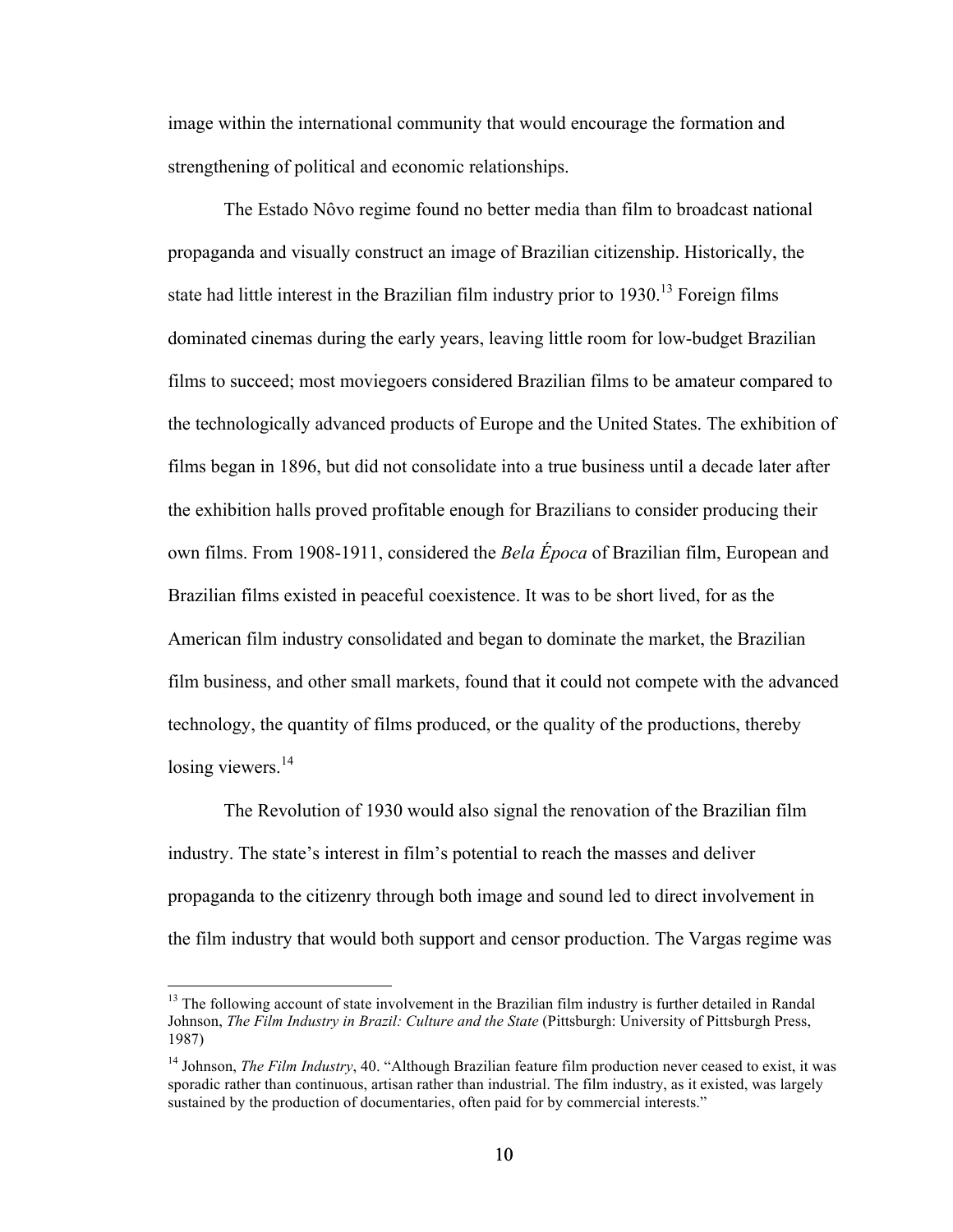principally interested in the potential use of the medium to educate. Through Decree no. 21,240, enacted in April of 1932, the state centralized all censorship responsibilities that had been formerly left to municipalities, levied an education tax on all films exhibited in Brazil, lowered import taxes on raw film stock, and set a precedent that enforced a quota for national films to be shown domestically.<sup>15</sup> These measures demonstrate the state's interest in the educational aspect of the film industry, but not in the protection or expansion of the national film industry. In 1937, prior to the establishment of the Estado Nôvo in November of that year, Article 40 of law 378 established the *Instituto Nacional de Cinema Educativo* (INCE), the first government office designed specifically to address the state's relationship with and direct involvement in the film industry. National identity could potentially be screened across the nation, teaching the masses the moral code of *brasilidade*. The future creation of the *Departamento de Imprensa e Propaganda* in 1939 would further promote state production of nationalist imagery and consolidate the desired projection of the ideal Brazilian citizen both nationally and globally.

The film industry had the potential to act as a global ambassador for Brazilian politics: in 1928, prior to Vargas' rise to power, the opinion existed within the Brazilian elite that, "the day we project the smiles of our people and the splendor of our natural beauties across the screens of the world…new horizons will open to our country."<sup>16</sup> But no one could predict that a single woman would take both Brazil and the United States by storm with her captivating smile and a her own constructed image of feminine *brasilidade*. Carmen Miranda proves to be an enigmatic figure when speaking about her

<sup>&</sup>lt;sup>15</sup> These measures did not help with the inundation of foreign films in the Brazilian market. In fact, the decree lowered customs taxes on film imports, continuing the foreign domination. Johnson, *The Film Industry in Brazil*, 48.

<sup>16</sup> *Diário Nacional*, 28 January 1928; cited in Johnson, *The Film Industry in Brazil*, 51.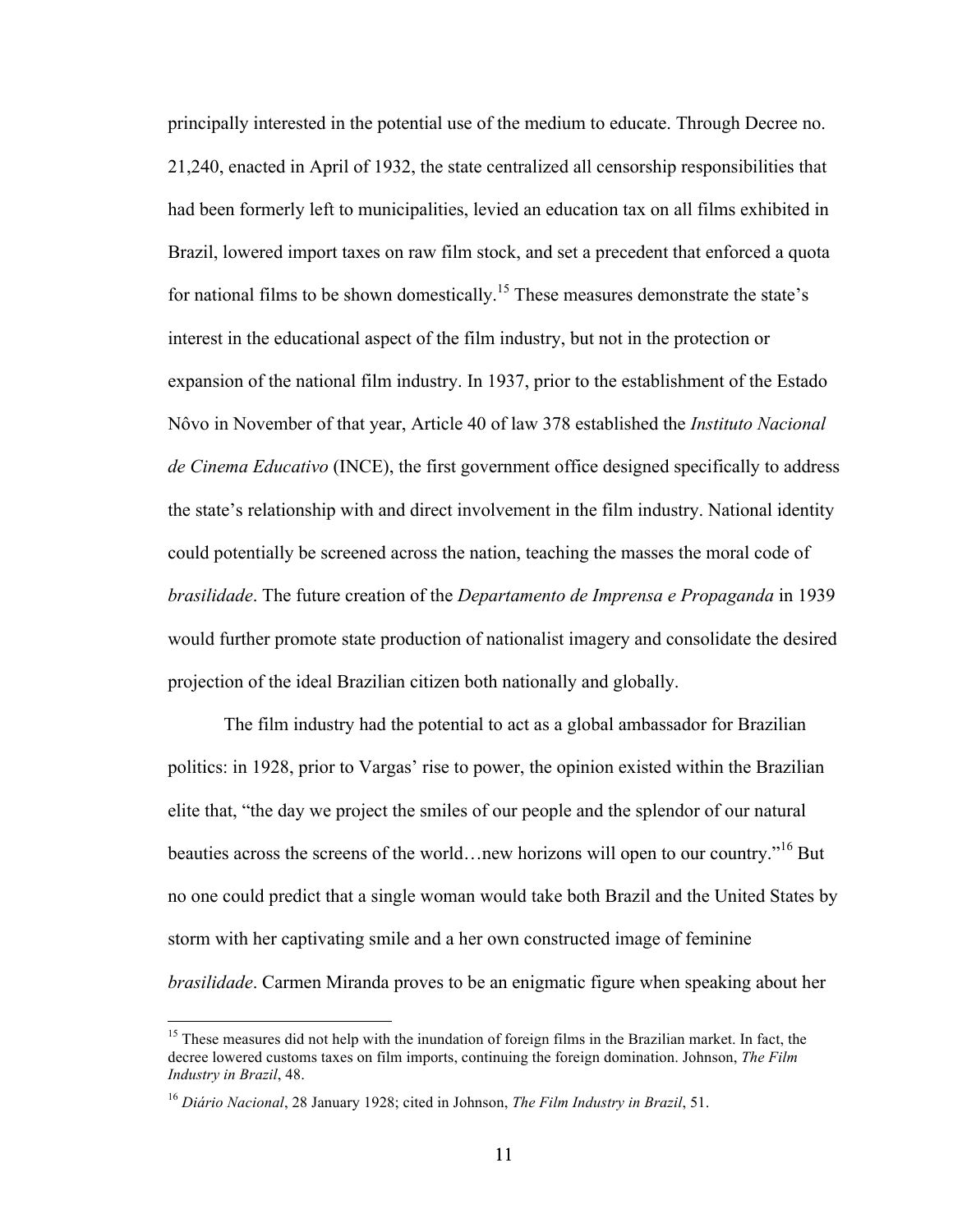film career within the context of the Estado Nôvo. The image she constructed draws on the traditional clothing of the *baiana,* women from the state of Bahia: yet as a white woman of Portuguese descent, her choice of clothing and traditions typical of women of African descent from the northeast creates a problematic image of Brazilian femininity. Her exotic persona within the context of her Hollywood career in the United States also proved to be problematic: studios promoted the image of the carefree Brazilian bombshell as a type of political propaganda to portray Brazil, and the rest of South America by extension, to be allies of the United States. Her film career and persona in many ways mirror the relationship between Brazil and the United States, which I will explore further in Chapter 3. Her sexualized, exotic, and culturally essentialized performances contradict the state's construction of a national image for widespread consumption, and confirm that the projection of ideas through popular media did not guarantee their adoption by the public at large.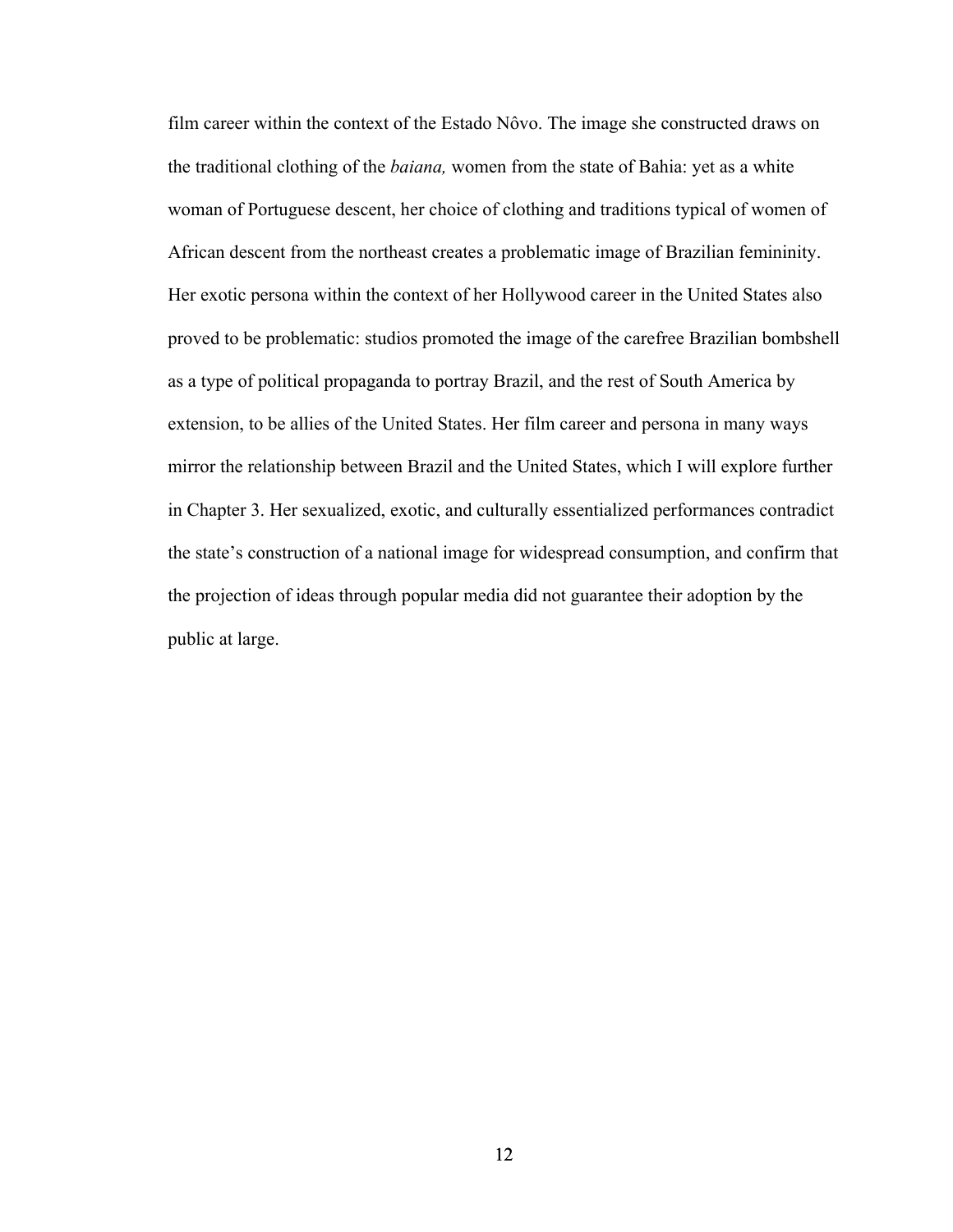## CHAPTER II

## O ESTADO NÔVO: INSTITUTIONS AND REFORMS

The Revolution of 1930 swept Getúlio Vargas into power, but control of the state, and by extension the control of the Brazilian people, was not easily established. The Vargas camp recast the coup as a "revolution" through state-directed propaganda and evoked nationalist sentiment to garner popular support. The production of propaganda became an integral method through which to sway public opinion and generate an image of *brasilidade* the state wished to promote domestically and internationally. In this chapter, I analyze the discourses that formulated the cultural productions of the Estado Nôvo regime and the institutions that formulated and produced state policy and imagery regarding women within the state constructed definition of *brasilidade*. Though the Constitutions of 1934 and 1937 permitted women to work and provided legal protections, women were rhetorically relegated to the home within the state-produced discourse of the new Brazil.

The institutions of marriage and the family were key components of social control from the perspective of the state: protecting these fundamental building blocks of social order was synonymous with protecting the political and social well-being of the nation. These notions of proper gender roles were firmly established in the social structure established and perpetuated throughout the colonial period and beyond. The image of the Catholic matriarch pervaded the rhetoric of conduct manuals for women, religious manuals, and editorials and women's journals which all revolved around notions of

13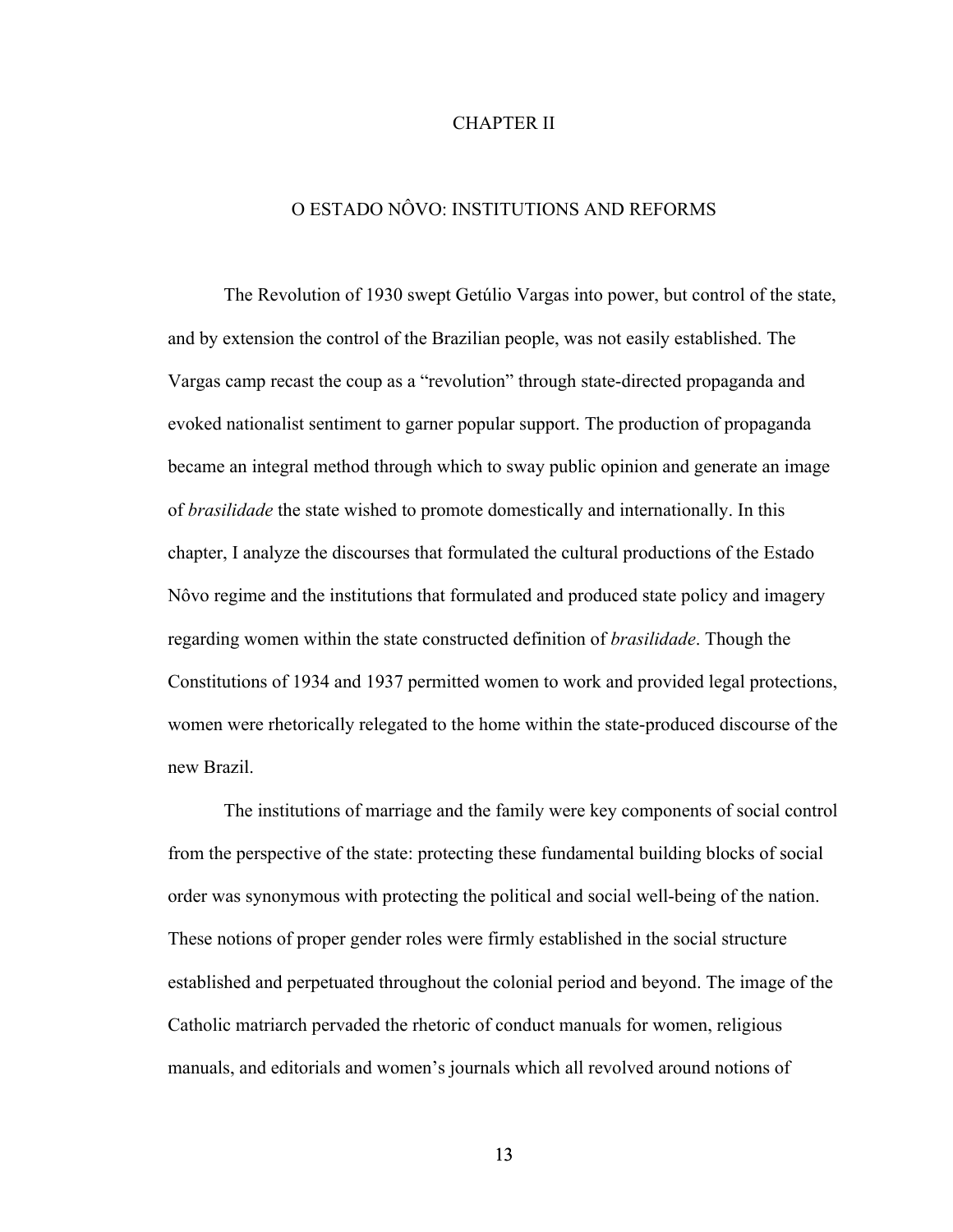female honor, and by extension the honor of the family. These traditional ideals of femininity began to be challenged with contradictory messages regarding marriage and a woman's place in society.<sup>17</sup> Bourgeois society did not necessarily uphold all aspects of this traditional image: new ideas about the acceptability of self-reliance, efficiency, sexual attractiveness, and reciprocity in relationships contradicted the submissive and morally conservative ideal of the past.

During the nineteenth century and the early twentieth century, positivism reemphasized traditional roles within its philosophy of social and political "*ordem e progresso*." Positivist thought had a great impact on the intellectual elite of Brazil, informing policy and ideology that affected relationships between classes, races, and genders.<sup>18</sup> In Comte's *Influência feminina do positivismo*, women are the "moderators" and the "regulators" of good behavior, planting the seeds of order, progress, and morality in the home.<sup>19</sup> These ideological family values affected the political mobility of women as well: positivist thought supported indissoluble marriages and vocational domesticity. Though Comte believed women should receive the same educational opportunities as men, he claimed that, "a evolução favorece, não a igualdade dos sexos, mas sua diferenciação."<sup>20</sup> Mothers and wives, then, were crucial to the state's project of forming a national identity and consolidating social order.

 <sup>17</sup> Susan K. Besse, *Restructuring Patriarchy*, 79-80.

<sup>&</sup>lt;sup>18</sup> For a distinctly Brazilian interpretation of Positivism and eugenics in the context of a modernizing nation, see Marshall Eakin, "Race and Identity: Sílvio Romero, Science, and Social Thought in Late 19<sup>th</sup> Century Brazil." *Luso-Brazilian Review* 22:2 (Winter 1985): 151-74.

<sup>19</sup> Auguste Comte, *Influência feminina do positivismo*, 14. "As mulheres constitúem, pois, no regímen pozitivo, a parte doméstica do poder moderado, de que os filózofos tórnão-se o orgão sistemático, e os proletários a garantía política." CPDOC, FGV.

 $20$  Ibid, 35.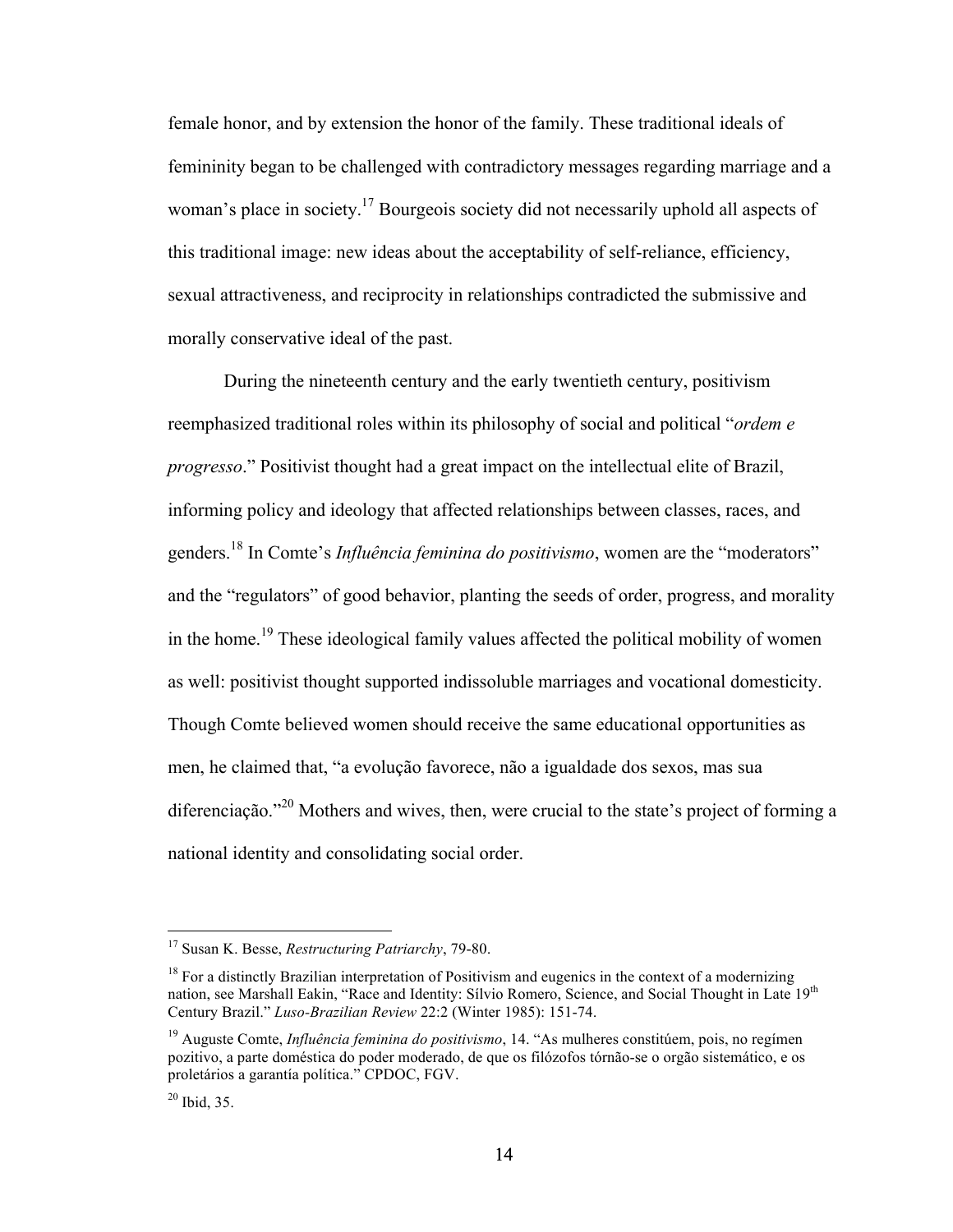The ruling elites of the Old Republic recognized the political and social implications of women's roles in society and actively sought to control these roles through policy as the economy and social mores began to modernize. Susan K. Besse describes this relationship over the course of the late nineteenth and early twentieth century, citing specific instances of state interest and interference in the institution of marriage, the female workforce, women's education and child rearing. State interest in marriage was not limited to the upper and middle classes, expressing equal concern with the working class and recognizing it as laying the foundation for the future generation of Brazilian workers. Marriage would serve as the foundation on which to build a new Brazilian society. However, the state's participation in defining this institution mainly focused on the limits of women's behavior in society. The state offered material incentives for marriage to young couples, drafted "protective" legislation that limited female participation in the workforce, and formed a corps of social workers to safeguard the behavior of impoverished working class families. The Civil Code of 1916 claimed that "the wife was legally described as a 'companion, partner, and assistant in [attending to] familial responsibilities'" and reaffirmed that the husband was the legal head of the household.<sup>21</sup> A woman fell under the auspices of several patriarchal figures at some point in her life: her father, her husband, and later her son or other male relatives upon the death of her husband. These men retained the right to administer property, relinquish or authorize his "ward's" inheritance, and make a career choice for a woman when appropriate.

 <sup>21</sup> Besse, *Restructuring Patriarchy*, 61.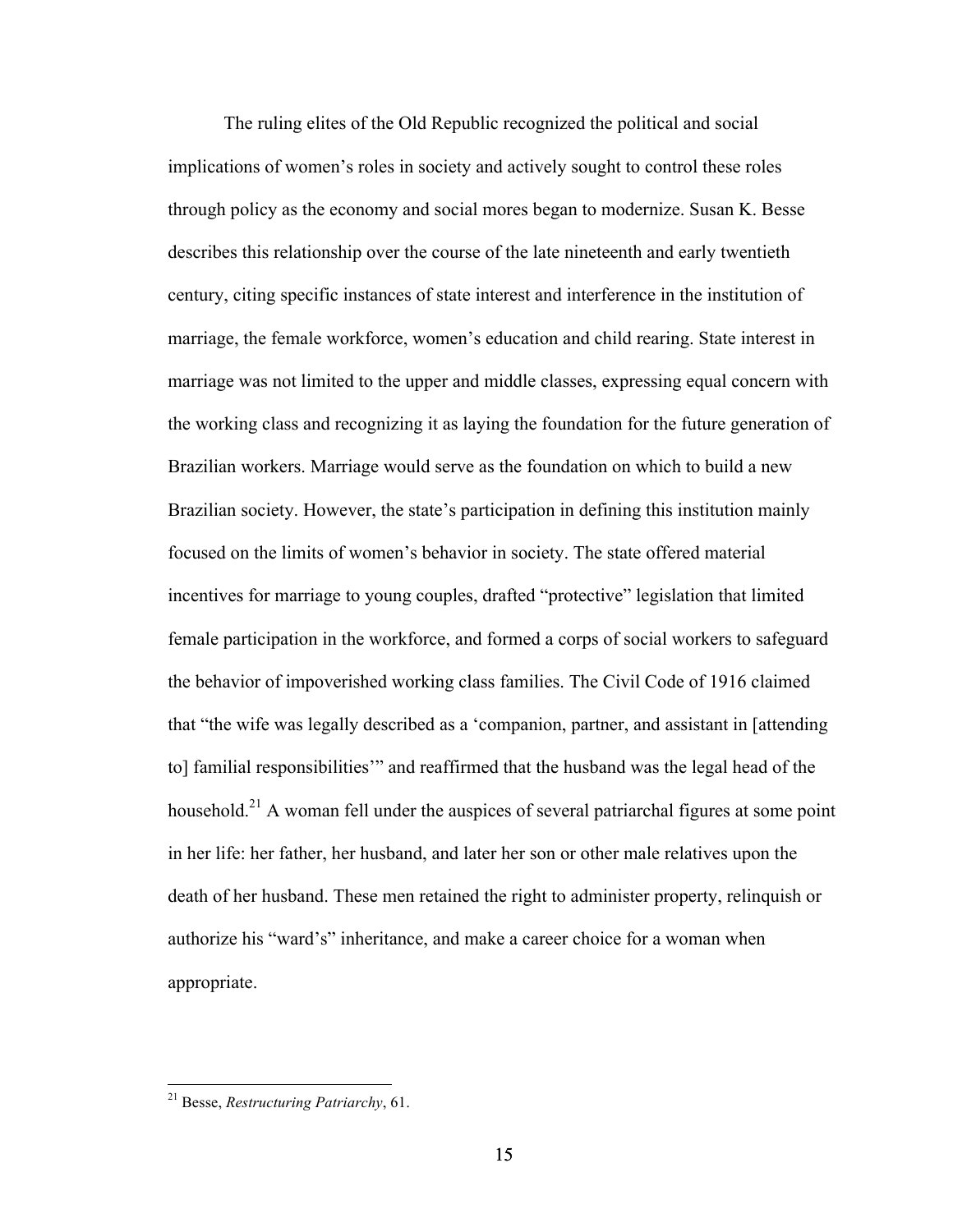Modernization brought new opportunities for women to participate in the workforce and stimulated debate regarding their political rights. The majority of the women in the workforce were from the lower classes. As the service sector expanded, more opportunities for female employment opened that the middle class deemed "appropriate" for women. Education was critical to the opening of society to more mobility for women, though opportunities were few and limited to the upper class. Professional higher education opened to women in 1879 in Brazil, though few would obtain degrees during the latter part of the nineteenth century. Mothers had long been valued as the most important educators of their children; women dominated the field of primary and secondary education in the wake of the end of the Old Republic and Vargas hoped to capitalize on traditional ideas regarding women's role in the moral preparation of a future generation of citizens. Though the state offered more opportunities for educational and vocational training, these institutions still privileged marriage and motherhood as the primary goals for women.<sup>22</sup>

The Catholic Church was also complicit in this desire for a more conservative social doctrine and provided a religious overtone to feminine ideals. Sueann Caulfield observes,

For a great many contemporary religious authorities as well as political and professional elites, the relationship was simple: sexual honor was the basis of the family, and the family the basis of the nation. Without the moralizing force of women's sexual honesty, modernization—a catch-all term that meant many things to many people—would bring the dissolution of the family, rampant criminality, and general social chaos. What these elites did not recognized, or at least did not acknowledge, was that sexual honor stood for a set of gender norms that, with

 <sup>22</sup> Ibid, 121.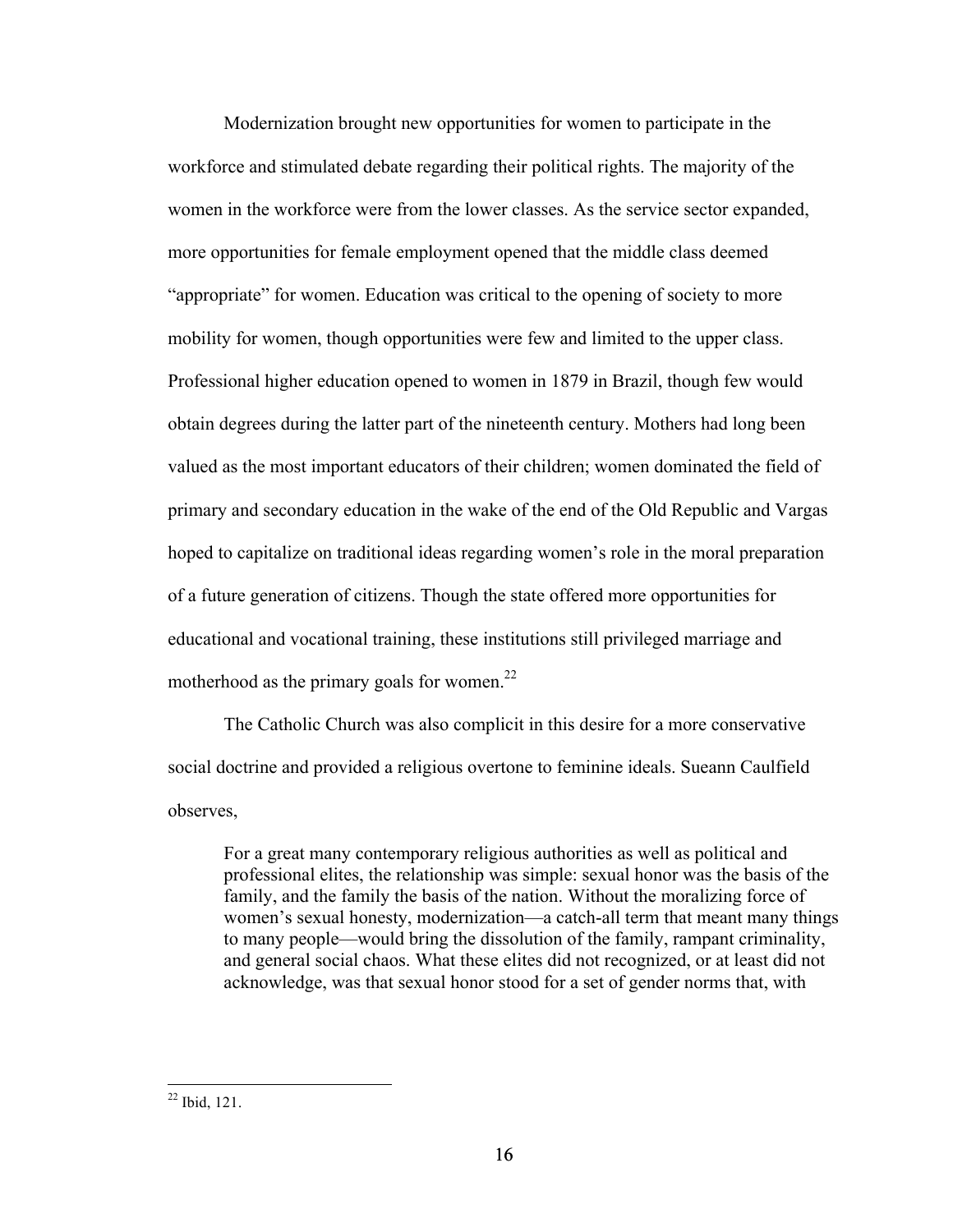their apparent basis in nature, provided the logic for unequal power relations in private and public life. $^{23}$ 

Imbedded in this rhetoric of the ideal family were sexual morality and submission of women to their male counterparts. Throughout the nineteenth and twentieth centuries, the Church provided women with the "ordained" patriarchal approval to organize social projects and provide philanthropic services, mostly to the urban poor.  $^{24}$  Organizations such as the *Associação de Senhoras Brasileiras* and the *Liga das Senhoras Católicas* trained women from the upper and middle classes as social workers, working in shelters and orphanages to teach poor women and children how to lead moral lives. These voluntary social projects, while providing opportunities to lead and contribute to society, reinforced traditional ideas of proper women's work and the class divisions imbedded in Brazilian society. These conservative social mores extended into the legislation of the Vargas era following the fall of the Old Republic, and the Estado Nôvo subsumed this image of the philanthropic Catholic matriarch as an ideal within its constructed national identity.

## *State Policies Addressing the Family and Women*

The period between the Revolution of 1930 and the institution of the Estado Nôvo in 1937 simultaneously promoted and diminished the political and legal rights of women. Although granted suffrage by the national congress in 1932, the decree permitted only literate women over the age of twenty-one to vote: these stipulations marginalized

<sup>&</sup>lt;sup>23</sup> Sueanne Caulfield, *In Defense of Honor*, 4. The author analyzes legal cases produced during the early twentieth century that addressed sexual morality and/or deviancy, arguing that notions of "honor" defined gender hierarchy and constituted social behavior.

<sup>24</sup> Besse, *Restructuring Patriarchy,* 59.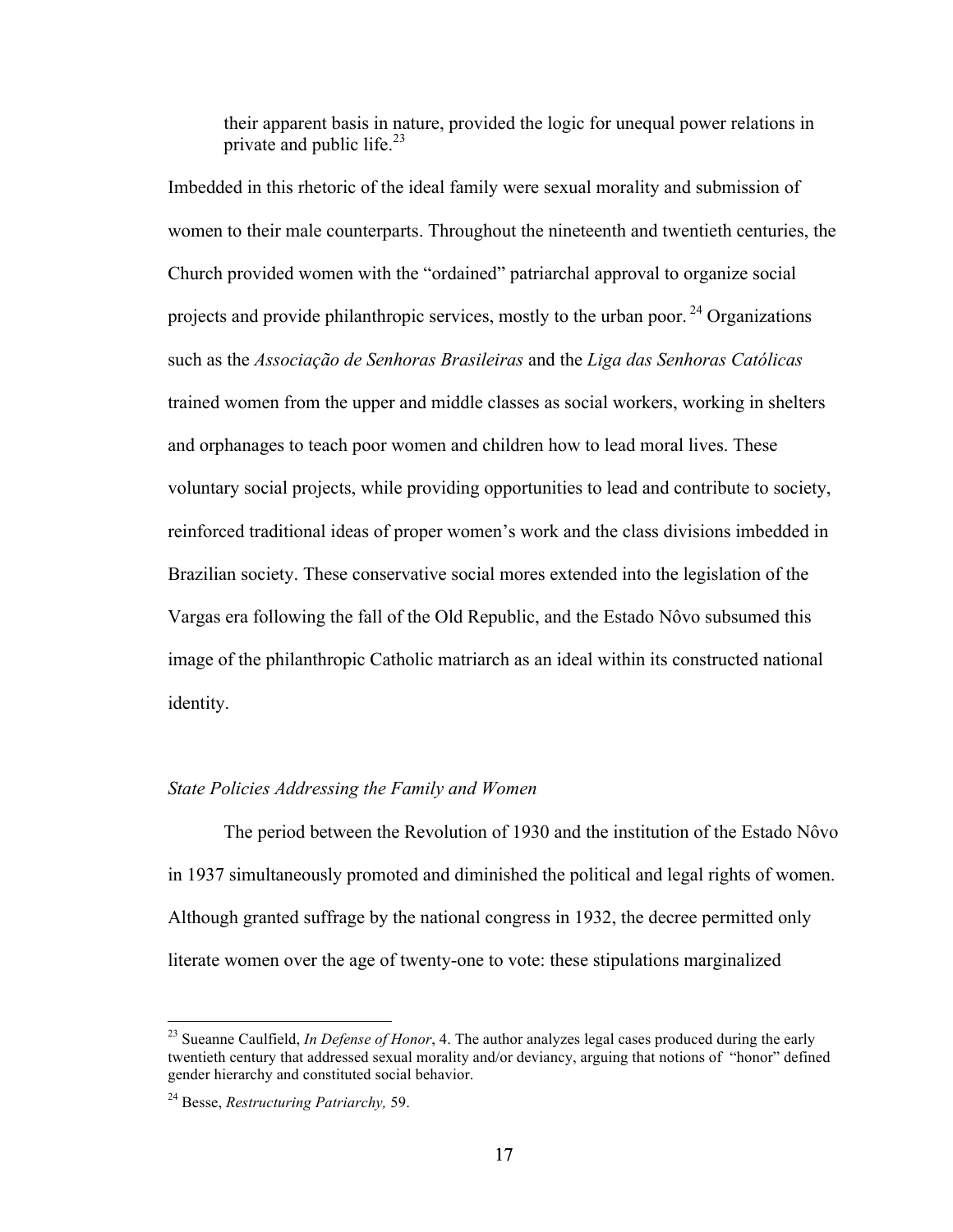working-class women who could not meet the literacy requirement and who were also experiencing hostility from participating in labor activities in the male-dominated work place. The victory was short-lived, for Vargas stripped voting rights away from everyone in 1937. In a 1940 speech, Vargas enumerated the basic principals of the Estado Nôvo, citing how an "electoral fiction" had existed prior to the Revolution of 1930:

Êsses princípios são—reconstrução política, consagrando o centralismo, com o método próprio de impulsão progressista, em vez dos particularismos federalistas, porta aberta a todos os vírus de desagregação, capazes de ameaçar a unidade e a soberania nacional...ordenação social e cultural, para que todos os brasileiros, igualmente amparados pelo Estado, recebam educação e desempenhem, a contento, as suas obrigações para com a Pátria, acima das dissenções de grupos de dos privilégios de classes. <sup>25</sup>

The political rhetoric of equality and unity within a more centralized state required order, and the state intended to enforce social order through legal means and through the creation of new government agencies with hopes of fashioning and enacting the Estado Nôvo's new Brazilian national identity.

The Constitution of 1937 directly addressed the importance of the family, stating, "The family, constituted by indissoluble marriage, is under the special protection of the state." According to the policy makers of the Estado Nôvo, indissoluble marriage represented the fixity and stability of the family. The very essence of the Brazilian family was legally defined within a constrictive, but well-ordered social contract. In theory, shaping the most basic unit of society would produce the ideal Brazilian citizens that would contribute to the success of the political and economic future of the nation. Legal and social projects such as the reform of the Penal Code in 1940 and the 1939 National Commission for the Protection of the Family sought to update women's legal rights and

 <sup>25</sup> Departamento de Imprensa e Propaganda (DIP). *Unidade Moral e Unidade Econômica da Nacionalidade: Discurso do Presidente G. Vargas às Classes Conservadores e Proletárias.* CPDOC, FGV.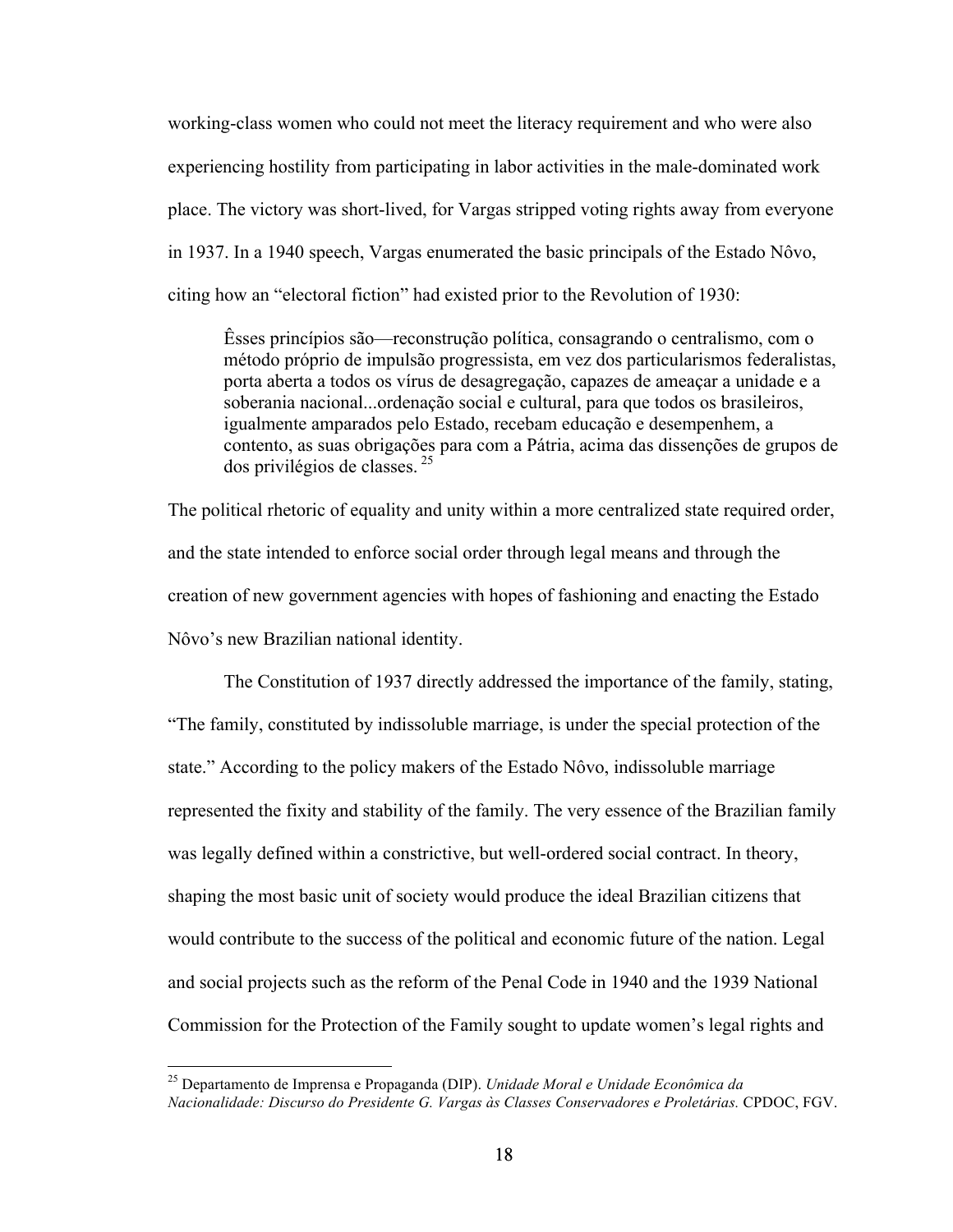position within society while still maintaining the traditional values that kept the Brazilian family intact. The Penal Code of 1940 permitted sanctions to be brought against a spouse for the material and moral abandonment of the family, eliminated the distinction between male and female adultery and established equal punishment, and ended the informal legal toleration of crimes of passion that flooded courtrooms with sensationalized stories that in turn inundated newspapers. These reforms reinforced the foundational legal stricture of indissoluble marriage while simultaneously recognizing certain equal rights for women.<sup>26</sup>

A similarly contradictory legal outcome unfolded within the Ministério de Trabalho e Comercio. The increasing numbers of women working in the industrial and commercial sectors of the economy led to the Decreto N**°**21.41727, which intended to provide protection in the workplace for women. Decreed in May of 1932, the legislation claimed that equal pay for equal work should be granted to workers regardless of sex, but limited the kind of work women could participate in, excluding them from jobs they had previously occupied. Limits on the amount of weight deemed safe to be lifted by women and the removal of female workers from workplaces deemed unsafe and/or unsuitable (subterranean mines, public construction) constructed a legal apparatus through which female behavior within the workplace could be controlled. Though limiting the types of jobs accessible to women, the legislation (theoretically) provided a thorough protection clause for pregnant workers, ensuring the provision of compensated maternity leave, options for childcare, and job protection. These measures reflected a move towards more

 <sup>26</sup> Besse, *Restructuring Patriarchy*, 70.

<sup>27</sup> Ministério do Trabalho e Comercio. Decreto N**°**21.417. BNRJ.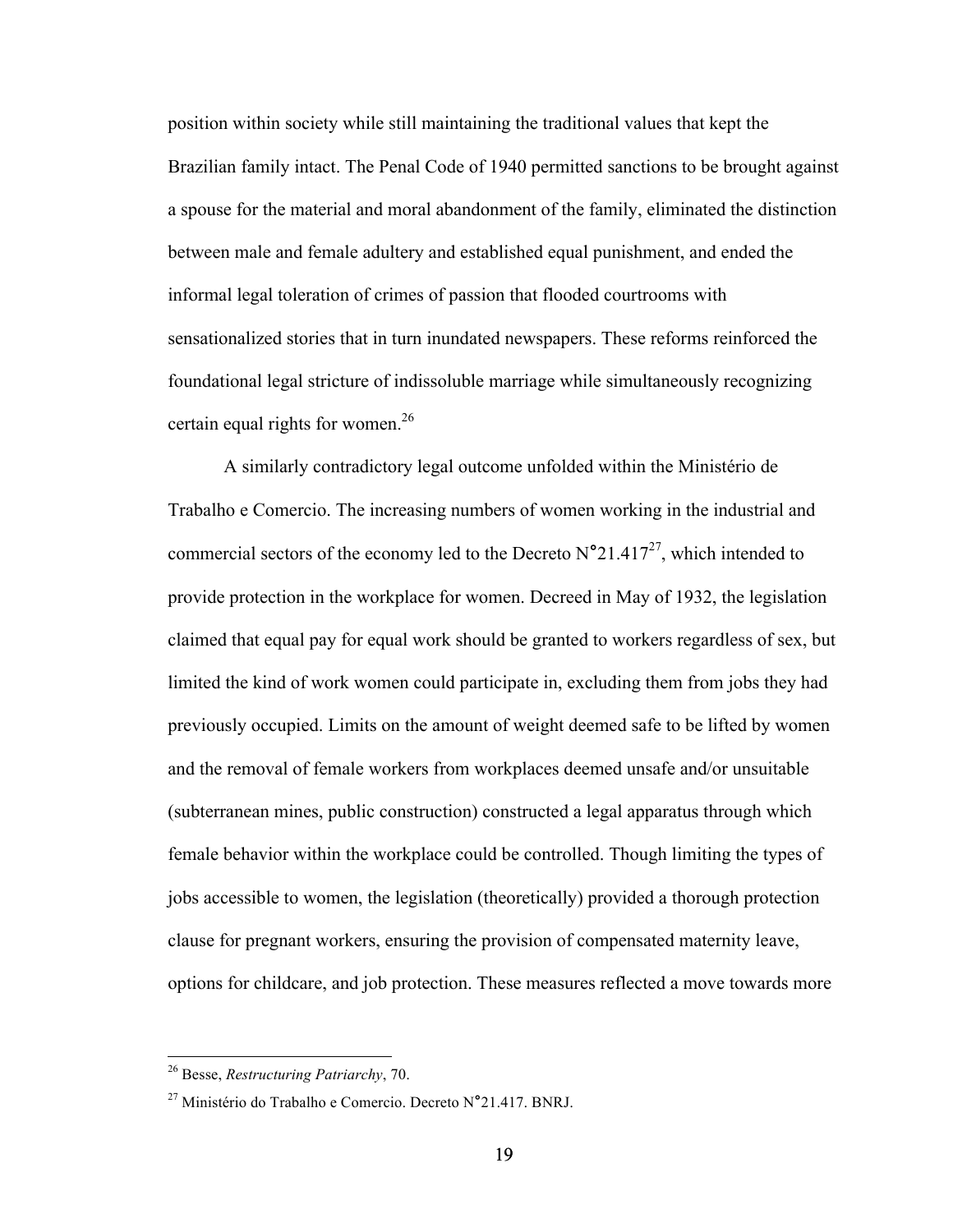progressive attitudes towards women in the workforce, but also reemphasized the traditional stereotypes of women's work and her role within society.

Though the regime made legislative strides towards recognizing that women had a place within the modernizing economy and social structure, the language utilized and policies enacted reemphasized the state's desire to relegate women to the home and behave according to traditional patriarchal values. New opportunities to seek employment, education, or social mobility did not reflect a change in the moral rhetoric of those in power, still couched in notions of honor and decency. To further protect the basic foundation of social control and organization, the family, newly founded institutions within the Vargas regime employed traditional discourses of social behavior within their propaganda campaigns to form a discursive portrait of *brasilidade*.

## *Consolidating the State: New Institutions and Nationalism*

The construction of *brasilidade* required the cooperation of multiple state agencies. Perhaps the two most notable and influential agencies during Vargas' reign were the Ministry of Health and the Ministry of Education; they each took on the project of forming new Brazilian citizens by promoting idealized images of what was deemed essentially "Brazilian" and therefore integral to national identity. Unlike other dictatorial or fascist regimes that existed during the period, Vargas did not form an "ideology" as such,<sup>28</sup> but focused on the management of social groups in order to consolidate control. In his study of cultural management during the first Vargas regime, Daryle Williams observes,

 <sup>28</sup> Robert M. Levine, *The Vargas Regime* (New York: Columbia University Press, 1970), 151.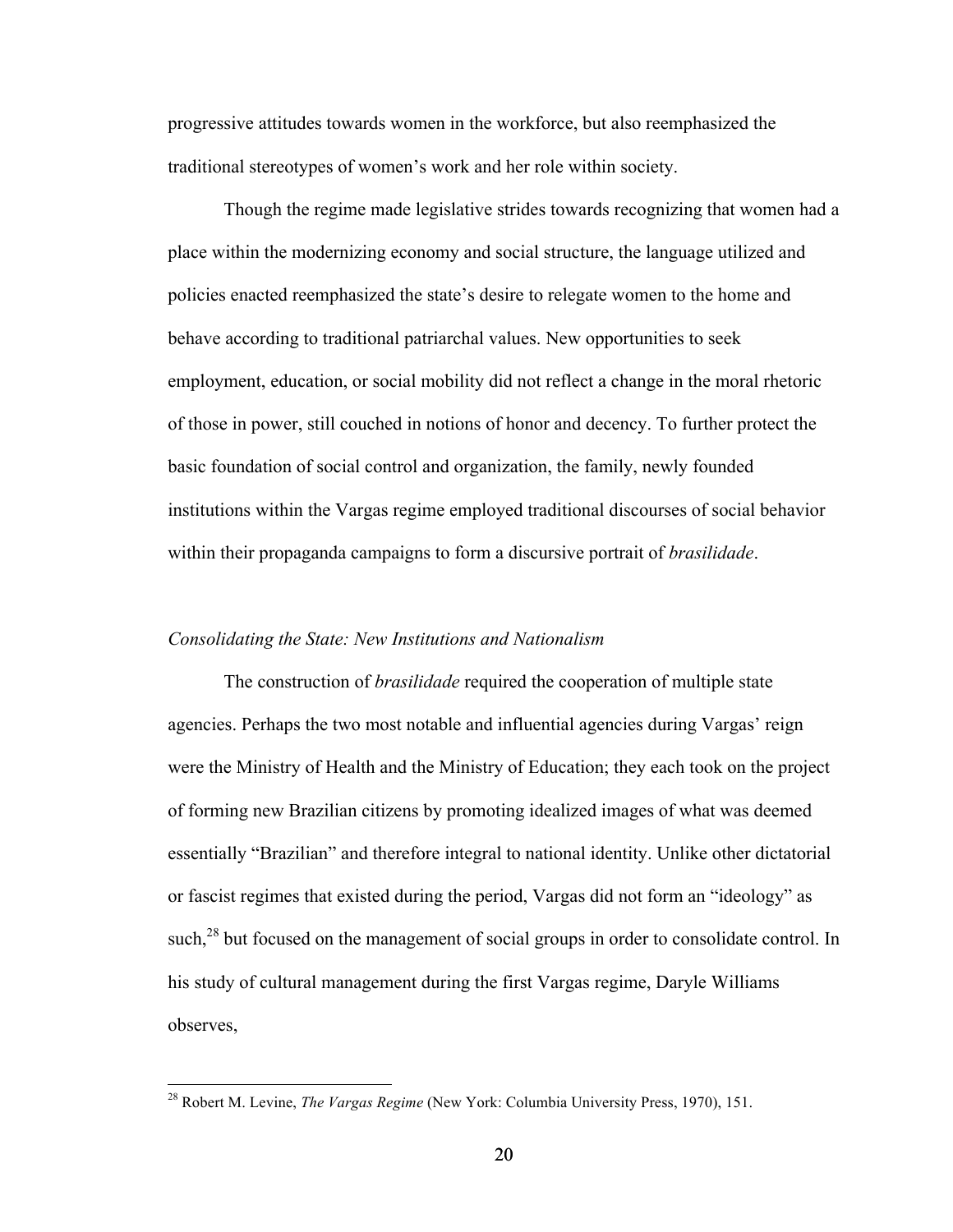"Neither modernists, traditionalists, nor academics were willing to let competing camps control the strategic apparatus of cultural management. Rather, each camp wanted to use the state to promote its own political and aesthetic agenda, deeply weaving the state into the politics of culture, just as the state itself was formulating a systematic approach to cultural policy making."<sup>29</sup>

Within this struggle of pinpointing the "brazilianness" of different aspects of culture, the ministries of the Estado Nôvo also had to consider the role that women occupied within this discourse.

Shortly after the coup of 1930, Vargas established the Ministry of Education and Public Health (MESP), which would be renamed in 1938 as simply the *Ministério de Educação e Saude* (MES), whose intent was to manage and shape different aspects of Brazilian "culture" within the regime. Gustavo Capanema, a *mineiro* lawyer, took over the MES in 1934 and defined the policies during the Estado Nôvo era, promoting new education policies along with health regimens and safety measures in hopes of transforming the Brazilian youth into ideal citizens with strong nationalist sentiments and respect for state-instituted social order. Not willing to limit the ministry's scope to a narrowly defined definition of "education" or "health," Capanema petitioned Vargas to create a council of national culture, and was granted his request in 1938. The ministry (Capanema, really) understood culture as, "(a) philosophical, scientific, and literary production; (b) art appreciation; (c) preservation of cultural patrimony; (d) intellectual exchange; (e) the mass media (books, radio, theater, cinema); (f) patriotic and humanitarian causes; (g) civic education; (h) physical education; and (i) recreation,"  $30$ 

 <sup>29</sup> Williams, *Culture Wars in Brazil,* 60.

<sup>30</sup> Ibid, 68. The *Conselho Nacional de Cultura* (National Culture Council) was to "'coordinate all activities dealing with cultural development undertaken directly or indirectly by the Ministry of Education and Health."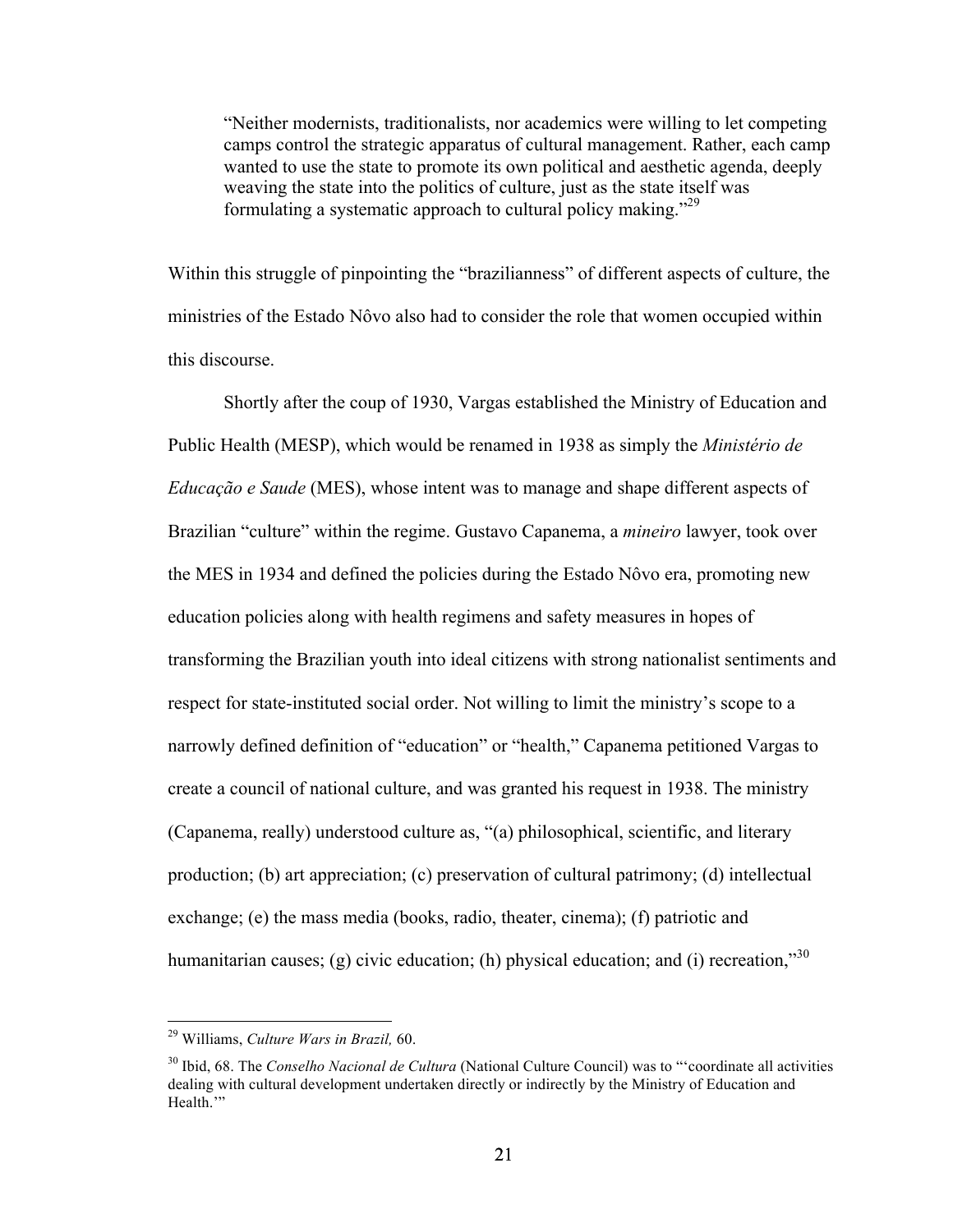and took on the duty of forming a multi-faceted, selective idea of Brazilian culture under the auspices of Estado Nôvo control.

The education system itself received special attention from the very beginning of the Estado Nôvo era: in 1937, the *Plano Nacional Educativa*, the outcome of a detailed questionnaire composed by Capanema, was submitted to Vargas for approval. This lengthy reform bill proposed general education reform for public schools in the form of curriculum requirements, physical health components, and increased technical school training.31 Within the more than one hundred pages of curricular reforms, the *Plano* also directly addressed the education of women. Although education became more pervasively available to women during the early twentieth century, "the goal of the educational system was not to foster female intellectual, economic, or social emancipation but to effectively mobilize women to promote physical health, national economic prosperity, and social and political prosperity."<sup>32</sup> Women gradually began to dominate the teaching profession, particularly women from the middle and upper classes who had opportunities to receive an education. Recipients of degrees from institutions of higher learning were few and far between.

Capanema stated in a speech given in 1937 that while education should be available to all, men and women should not necessarily receive the same type of education:

A educação a ser dada aos dois há, porém, de diferir na medida em que diferem os destinos que a Providência lhes deu. Assim, se o homem deve ser preparado com têmpera de teor militar para os negócios e as lutas, a educação feminina terá outra finalidade que é o preparo para a vida do lar....Ora, é a mulher que funda e

 <sup>31</sup> Simon Schwartzman, ed., *Tempos de Capanema* (Rio de Janeiro: Editora Paz e Terra S/A, 1984), 182- 188.

<sup>32</sup> Caulfield, *In Defense of Honor*, 128.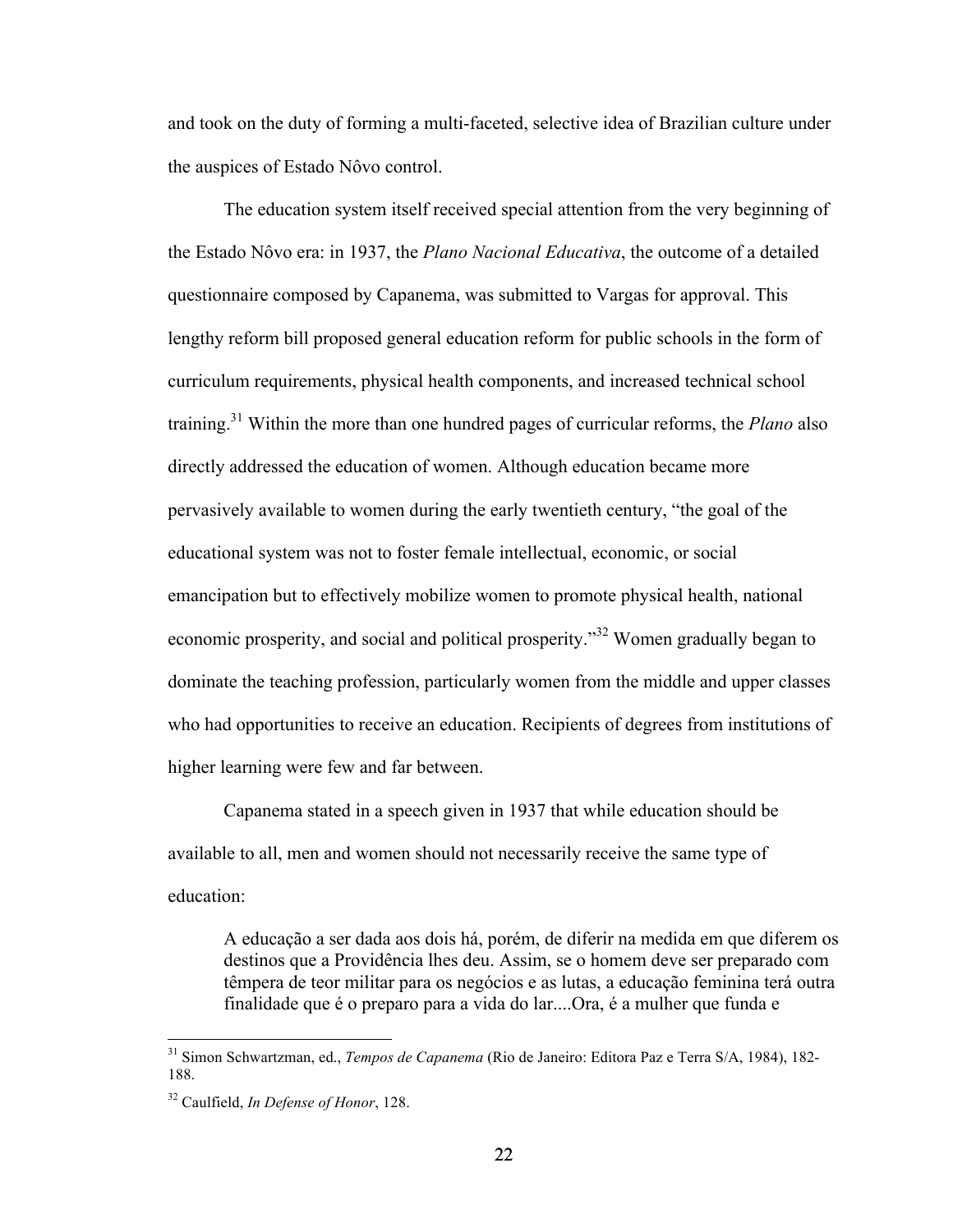conserva a família, como é também por suas mãos que a família se destrói. Ao Estado, pois, compete, na educação que lhe ministra prepará-la conscientemente para esta grave missão.<sup>33</sup>

The reforms of the education plan actually provided instruction for young girls in preparation for a "life of the home" and received a "certificado de dona-da-casa."<sup>34</sup> Notwithstanding the clear agenda to instruct future homemakers, the young girls did receive the general education requirements as their male counterparts. Again, the purpose of education revolved around the notion of forming the future citizens of Brazil: thus their mothers should be equipped with a basic education so as to be better arbiters of order and cultural identity for their families.



Figure 1: "Atividade em sala de aula" (CPDOC)<sup>35</sup>

The coup closed Congress in 1937 without it passing the *Plano Nacional* 

*Educativa*: its scope was considered too broad and unrealistic to be put into action.

Although some of its suggestions were put in place during the Estado Nôvo, such as the

 <sup>33</sup> Schwartzman, *Tempos de Capanema*, 107. Gustavo Capanema. Conferência proferida por ocasião do centenário do Colégio Pedro II, 2 de dezembro de 1937. GC/Capanema,Gustavo, 02.12.37, série pi.)

 $34$  Ibid, 186.

<sup>&</sup>lt;sup>35</sup> All figures that appear in this chapter were taken between 1938 and 1945 under the coordination of Gustavo Capanema for future use in *Obra Getuliana*, discussed later in the chapter.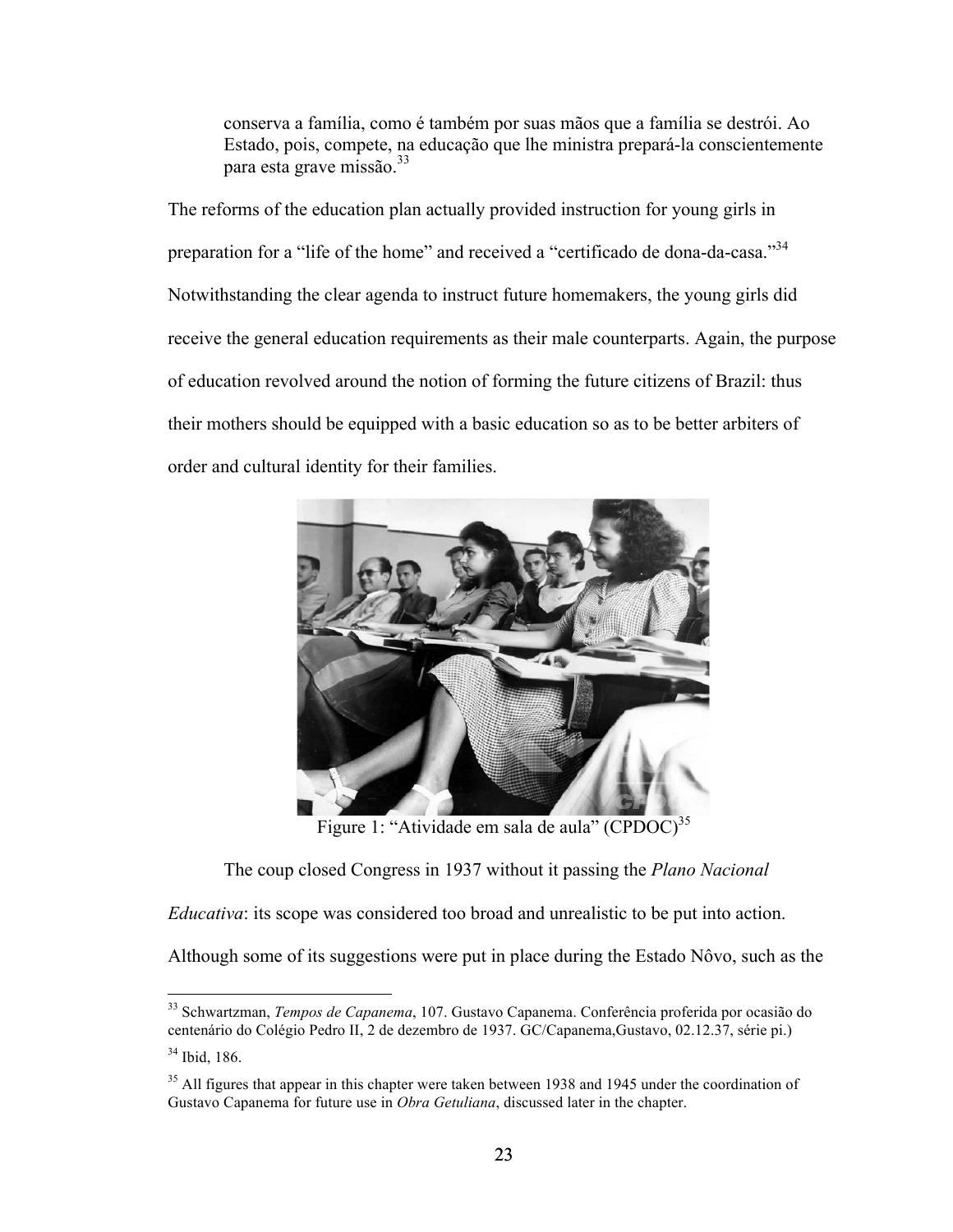implementation of industrial training, reform of secondary education in 1942, and the "universidade-padrão" project, the Plan's ambitious goals extended beyond the powers that many politicians considered appropriate for a bureaucratic institution like the Ministry of Education. This detailed plan intended to solve (however idealistically) political, economic, and social problems by defining professions and social activities through education when in reality they depended on the labor market and pre-established practices of professionals within the market.<sup>36</sup> The sheer scope and magnitude of reform proposed by Capanema's ministry demonstrates the extent to which the institution, and by extension the State, concerned itself with the definition of culture, and therefore *brasilidade*. Women clearly take precedence within this discussion of forming new Brazilian citizens, but within the traditional roles of matriarch as the ultimate educator in terms of morality and values.

The ministry also took on issues of health, whether through the promotion of basic hygiene, preventative health measures, or athleticism. While physical activity for women had been classified as a marker of the lower classes, or racialized in the context of slavery, the twentieth century opened this realm of activity and athletic practice to women. Silvana Vilodre Goellner's study of the *Revista Educação Physica* during the first half of the twentieth century observes the interplay of eugenics, gender, and nationalism in the promotion of athletic and healthy bodies.<sup>37</sup> The training and

<sup>&</sup>lt;sup>36</sup> Ibid, 188. Other factors could not be solved merely through reforms of education and changes in schools, which the author chooses to leave unmentioned, considering instead the listed factors of the labor market and professional practices to be the defining forces of social, political, and economic practices the *Plano Nacional Educativa* sought to correct.

<sup>&</sup>lt;sup>37</sup> Silvana Vilodre Goellner, "'As mulheres fortes são aquelas que fazem uma raça forte:' Esporte, eugenia e nacionalismo no Brasil no início do século XX," Recorde 1:1 (Jun 2008) 1-28. "…a constituição homogênea do povo brasileiro passou a ser o pilar fundamental de um projeto de humanidade centrado na valorização do corpo ágil, viril, saudável, potente e branco" (11).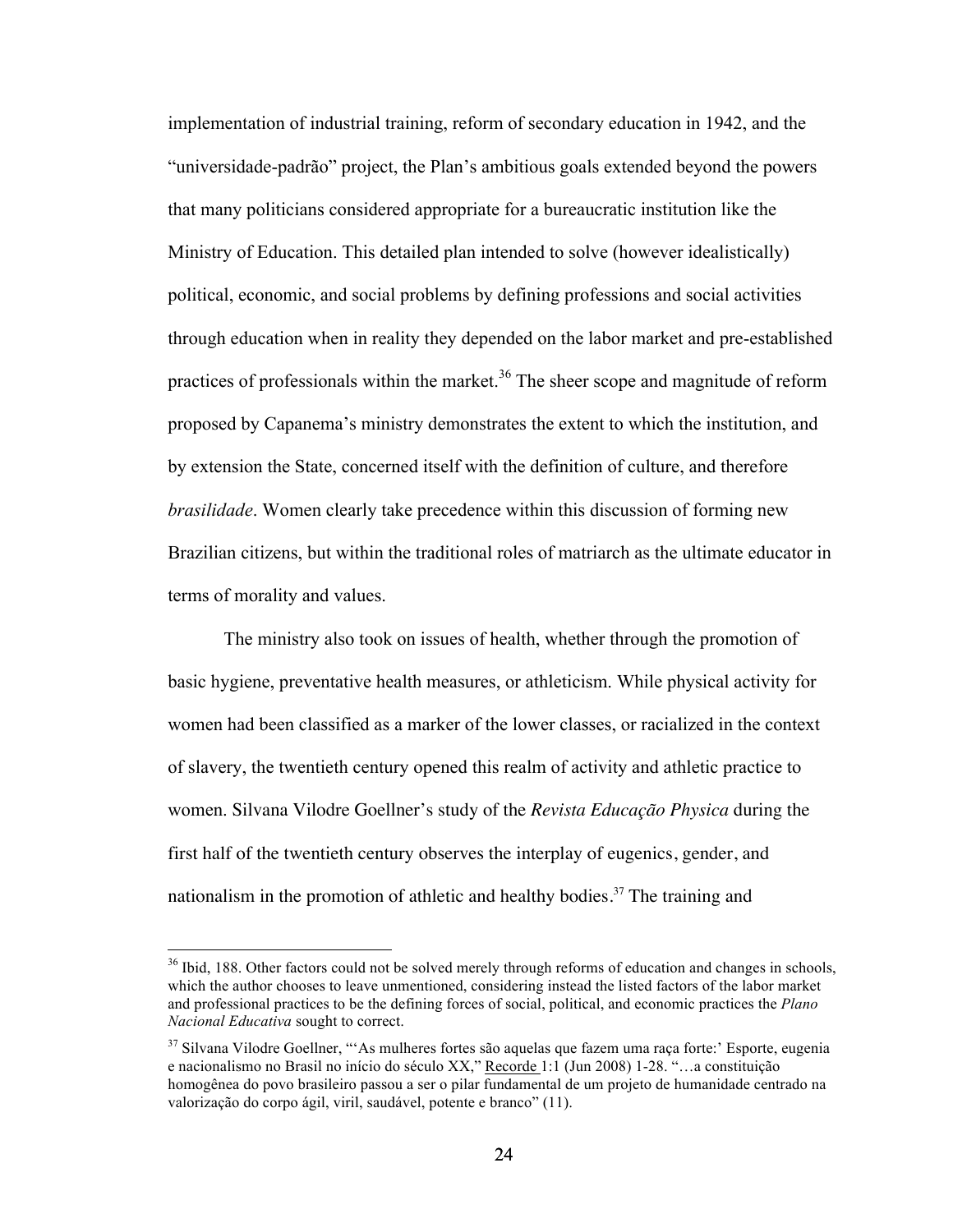strengthening of the human body would likewise form disciplined citizens and breed nationalist sentiments.

The production of images became a major priority for the Vargas regime. Under the direction of Gustavo Capanema, the state employed three German photographers, along with Brazilian professionals, to traverse the countryside and document signs of progress and development. The photographers shot thousands of photos, which Capanema intended to publish in a master tome, *A Obra Getuliana*. <sup>38</sup> This paean to modernization centered on Vargas as the great leader of economic, political, and social initiatives that would bring Brazil to the forefront of modernity on an international scale.



Figure 2: "Aspectos de eventos em homenagem ao Estado Nôvo," Rio Grande do Sul. (CPDOC)

In celebration of the second anniversary of the Estado Nôvo in Rio Grande do Sul, a group of young girls dressed in uniform, presumably from the same school, aligned on a field to process as part of the celebrations of the day. Organized marches of children and young people as part of national holidays or commemorative events were commonplace

<sup>&</sup>lt;sup>38</sup> CPDOC, General Information, FGV.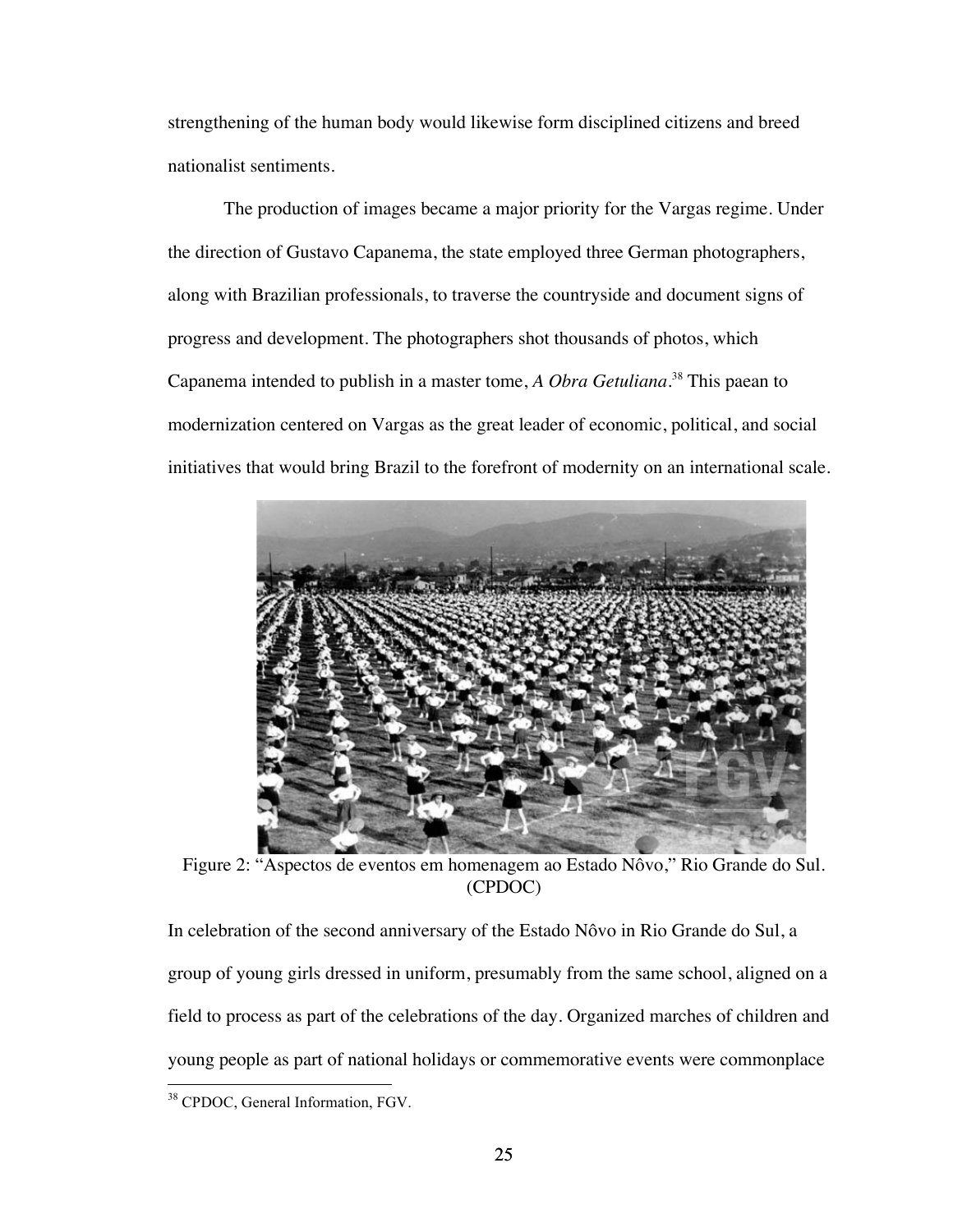during the Estado Nôvo, adding a youthful face to the more regimented marches of branches of the military. Through these images, it is clear that the propagandists wished to promote a healthy, youthful, and white image of femininity as the nationalist ideal of the regime. These public exercises, reminiscent of formal military processions that traditionally involved only men, integrated women into a performance of order, progress, and patriotism. Whether marching alongside men, or processing together as a group, women were clearly visible in the Vargas regime's national production of identity.

The production of images that promoted state organizations and illustrated the progress made by these new institutions was a source of contention within the regime following the coup in 1937. Though the majority of the administrators within the regime believed that culture should be arbitrated by the state, different individuals espoused a range of policies and methods of cultural formation and did not reach a consensus on the purpose or extent to which the state should intervene in the construction of an ideal cultural patrimony. For instance, the ministries of Education and Justice competed on an ideological and practical level for control of the mediation of state-produced notions of culture, demonstrating that "In an authoritarian state that presented a public image of unity and harmony, the state was divided against itself, pitting advocates of cultural management as a form of educational reform against those who saw cultural management as a tool for social control."<sup>39</sup> Though infighting never ceased between ministries and the personalities who administered them, the formation of the *Departamento de Imprensa e Propaganda* (DIP) in 1939 marked a definite shift in administrative organization and state production of propaganda that defined *brasilidade* through print, images, radio

 <sup>39</sup> Williams, *Culture Wars in Brazil*, 78.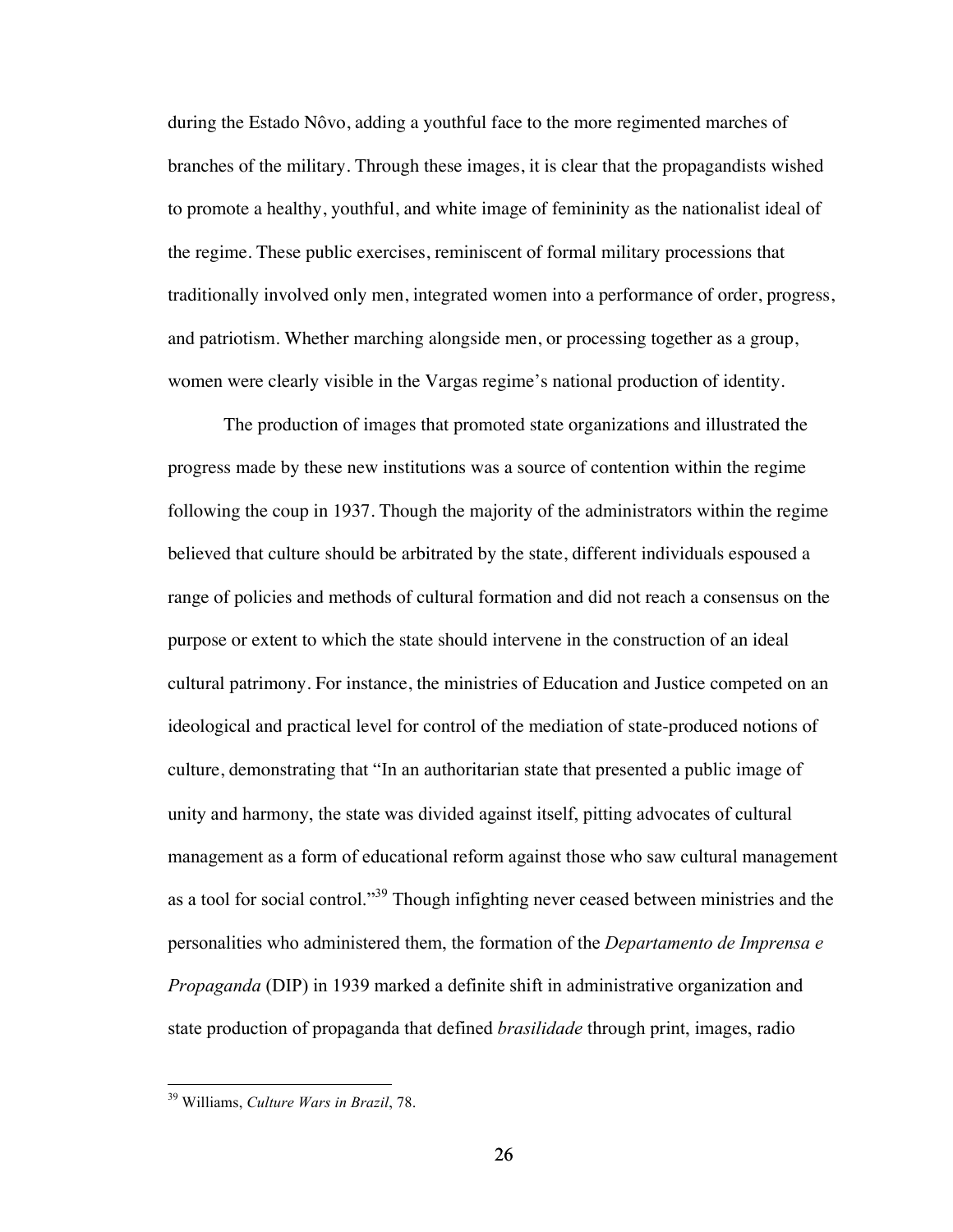#### broadcasts, and film.

## *The Departamento de Imprensa e Propaganda and the Film Industry*

The reorganization of the *Departamento Nacional de Propaganda* (DNP) led to the foundation of a restructured and more focused entity, the *Departamento de Imprensa e Propaganda* (DIP). Under direct supervision of Vargas, the DIP sought to centralize and coordinate the communication of the state with the polity.<sup>40</sup> Like the propaganda ministries of many totalitarian states in Europe, the department censored the various media available to Brazilians (print, media, film), controlled the finances of stateproduced propaganda, and composed and approved the content of all state communication. It also concerned itself in the regime's project to create a "national cultural patrimony" that valued and celebrated certain historical events, people, and traditions deemed representative of Brazilian culture.<sup>41</sup> Though the Brazilian government did not openly express admiration for the level of censorship within the dictatorships of Europe, admiration did circulate within the early Vargas regime for the German propaganda model. In a letter addressed to Vargas in September of 1934, Oswaldo Aranha, states:

O que me impresionou em Berlim, foi a propaganda sistematica, methodizada do governo e do sistema de governo nacional socialista. Não ha em toda a Alemanha uma só pessoa que não sinta diariamente o contato do 'nazismo' ou de Hitler, seja pela forografia, pelo radio, pelo cinema, atravez toda a imprensa alemã, pelos leaders nazis, pelas organizações do partido ou, seja, no minimo, pelo encontro, por toda a parte, dos uniformes dos  $S.A.<sup>42</sup>$ 

 <sup>40</sup> Silvana Goulart, *Sob a verdade oficial: ideologia, propaganda, e censura no Estado Nôvo* (São Paulo: Editora Marco Zero, 1990), 17.

<sup>41</sup> Williams, *Culture Wars in Brazil*, 83. "The disappearance of the DIP's permanent archives will forever complicate a full understanding of the internal politics of culture during the Vargas regime."

<sup>&</sup>lt;sup>42</sup> CPDOC, FGV, 22/9/34, OA.34.09.22. Oswaldo Aranha served as the ambassador to the United States from 1934-1937 and as the Minister of External Relations from 1938-1944.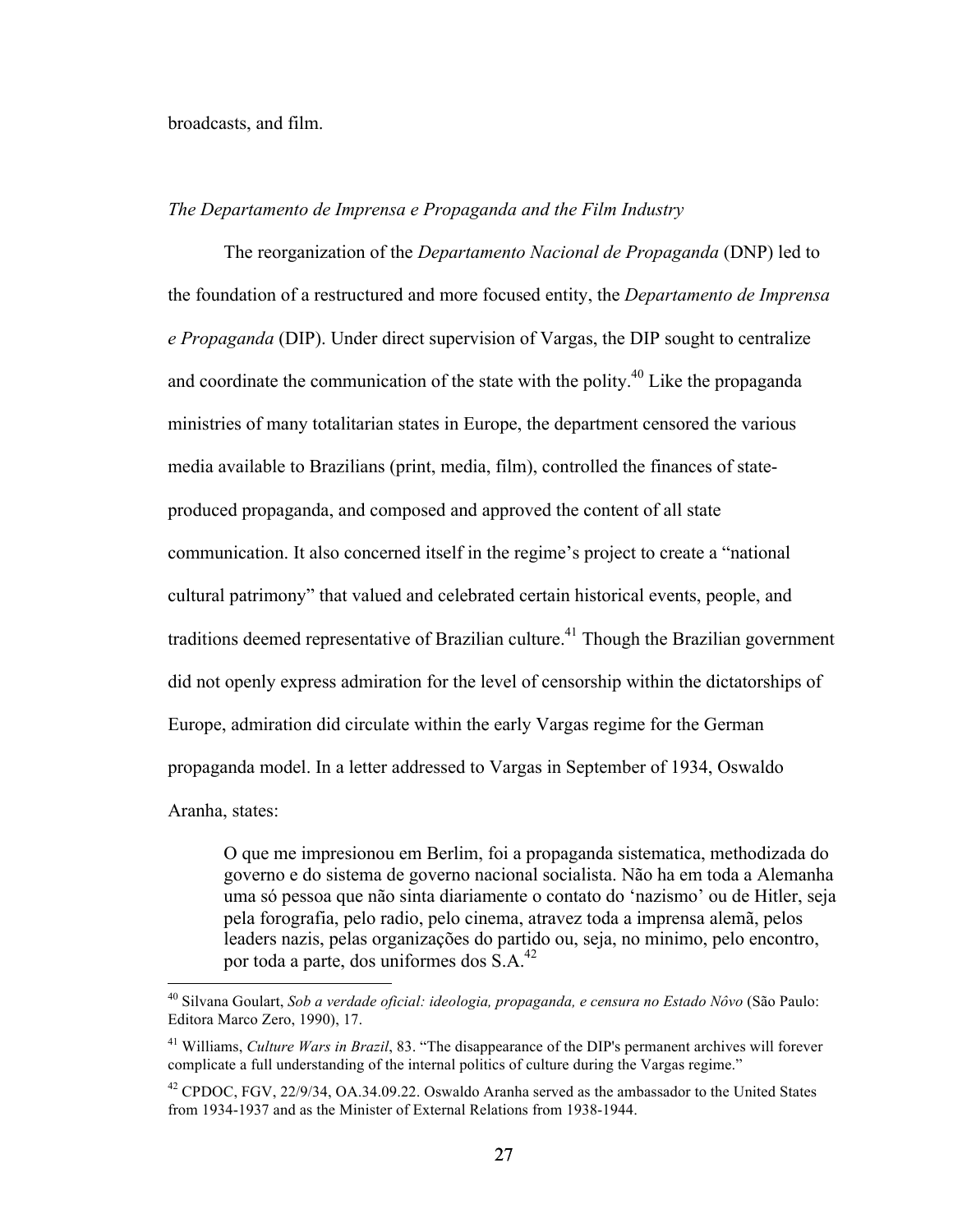Though Vargas would ultimately side with the Allies during World War II and mobilize troops during the conflict, the authoritarian regime he instituted clearly considered the German propaganda system worth emulating as far as generating nationalistic fervor was concerned. As both promoter of culture and censor of original cultural productions unassociated with the state, the DIP acted as a cultural mediator between the state and the Brazilian people.

Newspapers and print media were the major sources through which the DIP hoped to reach the masses; print media could be dispersed to urban centers and the rural stretches of the nation where radio had yet to reach. But even with the information dispersed, it could not be ensured that everyone would receive the message: in 1940, 56.4% of the population over eighteen years of age remained illiterate.<sup>43</sup> The DIP capitalized on the potential of radio and film for wide dissemination of propaganda throughout the urban centers of Brazil, but could not hope to reach the vast stretches of the rural interior where these technologies had yet to be established. Within this conundrum of distribution versus consumption by the populace, the coordination of national projects, particularly between the MES and the DIP, was crucial. A population educated under the reformed system would be more easily indoctrinated (in theory!) into the nationalist vision of the state. In the media produced by the DIP, education became an important mechanism in the process of modernizing the nation.

Vargas recognized the potential power film could have in delivering nationalistic material to the masses. Film was a means through which to promote state-constructed nationalist sentiment by embodying an active image of an idealized Brazilian image on

 <sup>43</sup> Goulart, *Sob a verdade oficial*, 28.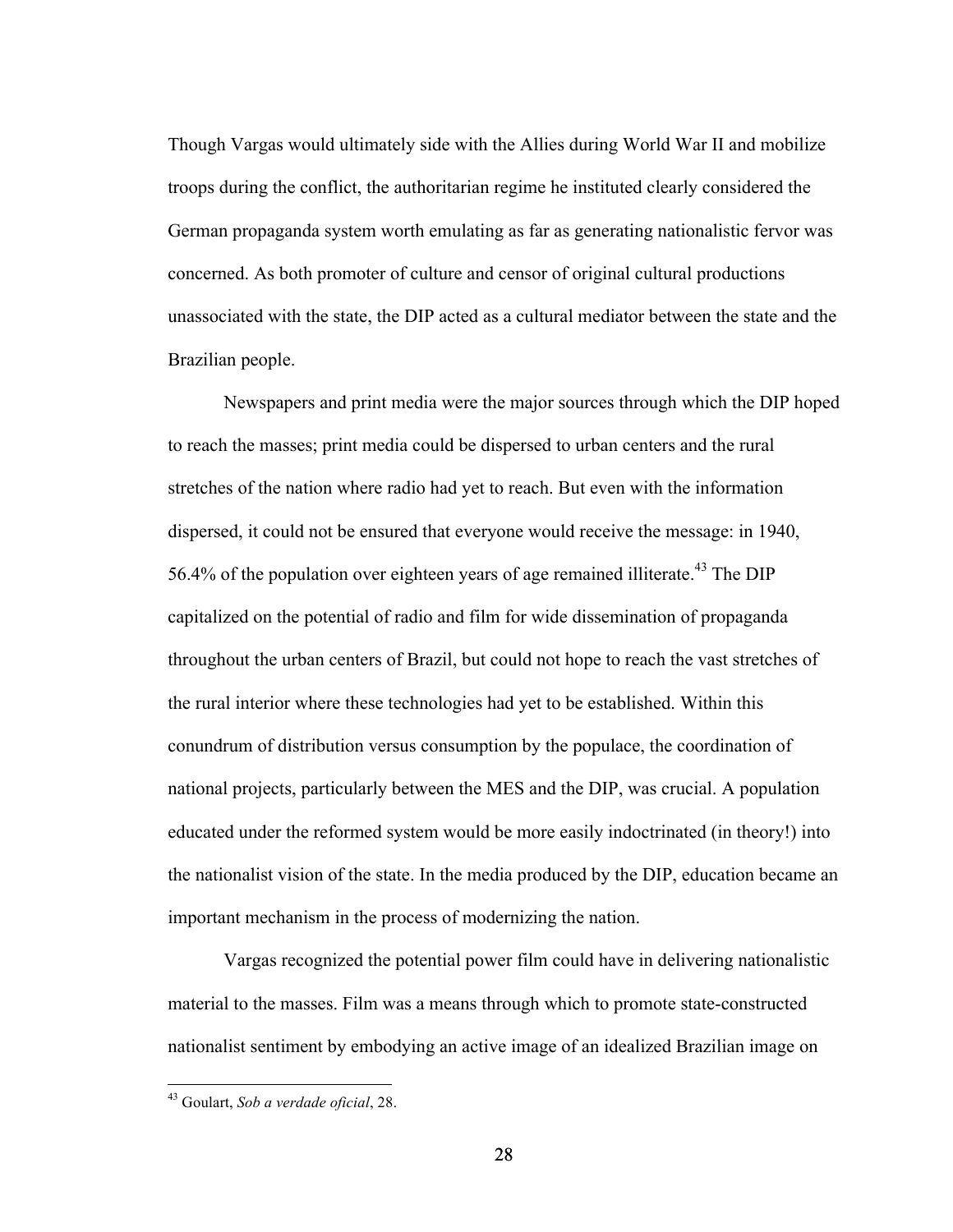the screen. Vargas explained, "Associando ao cinema o radio e o culto racional dos desportos, completará o Governo um sistema articulando de educação mental, moral e higênica, dotando o Brasil dos instrumentos imprescindíveis à preparação de uma raça empreendedora, resistente e varonil. E a raça que assim se formar será digna do patrimônio invejável que recebeu [*sic*]."<sup>44</sup> Within the vision of the state, film had the capability to reach the masses through the means of a seemingly harmless form of entertainment, demonstrating the idealized vision of "o povo brasileiro" to the people themselves in hopes of inspiring nationalist fervor and unity within the Estado Nôvo. The *Instituto de Cinema Educativo* (INCE), founded in 1937 before the coup, produced educational film clips that coordinated with the projected education initiatives of the MES. The INCE, while able to produce silent films, was never an overly productive source of propaganda for the state due to the lack of funding and technology, although it did produce documentary films for instruction in the classroom.<sup>45</sup>

The DNP took immediate action in promoting the established authoritarian regime in 1937 through the *Cine Jornal Brasileiro*, short film composites that included national news and promoted state programs, institutions, and changes in an idealized manner.<sup>46</sup> Produced and distributed by the film company Cinédia, the state enlisted the expertise of the film industry to produce its own materials for mass consumption.<sup>47</sup> From 1938-1946,

 <sup>44</sup> Anita Simis, *Estado e cinema no Brasil* (São Paulo, Brazil: CNPq; FAPESP, 1996), 31. This quote can be found in: Getúlio Vargas, "O cinema nacional elemento de aproximação dos habitantes do país." *A nova política do Brasil*, v. III (Rio de Janeiro, José Olympio, s/d.) p. 183-9.

<sup>45</sup> Williams, *Culture Wars in Brazil*, 72. "The mere fact that early releases were silent and used 16 millimeter film unsuitable for commercial film houses effectively blocked any hopes of transforming the INCE into an agency of mass persuasion."

 $46$  Ibid, 84.

<sup>47</sup> Goulart, *Sob a Verdade Oficial*, 25. Cinédia was founded in 1930 by Adhemar Gonzaga, a friend of Getúlio Vargas.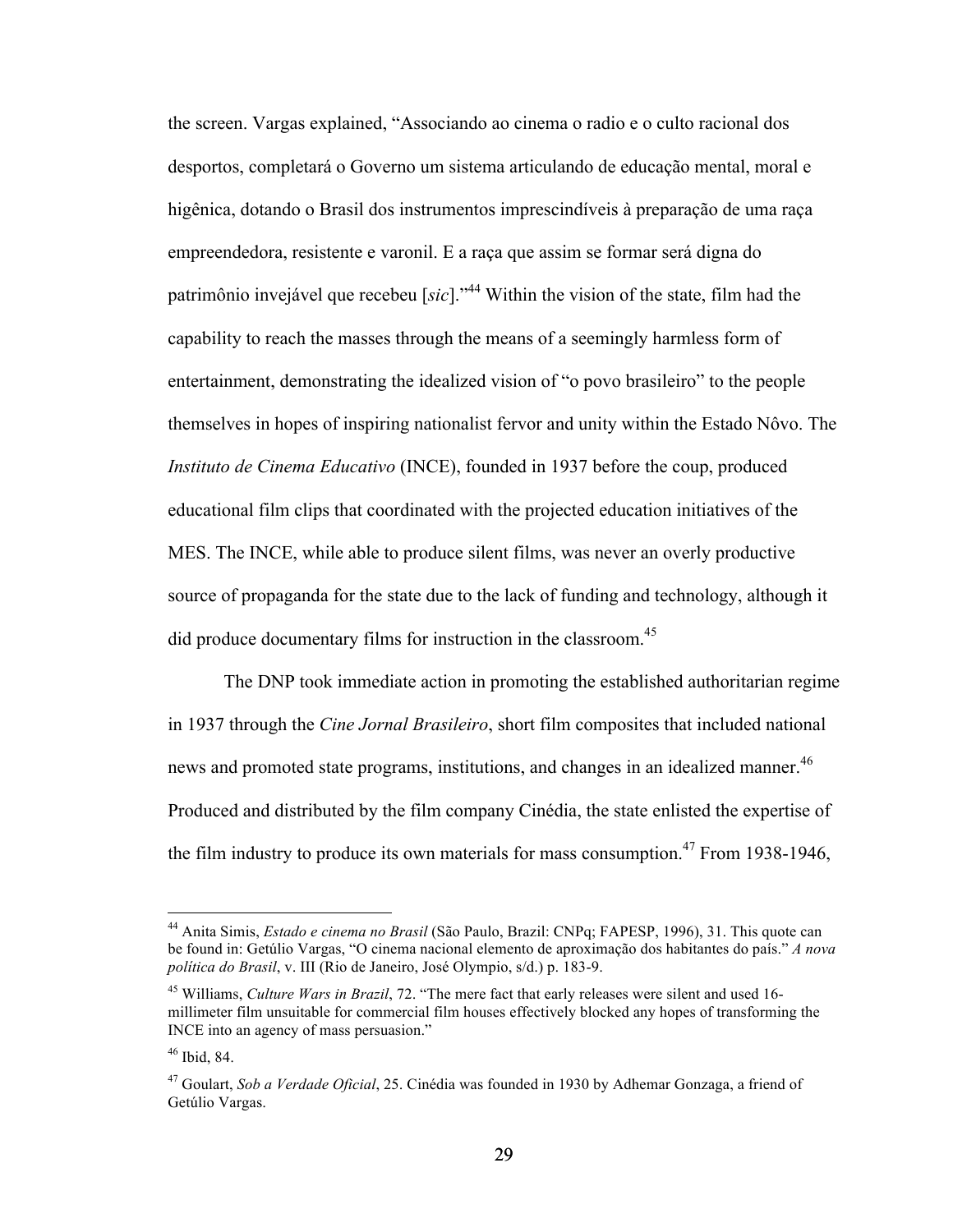the DIP produced close to one thousand reels of cinema journals and documentaries, <sup>48</sup> covering an enormous range of subjects, places, and events that strove to promote a unified national identity on screen and inspire a sense of national unity and belonging in the audience. Similar to the American film tradition of the time, viewing the *cinejornais* was "compulsory"—they preceded a regular film screening, ensuring "that movie-goers were exposed to an imagined Brazil that contained no conflict, no misery, no setbacks, and no culture wars, even if this was a fiction of a repressive regime.<sup>149</sup> Transformations of industry, urban centers, rural farms, and schools all demonstrated the state's activity and success in modernizing various sectors of society and the economy.

Along with producing its own films, the DIP also took an active interest in the Brazilian film industry, hitherto operating more or less independently of the state. Under the direction of Lourival Fontes, the DIP instituted a screen quota for Brazilian films to be shown in every cinema (even though it was only one per year in 1939), supporting the Brazilian film industry in theory, but doing little to help improve domestic production, allowing American films to inundate the market. But the domestic production of film as *art* or *entertainment* (or even as a source of income) did not interest the regime: it viewed film as a medium through which to educate, a moral force, a purely "pedagogical instrument."<sup>50</sup>

Perhaps the most emblematic film segments of the state's priorities coalesce in the recurring documentations of organized demonstrations celebrating important national events. Inspired by the tradition of military processions, school groups of young children

 <sup>48</sup> *Cine Jornal Brasileiro: Departamento de Imprensa e Propaganda, 1938-1946,* (São Paulo: Fundação Cinemateca Brasileira, 1982), 1.

<sup>49</sup> Williams, *Culture Wars in Brazil*, 85.

<sup>50</sup> Johnson, *The Film Industry in Brazil*, 54-55.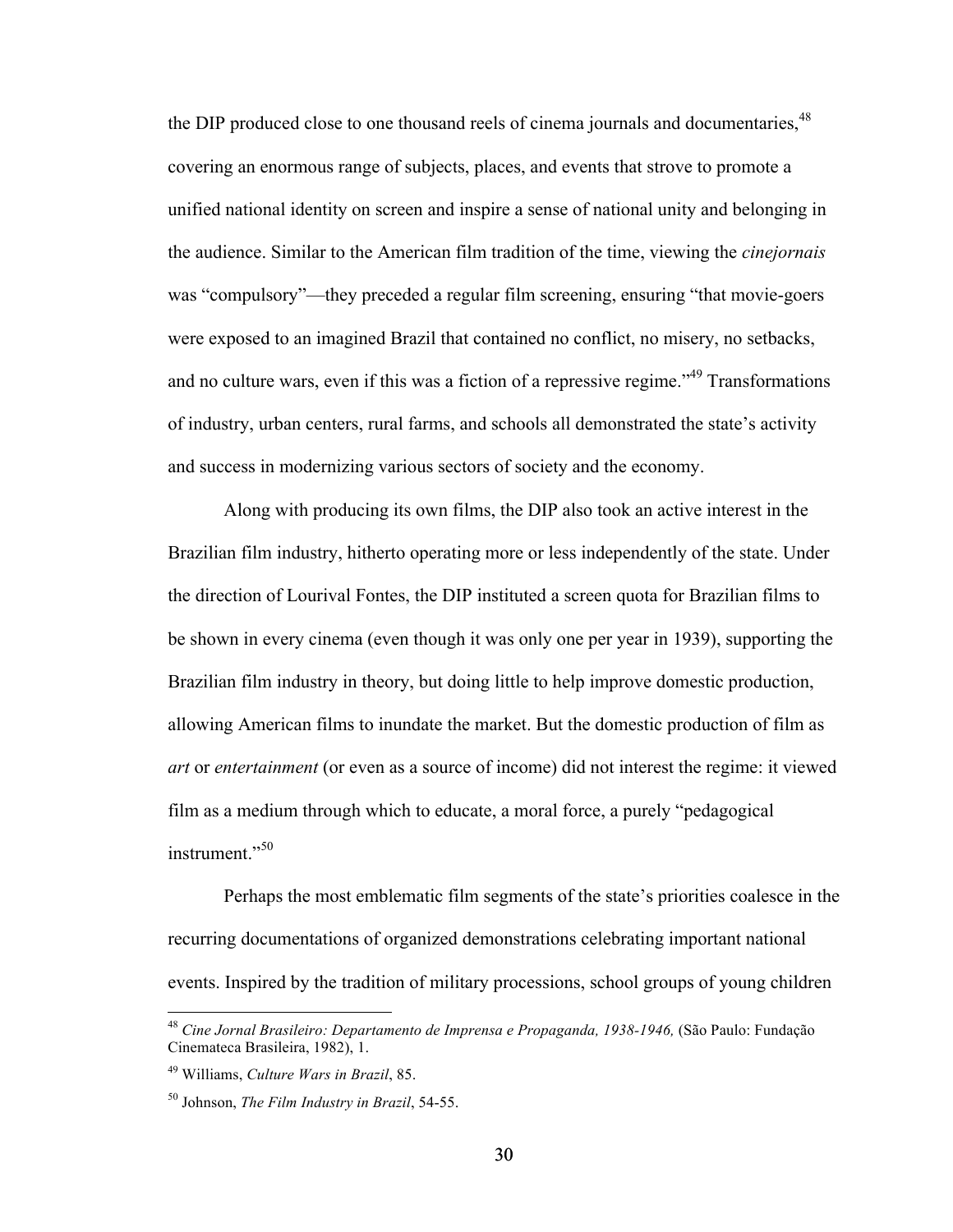and adolescents organized and paraded in front of national dignitaries, or Vargas himself, to commemorate national holidays and/or events highlighted by the state. In one particular episode, screened in 1940, female students of the Colégio Normal and male students of the Colégio Militar in Rio de Janeiro file down the streets to the DIP headquarters to be received by members of the administration and addressed by Gustavo Capanema at the first conference held by the DIP for the Organização da Juventude Brasileira. Divided by sex, the adolescent girls receive their address first, followed by a spirited speech by their own colleague Maria da Costa Guedes, addressing the importance of their education and their potential contributions to the greater good of Brazil: "O Brasil caminha elevando-se moral e materialmente…Compreendemos a nossos deveres e selamos na solidariedade que nos une."<sup>51</sup> The organized parade of youths displayed to the public demonstrates the regime's dedication to the education of the people, granting the youth of Brazil a voice within the nationally prescribed rhetoric. Referring to the "renovation of the national soul," Maria da Costa Guedes' speech aligns the Organization of Brazilian Youth with the "grande movimento educativo" proposed by Vargas to not only provide school education to the populace, but to reform Brazilians into modern citizens loyal to the dictatorial regime. Society deemed a career in education an acceptable pursuit for female students, particularly for young women of the upper and middle classes. Though representing the "future of Brazil" through these images of order, this film perhaps best demonstrates the social stratification of the education system, indicative of the social disparities within society at large. All of the students are white, reflecting the selectivity of both the Colégio Militar and the Colégio Normal. Though the

 <sup>51</sup> Author's transcription. *Cinejornal* v.1 n.120 (1940). Arquivo Nacional. www.zappiens.br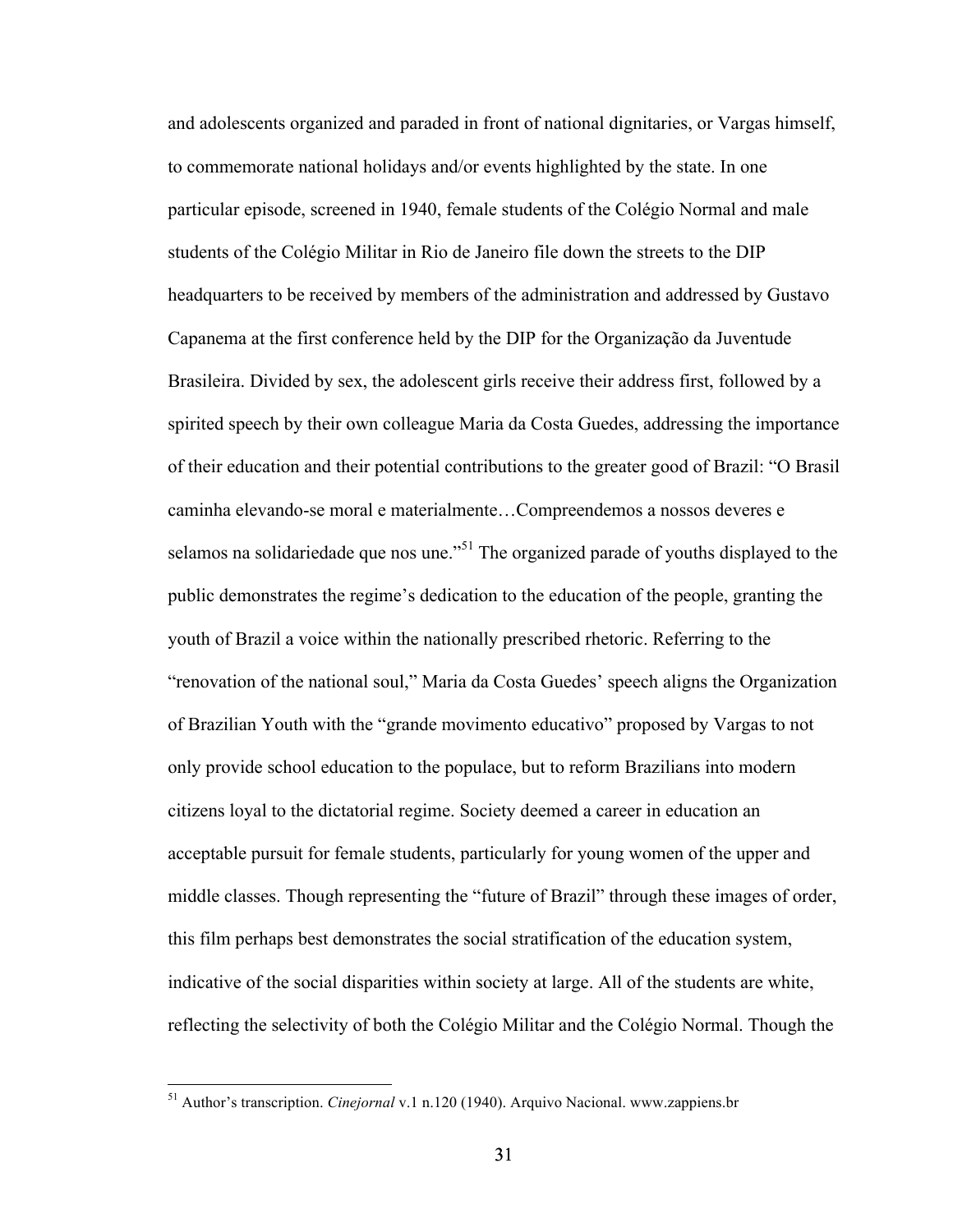regime clearly chose to downplay racial difference and promote a unified national identity based on "*mestiçagem*," very few individuals of African descent make an appearance in the *cinejornais.* Whether due to subject matter, choice of location within rural and urban settings, or a concentrated effort to exclude Afro-Brazilians, the face of *brasilidade* was most certainly white.

Women appeared in *cinejornais* in both traditional and more modern roles, all prescribed by the DIP's notion of proper female behavior in the political, industrial, and general social spheres. Reinforcing the strong support of the military shown for Vargas, the *cinejornais* often depicted military units drilling on bases or parading through the streets; the military took up the bulk of screen time as the United States, and later Brazil, entered into the armed conflict in Europe against fascist Germany and Italy. Women are depicted on the sidelines of military parades, looking on from the stands. However, in the sweeping overviews depicting Brazilian progress in industry, the DIP chose to include images of women working in factory jobs.



Figure 3: "Trabalhadoras embalam produtos farmacêuticos" (CPDOC)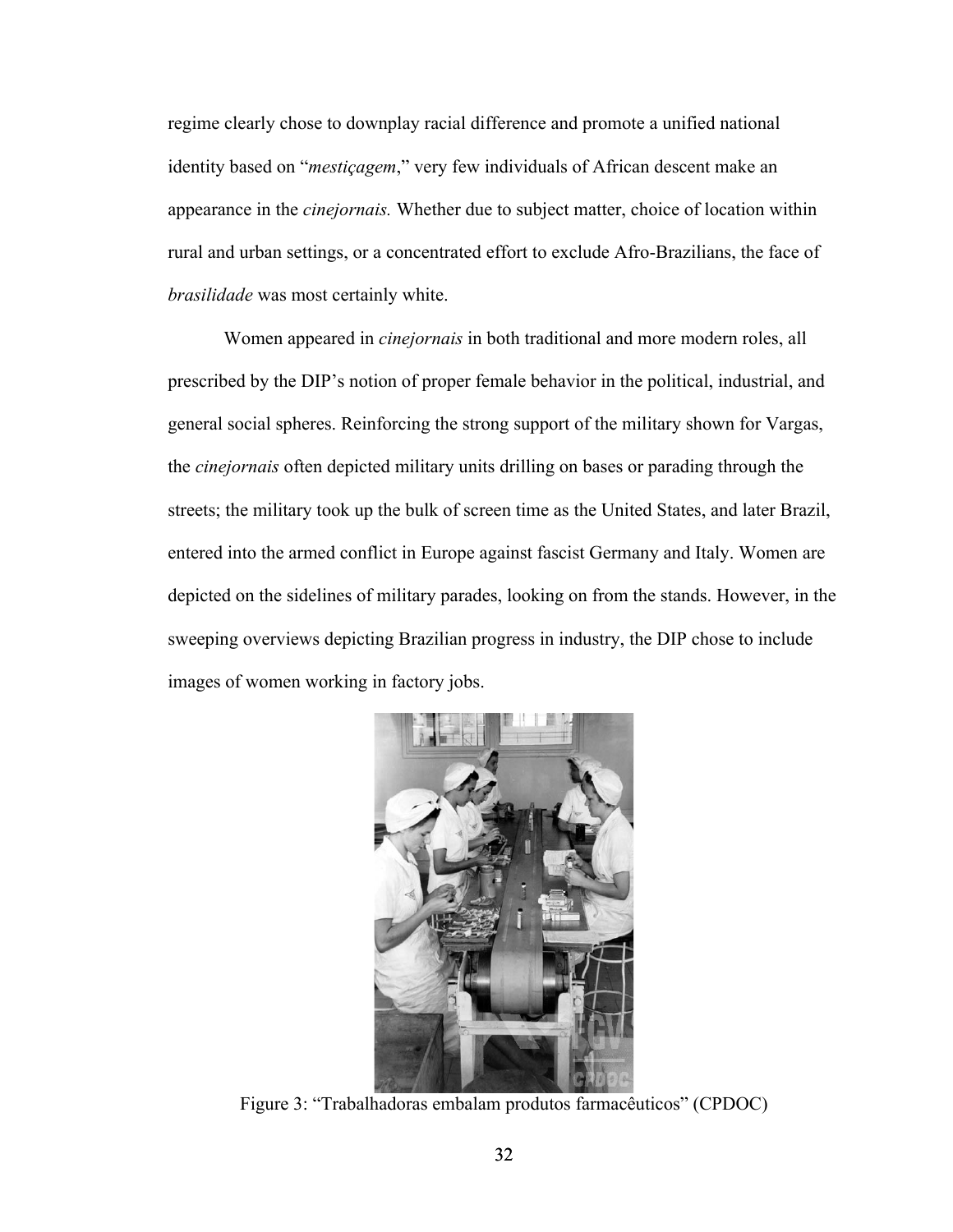The *cinejornais* also exhibited Brazilian women as political actors within the nation. In the *cinejornal* "Como votar nas eleições do dia 2 de dezembro," the film follows the steps each voter takes to cast a ballot at the polls, a right denied to Brazilians since 1932, and a right never before exercised by women.<sup>52</sup> Though the first scene demonstrates a line of voters entering the polls, the informational montage follows a young, well-dressed, white woman through the process. As a voiceover narrates, she dutifully submits her identification, registers her name, privately consults the names of the candidates, then casts her ballot, ending with the reassuring mantra "O voto é o direito de cada um. O voto é o dever de todos." The scenario serves as a tool of instruction for a large sector of the population who had never participated in an election. But using a woman as the representative of the general Brazilian voter also acceded to the legitimacy of the female voter.



Figure 4: "Comemoração cívica"(CPDOC)

 <sup>52</sup> *Cine Jornal Brasileiro*, 158. This particular clip is unnumbered and undated in the archive.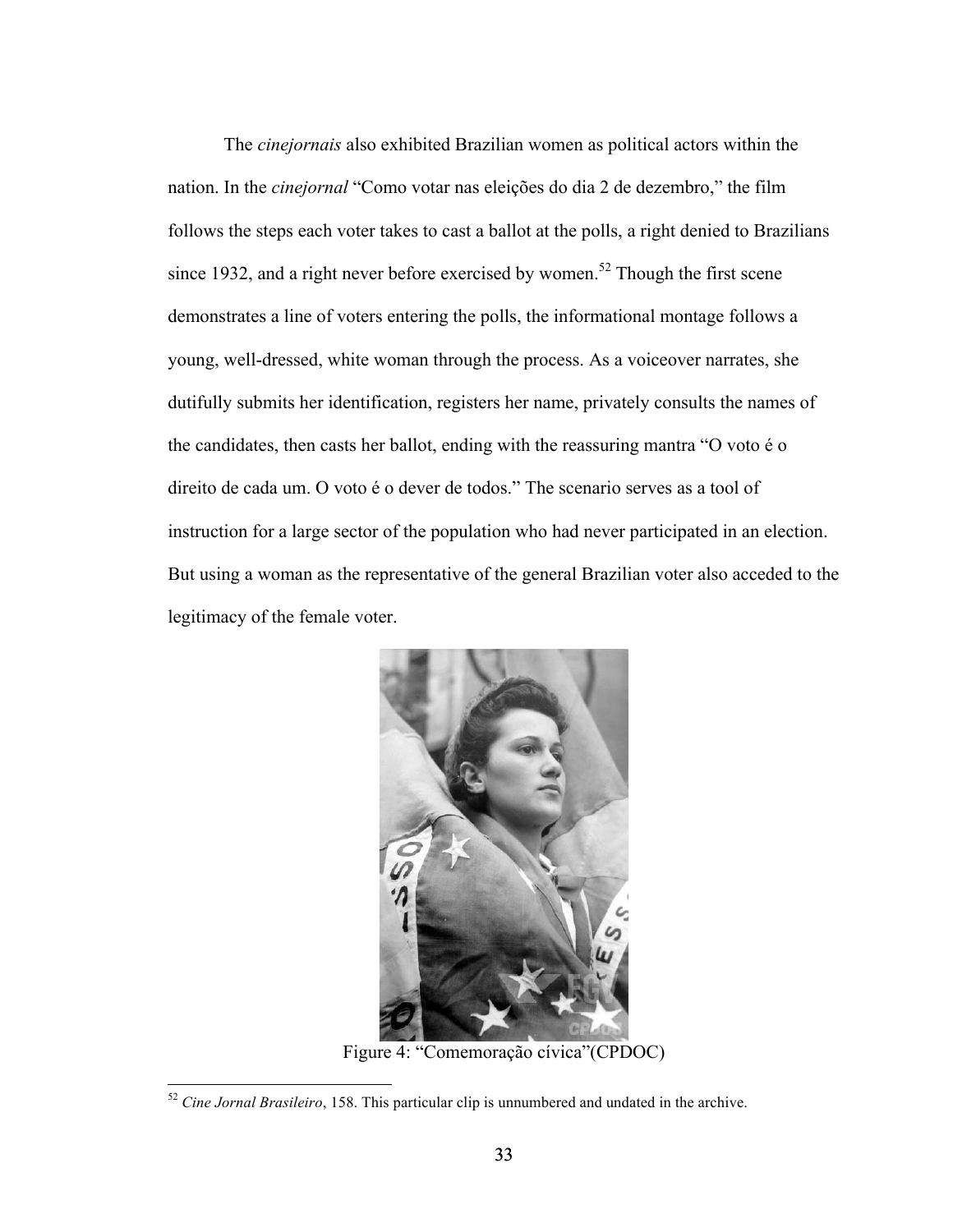## *Creating Nationalism v. Controlling Popular Culture*

The Estado Nôvo included women within its constructed definition of *brasilidade*, recognizing them as a valid component of the political and economic future of the nation. Inclusion in the national imaginary did not mean that the state broke with traditional definitions of feminine behavior within the family, the workplace, and society at large. While the government could construct and disperse an idealized national image to the nation in hopes of inspiring the kind of patriotic support it desired to maintain power, it could not completely censor or control forces of popular culture, consumed through various sources of media and emulated by society at large. These influences included popular newspapers, women's magazines, and international films that inundated the Brazilian industry throughout the Vargas regime, mostly produced in the United States; all of these media broke from the traditional image of the Brazilian Catholic matriarch.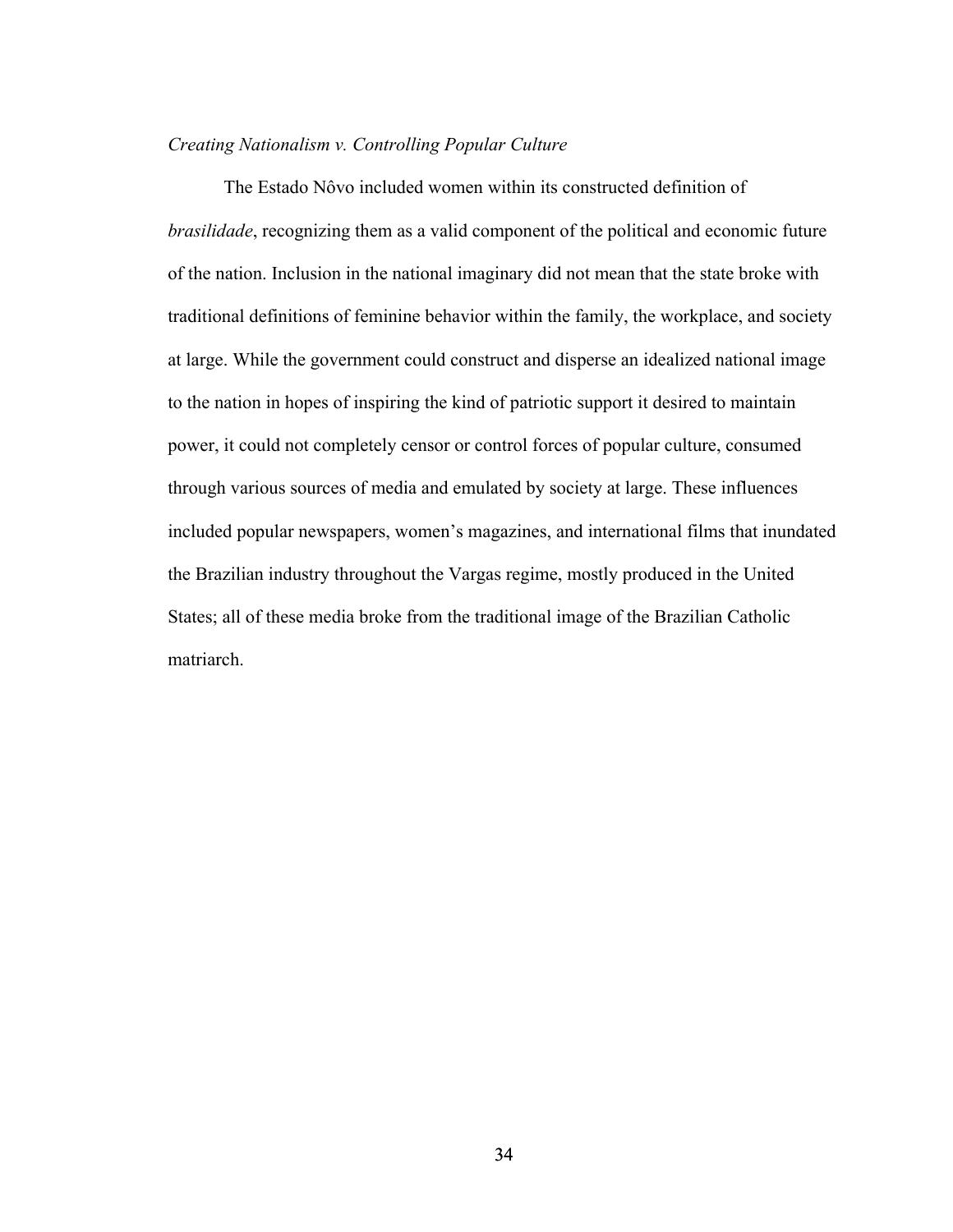### CHAPTER III

# POPULAR MEDIA AND THE STATE

In November 1935, Getúlio Vargas' daughter Alzira visited the Brazilian ambassador to the United States, Oswaldo Aranha, in Washington D.C. on holiday to acquaint herself with Brazil's great northern ally. The young Alzira experienced the sites of the capital, the nightlife of New York City, and the industrial centers of Detroit and Chicago on her American tour, taking in the urban epicenters of commercial and industrial progress that Brazil sought to emulate. In an amicable letter to Vargas, demonstrating the close relationship Aranha had with the President, he narrates Alzira's itinerary and experiences in the United States, but lingers on the differences he sees between Alzira, the Brazilian woman of the future, and the productive, uninhibited modern women who seemingly participate in all aspects of American society. The letter, while reporting on the activities of Alzira Vargas in America, reads more as a persuasive essay comparing the state of equality between the sexes in the United States with the situation in Brazil:

Aliás, Getúlio, o convívio com esta civilização mostra uma evidência para a qual temos fechado os olhos e as portas: a eficiência da colaboração da mulher. Ela [Alzira] vai ver e sentir isso e voltará, provavelmente, mais consciente de seus atributos e mais útil, se possível…[a mulher] foi e é parte essencial de progresso e da grandeza Americana, em cuja formação teve e tem papel igual ao do homem, quer nas atividades privadas, quer nas públicas, que na dos negócios em geral.<sup>1</sup>

Aranha's stance on gender equality did not go unrecognized by Vargas, nor did Vargas deny the positive aspects of having women participate more in the political and economic

 $1$  CPDOC. OA 35.11.11, 1-2.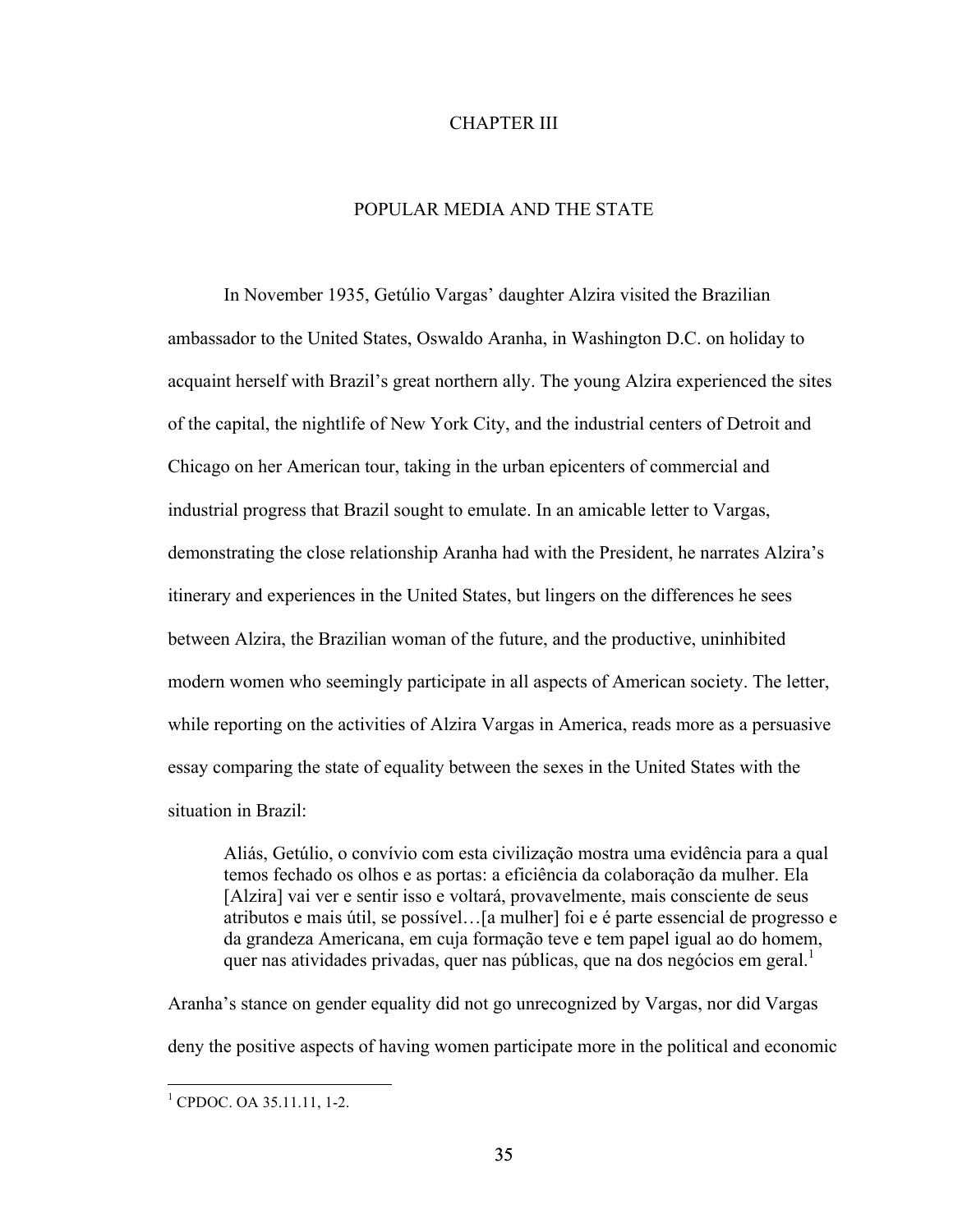spheres. However, in official rhetoric and imagery, the state relied on traditional roles of women as mothers and homemakers to portray nationalist Brazilian identity for women.

Though the Brazilian state and various bureaucratic organizations attempted to promote and popularize a certain image of national identity during the Estado Nôvo, the successful distribution of imagery through print, film, and radio did not ensure the adoption of these characteristics or "ideologies" by the public. Administrators within the Instituto Nacional de Cinema Educativo recognized the persuasive potential of film: "Com um prestigio assim tão vivo e dilatado, pode o cinema, sem duvida, influir beneficamente sobre as massas populares, instruindo e crientando, instigando os bellos entusiasmos o ensinando as grandes attitudes e as nobres acções [*sic*]." 2

In this chapter, I analyze the popular media produced during the Estado Nôvo period that did not align with the state's projection of *brasilidade*, observing how print media and film ultimately constructed a dichotomy between the state's national imagining of women as political and social actors and actual social reality. The politics of constructing culture and a national definition as imagined in popular cinematic productions of the 1930s and 1940s extended to include international relations, particularly the relationship between Brazil and the United States before and during World War II. I analyze the tensions latent in popular women's magazines that invoke notions of Brazilian femininity; the Brazilian film industry, fighting for autonomy (and sometimes survival) in an era of Hollywood hegemony; and the representation of *brasilidade* and the Brazilian nation, both domestically and internationally. This reading of popular cultural media involves a discussion of the United States' conscious and

 <sup>2</sup> CPDOC, FGV. GC 34.09.27, INCE.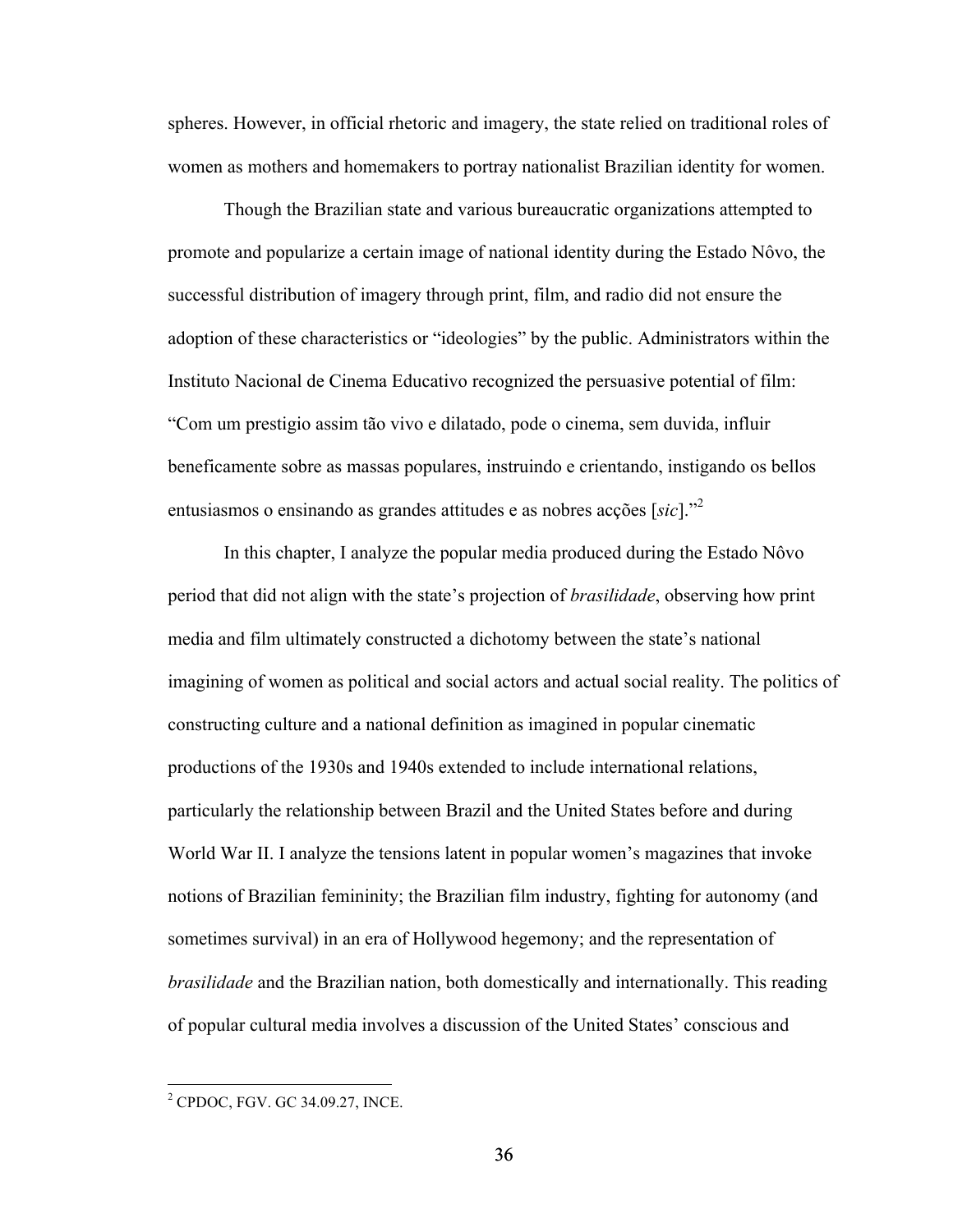unconscious role in shaping political and popular culture in Brazil. These multiple facets of social influence ultimately illustrate a social sphere in which paradoxical ideals of a "modern" Brazilian woman circulated.

#### *The Feminine Press: Replicating Rhetoric and Pushing Boundaries*

Women were marginally involved in the press during the early twentieth century, but hardly excluded from the subject matter of periodicals, magazines, or pamphlets. Though journalism as a profession was rare, and in these cases looked down upon due to the required familiarity with and involvement in politics, women did collaborate to produce publications for a female readership. These publications exhibit a strong class and racial bias due to the demographic of the writers and editors: the upper- and middleclass white women who contributed to these issues had the luxury of time and social mobility, unburdened by the need to work for an income. While articles and advertisements tended to support the traditional ideals of womanhood (successfully fulfilling the roles of wife and mother), women's magazines did not limit the realm of feminine existence to the home.

Early women's magazines such as *Revista Feminina* promoted mobility and emancipation through Catholic culture, reminding women of traditional values in the wake of industrialization and changing codes of behavior.<sup>3</sup> Women were not necessarily excluded from political rhetoric, but government propaganda clearly delineated gendered political roles to promote a unified national identity. Women organized and appealed for female suffrage, considered fairly radical for the time period, and also joined forces with

 <sup>3</sup> Besse, *Restructuring Patriarchy*, 25. *Revista Feminina* was published from 1914-1927.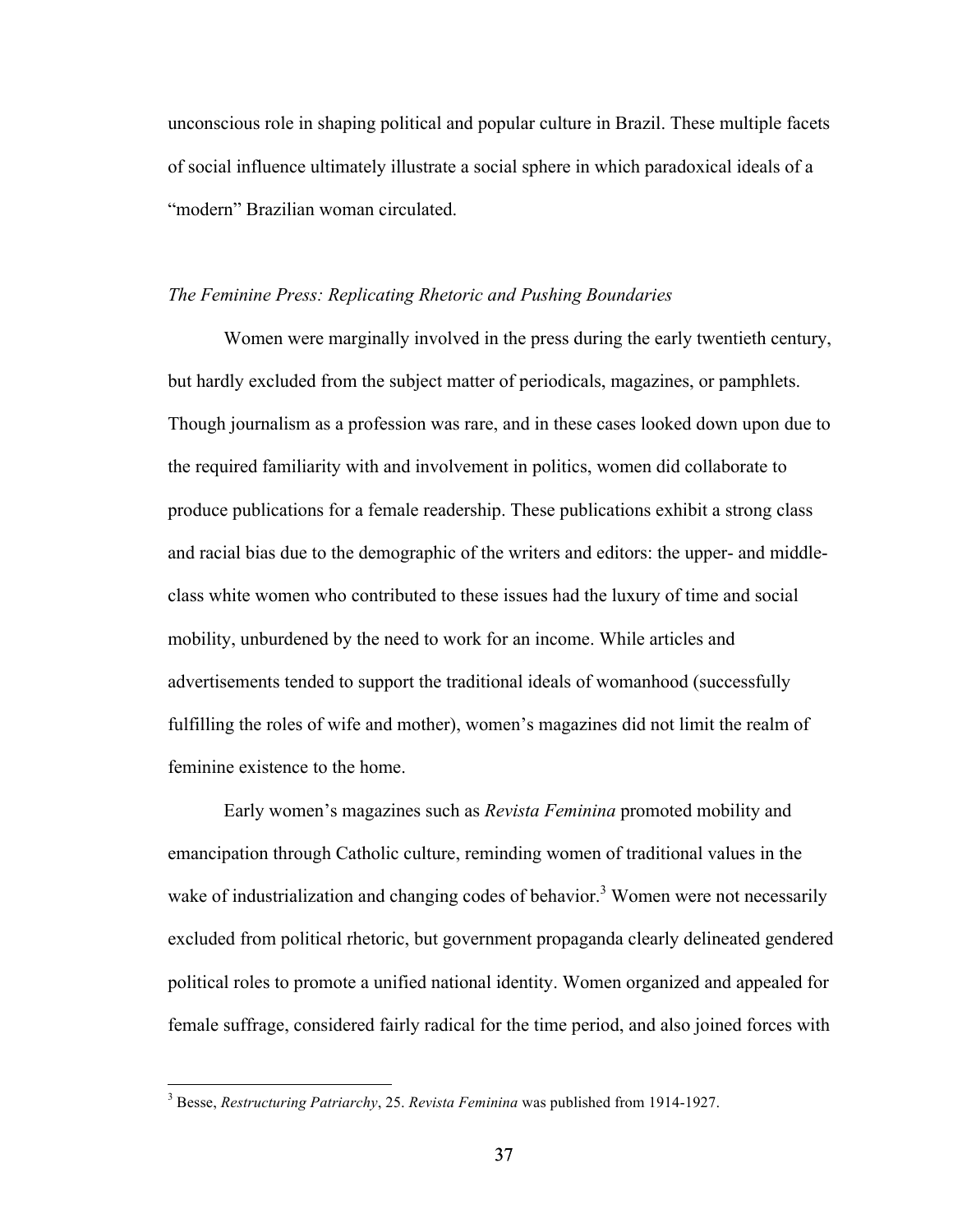more conservative groups to preserve traditional social roles, such as the integralist political organization Ação Integralista Brasileira (AIB). Formed in 1932 and active until the establishment of the Estado Nôvo, the AIB pressed for tighter state control and nationalist sentiments independent of official state rhetoric. Mirroring fascist movements in both Italy and Germany, the "green shirts" organized around both political and moral imperatives to keep the Brazilian family strong in times of change. Vargas quietly garnered the AIB's support throughout the 1930s, hoping to be rewarded with political legitimacy once elections took place in 1938. However, with the outlawing of all political parties and organizations in 1937 and without the state's official support, Vargas forced the AIB to disband, rendering them unable to mobilize a movement in protest due to the lack of support from members of the military.<sup>4</sup>

In an article titled "A mulher e a educação" in the weekly AIB newspaper *A Offensiva*, Dora de Barros Pastorino relates the importance of women in relation to raising future Brazilians:

Nossa tarefa será árdua, nossa responsibilidade grande, tanto maior quanto os integralistas de amanhã, seremos nós que os faremos. Serão os nossos filhos, sobrinhos, e netos, os continuadores da luta em que nos empenhamos, e para que assim seja será preciso que nos mulheres saibamos oriental-os, dirigil-os, educalos…E é justamente em manter este sentido recto, equilibrado, justo, bello e perfeito, que está o papel da mulher…Por isso é que a ella, mais do que a ninguem, cabe a tarefa da educadora [*sic*]. 5

As a woman supporting the AIB, Dora de Barros Pastorino actively advocated for traditional roles within the political realm. Women, then, were not all advocating for

 <sup>4</sup> See Stanley E. Hilton's article "Ação Integralista Brasileira: Fascism in Brazil, 1932-1938," *Luso Brazilian Review*, 9:2 (Winter, 1972), 3-29, for an overview of the AIB's political history during Vargas' regime.

<sup>5</sup> Dora de Barros Pastorino, "A Mulher e a Educação" *A Offensiva* (6 de setêmbro, 1934), BNRJ.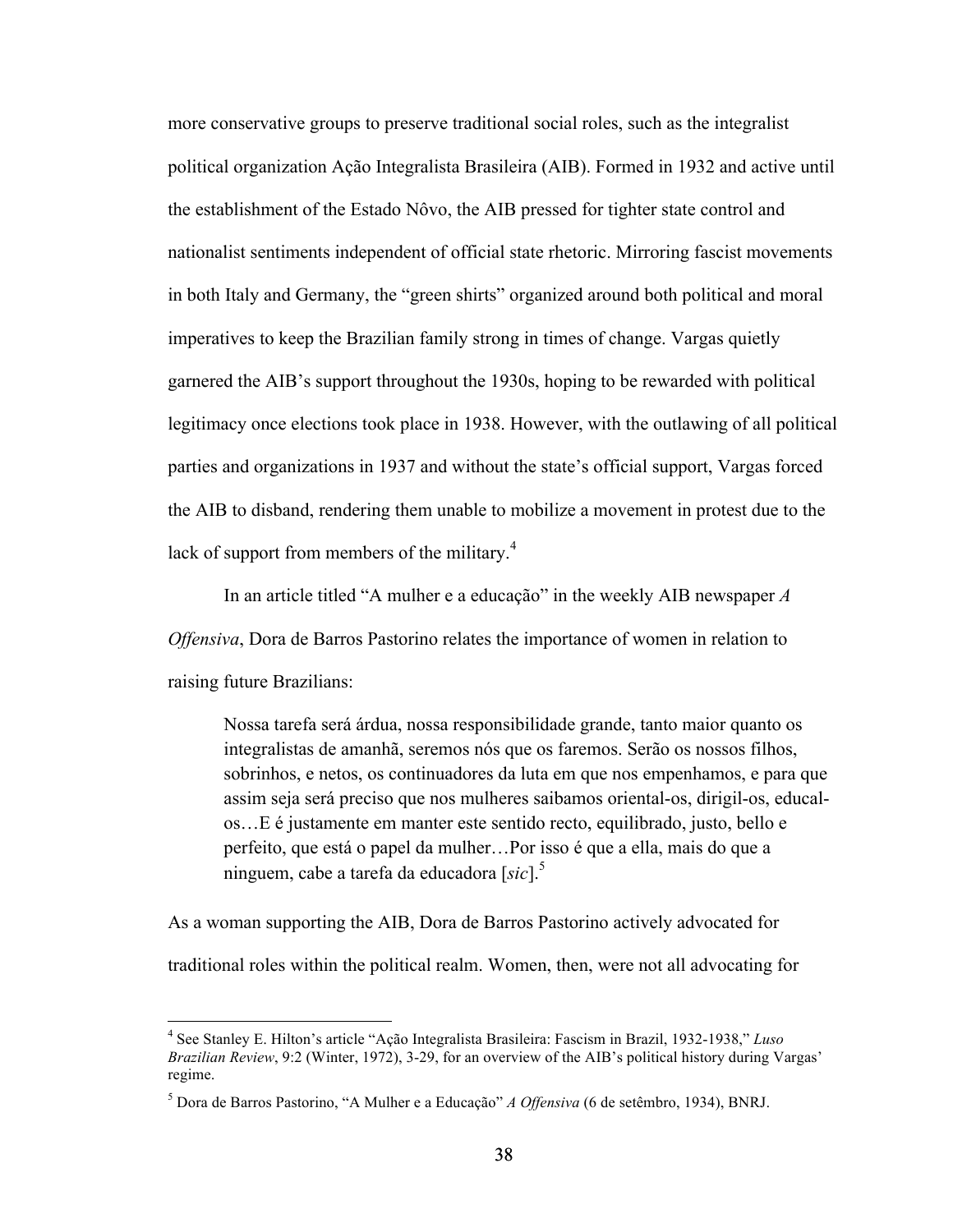equal rights or greater mobility, but also identified with more conservative political movements. The Vargas government expressed similar sentiments, focusing on the importance of women within the reformed education system. Once again, female political mobilization became officially constructed through the rhetoric and imagery of the devoted mother, a construction that continued in official state propaganda, as well as popular print.

Policy shifts within the Vargas regime after the establishment of the Estado Nôvo led to stricter censorship of the media. The majority of popular magazines read by women during the time period were of a lighter persuasion, simultaneously reaching out to mothers and "modern" Brazilian women. In issues of *Walkyrias,* columns covered fashion trends, homemaking tips and recipes, and parenting or relationship advice, blocked between ads for household or beauty supplies. Written for a strictly female audience, women's magazines tended to be apolitical and had few to no allusions to current events. Dulcília Helena Schroeder Buitoni observes that the absence of "journalistic" content in women's magazines created a mythic space in which the idea of the Brazilian woman could be formed and from which she could not escape.<sup>6</sup> As superficial as the content of these publications may seem, we can see that below the surface, "a imprensa feminina é mais 'ideologizada' que a imprensa dedicada ao público em geral."<sup>7</sup> Yet within this idealized and ideologized space existed contradictions: a clear shift in content occurs with the passage of time from 1900 to 1940 as the film industry, both at home and abroad, continued to develop and gain popularity. Buitoni observes two

 <sup>6</sup> Dulcília Helena Schroeder Buitoni, *Mulher de papel: A representação da mulher na imprensa feminina brasileira* (Edições Loyola: São Paulo, 1981), 5-6.

<sup>7</sup> Buitoni, *Mulher de papel*, 1.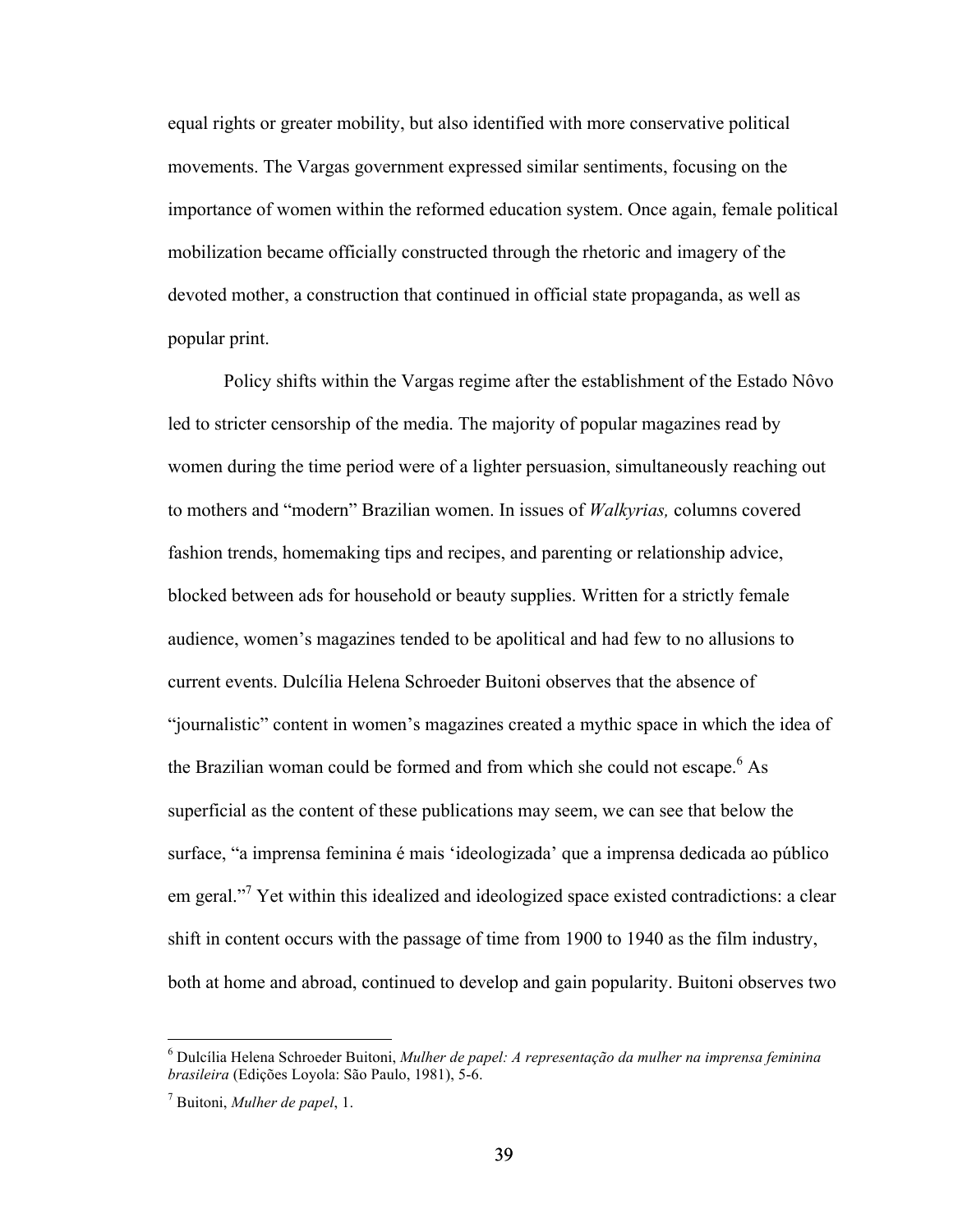thematic trends in the feminine press beginning in the late nineteenth century: the traditional realm of existence confined to the home, and that of a more progressive support for women's rights and the promotion of education.<sup>8</sup> The film industry and the growth in popularity of attending films profoundly shaped the feminine press of the late 1930s and 1940s, effectively during the Estado Nôvo. Brazilian women navigated separate, but not always distinct, dialogues of femininity: a modernizing populist state's conservative imagining of female loyalty within the realm of the home and the field of education, rearing future Brazilian citizens, and a modernizing film industry at home and abroad portraying progressive women with the ability to independently choose a traditional role or a modern one. Newspapers and women's magazines provide a unique space in which both dialogues occupy the same physical space or are actively debated, producing interpretations for an assumed female audience that may or may not coincide with official rhetoric or a national agenda.

Some of the most popular forms of entertainment in print culture were the reviews of films and profiles of movie stars. Even the AIB newspaper inserted a section of film reviews, often focusing on the immoral plot devices of Hollywood films and the need to support the floundering Brazilian industry, reflecting the nationalistic political leaning of the organization.<sup>9</sup> But not all publications emphasized the moral laxity or invasive characteristics of Hollywood: publications such as *A Scena Muda* and *Cinearte*, published in Rio de Janeiro, celebrated and profiled the stars of American films, imitating

<sup>&</sup>lt;sup>8</sup> Ibid, 28. Buitoni periodizes the development of the feminine press by decade, synthesizing the general themes and content of various publications within each. For example, the 1920's evoke "a sacerdotista de beleza" and the '30s "Iracema de lábios grossos."

 $9^9$  Oswaldo Gouvea, the house film critic, commented, "É preciso que facamos, dentro do Brasil, uma campanha intense e tenaz contra a influência perniciosa do cinema judaico norteamericano." *A Offensiva*, 18 de outubro, 1934 (Biblioteca Nacional, Rio de Janeiro).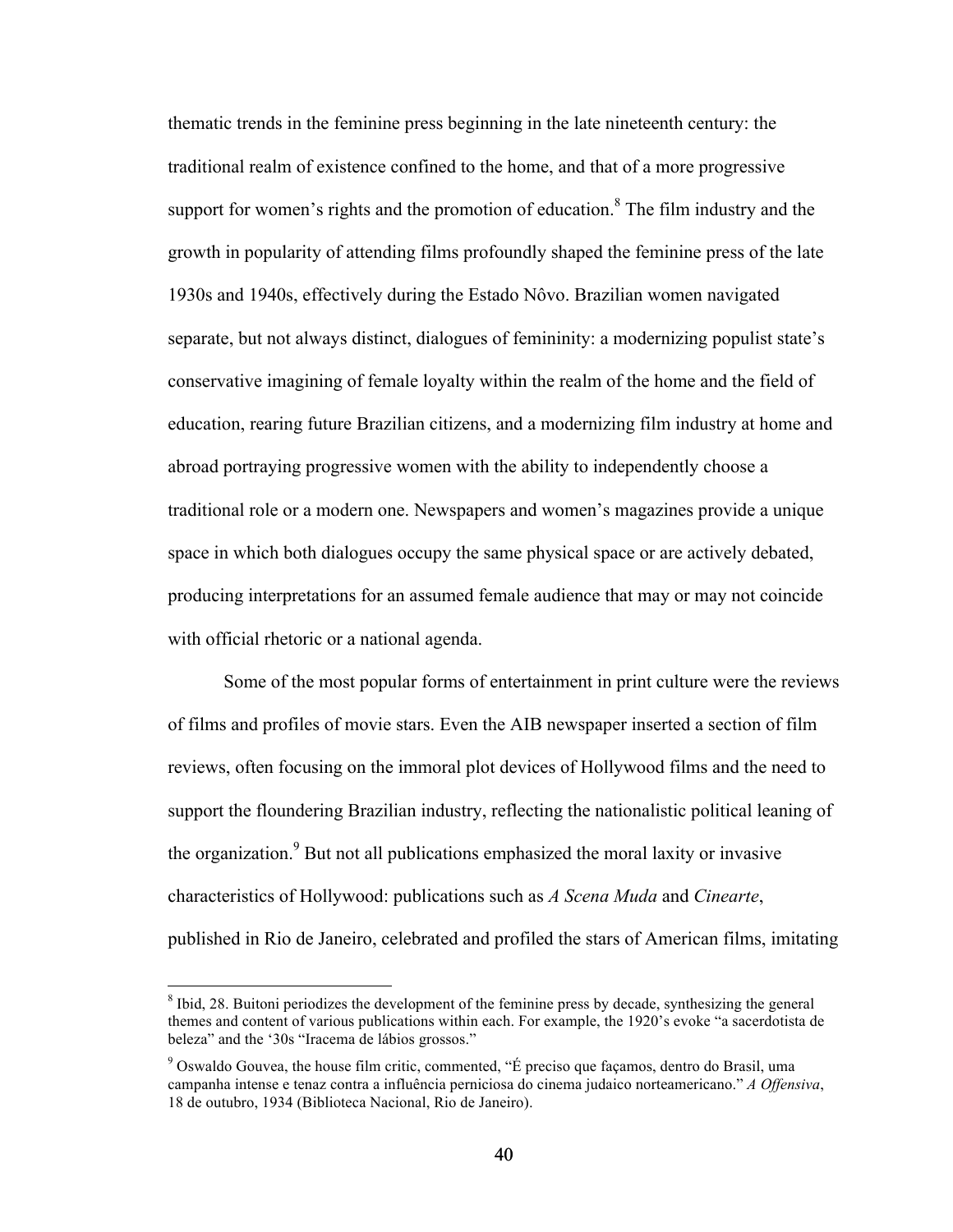the popular cinema magazines initially popularized in the United States.<sup>10</sup> Journalism surrounding the film industry in the United States grew along with the burgeoning production of films; just as Hollywood films were exported for consumption in foreign countries, film agencies sent news material abroad to be translated or adapted for foreign audiences $11$ 

Though not explicitly self-promoted as "women's magazines," articles, advertisements and formats appealed to a female readership. Articles followed a young Hollywood starlet for a day, narrated the challenges of directing, or simply summarized the dramas played out on screen in written form, echoing the tradition of short stories and romances printed in women's magazines throughout their existence. Cinema dominated the content of the feminine press during the  $1940s$ ,<sup>12</sup> exposing women to an increasingly dynamic form of popular entertainment that provided a wealth of examples of independent women, as fictional characters and working actresses. While *Cinearte* defined itself as an intermediary between Brazil and the North American film producer, it simultaneously called for protection and support of national cinema projects, while maintaining the popular demand for information about American films and movie stars. These publications provide an insight into popular interests in film and illustrate representations of women that tend toward the "modern" end of the spectrum in comparison with the socially conservative archetype promoted by the state.

 <sup>10</sup> *A Scena Muda* was published from 1921 to 1955, while *Cinearte* was published from 1927 to 1942 (BNRJ and BDAE). Over the course of its publication, *A Scena Muda* changed from *Cena* to *Scena*, reflecting linguistic changes. I refer to the magazine as *A Scena Muda* throughout to avoid confusion.

<sup>11</sup> Buitoni, *Mulher de papel*, 73.

 $12$  Within Buitoni's categorization, cinema dominates the content of the feminine press of the 1940s.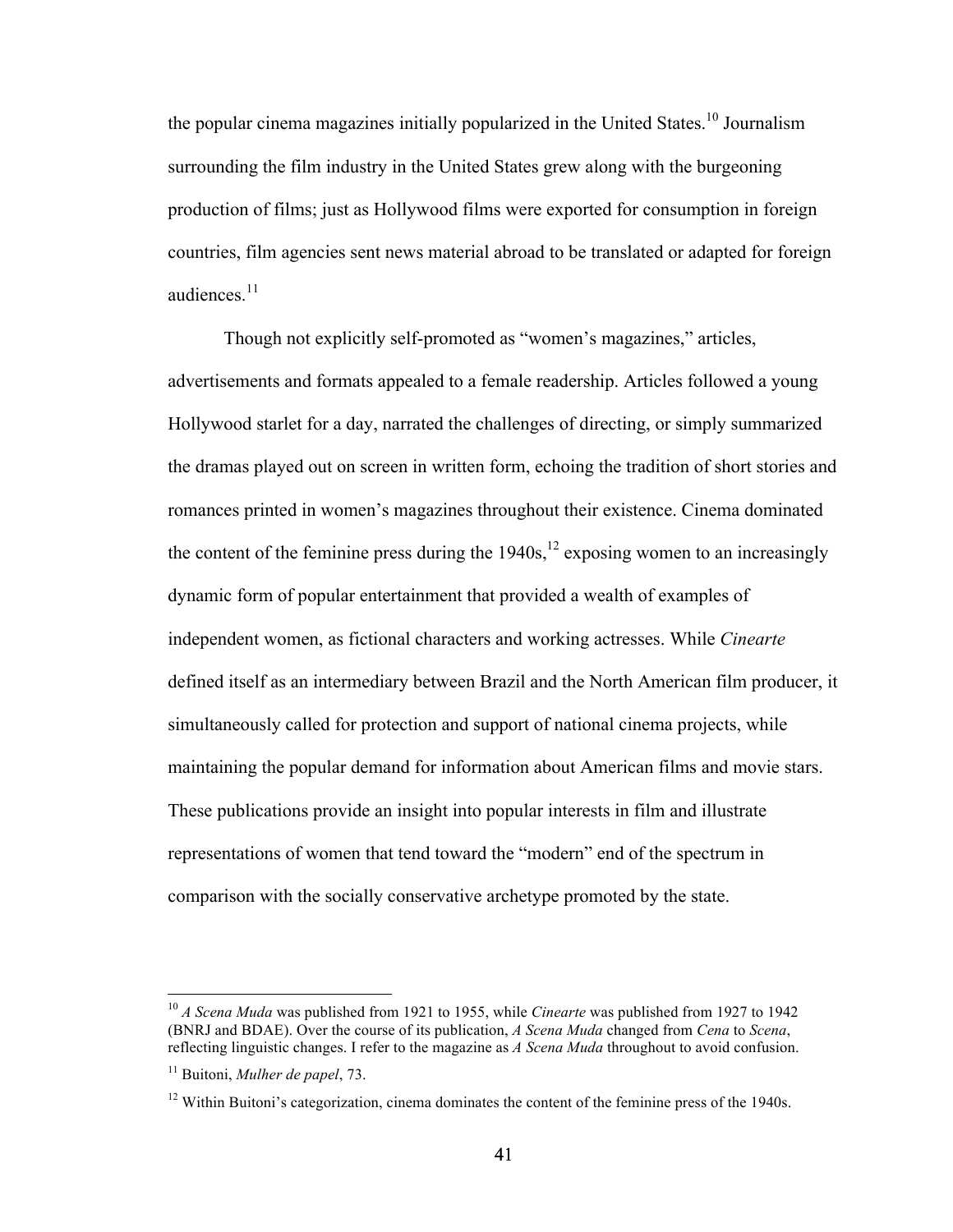### *Political Considerations of Production and the Formation of Popular Cinema*

Early filmmakers and critics recognized the need for some sort of state involvement in the budding film industry in order to keep up with the prodigious output of Hollywood. From 1900 to 1912, often referred to as the *Bela Época* of Brazilian film, nationally produced films dominated the internal market.<sup>13</sup> Film production in France and the United States exceeded production in Brazil from an early stage, and while imported films shared screen time with Brazilian films on a more or less equal basis in the early years of film attendance, foreign markets exceeded Brazil in both quantity and quality of productions. Filmmakers adapted to new technology (e.g. the advent of "talkies" and new sound equipment), but the lower quality of production compared to the foreign films widely distributed throughout the country led to drops in attendance. Brazilian cinema could not achieve success on an industrial scale due to the inability to foster and consolidate a market (nationally and/or internationally) for the few films produced.<sup>14</sup> During the early years of Vargas' rule, film production remained more or less stable, but quickly began to taper in 1934. In 1937, film production fell to an all time low as it had in 1935, and not until 1940 did production return to an equivalent level of the decade before.

| 1400 |    |      |  |  |
|------|----|------|--|--|
| 1931 |    | 1936 |  |  |
| 1932 | 14 | 1937 |  |  |
| 1933 |    | 1938 |  |  |
| 1934 |    | 1939 |  |  |
| 1935 |    | 1940 |  |  |

Table 1: Brazilian Film Production, 1931-1940

Source: Randal Johnson, *The Film Industry in Brazil*, 45.

 <sup>13</sup> John King, *Magical Reels: A History of Cinema in Latin America* (New York: Verso, 1990), 20.

<sup>14</sup> Johnson, *The Film Industry in Brazil*, 29.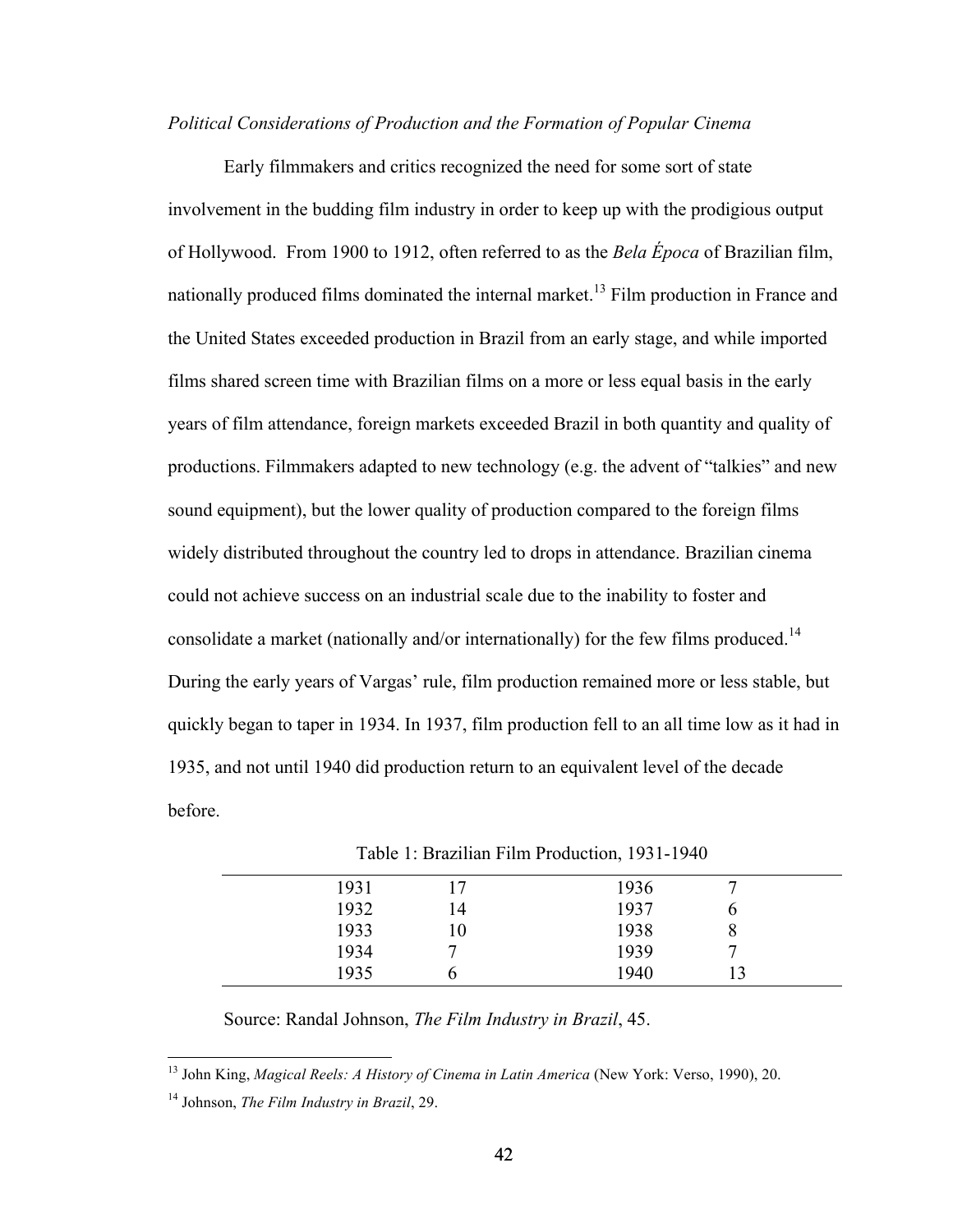In 1930, the year of Vargas' ascendency to power and subsequent affirmation of the regime's desire to involve the state in the film industry, Adhemar Gonzaga established Cinédia Studios in Rio de Janeiro, to be followed by Brasil Vita Filmes in 1933 and Sonofilmes in 1936.<sup>15</sup> Though output was low and resources were limited, these early studios helped to focus the industry and formalize production, looking to foreign industries as models and competitors. *Brasilidade* could be formulated and interpreted through this new media. In an address given to the Association of Brazilian Film Producers in 1934, Getúlio Vargas concluded:

Combining cinema with radio and the rational cultivation of sports, the government will complete an articulated system of mental, moral, and hygienic education, endowing Brazil with the indispensable tools for the development of an enterprising, hardy, and virile people. And the people that come into being in this way will be worthy of the enviable heritage it receives.<sup>16</sup>

The writers at *Cinearte,* among them Adhemar Gonzaga, recognized the potential utility of the film industry to a regime seeking to construct a national image: "O cinema é o mais poderoso processo de propaganda com uma grande copia de vantagens sobre a propaganda falada ou escrita."<sup>17</sup> This early enthusiasm for the potential collaboration with the state was most likely fuelled by financial survival and hope for the state to enact certain protection measures for the national industry. An issue published later in August of 1930 touched on the issue of censorship of films: "Continuamos a manter firmamente a nossa opinião de que é absolutamente necessário reformar a nossa censura, dando-lhe organização compatível com as nossas necessidades e de acorda com a nossa cultura e

 $15$  Ibid, 44.

<sup>16</sup> Quoted in Stephanie Dennison and Lisa Shaw, *Popular Cinema in Brazil, 1930-2001* (New York: Manchester University Press, 2004), 32.

<sup>17</sup> *Cinearte* (7 de maio, 1930), BNRJ.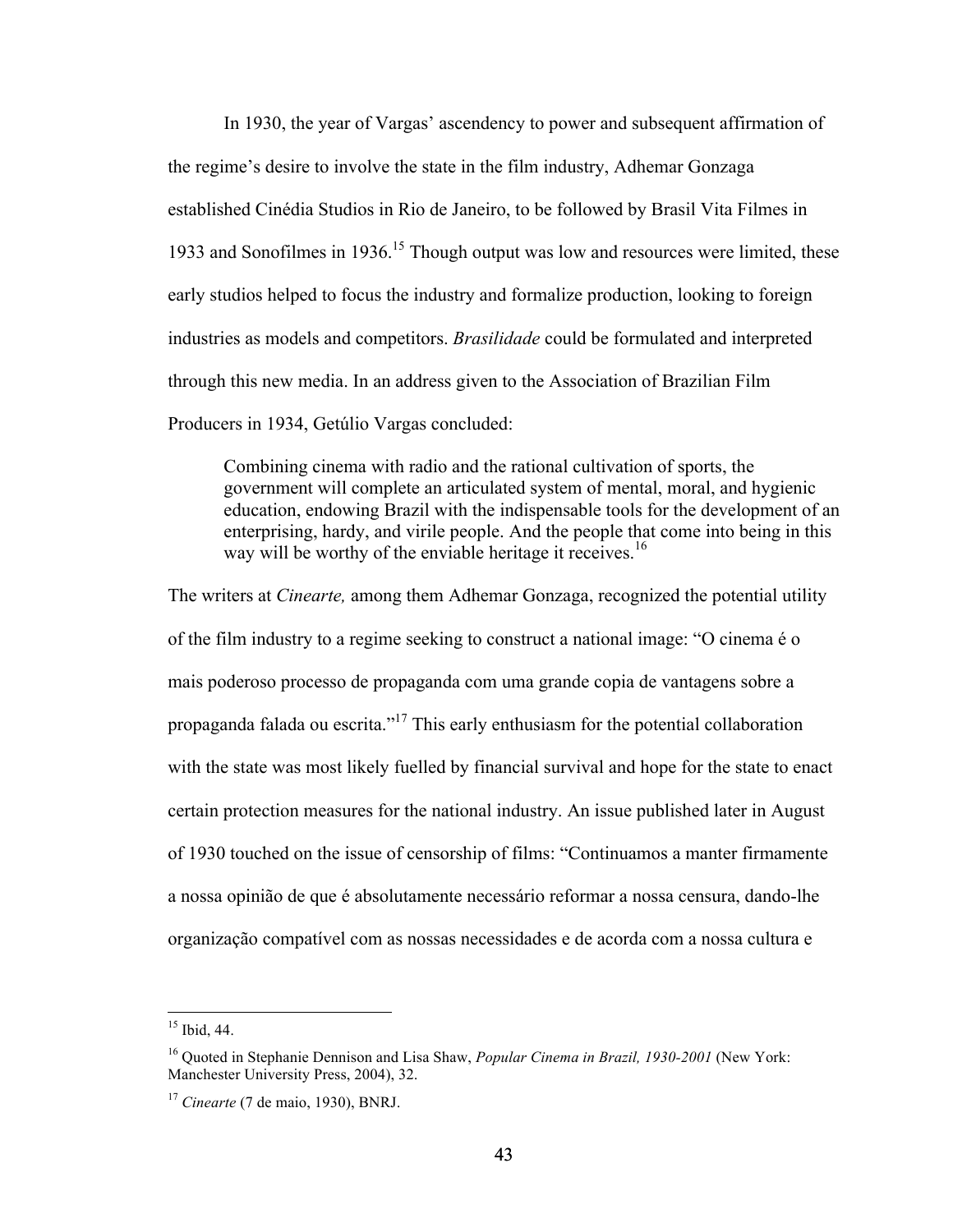adeantamento."18 Different critics expressed trepidation over the immoral content of many Hollywood films screened in Brazil, and by extension, the seeming absence of morality in the lives of the stars of these films reported on in the popular press. The ability to censor the news and works of art in every variety of media—print, radio, and film—gave the state unprecedented influence in the realm of popular consumption, enabling those in power to shape what constituted Brazilian culture.

Though not directly under the auspices of the state, the passage of Decree 21,240 in 1932 centralized the powers of censorship and mandated that all media be subject to the oversight of the DNP (which would later become the DIP in 1938). Relying mostly on private capital to produce films, filmmakers soon realized that the relationship with the state would not necessarily be a mutually beneficial or reciprocal one. The DIP was involved throughout the filmmaking process: "production, promoting, rewarding, and punishing, censoring, registering, licensing and, finally, supervising the exhibition of the end product."<sup>19</sup> With a market flooded by foreign films of high quality and entertainment value, Brazilian filmmakers sought to tackle the challenge of creating films that embodied Brazil, that would draw the Brazilian masses to theaters and support the national industry.

The United States' film industry directly influenced filmmakers in Brazil in terms of technology, production quality, and aesthetics. This relationship between national cinemas is inseparable from the political relationship fostered by the United States during World War II. The United States launched a publicity campaign to promote the "Good Neighbor Policy" of Franklin D. Roosevelt both domestically and abroad, paying

 <sup>18</sup> *Cinearte* (6 de agosto, 1930), BNRJ.

<sup>19</sup> Anita Simis, quoted in Dennison and Shaw, *Popular Cinema in Brazil*, 34.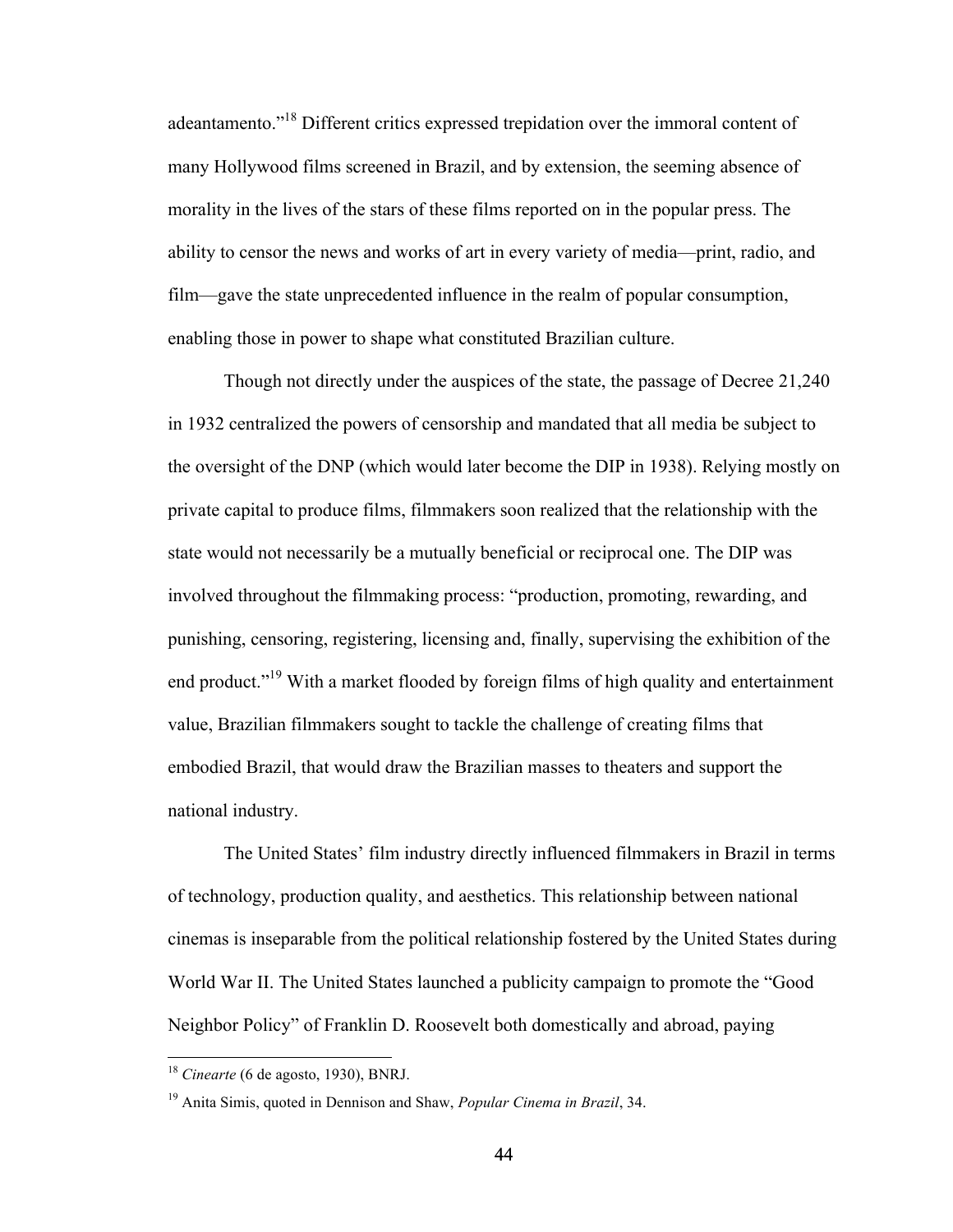particular attention to Brazil: in an issue of *Cinearte* from 1942, in the midst of World War II, the introduction states, "As Américas estão ligadas, não sómente pela continuidade territorial, como também por um destino comum. Caminhámos para o mesmo objetivo, e a cada passo que damos para frente, sentimo-nos mais fortemente ligados por múltiplos laços."<sup>20</sup> Adopted as a strategic effort to counter Nazi propaganda in Latin America, the Good Neighbor Policy involved both propaganda campaigns and economic incentives to promote good will throughout the Americas. Analysts within the public and private sector viewed Latin America as particularly vulnerable to the powers of European fascism for political and economic reasons: "Europe has been the market for the bulk of Latin-American products. An average value of \$1,200,000,000 worth of these goods went to European consumers every year, or twice the amount usually shipped to North America."<sup>21</sup> Nelson Rockefeller took special interest in the portrayal of Latin America, particularly in film. Not only was he the owner of RKO Radio Pictures, he also had financial investments he hoped to promote: telegraph services available through RCA Communications (the RKO owner), along with a direct flight from New York to Rio on the recently inaugurated Pan American airline.<sup>22</sup>

From the vantage point of the United States, constructing an attractive and sympathetic image of Latin America for the American public involved the portrayal of "*latinos*" as friendly, fun loving (if not always intelligent), and above all exotic. Playful films such as *Flying Down to Rio* (1933) with Fred Astaire and Ginger Rogers also established Rio de Janeiro as a travellers' paradise, an exotic playground that was now

 <sup>20</sup> *Cinearte* (15 de maio, 1941) n. 546, p.5. BDAE.

<sup>21</sup> Douglas Miller, *You Can't Do Business with Hitler* (Little Brown and Company: Boston, 1941), 152.

<sup>22</sup> Bianca Freire-Medeiros, "Hollywood Musicals and the Invention of Rio de Janeiro, 1933-1953" *Cinema Journal* 41:4, (Summer 2002), 55.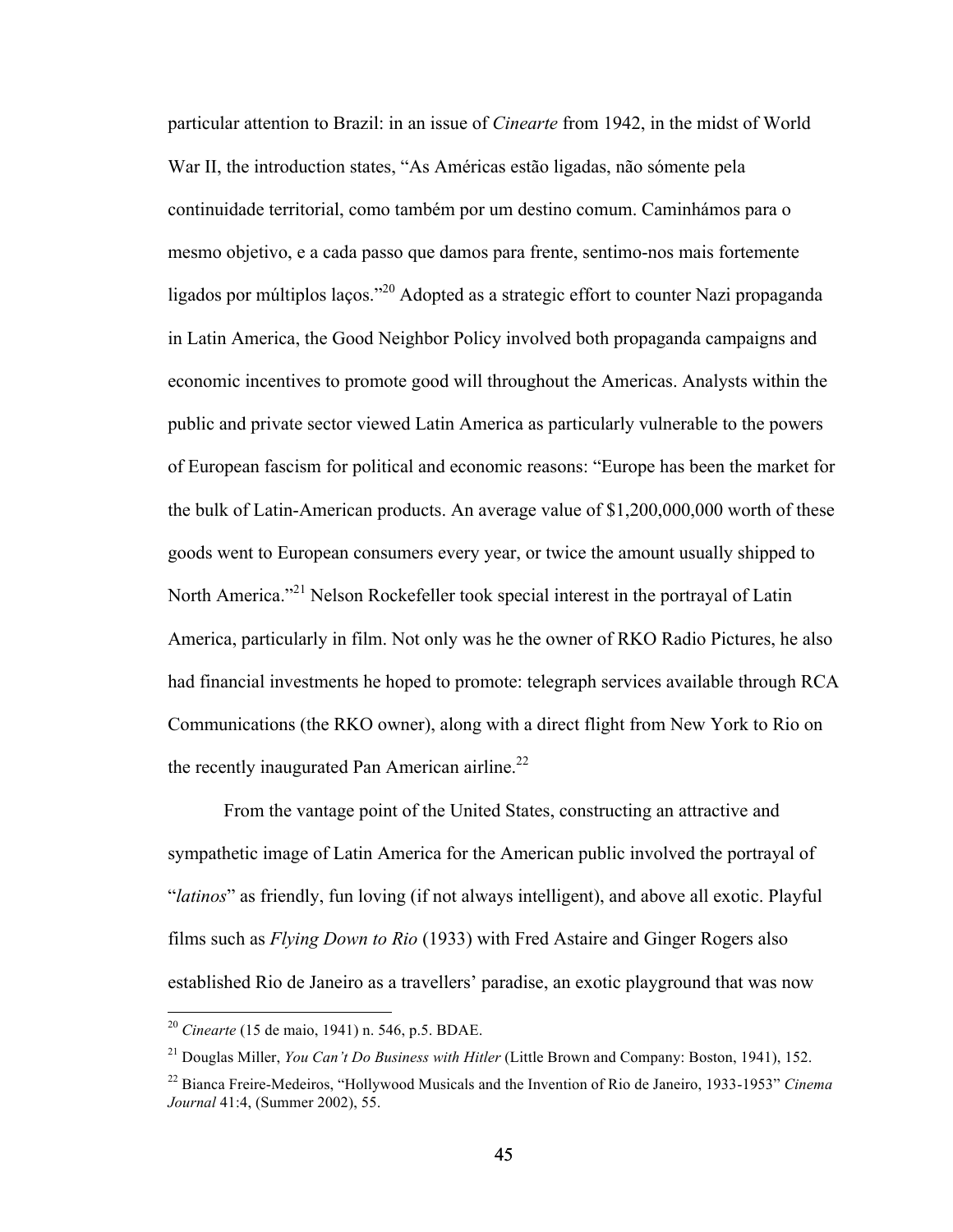within reach thanks to positive foreign relations and accessibility via commercial flights. This film in particular is an example of the lengths to which Nelson Rockefeller's Office of the Coordinator of Inter-American Affairs (CIAA) went to in order to portray *latinidad*  or individual identities of different Latin American nations with accuracy, without simply reducing characters to hackneyed stereotypes. RKO tripled the budget for the film at the request of Rockefeller in order to eliminate offensive portrayals of South American characters.23 Americans had a vested interest in Brazil's nascent film industry throughout the 1930s, prior to and independent of official United States foreign policy and the establishment of the CIAA. Wallace Downey, a Hollywood producer who resided in Rio de Janeiro, helped produce films at Cinédia Studios, of which one of them was arguably the most famous film of the era, *Alô, Alô, Carnaval*. 24

Exposing Americans to a truthful portrait of Latin American culture was a key goal of the CIAA. Walt Disney produced two animated films, *Saludos Amigos* (1942) and *The Three Caballeros* (1944), with the help of federal funding and the collaboration of several Latin American composers. One of the more emblematic moments of interaction between Hollywood and the Brazilian film industry occurred in 1942 when Orson Welles, the famous director of the classic *Citizen Kane*, travelled to Brazil in order to film a documentary. *It's All True* documents two separate story lines, unified by the thematic focus on Afro-Brazilian culture and the reality of racial difference within Brazil. Paramount Pictures never released the footage, shelving the project in the early editing stage due to the racial content and criticism of inequality that Welles portrayed, and it

 $^{23}$  Ibid, 55.

<sup>24</sup> Dennison and Shaw, *Popular Cinema in Brazil*, 50.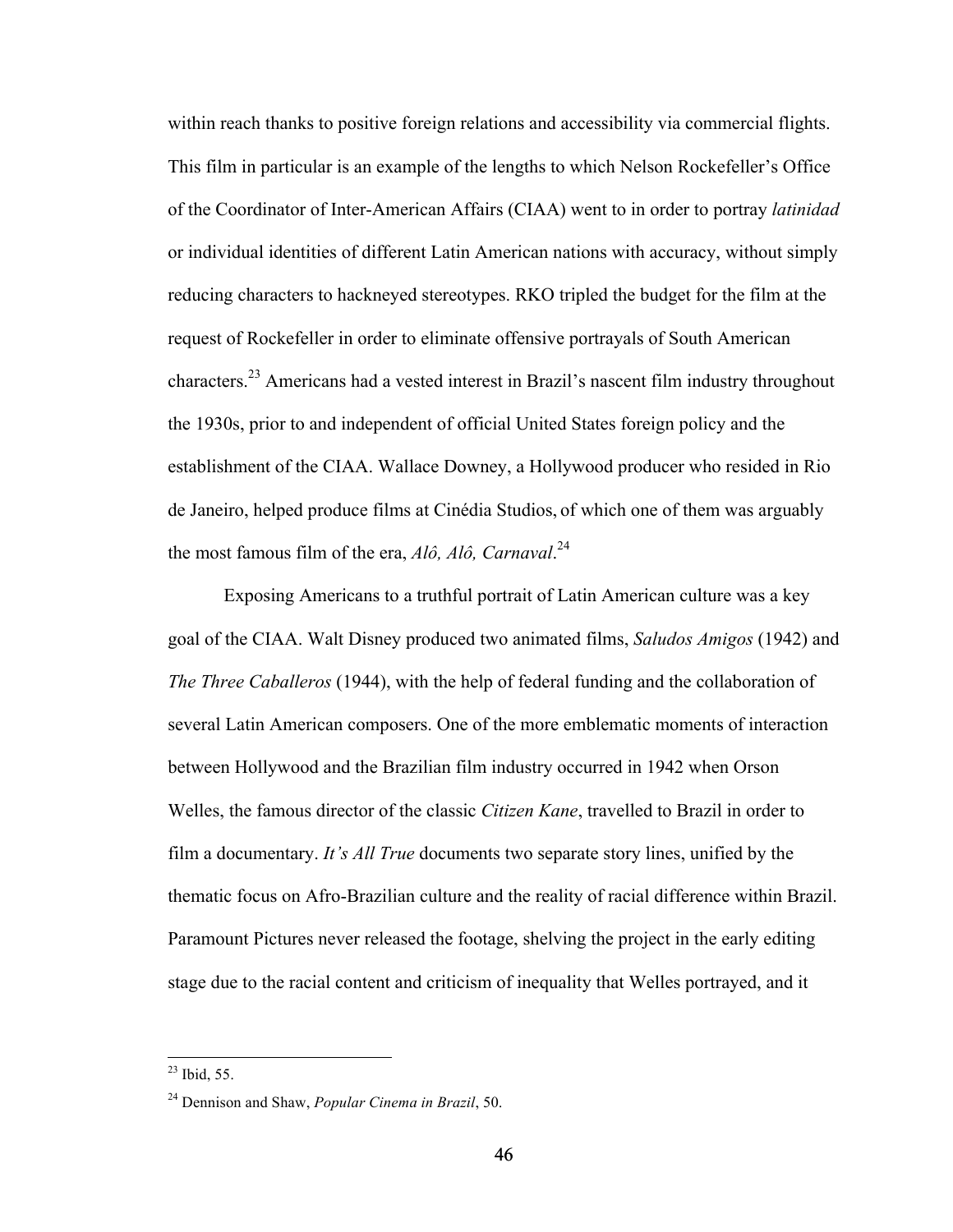was only in 1985 that Charles Higham rediscovered the footage.<sup>25</sup> No other film came closer to revealing a full scope of Brazilian reality, illustrating the paradoxical nature of absorbing and lauding Afro-Brazilian cultural practices as emblematic of the nation, while excluding individuals politically based on race. It never reached audiences within the United States because the exposure of exclusionary practices hit a bit too close to home.

The quantity of films produced in the 1930s (see Table 1) reflects a lack of popular interest in lower quality films produced nationally in comparison with the wealth of foreign films available. Film studios in Rio de Janeiro recognized the widespread popularity of musical review comedies produced in Hollywood and capitalized on its plot form and visual techniques to produce a Brazilian version. As Robert Stam discusses in his overview of race in Brazilian cinema, the music of carnival became extremely popular due to the radio exposure of recordings of sambas during the 1930s. "Ethnic" cultural elements (samba, carnival, capoeira) gained in popularity across race and social hierarchies, only later to be co-opted by the state as "national symbols."<sup>26</sup> Vargas and elite thinkers disregarded the ethnic heritage of popular culture in order to integrate them into a broader, whitened conceptualization of *brasilidade* under the Estado Nôvo known as *mestiçagem*. In his analysis of Brazilian culture and national identity, Renato Ortiz situates Gilberto Freyre's *Casa Grande e Senzala* as a foundational piece in the construction of Brazilian identity in the twentieth century:

 <sup>25</sup> Robert Stam devotes an entire chapter to the documentary in *Tropical Multiculturalism*. The film focuses on carnaval, samba, and capoeira, documenting the cultural practices of Afro-Brazilians in urban areas; then, it documents the journey of a group of *jangadeiros* (fisherman) who travel by boat from the Northeast to formally petition Vargas. The recovered footage was made into a eponymous documentary in 1993.

<sup>26</sup> Robert Stam, *Tropical Multiculturalism: A Comparative History of Race in Brazilian Cinema & Culture* (Durham: Duke University Press, 1997), 80.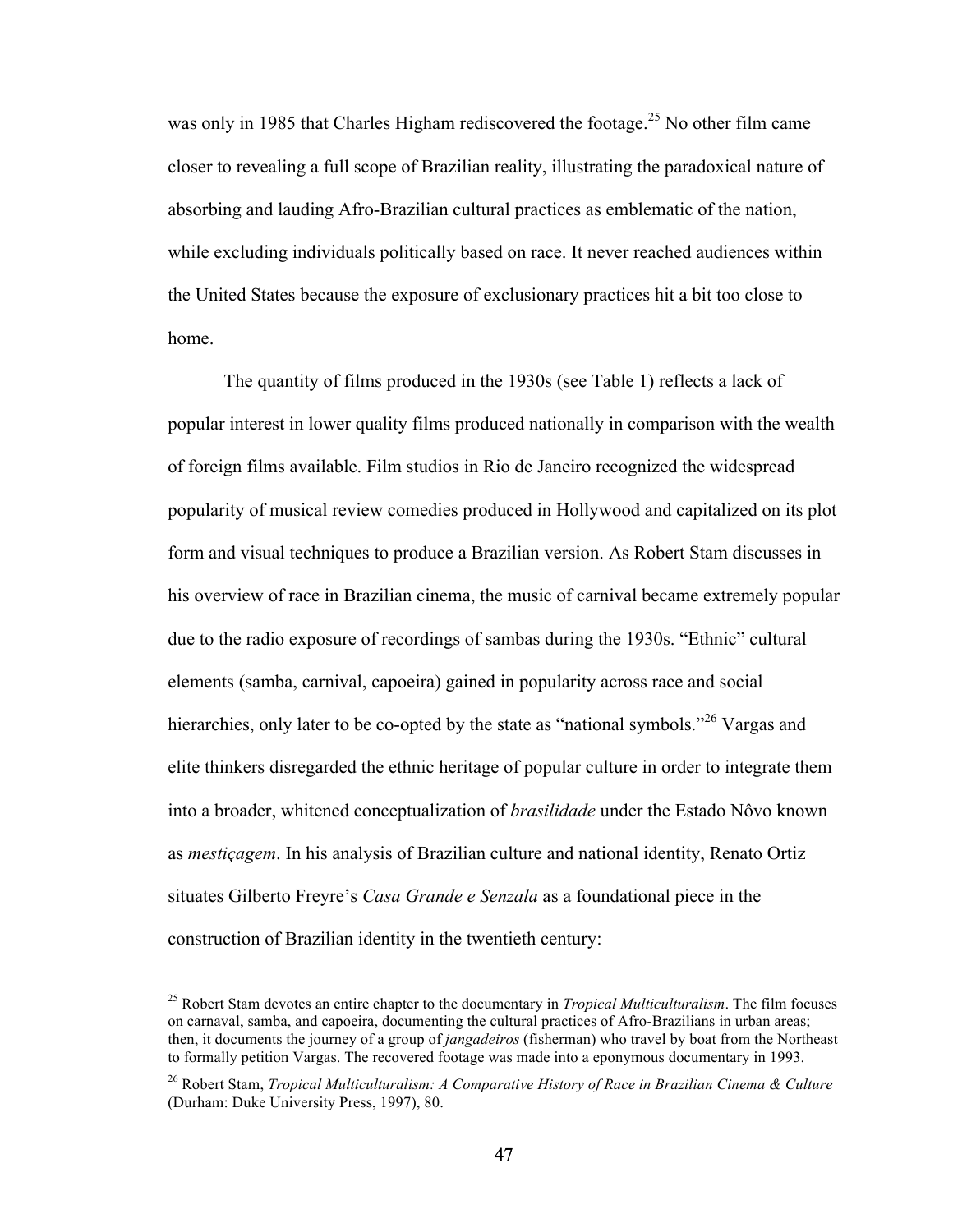Gilberto Freyre transforma a negatividade do mestiço em positividade, o que permite completar definitivamente os contornos de uma identidade que há muito vinha sendo desenhada. Só que as condições sociais eram agora diferentes, a sociedade brasileira já não mais se encontrava num período de transição, os rumos do desenvolvimento eram claros e até um novo Estado procurava orientar essas mudanças. O mito das três raças torna-se então plausível e pode-se atualizar como ritual. A ideologia da mestiçagem, que estava aprisionada nas ambiguidades das teorias racistas, ao ser reelaborada pode difundir-se socialmente e se tornar senso comum, ritualmente celebrado nas relações do cotidiano, ou nos grandes eventos como o carnaval e o futebol. O que era mestico torna-se nacional. $^{27}$ 

Freyre's analysis of the dynamics between races in Brazil lent well to the Vargas regime's unifying dialectic of *mestiçagem* under the Estado Nôvo. As demonstrated in the propaganda published by the DIP, the state consciously portrayed a white, united Brazilian citizenry. Though exceptions do occur, the film industry followed similar trends when casting principal roles as well as extras.

Within this period of cinematic competition and political and cultural manipulation by the state, the popular genre known as the *chanchada* emerged. Once the genre attracted the viewership necessary to finance more films, production increased and the *chanchada* came to define Brazilian cinema of the 1940s.

### *Chanchadas: Musicals for the Masses*

Hollywood's famed movie musicals employed elaborate sets, flashy costumes, and choreography, filled principal rolls with famous singers and actors, and developed light-hearted comic plots to form a "popular" genre that captivated the American imagination. The combination of sound technology with the elaborate production techniques developed by directors like Cecil B. DeMille and others made musicals both visually spectacular and cutting-edge, demanding more and pushing the boundaries of

 <sup>27</sup> Renato Ortiz, *Cultura brasileira e identidade nacional* (São Paulo: Brasiliense, 2006), 41.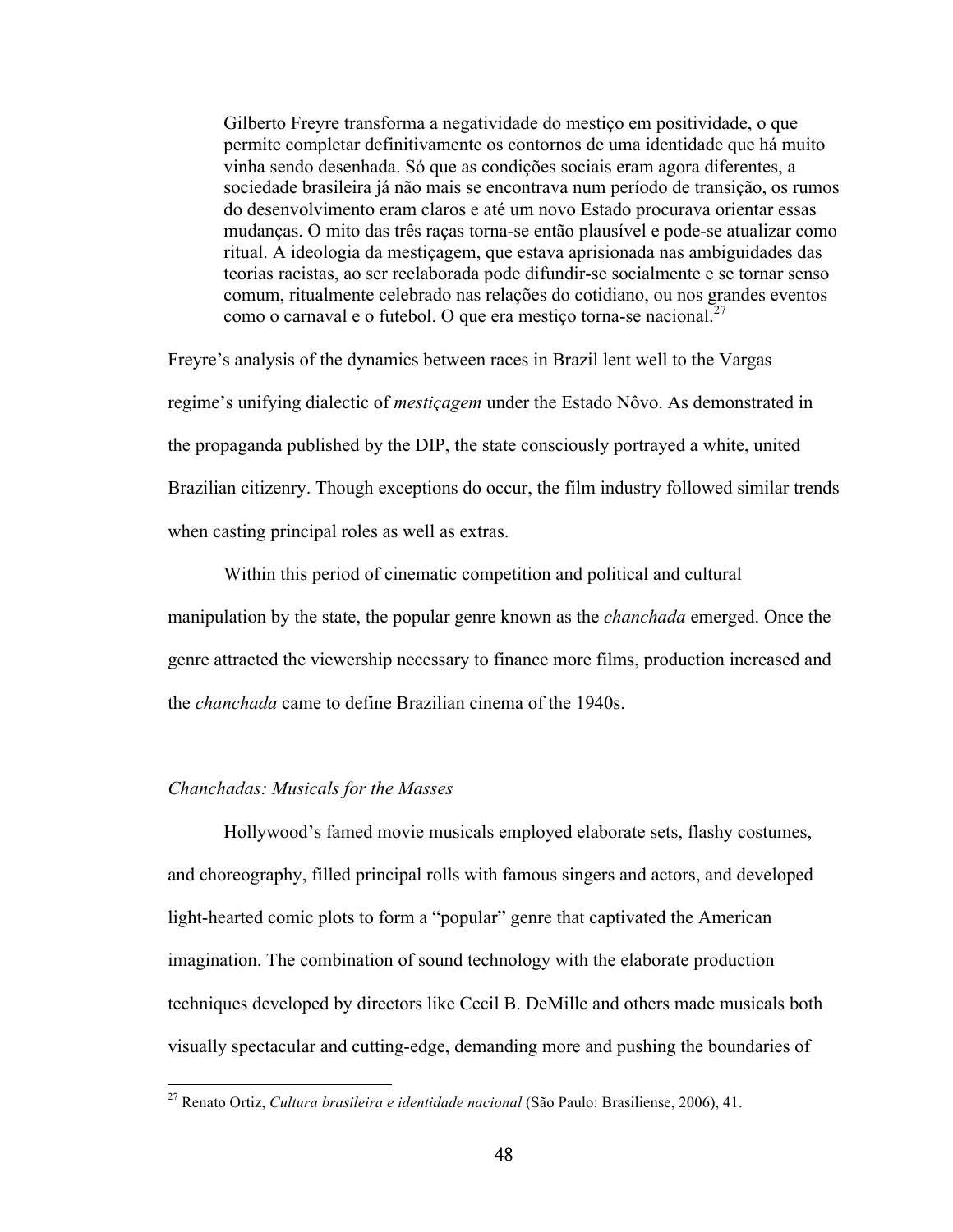sound technology. The Hollywood musical proved popular with Brazilian audiences, and would later serve as a model for Brazilian musicals. Wallace Downey's early interest and involvement in the Brazilian film industry coincided with the advent of sound: he modeled an early precursor to the *chanchada*, *Coisas Nossas* (1930), on the "'all-singing' studio musicals" popular in Hollywood.<sup>28</sup> Far from merely replicating a formula, Brazilian films capitalized on the increased popularity of *carnaval* and samba on a national scale. Filming and screening these popular forms of entertainment aligned with the state's own interest in cultural formation, promoting them as national emblems and downplaying their Afro-Brazilian roots.<sup>29</sup> Two films stand out as emblematic of the establishment of a particularly "Brazilian" form of cinema: *Alô, Alô, Brasil!* (1935) and *Alô, Alô, Carnaval!* (1936), both produced and directed by Adhemar Gonzaga at Cinédia Studios.

In 1941, Moacyr Fenelon established a new studio in Rio following the destruction of Sonofilmes in a fire that would give the industry a new "dynamism."<sup>30</sup> Pulling from the *carioca* elite and various sources of private capital, Atlântida Studios entered into the film industry as filmmakers and producers began to collectively recognize popular preferences of the film-going public and master new technologies that produced better quality films. The three most powerful studios, Cinédia, Atlântica, and Vera Cruz, all began producing *chanchadas,* recognizing the cost benefits of filming

 <sup>28</sup> Stam, *Tropical Multiculturalism*, 83.

<sup>29</sup> Though the state attempted to promote a national image through the *Hora do Brasil* radio program, the *cinejornais*, and the educational films produced by the INCE, it is debatable to what extent these efforts actually shaped Brazilians' notions of *brasilidade*. See Daryle Williams' *Culture Wars in Brazil*, and Silvana Goulart's *Sob a verdade oficial: Ideologia, propaganda e censura no Estado Nôvo.*

<sup>30</sup> Ricardo Wahrendorff Caldas e Tânia Montoro, *A evolução do cinema brasileiro no século XX* (Brasília: Casa das Musas, 2006), 67.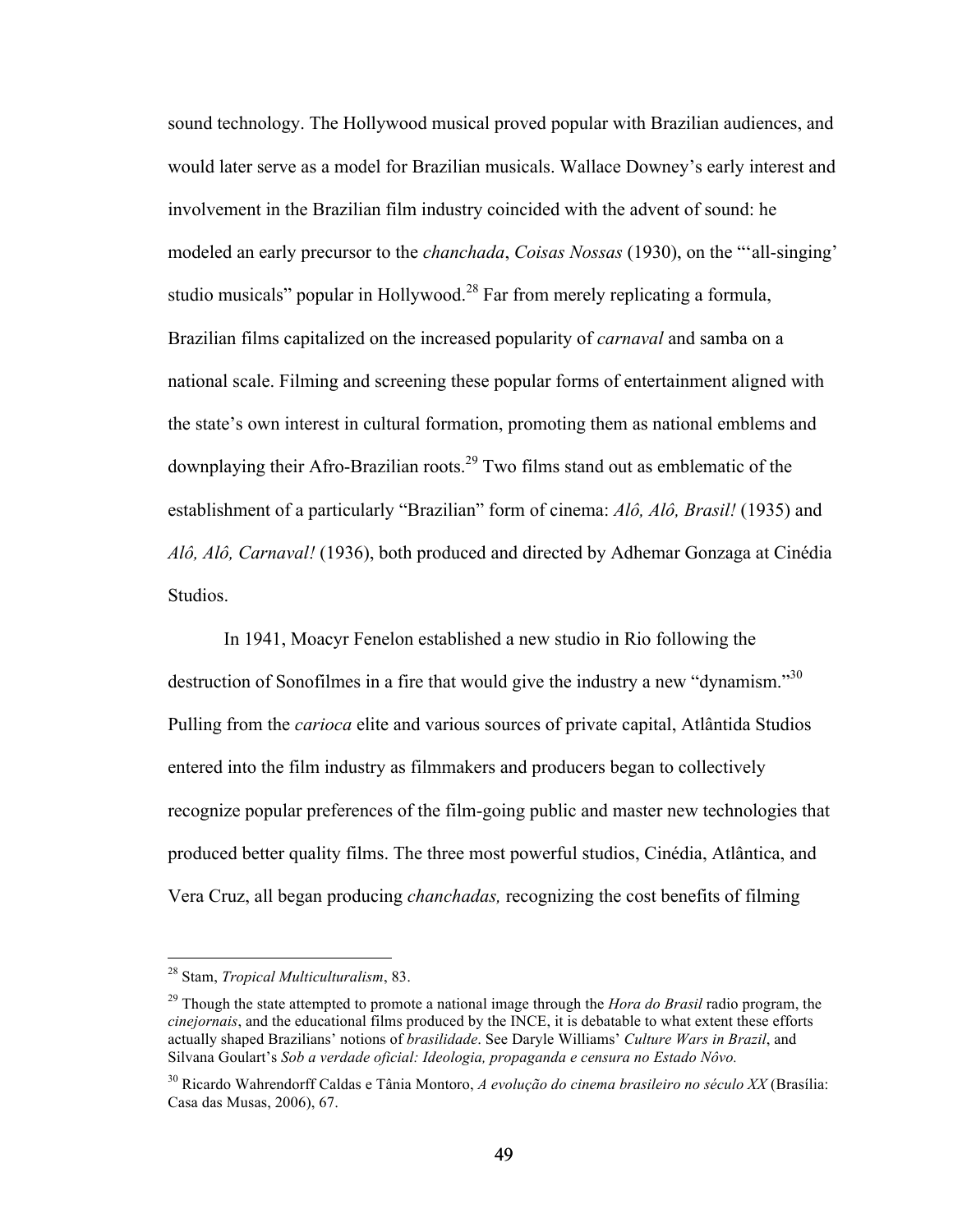cheap, formulaic films that attracted a large public domestically. Rio de Janeiro was the center of film production, and figured prominently in the films as a dynamic city full of life. It was here that cultural practices such as samba and *carnaval* became ritualized, and portrayed on screen as the ultimate location to experience Brazilian culture.

The musical genre did not draw the same admiration from film critics as it did popular audiences: "A genre usually identified with escapism, sentimentalism, and mass consumption, as well as associated symbolically with a 'feminine' and therefore a supposedly acritical public, musicals are typically accused of not providing the discursive complexity of films made by true 'authors.'"<sup>31</sup> Although the author refers to the American film industry in this understanding of the musicals within the public, it is more difficult to draw this kind of gendered distinction when speaking of the *chanchadas* and the Brazilian public. Other historians have instead noted a clear delineation of class in analyses of musical comedies: traditionally, *chanchadas* drew in mostly working-class audiences.<sup>32</sup> After all, only urban Brazilians of a certain income could afford to attend a musical review starring a famous singer in the theater. With the proliferation of radio, a greater number of the public could tune in and listen to the musical artists on the radio, and film brought this formerly unavailable visual component of entertainment to the masses. Ticket prices were affordable and cinemas proliferated throughout the country; illiterate Brazilians were more likely to choose a Brazilian film in Portuguese over an imported Hollywood film with subtitles, thereby further supporting domestic profits, and also becoming accustomed to seeing familiar customs and their own language portrayed

<sup>&</sup>lt;sup>31</sup> Freire-Medeiros, "Hollywood Musicals and the Invention of Rio de Janeiro," 52.

<sup>&</sup>lt;sup>32</sup> Stam, Tropical Multiculturalism, 83.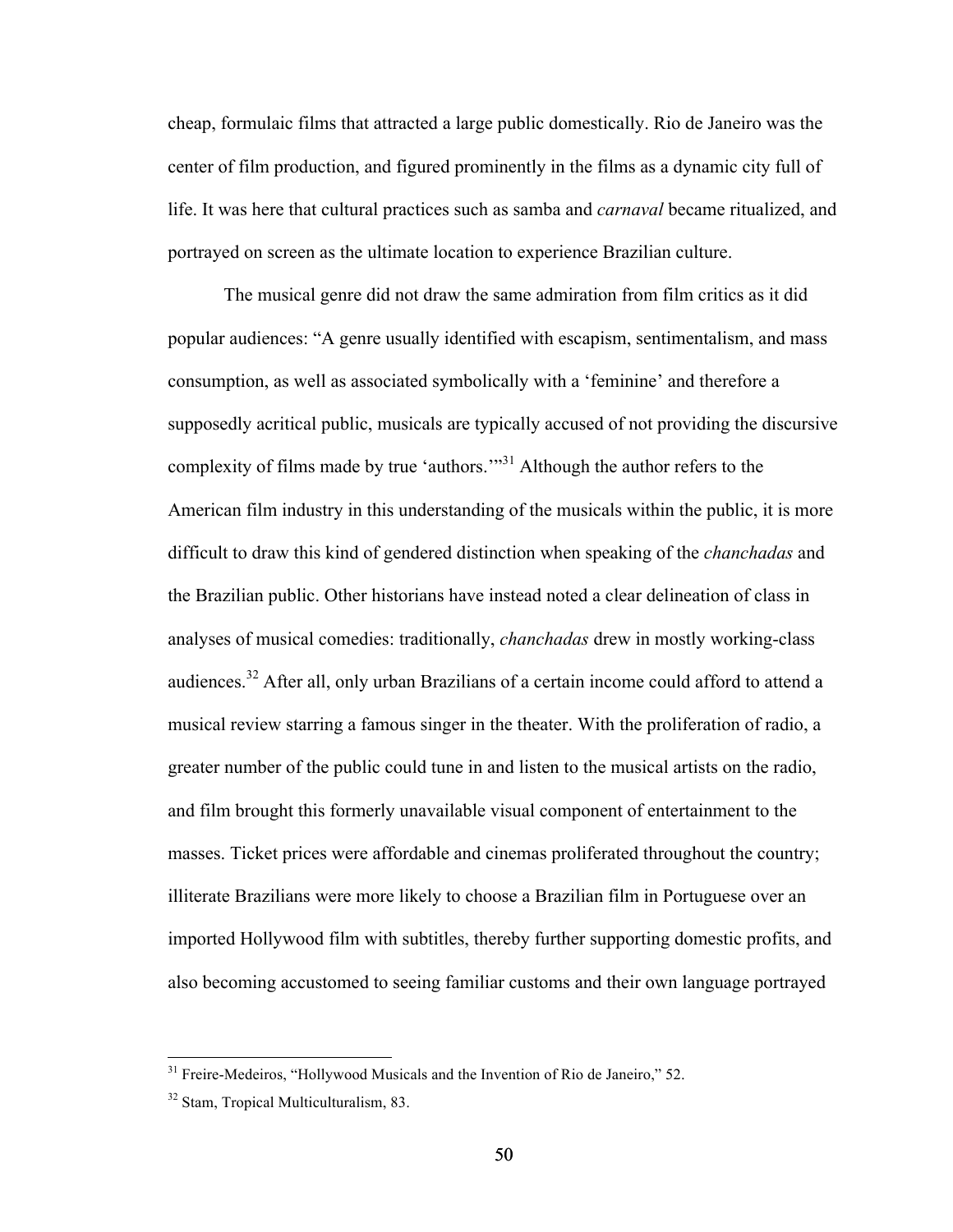on screen.<sup>33</sup> Though film would not achieve the same status or consideration as "art" like the theater, it nonetheless became a means of communication and entertainment that was available to a wider, more diverse audience.

Drawing once again on the popular film magazines of the era, *Cinearte* and *A Scena Muda* discuss the *chanchadas* in their pages, reporting on their popularity and mass appeal. "Uma das grandes provas do progresso e do sucesso do cinema brasileiro é a popularidade das nossas estrelas. Popularidade porque são figuras que chamam a atenção, são queridas, admiradas. São nomes que representam até sucesso de bilheteria e por conseguinte, garantia de atividade e progresso."<sup>34</sup> Support of the domestic industry could be fostered through the popularization of celebrities, a key strategy employed by magazines. Producers sought out famous entertainers that began their careers in film and radio to star in *chanchadas,* relying on their pre-established fame to draw in audiences. Actors like Grande Otelo and Oscarito helped establish the comedic formula of the *chanchada* genre, playing similar roles together as a dynamic duo in each film. This genre also poked fun at the Brazilian stereotypes created by Hollywood in a variety of films during the Good Neighbor period, along with the domestic limitations of film production. Perhaps the greatest foil and frustration for domestic critics was the representation of the Brazilian film industry as floundering and inadequate, and of its people as hackneyed Latin stereotypes.

Women negotiated this paradoxical space of representation in the media and made personal choices as to what kind of image best suited them individually. The imagery and models of femininity produced by the DIP and state officials stood in stark contrast to the

 <sup>33</sup> Dennison and Shaw, *Popular Cinema in Brazil*, 64.

<sup>34</sup> *Cinearte,* 7 de maio, 1930 (Biblioteca Nacional, Rio de Janeiro), 5-6.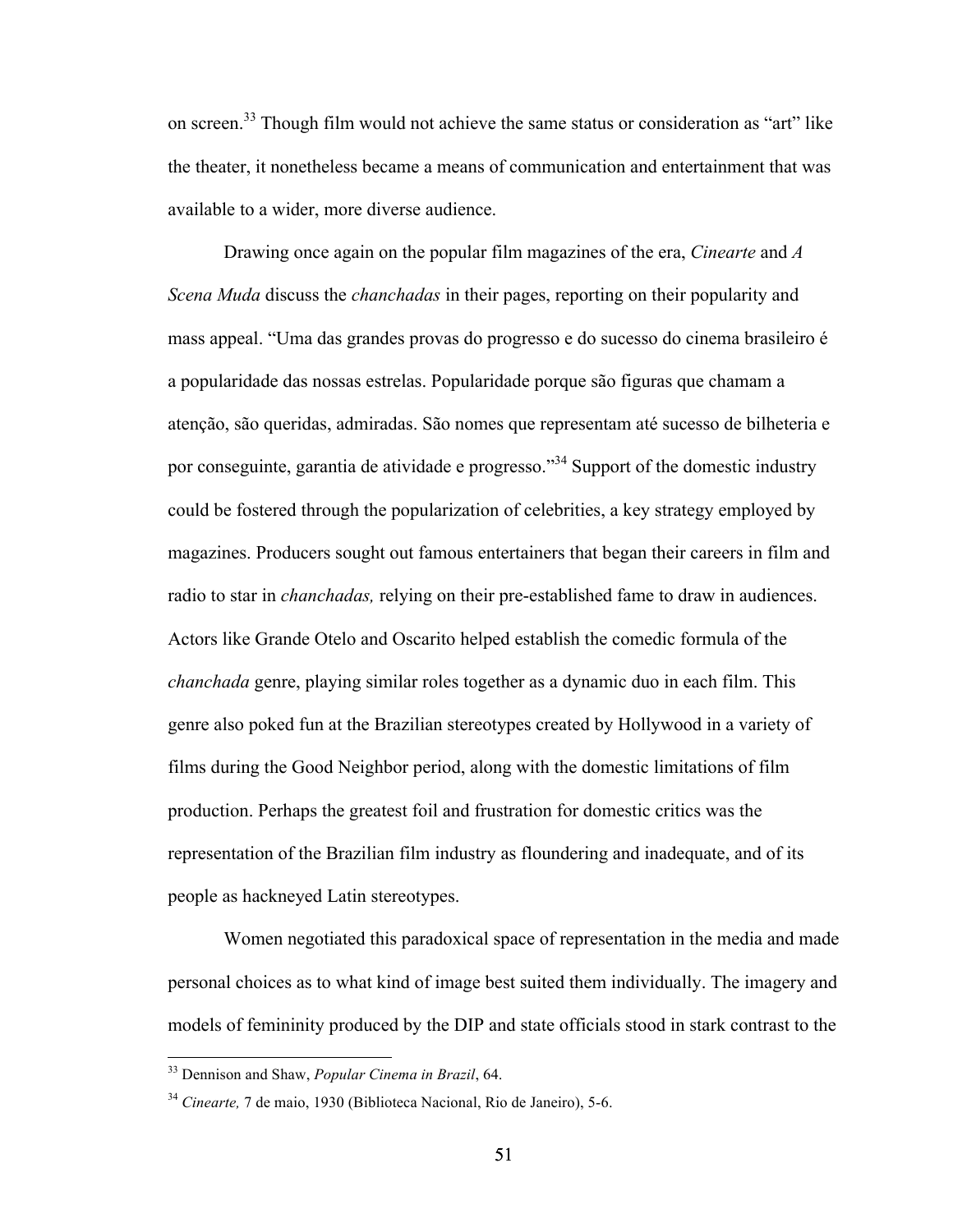images of women and feminine experience portrayed on the silver screen, and discussed in print culture. Both sources appealed to women, whether as readers, consumers, mothers, or "citizens" of Brazil, hoping to inspire national fervor or popular support. Representations were not merely projections of an ideal, but also necessarily reflected social realities: a representation had to have a semblance of self-recognition in order to peak the interest of or persuade the intended female audience of these various media. No other figure quite embodies the paradox of Brazilian representation, from within and without, than Carmen Miranda. Her career as an entertainer poses an interesting study of *brasilidade* as imagined within the context of the Vargas regime, the nascent domestic film industry, and the political, economic, and artistic ties to the United States and Hollywood during the late 1930s and 1940s.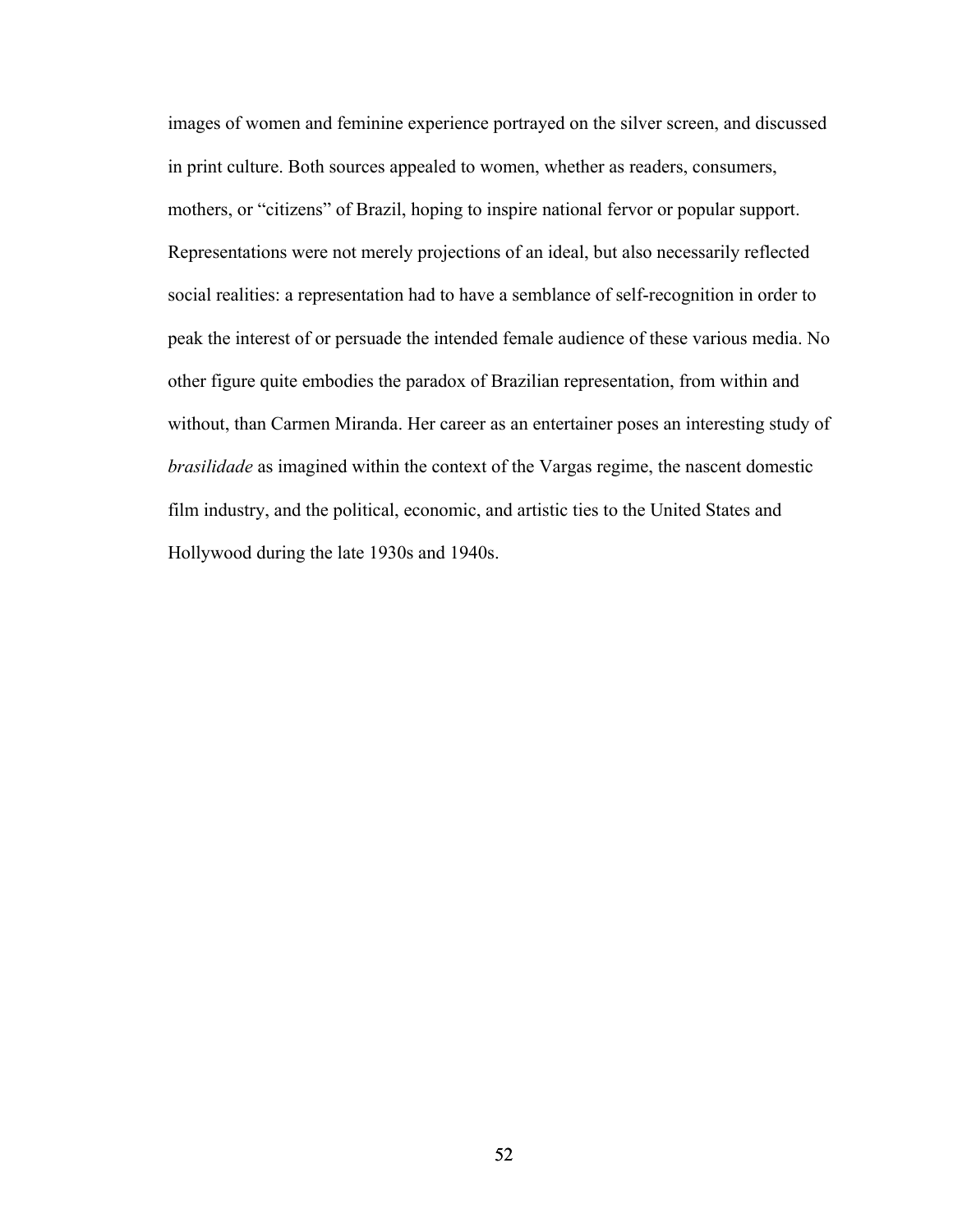### CHAPTER IV

#### CARMEN MIRANDA, "A BRASILEIRA MAIS FAMOSA DO SECULO XX"

"Pois é, tirando as más intenções, toda gente reconhece que La Miranda é um sonho colorido, um amor. E adoro-a, porque é nossa."1 —Deborah Medina, reader of *A Scena Muda*

When Carmen Miranda said, "Look at me and tell me if I don't have Brazil in every curve of my body," her intent was innocent enough. But the trajectory of her career and the historical context of her success invite further analysis of her statement. Her performance of Brazilian identity challenged notions of gender, race and nation: as a woman embodying Brazil, Miranda did not align with state-produced imagery and propaganda that promoted conservative, maternal values; as a white woman interpreting Afro-Brazilian music and donning a *baiana* costume, she whitened a racialized aspect of Brazilian culture and projected it internationally; and as a representative of Brazilian culture within the United States, she shaped international perception of Brazil apart from the foreign diplomacy of the Brazilian state. Carmen Miranda complicates the dialogues circulating within Brazilian society during the Estado Nôvo pertaining to the feminine embodiment of *brasilidade*.

Tunico Amancio observes, "Falar sobre Carmen Miranda é enfrentar diretamente o confronto com os clichês que uma circunstância histórica consolidou e esbarrar nas

 <sup>1</sup> Deborah Medina, "Carmen na opinião de seus 'fans' brasileiros," *A Scena Muda* (25 de maio, 1943, n. 21), 6.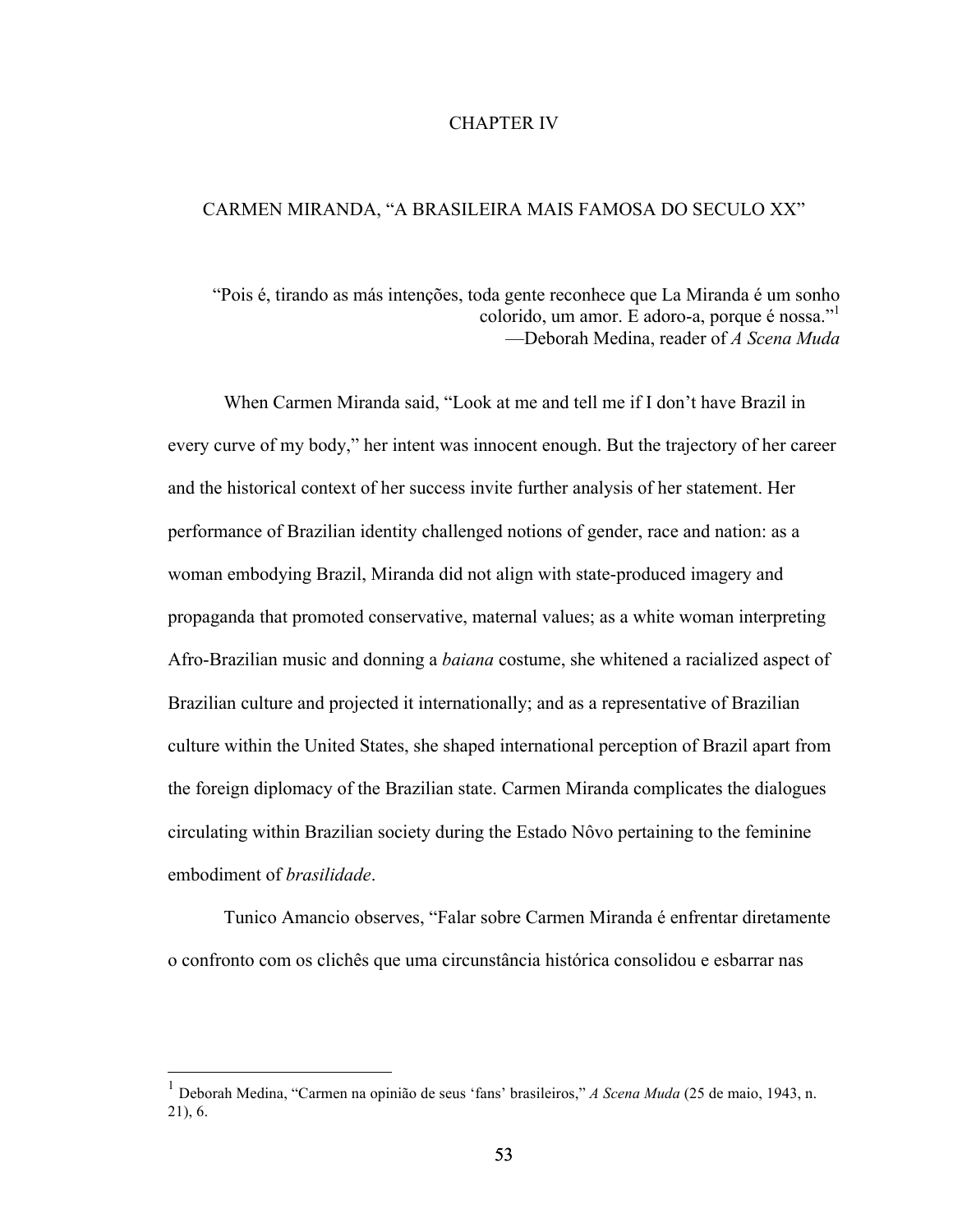diversas leituras que sua controversa figura gerou."<sup>2</sup> Her stage and screen performances evoked kitsch and hackneyed stereotypes, yet they also provided a parody of the same notions of *latinidad* exploited by American filmmakers for the benefit the Good Neighbor Policy. Though American films solidified her fame abroad, the roots of her image lie in Brazil and draw on Afro-Brazilian roots in the musical, stylistic, and performative aspects of her persona. Considered "white" due to her Portuguese origin, Miranda's persona poses an interesting parallel within the context of Getúlio Vargas' own nationalistic project promoting cultural *mestiçagem* during the Estado Nôvo. These images of *brasilidade* presented a unified Brazilian nation of mostly white citizens to the world, absorbing Afro-Brazilian traditions like samba, carnaval, and capoeira into the broadly defined Brazilian *mestiçagem*.

In this chapter, I consider the contradictory dialogues and images of *brasilidade* as interpreted and performed by Carmen Miranda on screen and the subsequent reactions of the Brazilian public to these representations to the films produced in Brazil and Hollywood during the Estado Nôvo, with particular attention paid to the opinions and reactions to her work by critics and readers of film magazines in Brazil. Her performance of Brazilian culture at home and abroad sparked a polemic within intellectual and popular spheres, bringing questions of race, gender, and foreign influence to the surface through popular media. Her personal career and indelible impression on the Brazilian imaginary (as viewed from the perspectives of both insiders and outsiders) also represent the paradoxical and complex social constructions of gender within Brazilian society: Miranda represents a foil to the dialogical construction of femininity by state propaganda, yet fits

 $\overline{a}$ 

<sup>2</sup> Amancio, Tunico. *O Brasil dos gringos: imagens no cinema* (Niterói: Intertexto, 2000), 94.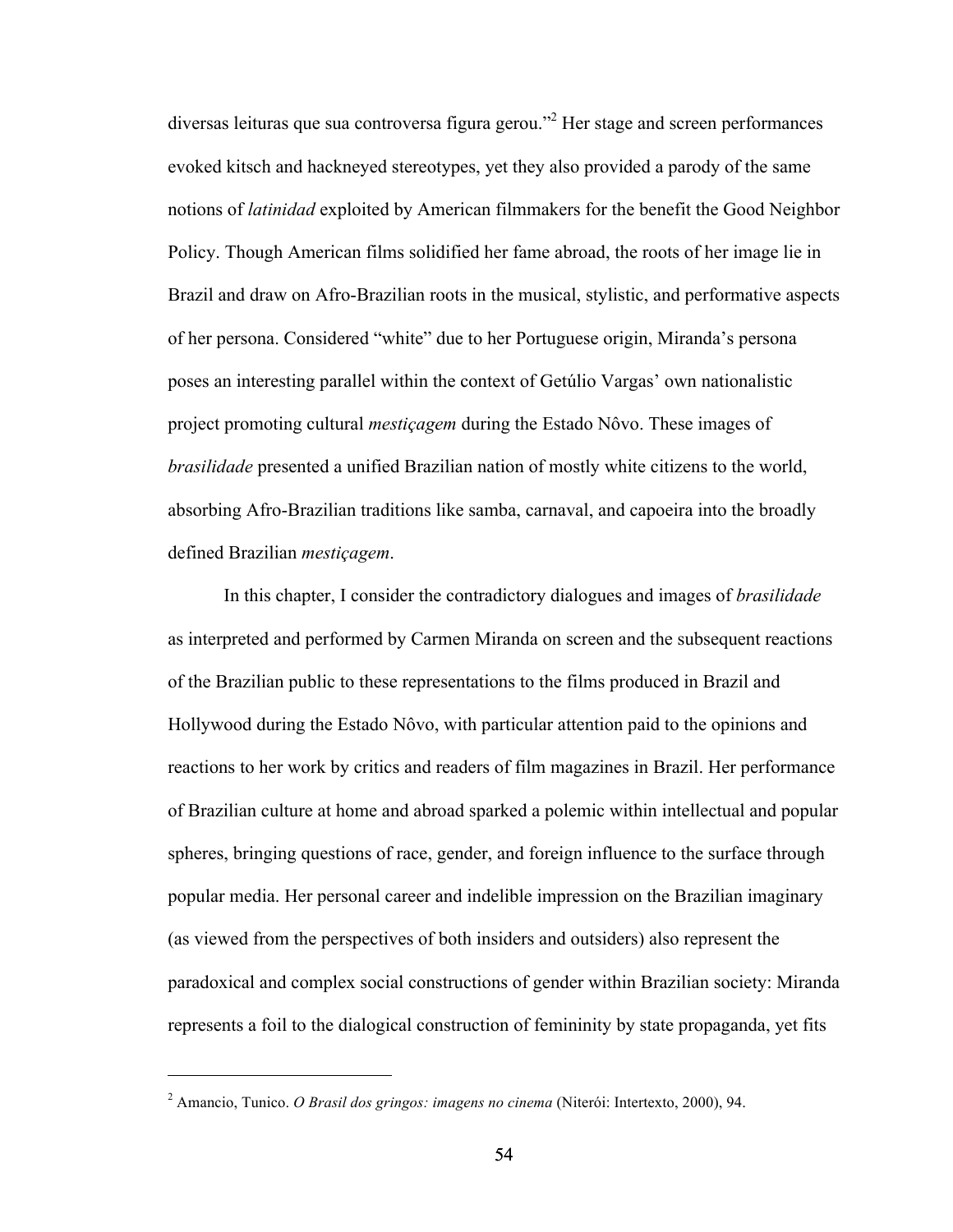into a the state's efforts to promote Brazil's political and economic legitimacy internationally.

# *Roots of Interpretation*

"A pequena notável" first attracted notoriety as a radio star in the early 1930s, crooning sambas through live broadcasts and later recording songs in Rio de Janeiro. Born in Marco de Canavezes, Portugal, her parents immigrated to Brazil in 1910 as part of the wave of European immigrants resettling in Brazil during the time period. Raised in the bohemian, working-class neighborhood of Lapa in Rio, Miranda grew up in a culturally diverse environment in which men and women moved about in the marketplace and the working class social sphere with considerable mobility.<sup>3</sup> She worked in a hat shop as a young woman, earning money for her family and beginning to circulate within society.

The many ardent fans she attracted through radio and stage performances did not associate her with a "personality" as such, but as the embodiment of popular samba and the epitome of a modern woman. She achieved the apogee of stardom in her native Brazil: an early issue of *Cinearte* reports on her music career, "Ella, que é a maior figura da musica popular do Brasil, continua a occupar a posição destacada que ha tanto tempo attingiu [*sic*]."<sup>4</sup> Her early lifestyle and appearance evoked the progressive images of American film stars, separating her from the more traditional mores of nationally approved feminine roles. Beginning with traditional interpretations of popular music, she

<sup>&</sup>lt;sup>3</sup> Ruy Castro's *Carmen* provides a detailed account of her career and recognizes her importance within Brazilian culture. See also Martha Gil-Montero, *Brazilian Bombshell: The Biography of Carmen Miranda* (New York: Donald I. Fine, 1989).

<sup>4</sup> "Televisã," *Cinearte* (1 de março, 1937, n. 458), 5. BDAE.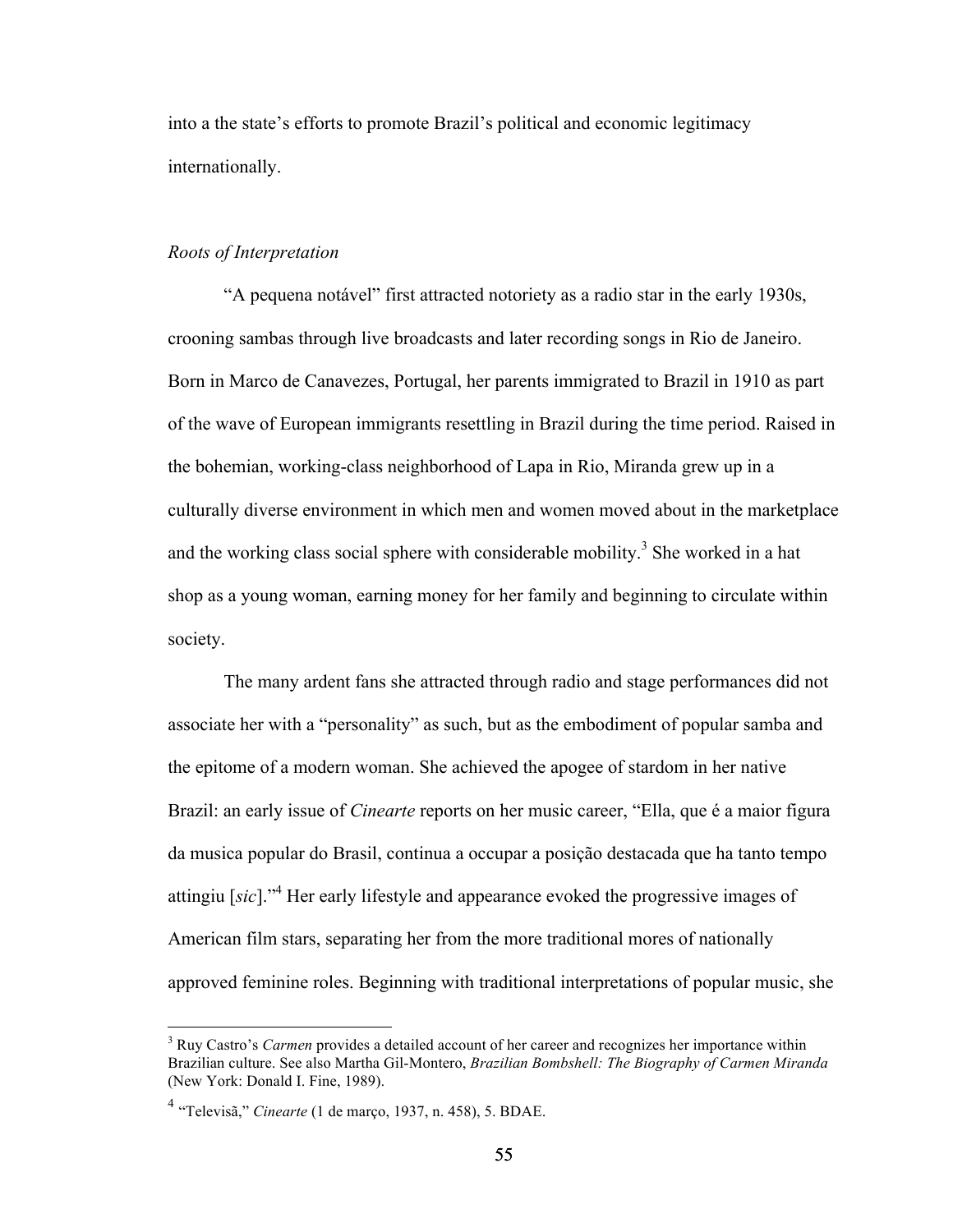became the most famous interpreter of Brazilian samba, a musical form invented by the poor, working-class inhabitants of the *morros.* Carmen, as a phenotypically white woman, helped popularize this genre across the strict racial and social barriers that had kept samba isolated to an Afro-Brazilian audience.



Figure 5: Carmen Miranda

Miranda's signature look, the colorfully embellished dress, headpiece, and jewelry, drew on the traditional dress of Afro-Brazilian women from the state of Bahia. The term *baiana* denoted a region, but more specifically referred to a social and racial category: the *baianas* were Afro-Brazilian, working-class women who worked in the market or served food on the streets as vendors. Her first appearance as a *baiana* did not occur until 1938, when she appeared in *Banana da terra* interpreting Dorival Caymmi's samba *O que é que a baiana tem*. Miranda herself dreamed up the idea for the dress and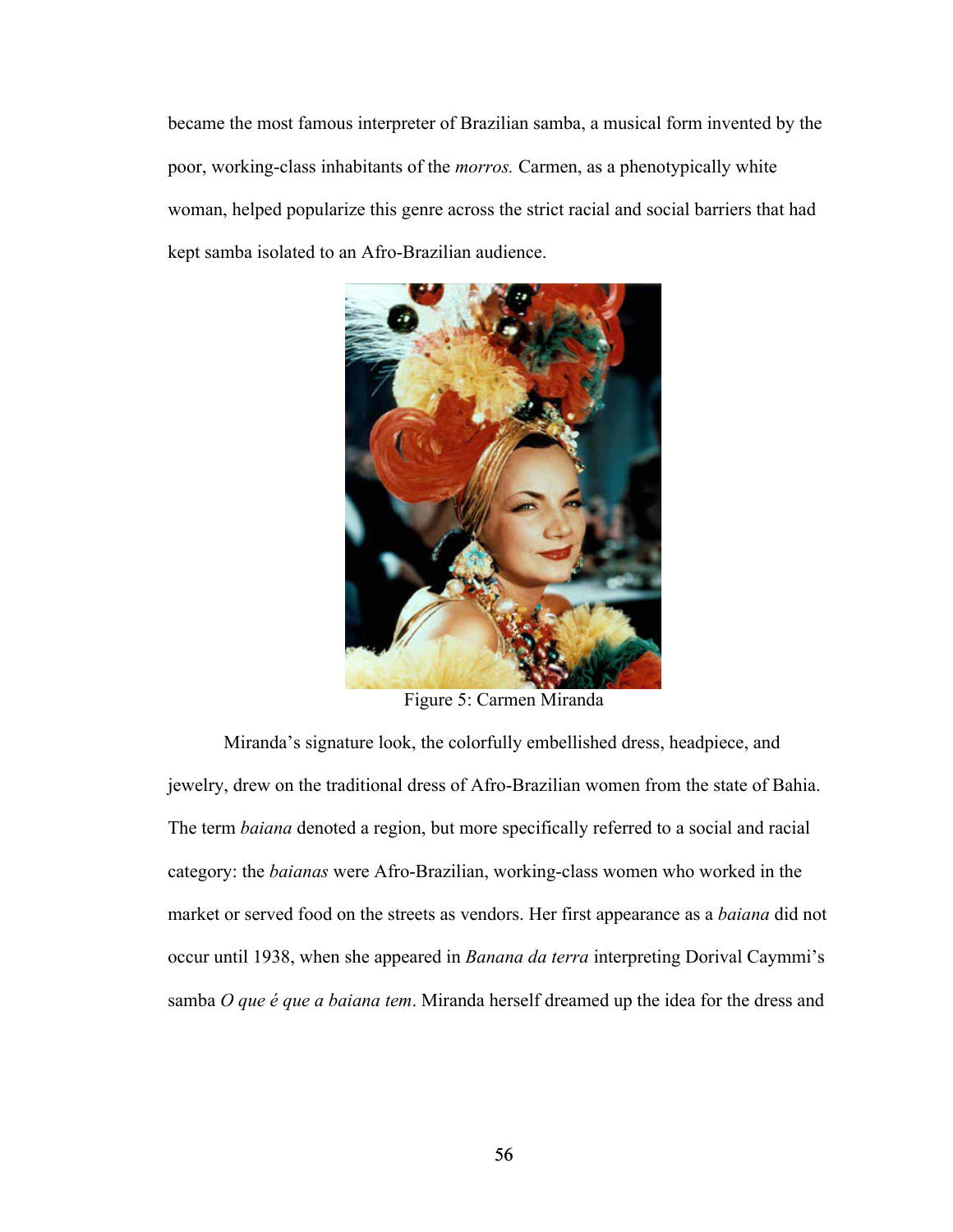adornments to reflect the lyrics of the song.<sup>5</sup> Having previously appeared in  $A l \hat{\sigma} A l \hat{\sigma}$ *Carnaval!* (1936), *Banana da terra* further solidified her status and popularity as a singer, and provided the medium through which to establish her popular image that she would use throughout the rest of her career. Tânia de Costa Garcia observes that Carmen fulfilled an intermediary role as an interpreter of popular sambas and as a female artist: "Antes de ser baiana, a pequena notável vasculhou e procurou uma identidade própria. Era portuguesa, mas identificava-se com a canção popular urbana e seu ambiente malandro. Cantava samba, mas se penteava e se vestia seguindo a moda ditada por Hollywood. Carmen, como o malandro, ocupava a fronteira entre o morro e a cidade." 6 Vacillating between marginal and elite cultural elements, and later between two nations, Miranda formed a distinctly "Brazilian" image to project to her audiences, simultaneously shaping and being shaped by Hollywood.

# *A Very Good Neighbor*

 $\overline{a}$ 

A rather contentious history of Hollywood's portrayal of Latin Americans in film is traceable from 1915 through the end Carmen Miranda's career. Hollywood relied on hackneyed stereotypes of Latin Americans, portraying women as seductive and daft and men as crooked and  $\text{lazy.}^7$  In the case of Brazil, though characters were often 'stock' caricatures, exotic locations such as Rio de Janeiro received a favorable treatment: Rio

<sup>5</sup> Julian Dibbell has interpreted the *baiana* costume as "racial cross-dressing." Her analysis derives from modern evocations of Carmen Miranda in gay camp performance, particularly through cross-dressing. "Notes on Carmen," *The Village Voice* (October 29, 1991).

<sup>6</sup> Tânia de Costa Garcia, *O 'It verde e amarelo' de Carmen Miranda, 1930-1946* (São Paulo: Annablume; Fapesp, 2004), 61.

 $<sup>7</sup>$  Lisa Shaw and Maite Conde, "Brazil Through Hollywood's Gaze: From the Silent Screen to the Good</sup> Neighbor Policy Era," *Latin American Cinema: Essays on Modernity, Gender, and National Identity*  (Jefferson, NC: McFarland & Co, 2005), 185.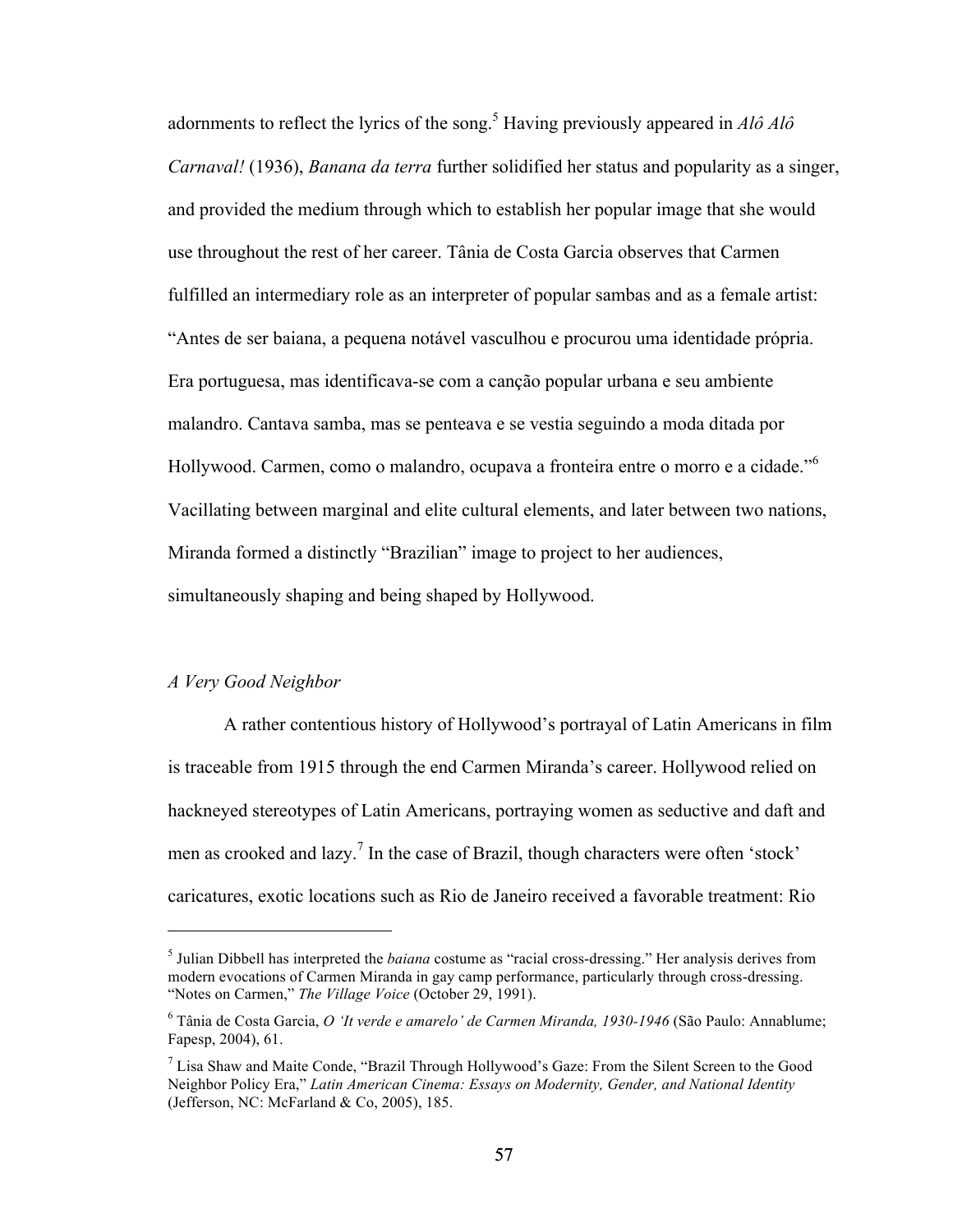became a traveler's paradise, an accessible playground thanks to the inauguration of air service between the two nations.<sup>8</sup> In an early attempt to entice American audiences, the famous Mexican actress Dolores del Rio portrayed a Brazilian woman in RKO's *Flying Down to Rio* from 1933. The film promoted the proximity of Latin America as a tourist destination, particularly Rio, and marked the beginning of Hollywood's political interest in Latin America in conjunction with the United States' foreign policy.

Miranda's international career conveniently coincided, and any many ways depended, on Rockefeller's Office of the Coordinator of Inter-American Affairs (CIAA), and by extension the Good Neighbor Policy's efforts to promote Pan-American cooperation during World War II. The CIAA actively worked with Hollywood to produce films that portrayed the United States' "friends to the south" in a positive light. At the World's Fair held in New York in 1939, Brazil capitalized on the tropical and exotic image portrayed in Hollywood in order to promote Brazil's export economy and attractiveness as a tourist destination, serving *feijoada* and *vatapá* as Carmen performed  $(in costume)$  in the Brazilian pavilion.<sup>9</sup> Other Brazilian artists and intellectuals, such as the anthropologist Gilberto Freyre, the opera singer Bidú Sayão, the pianist Guiomar Novais and the painter Candido Portinari all performed or toured in the United States during the late 1930s and 1940s, enjoying personal success and demonstrating the cultural sophistication and uniqueness of Brazil.<sup>10</sup> As Carmen Miranda joined their ranks as a promoter of Brazilian culture, Getúlio Vargas acknowledged Carmen's popularity and her potential to serve as a good-will ambassador to the United States.

 <sup>8</sup> Ibid, 183-4.

 $9$  Shaw and Conde, "Brazil Through Hollywood's Gaze," 190-1.

<sup>10</sup> "Já Merece o Nome de Estrela?" *A Scena Muda* (22 de Julho, 1941, n. 1061), 17-18. BDAE.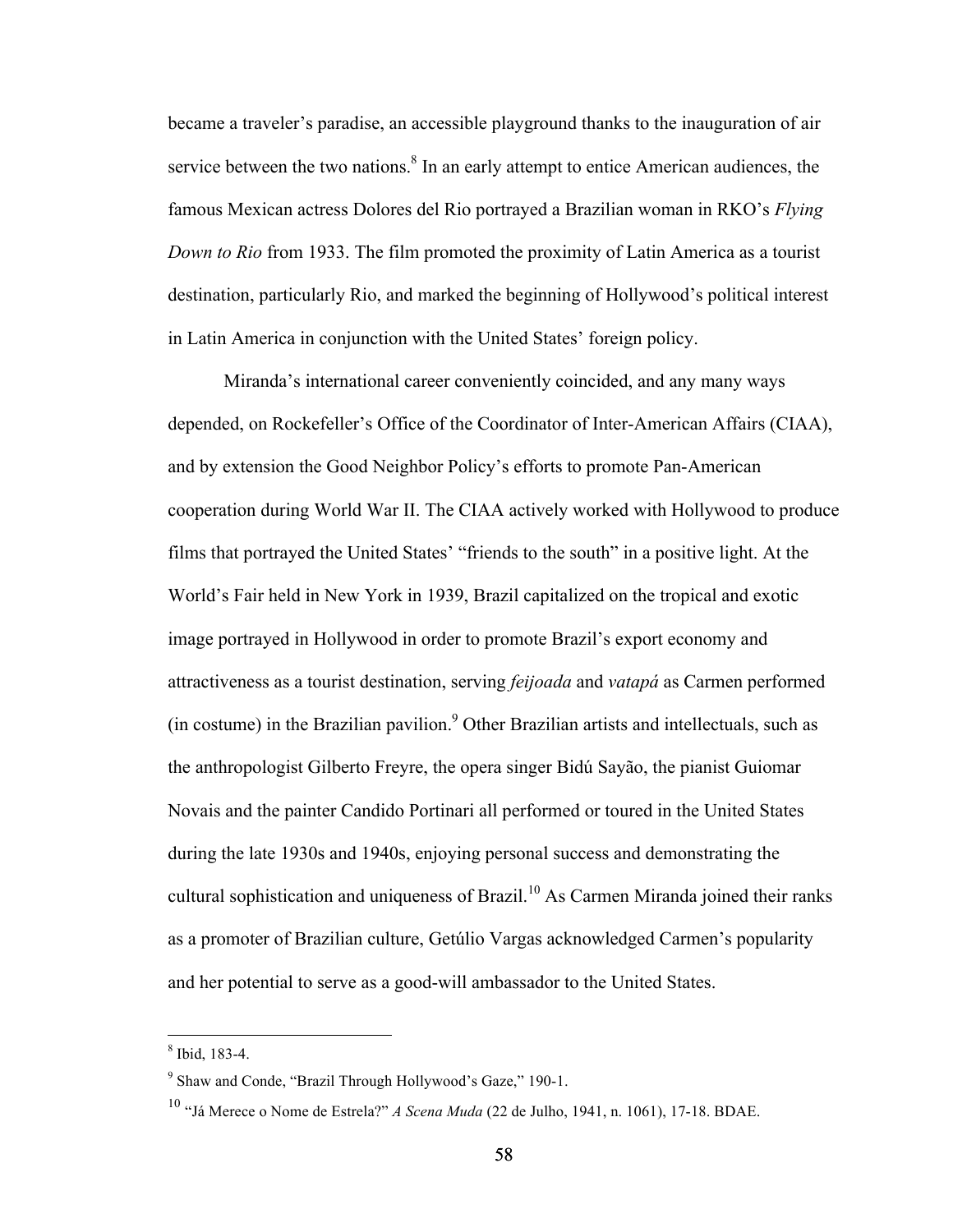"Discovered" by Lee Shubert in 1939, Carmen received rave reviews following her debut on Broadway, attracting the attention of Hollywood. Robert Stam pinpoints Miranda's position within popular imagination(s) as ambiguous: "For North Americans, Miranda is the 'Brazilian bombshell,' a zany emblem of pan-*latinidad*" whose performances nonetheless enabled her to "undercut and parody stereotypical roles, but did little to gain her substantive power."<sup>11</sup> For Brazilians, Miranda's style, persona, and performance evoked rich Afro-Brazilian cultural traditions through music, dance performance, and clothing, embodying a cultural eclecticism of Brazil that initially garnered praise from the Brazilian public. But as her film career blossomed in the United States, popular opinion at home took on an increasingly critical tone.



Figure 6: Carmen Miranda on the cover of *A Scena Muda*

 $\overline{a}$ 

<sup>11</sup> Stam, *Tropical Multiculturalism*, 84.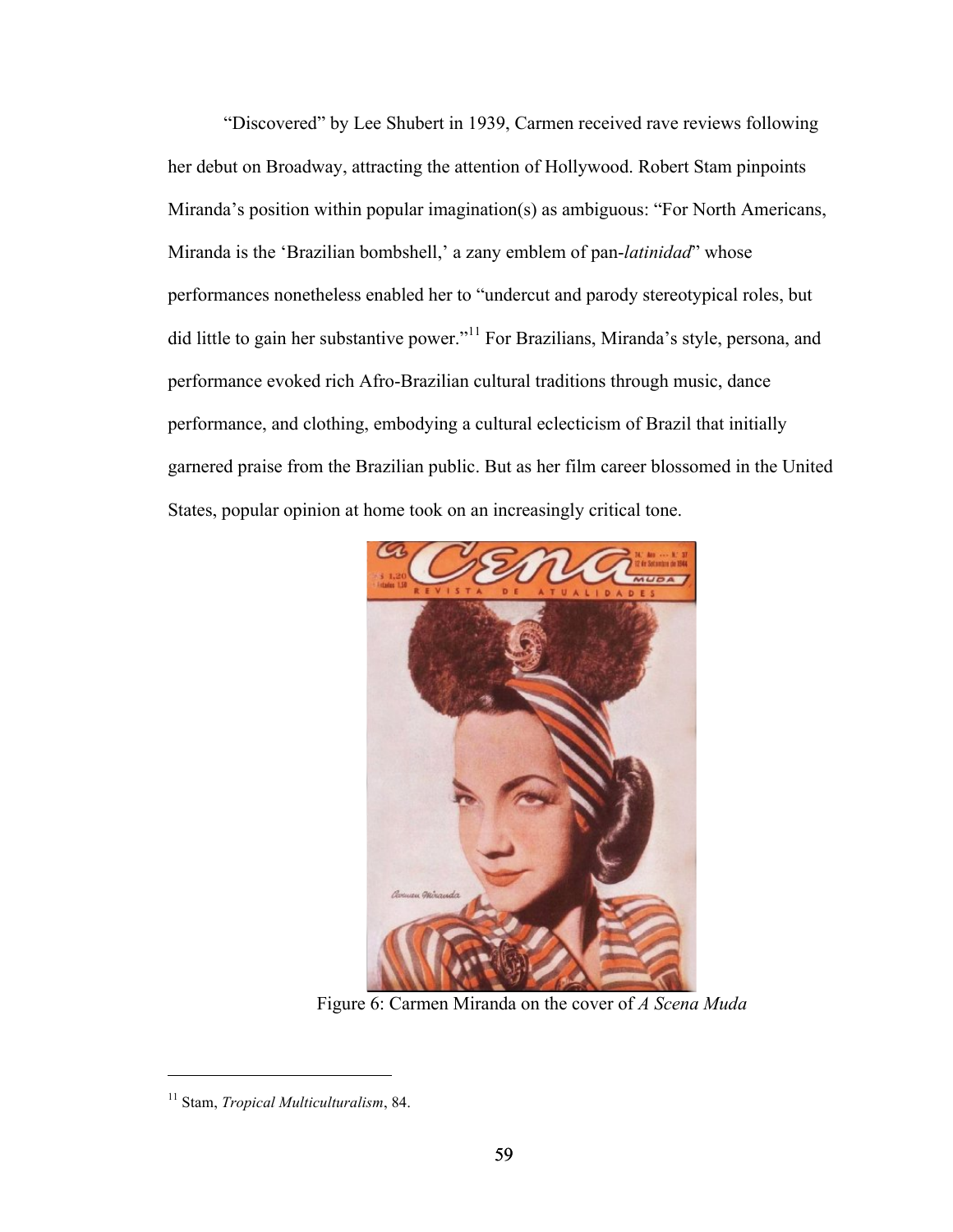The popular magazines *A Scena Muda* and *Cinearte* provide insight into the career of Carmen Miranda from both an American and Brazilian point of view.<sup>12</sup> Because much of the material and news came from Hollywood agencies, the film synopses and photo spreads of her films receive a glamorous, positive treatment when considered as an artistic whole. However, the editors of the magazines and the editorials written by readers convey a more problematic portrait of the Brazilian public's reception of her success in America. Both male and female readers wrote film reviews and submitted them to these publications, expressing admiration for Carmen's roles and performances on screen at times, and consternation at others. As a "representative" of Brazil, readers and critics expressed contradictory opinions regarding her portrayal of Brazilian culture, her role as representative of Brazilian interests in the United States, and the image of femininity she presented on screen. Carmen also took her role very seriously: performing in the United States was an enormous career opportunity, and she recognized it as such, but she also considered her presence in the United States as a symbolic extension of good will from her homeland.

Gilberto Souto, the Hollywood correspondent for *Cinearte*, wrote of Carmen's instant success in 1939:

"Não ha dia que se passe sem que eu leia algo sobre ella, pelas noticias telegraphicas ou em artigos dos varios syndicatos jornalisticos. Não ha jornal ou revista de popularidade que não haja ainda publicado um retrato de Carmen com os maiores elogios e referencias tambem ao Brasil…O Brasil e os 'fans' de Carmen estão de parabens e Hollywood também" [sic].<sup>13</sup>

 <sup>12</sup> *A Scena Muda* was also spelled *A Cena Muda* during most of the 1930s and 1940s. For continuity, I refer to the magazine as *A Scena Muda* throughout.

<sup>&</sup>lt;sup>13</sup> Gilberto Souto, "Carmen virá para Hollywood!" *Cinearte* (1 de Novembre, 1939, n. 522), 4.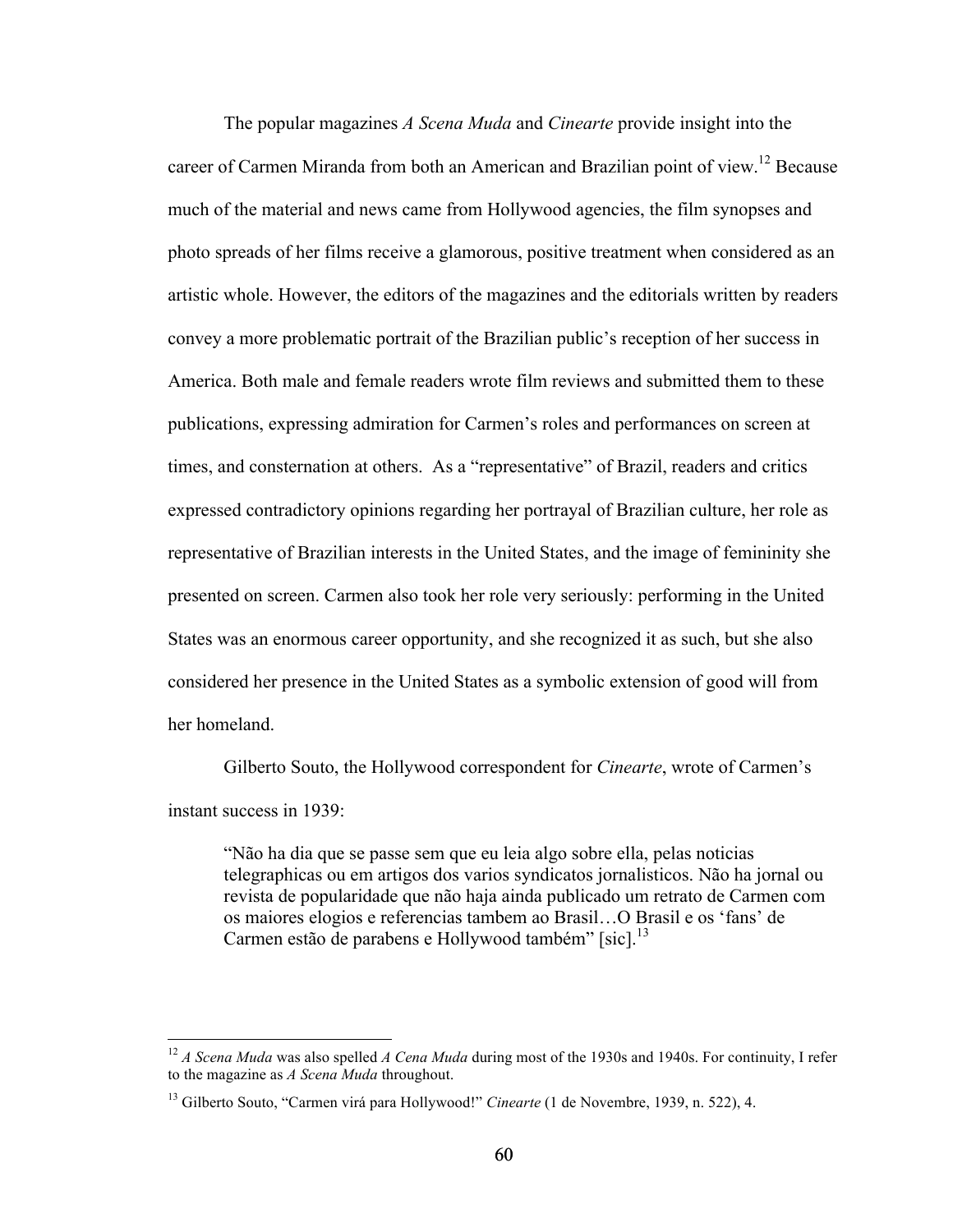In her Broadway debut, Carmen glamorized an earlier version of her *baiana* costume, donning sky high heels and adding fruit to her headdress, enchanting audiences with popular sambas played by Orchestra Lua. Hollywood soon took notice:  $20<sup>th</sup>$  Century Fox contracted her to appear in a new film, *Down Argentine Way* (*Serenata Tropical* in Brazil), extending her stay in the United States. Her many "fans" requested an address to send fan mail, $^{14}$  and critics in the press celebrated her accomplishments, recognizing her success as good propaganda for the Brazilian nation as a whole. However, her appearance on the silver screen also ushered in a wave of criticism from Brazil.

Between 1939 and 1943, *A Scena Muda* and *Cinearte* printed numerous columns and received opinionated letters from readers regarding Carmen Miranda's meteoric rise within the American film industry. In *Down Argentine Way* (1940), Miranda sang several musical numbers, cast as an eponymous *latina* showgirl with no explicit allusion to Brazil or specific aspects of Brazilian culture. Though not billed as a principal actor in the film, she is the first image the viewer looks upon before the opening credits: a medium shot focuses on her elaborate turban and costume as she sings "South American Way" in a mixture of Portuguese and English, looking into the camera and returning the audience's gaze. As the viewer's first impression, Miranda evokes a sensual and carefree tone that characterizes the entire film. Later in the film as the principal actors enter a lavish nightclub; a waiter hushes their discussion, "Shhh! It's Carmen Miranda!" drawing the viewer's attention to the spectacle of her performance of popular samba. Her performance undoubtedly made an impression on the American public: the film did well at the box office and dresses styled á la Carmen cropped up in department stores. For her

 <sup>14</sup> "Correio dos Fans," *A Scena Muda* (14 de Novembro, 1939, n. 973). BDAE. "Claro, Shelia, pode escrever a Carmen Miranda, aos cuidados da 20th Century Fox, 444 West 56th Street, New York City, U.S.A."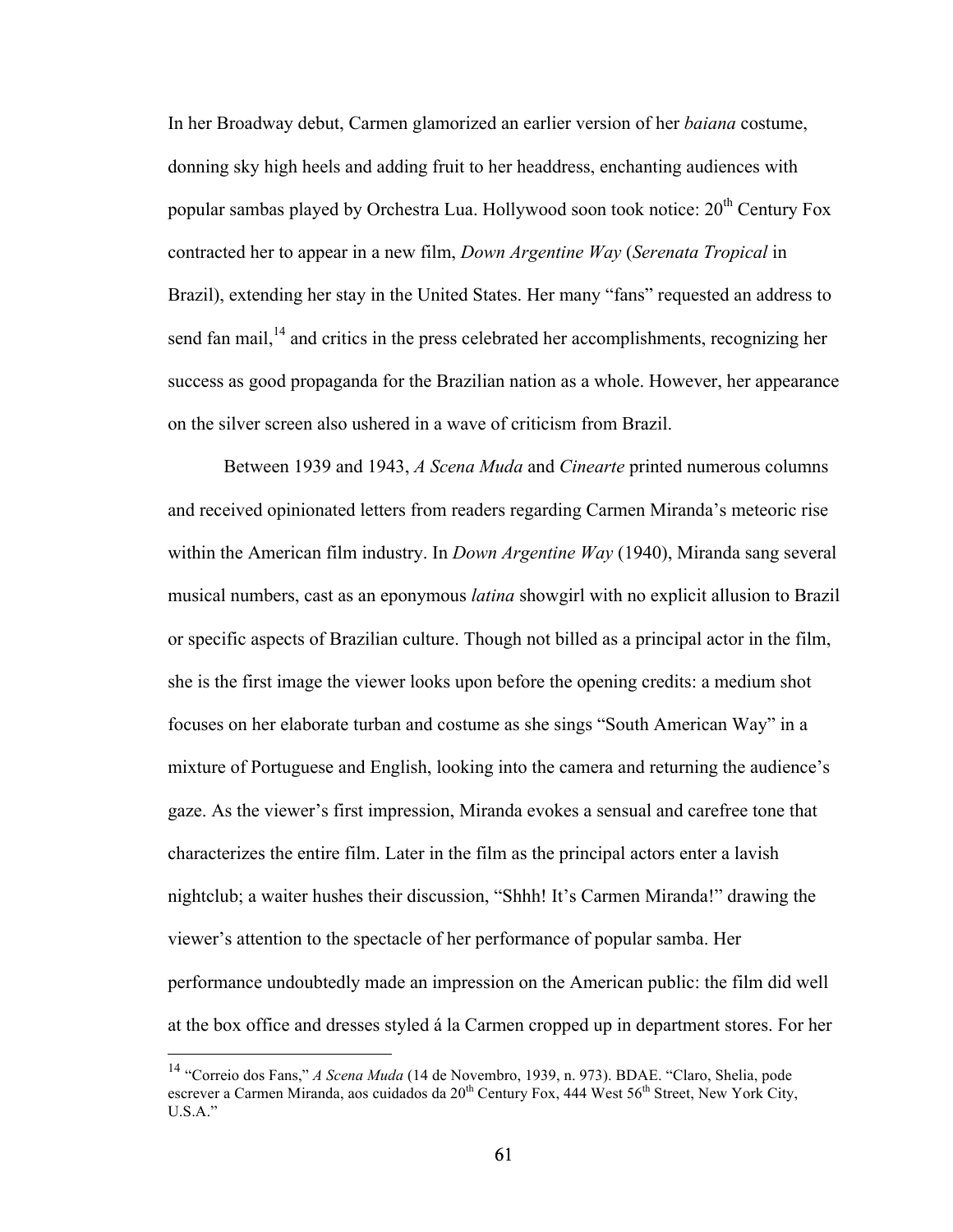first American film appearance, Brazilians, in general, were not bothered by her limited screen time, nor her role as a nightclub singer; but the generalization of *latinidad* did strike a critical chord with the public.<sup>15</sup> Though Miranda sang traditional Brazilian sambas, they were relegated to a more general notion of *latino* culture rather than identified as particularly Brazilian. The film was actually the Office of the Coordinator of Inter-American Affairs' (CIAA) first project as an overseer, spending an enormous sum of money to reshoot scenes in order to portray Latin America and its people in a more accurate way.<sup>16</sup>

Renato de Alencar, a member of the editorial staff of *A Scena Muda*, maintained a consistently critical perspective of Miranda's screen persona over the course of her career in Hollywood. Her limited screen time in *Down Argentine Way*, coupled with what Alencar considered an over-exaggerated performance, inspired him to write in 1940, "Até que emfim puderam os proprios fans acreditar em nossas explicações, por que não consideravamos a cantora de samba Carmen Miranda uma authentica 'estrella' de tela [*sic*]."<sup>17</sup> Alencar compares her portrayal of samba in the film to her successful singing career in Brazil, expressing nostalgia for what he considers a more sophisticated Carmen that does not merely rely on sensuality or extravagant designs to successfully perform. In between film projects in 1940, Carmen returned to Brazil for a temporary visit. Her return garnered national attention, and different organizations and individuals, including the national government, staged an extravagant receiving party upon her arrival in Rio de

 $\overline{a}$ 

<sup>&</sup>lt;sup>15</sup> The Brazilian reaction was mild compared to the reaction of the Argentine public: the film was actually banned in Argentina, throwing the movie-going public into an uproar over the portrayal of Argentines, despite diligence of the CIAA to accurately portray the nation and its people.

<sup>&</sup>lt;sup>16</sup> Shaw and Conde, "Brazil Through Hollywood's Gaze," 184.

<sup>17</sup> Renato de Alencar, "Chronica: A fita de Carmen Miranda," *A Scena Muda* (6 de Fevereiro, 1940, n. 985), 3. BDAE. Emphasis is original to article.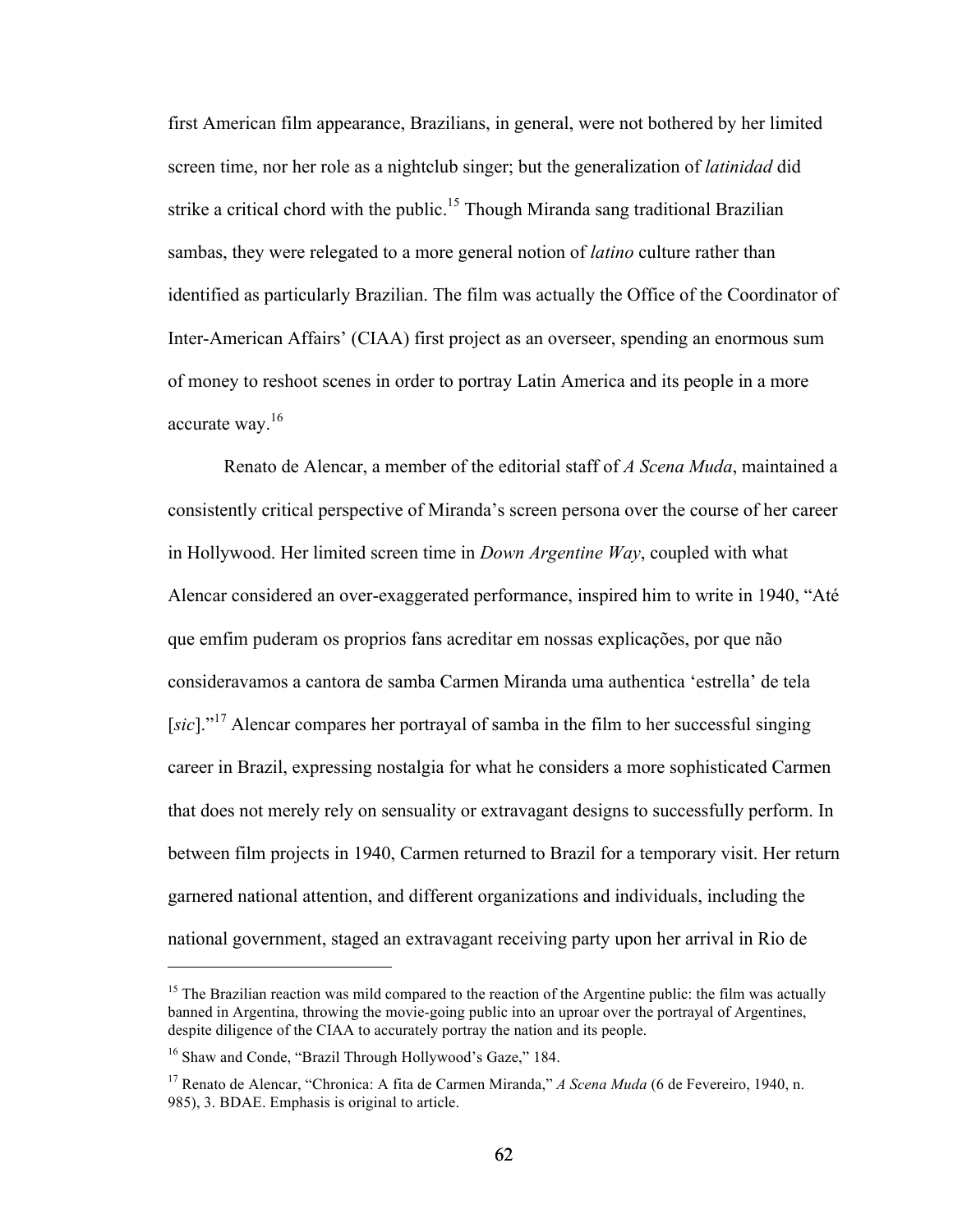Janeiro. Again, Alencar questioned the nature of the praise she received upon her return: "O publico compareceu, e ella, um tanto perturbada pelo que via, teve esta espressão curiosa: 'Estou emocionada com todas homenagens (**todas as**, queria dizer). Ellas calam fundo no meu coração, e mais porque (gravem este fim, por favor) e mais porque **tenho consciencia de que tudo o que fiz pelo Brasil foi o meu dever!** [*sic*]'" <sup>18</sup> From his perspective, Miranda had not portrayed Brazil or its culture in a positive way; she had merely taken advantage of a career opportunity without consciously thinking about the implications her performance had on the international community's conception of Brazil and *brasilidade*. Samba blended in with the rest of the *latino* allusions in *Down Argentine Way* instead of being recognized as a particularly Brazilian art form. His emphasis on her word choice and grammatical errors attempt to undermine her Brazilianess on a linguistic level, and her claim that her career in Hollywood and the roles she portrays are her "duty" as a Brazilian citizen are treated with disdain.

During this interlude in Brazil, the First Lady Darci Vargas organized a concert in Rio de Janeiro with Carmen billed as the star, inviting the political and social elites of the city for a night of entertainment by Brazil's most famous representative abroad. The concert was a traumatic experience for the singer: the audience did not applaud following her songs, whispering in disdain at her interpretation "americanizada." During the show, she performed a newly composed song in response to criticisms of her time spent in the United States, "Disseram que Voltei Americanizada." The lyrics reject the criticisms that she has been corrupted by wealth, losing her Brazilian roots. This song did little to win over the audience: the icy reception by the Brazilian elite was a major setback for

 $18$  Ibid 5.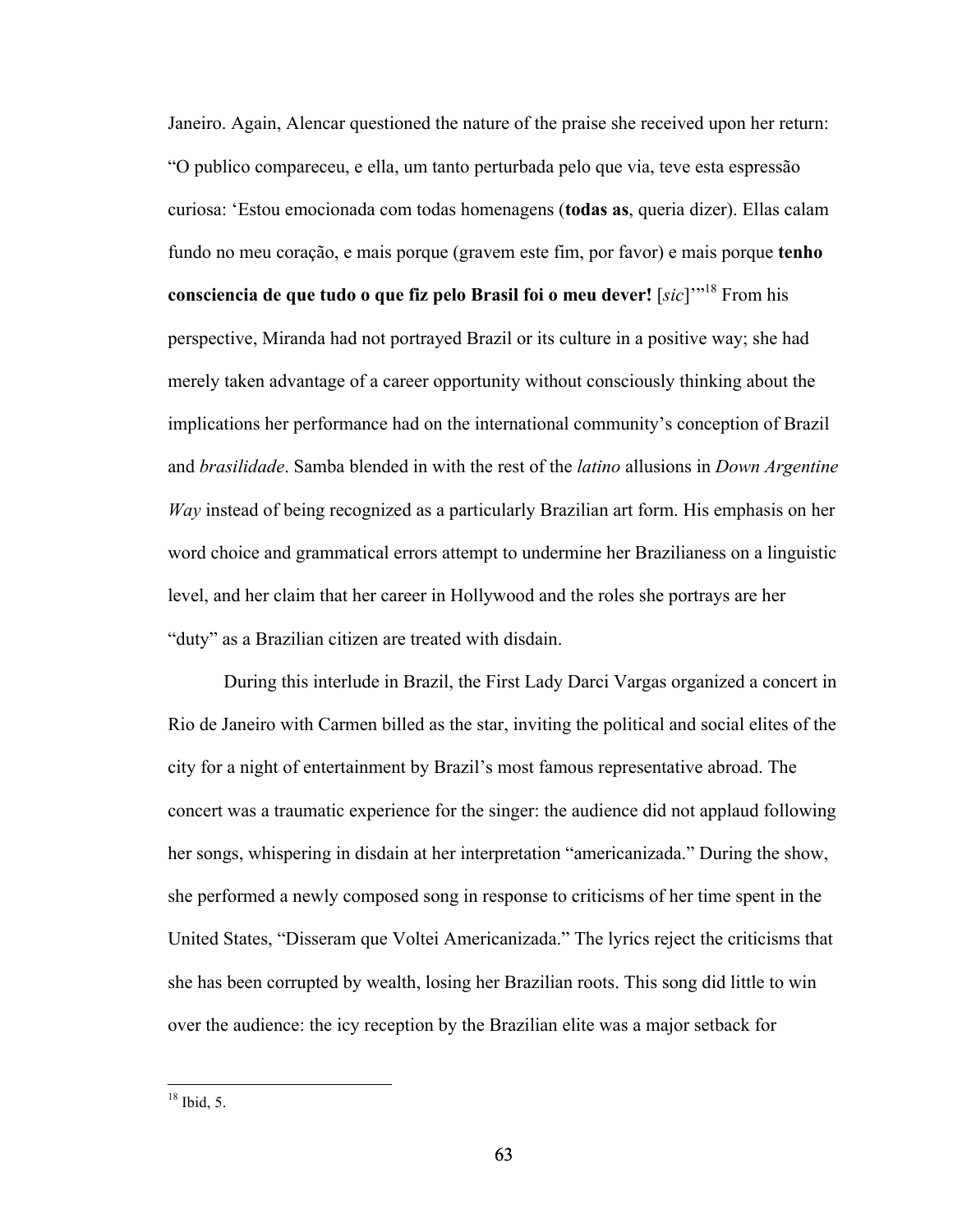Carmen, and her hasty return to the United States to fulfill a contract with  $20<sup>th</sup>$  Century Fox left many wondering if she would ever return.

More letters from readers with Carmen Miranda as their subject began to appear in both magazines beginning in 1941, following the release of her second American film, *That Night in Rio* (1941). José Lima from Caçapava, São Paulo related, "Carmen Miranda, a nossa querida 'embaixatriz do samba' supera o seu curto trabalho de 'Seranata Tropical,' alias, papel este muito aquem das suas qualidades artísticas [*sic*]." <sup>19</sup> Her growing popularity abroad was cause for excitement, according to many of her fans and readers of film magazines, hoping that with more prominent film roles, Carmen would serve as an ambassador of Brazilian culture in the United States, particularly as the United States actively courted Brazil to join the Allied Forces. Again, critics attacked Carmen's performance in her second feature film, citing similar frustrations with the stylistic elements and the stereotypical *latina* traits of the role:

"Uma Carmen vestida com elegancia, uma Carmen social e distinta, interpretando papeis mais serios e decentes, eis o que muitos de seus fãs desejam ver na tela. O turbante, os balangandãs, as estouvadas grosserias cenicas, as explosões de ataques de estupidez, as ciumadas grotescas, com arremeços de sapatos na cara dos coiós e dentadas na mão dos namorados, tudo isso é irritante …A Fox precisa dar-lhe outros papeis, fugindo um pouco dessa repetição enfadonha que se encaminha para o intolerável [sic]."<sup>20</sup>

This less than generous review insinuates a certain amount of unfair manipulation on the part of the American studio system: though Miranda's popularity was soaring in the United States, Brazilian at home resented her culturally essentialized roles and the potential effect her image could have on the American public's understanding of Brazil.

 <sup>19</sup> "Mande Tambem Sua Crítica"—"Uma Noite no Rio" *A Scena Muda* (21 de outubro, 1941, n. 1074), 10. BDAE.

<sup>20</sup> Renato de Alencar, "Carmen sem balangandãs," *A Scena Muda* (14 de outubro, 1941, n. 1073), 3. BDAE.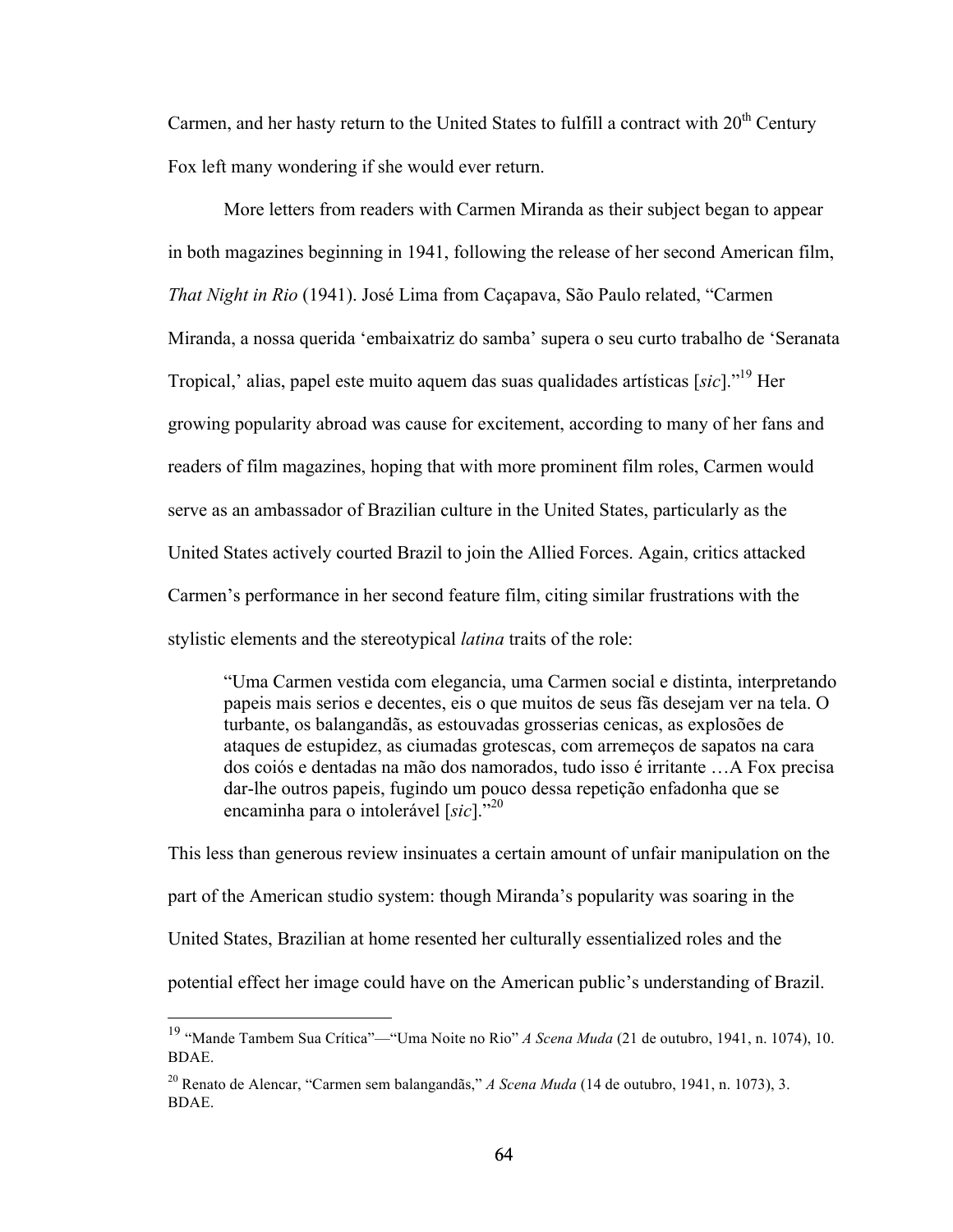Femininity boils down to sensuality, fits of jealousy, and flightiness, all contributing to an "indecent" portrait in the author's opinion. Along with her role, her appearance is a main point of contention for the author:

...baiana imaginada pelos exagerados figurinistas carnavelescos de Hollywood, cheia de toucados estravagantes e risiveis, sufocada em voltas, voltinhas, balangandãs e baduleques africanos, sem nenhum traço positivamente nacional da verdadeira baiana de Cidade do Salvador. Ao que propolam, demonstrou que tem capacidade para interpretar cenas de comedia; mas tudo isso ainda não lhe dé o titulo de estrela do cinema [*sic*]. 21

The *baiana* costume does not evoke sophistication or elegance, but rather obscures Miranda's true charms and talents behind an exotic construction of a *latina*. Alencar points out the falseness and inaccuracy of Hollywood's version of Carmen's *baiana* costume: while her original version reflected real aspects of culture in Salvador de Bahia, the hand of Hollywood costume designers corrupted Carmen's original style and persona. No longer starring as a featured performer, *That Night in Rio* showcased her acting abilities, although still cast as the showgirl. Unfortunately, her acting did little to assuage the worries of critics at home; effective as a comedienne, her role still essentialized belabored characteristics that reinforced *latino* stereotypes.

Many readers recognized that she did not have much control over the roles she received once she signed a contract with  $20<sup>th</sup>$  Century Fox, sympathizing with her limitations rather than placing all the blame on her personally for her recurrent appearance as the *baiana* entertainer. Professional critics on staff at the magazine cautioned the public to reconsider her meteoric rise in popularity (and payroll) and not to grant the title of "star" so freely in her case. As a representative of Brazil for the American public, critics were deeply unsatisfied, complaining, "…parece que os norte-

 $21$  Ibid, 28.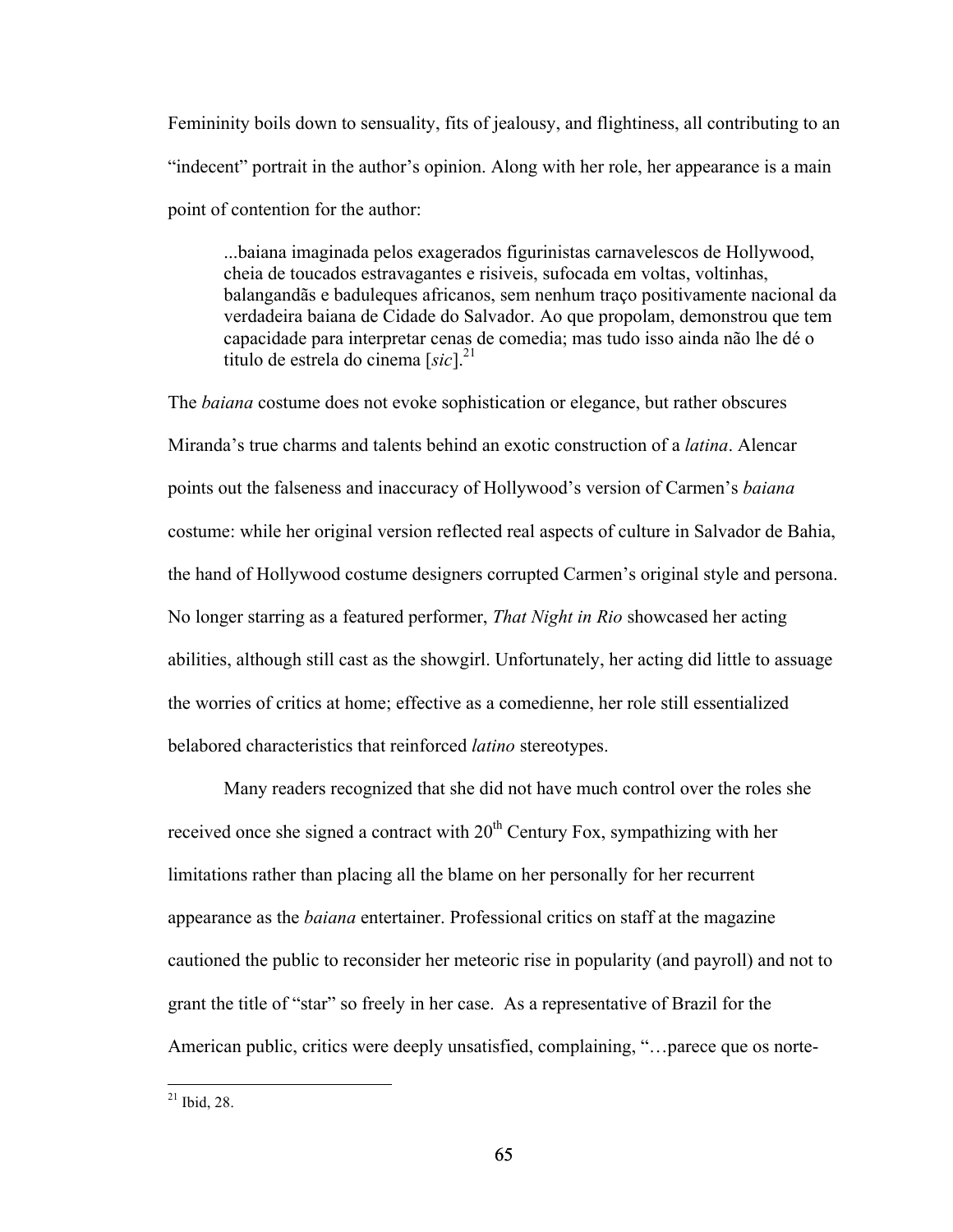americanos continuam a ter do Brasil idéias erradissimas…[*sic*]." <sup>22</sup> In their eyes, Miranda seemed to encourage the stereotype rather than rectify it when the momentum of her popularity gave her the opportunity to do so publicly. The premiere of her third Hollywood motion picture, *Weekend in Havana* (1942)—*Aconteceu em Havana* in Brazil—sparked more reactions than ever, and a marked increase in letters to magazines voicing critical and laudatory opinions on Carmen Miranda's representation of Brazil abroad.

Dulce Damasceno de Brito, a young film journalist from São Paulo, took up Carmen's defense as a personal project in the pages of *A Scena Muda*, countering the consistently critical editorials produced by the staff writers.<sup>23</sup> When requested to select the three most talented, beautiful actresses in Hollywood, she compared Carole Lombard, Vivien Leigh, and Carmen Miranda, describing the latter as "a maior produção brasileira."<sup>24</sup> As one of few women in the field of journalism at the time, Damasceno de Brito occupied a unique position within the small world of Brazilian film journalism, and her early professional work stands in contrast to the writings of her male contemporaries, particularly articles about Carmen Miranda. The journalist presents a hyper-sympathetic and defensive counter-argument to her many critics, both professional and recreational, invoking a personal tone in her opinion piece formatted in the style of a letter to Carmen:

Minha querida: Mais uma vez você é vítima da maledicência alheia. E eu, na qualidade de 'advogada e defensora perpétua de seus direitos no Brasil,' ocupo novamente as páginas d' 'A Cena Muda' para uma mensagem cordial e sincera a você...Carmen, você que sempre primou pela sua fineza, pela maneira aprazivel,

 <sup>22</sup> "Já Merece o Nome de Estrela?" *A Scena Muda* (22 de Julho, 1941, n. 1061), 18. BDAE.

<sup>&</sup>lt;sup>23</sup> Dulce Damasceno de Brito had a successful career as a Hollywood journalist, moving to the United States in 1952. She published *O ABC de Carmen Miranda* in 1986, and maintained a close friendship with her until Miranda's death.

<sup>24</sup> Dulce Damasceno de Brito, "Três—Três Mulheres-Artistas," *A Scena Muda* (7 de Julho, 1942, n. 1111), 12. BDAE.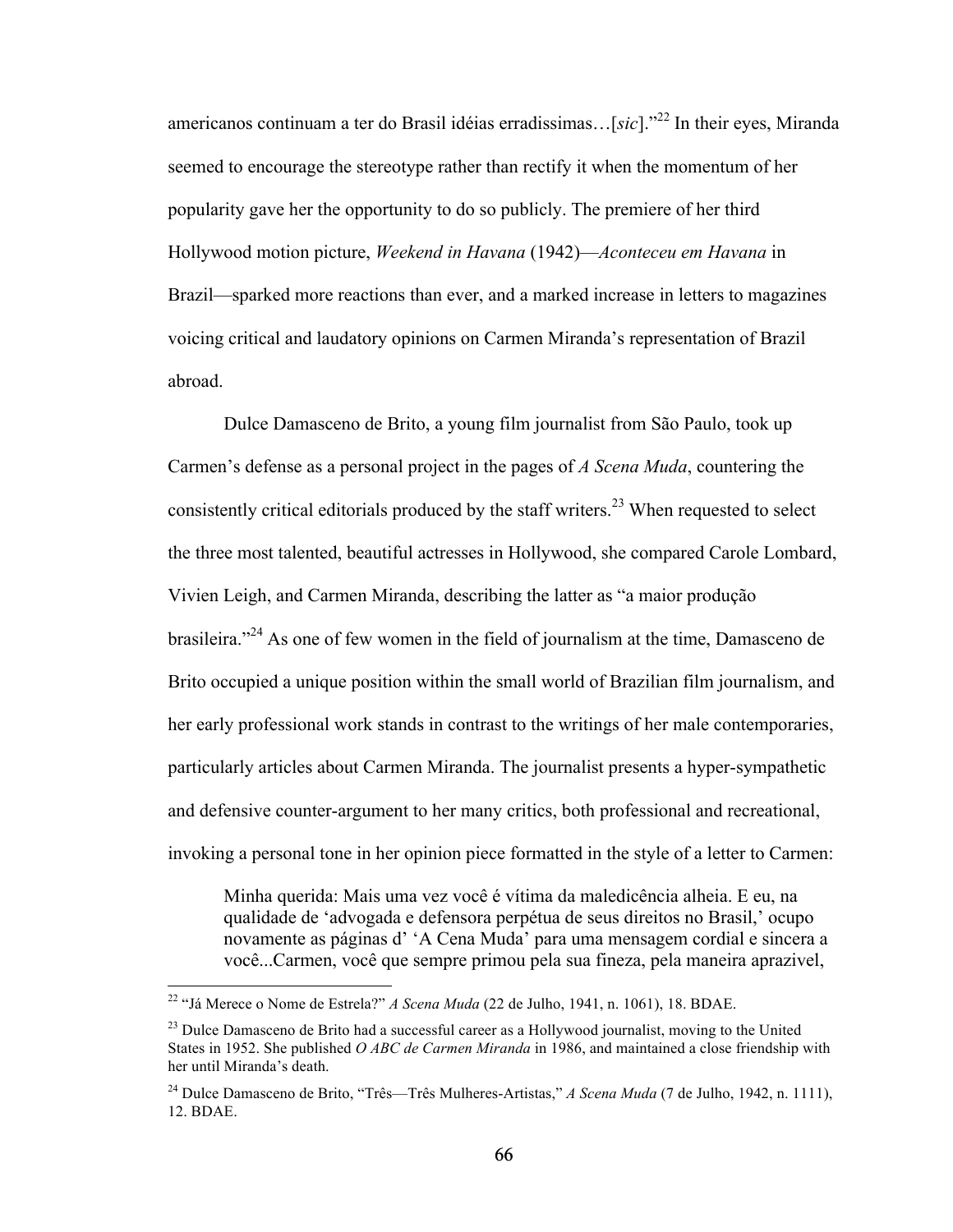nobre e elegante de tratar a todos aqueles que se lhe acercam, sejam jornalistas ou fãs, merece, por isso mesmo, o maior apreço dos brasileiros [*sic*]. 25

Though her choice of language and address assures the audience of her personal affiliation with the actress and suggests a close relationship that supports the author's claims of personally "knowing" Carmen's fundamentally good and generous character, her well-intentioned defense takes on an unprofessional, fawning tone that bears little resemblance to the more objective film criticisms written by her male colleagues. Her subjectivity in many ways genders her journalism, appealing to Carmen personally on an emotional level, and simultaneously arousing sympathy in her readers:

Você, que tudo faz em benefício de nosso país, que é também o seu pelo lado do coração, recebe em troca, 'apenas,' palavras cruéis, masuáveis, dizendo trabalhar 'a cantora portuguesa Carmen Miranda,' a bem do dinheiro e não do Brasil, do samba da propaganda valiosa que necessitamos...sinto-me envergonhada em possuir conterrâneos tão vilmente baixos, que ofendem-na com o fito de ganhar popularidade, conquanto seja deshonrosa [*sic*].<sup>26</sup>

To spite Miranda, many critics alluded to her Portuguese heritage, denying her "brazilianess" and therefore her role as a representative of Brazilian culture abroad. Damasceno de Brito recognizes Carmen's international visibility as well as her assumed role as a representative of Brazilian culture in the United States. Regardless of actual Brazilian policies and the state's interest in using Miranda as a cultural ambassador, journalists, readers, and the public at large perceived Carmen as a legitimate cultural intermediary. Damasceno de Brito's role as Carmen's "advogada" in the pages of the magazine inserts a woman's defense of character in a predominantly male field of

 <sup>25</sup> Dulce Damasceno de Brito, "Mensagem á Carmen Miranda," *A Scena Muda* (27 de Janeiro, 1942, n. 1088), 6. BDAE.

 $26$  Ibid, 6.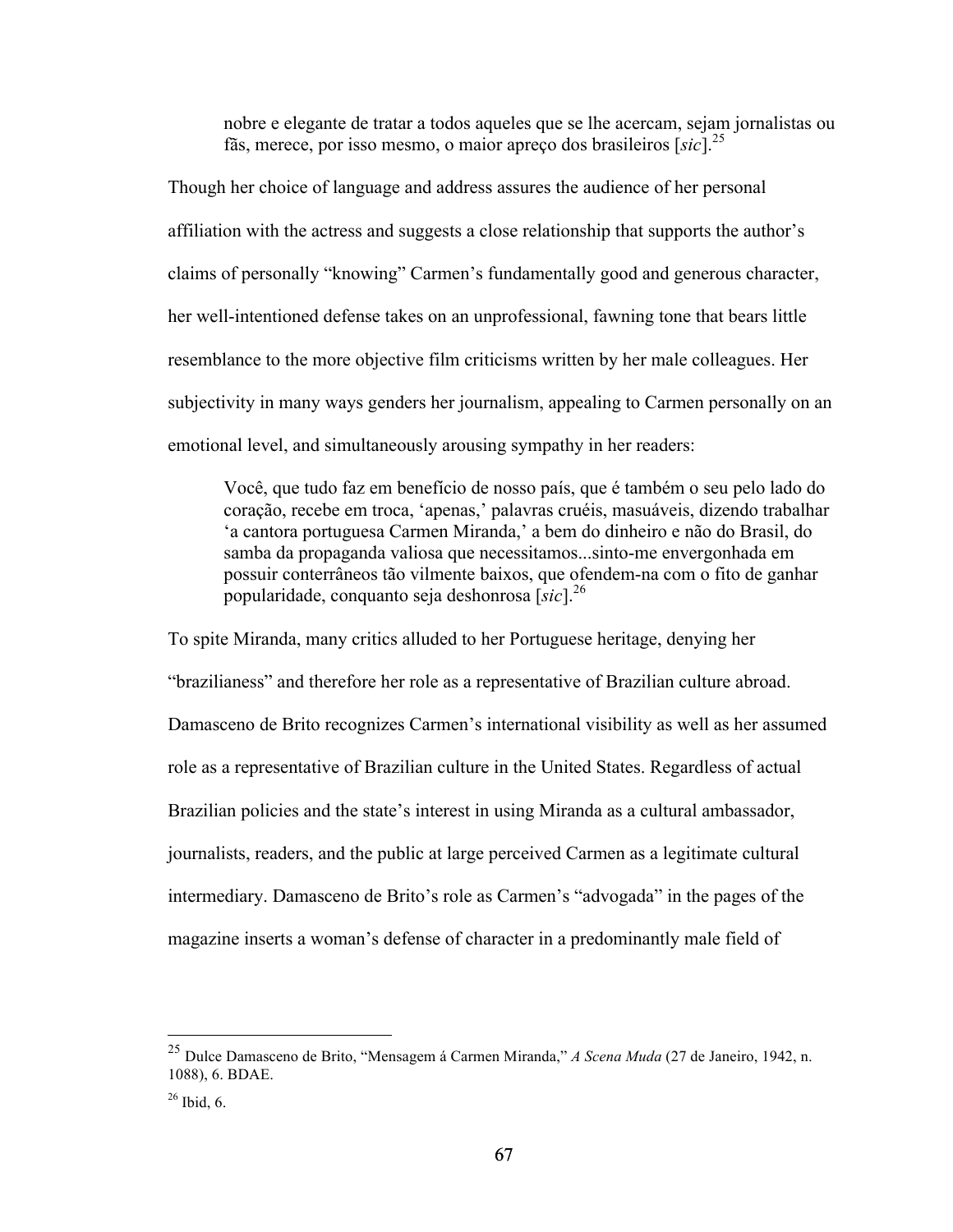professionals. Her solidarity with Carmen reinforces the powerful impression she imbued on the Brazilian public, inspiring sympathy and controversy.

The majority of reader submissions conveyed their personal reactions to recently viewed films, or composed short elegies or criticisms of specific stars. The vast majority referred to Hollywood films and actors, due to the inundation of the Brazilian market by American-made films and the general public's preference for films of higher production quality. Both male and female readers wrote to magazines, their opinions occupying the same physical space. Though not always appearing with the same frequency, the presence of opinion pieces from women denotes an active readership and desire to insert their voices into the dialogue appearing in the press. In addition, the publication of material written by women alongside pieces written by men suggests an opening within the press that reflected a larger trend of expanded mobility for women in Brazilian society. While women certainly expressed their impressions, they also expressed a certain amount of self-consciousness regarding the "validity" of their opinions within a literary space traditionally occupied by men. One such submission from Maurinha in 1942 states:

Eis porque você, garota bonita ou você mesmo, leitor amigo, encontra nesta página, esta croniquêta. Não é um artigo maravilhoso, pois não sou nenhuma…preciosidade! Muito menos uma critica ao pé da letra!...Resumindo: são algumas linhas para matar saudades da 'nossa' Carmen e ao mesmo tempo dizer a vocês como vi e apreciei o seu desempenho na pelicula ora em cartaz. Quem acompanha a carreira de Carmen desde os áureos tempos mayrinkianos deve sentir-se orgulhoso e triste. Sim, amigo-fan! Torno a repetir: orgulhoso e triste. Um paradoxo que exprime toda a verdade [*sic*].27

By addressing the "garota bonita" separately from "leitor amigo," Maurinha distinguishes between the sexes of her assumed readership. The "pretty girl" is not designated as a "leitora" and the "reader friend" in this case refers to a gendered male reader when placed

 <sup>27</sup> Maurinha, "Fala o Amigo Fan," *A Scena Muda* (29 de dezembro, 1942, n. 1136), 10. BDAE.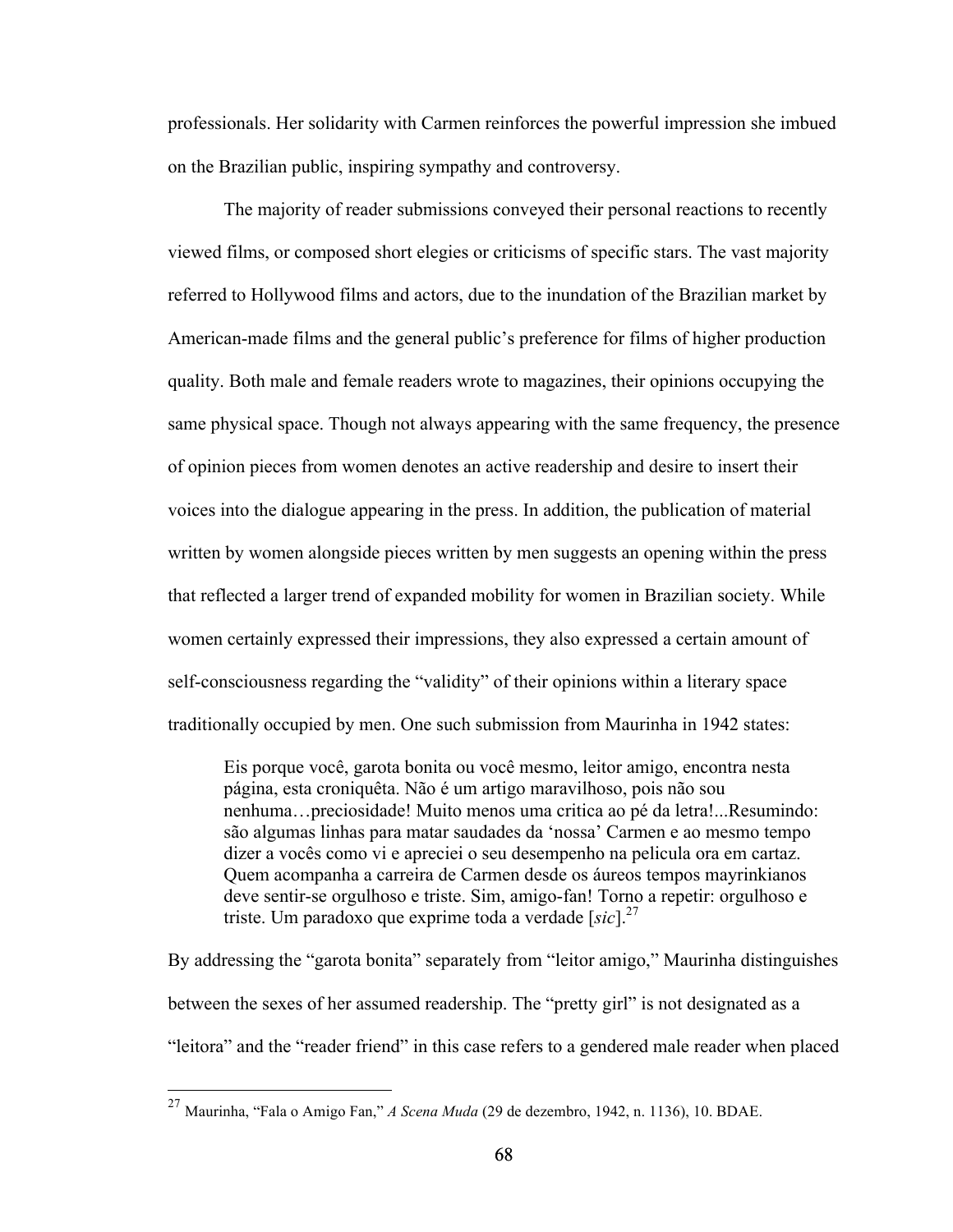as a binary in the same phrase. She goes on to deprecate her station in life, as well as her knowledge of film criticism and her ability to compose an article worthy of publication. She reaches out to an implied community of Carmen Miranda fans, to which the magazine supplies an open forum. Unlike the straightforward, "for" or "against" conclusions of many of her male contemporaries, Maurinha captures the "paradox" of Miranda's image and popularity that aroused such controversy throughout the public: though proud of her accomplishments in the United States, her extravagantly constructed film persona generated an exotic imaginary of Brazil that excluded the qualities individuals within the Vargas regime and without wanted to project onto the international community, particularly the United States. She laments the repetition of the same role for Carmen for the third time, but Maurinha expresses frustration with the studio system more so than the actress herself:

Na verdade ela ainda é a mesma Carmen, com a sua brejeirice toda especial e as suas baianas p'ra lá de formidáveis, no entanto, o produtor da pelicula e o studio responsável pela mesma, exigiram de Carmen, muito, e resultado: *Aconteceu em Havana* nos apresenta uma Carmen diferente, forçada, gesticulando muito, trabalhando mais com as mãos que com o corpo, e com uma proununcia afetadissima. E é pena, amigo-fan! É mesmo lamentável! [*sic*]

The demands of Hollywood shape a "forced" performance by Carmen, unnatural and already tiresome to the Brazilian public. Though her Brazilian audience valued her distinctive *baiana* act, they longed for her to mature as an actress and portray legitimate Hollywood roles.

From March to August of 1943, *A Scena Muda* began devoting two full pages to opinion columns submitted by readers titled "Carmen Miranda na opinião dos 'fans' brasileiros," categorizing the opinions as "Pro," "Contra," or "Neutro."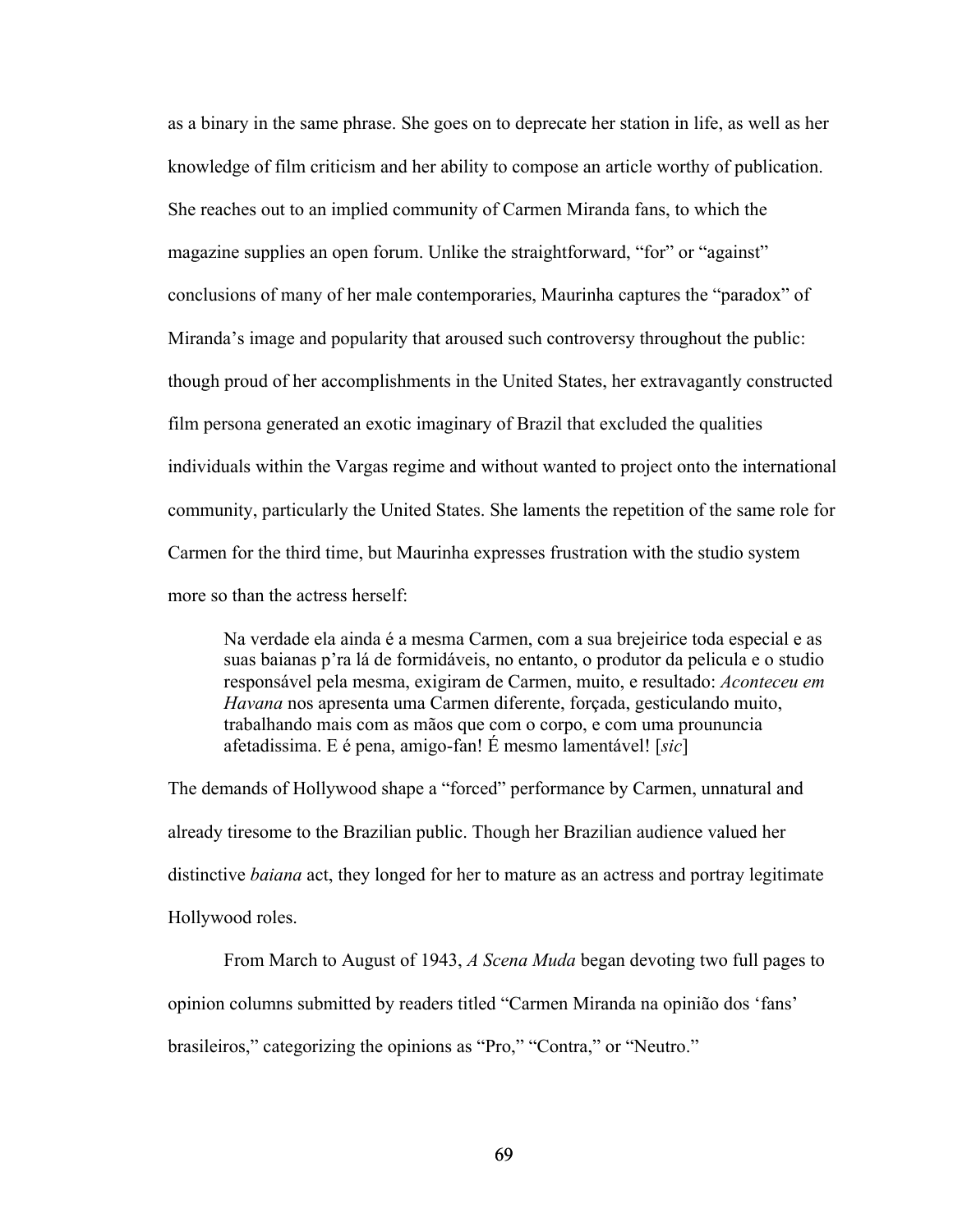|                | Men   | Women | Unknown        | Opinion% |
|----------------|-------|-------|----------------|----------|
|                |       |       |                |          |
| Pro            | 41    | 33    | $\overline{2}$ | 44.2%    |
| Contra         | 58    | 29    | 5              | 53.5%    |
|                |       |       |                |          |
| Neutro         |       | 3     | 0              | 2.3%     |
|                |       |       |                |          |
| Total          | 100   | 65    | 7              |          |
|                |       |       |                |          |
| Gender         | 58.1% | 37.8% | 4.1%           |          |
| Participation% |       |       |                |          |

Table 2: Reader Participation, March-August 1943, *A Scena Muda*: "Carmen na opinião dos 'fans' brasileiros"*<sup>28</sup>*

The magazine had provided a space for open debate regarding Carmen Miranda in the past, but the announcement of her fourth forthcoming film, *Springtime in the Rockies* (referred to as *Minha Secretaria Brasileira*), inspired strong opinions in the Brazilian public and merited the devotion of an entire section in the magazine. Published in Rio de Janeiro, *A Scena Muda* was a metropolitan publication that attracted urban, film-going readers who had access to at least one, if not more, cinemas. The submissions came from across Brazil, but by and large, the majority reflected the opinions of Brazilians from Rio de Janeiro and São Paulo, the cities with the largest number of cinemas. While men wrote more than half of the letters published, women actively contributed to the debate and openly engaged Carmen Miranda as a positive and problematic representative of Brazil abroad. This section covered a general spectrum of Brazilian public opinion, culled from a sector of the mostly urban population that attended films regularly and had some memory or association with Carmen Miranda's career in Brazil and the United States.

 $\overline{a}$ 

<sup>28</sup> The data table was compiled from a total of 19 issues of *A Scena Muda*, a total of 172 opinion columns, published between March 16 and August 3, 1943. Two issues (April 6 and 13) were unavailable and are therefore not included in the calculations. BDAE.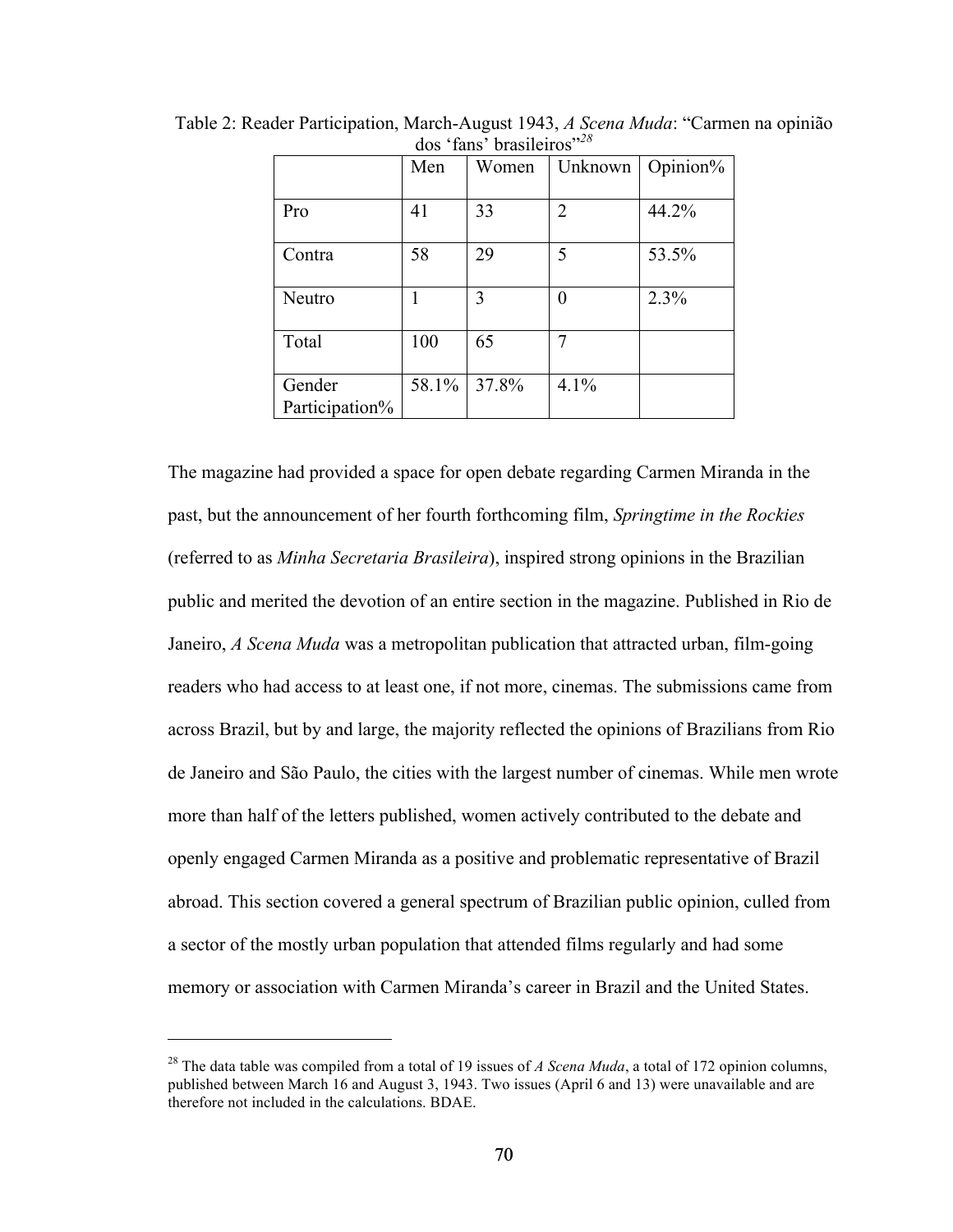The specificity of this forum was unprecedented for the publication, for no other topic or individual had merited the devotion of an entire section of the magazine for six consecutive months. Women contributed a significant amount of editorial space and opinions to the Carmen Miranda debate, and their opinions were fairly equally divided on whether or not they approved or disapproved of her career trajectory. This particular series of reader responses demonstrates that women were more apt to side in favor of Carmen than men, yet the margin between the female "pros" and "contras" was much smaller. When speaking of the fundamental contentions most readers had with Carmen Miranda, very few claimed that they outright disliked her or thought she had no talent.

The majority of "contra" contributors expressed nostalgia for the Carmen Miranda of the days of her radio stardom, their most famous interpreter of samba. Osvaldo Jannuzzi of Rio observed, "Carmen não nasceu para ser artista de cinema, apenas artista de rádio ela pode ser. Deve-se contentar em ser o que é e voltar ao rádio. Nossa terra e o samba lhe déram fama e fortuna. Carmen não soube ser grata."<sup>29</sup> Others hoped to see her move beyond the typecast *latina* showgirl roles to star as a true heroine in a Hollywood film. Few readers criticized her performances in terms of sex appeal or vulgarity; the majority of the commentary referenced the over-exaggeration of her costume or movements, not the overall persona in terms or propriety or morality. Though she would become the highest paid actor in Hollywood during World War II, as well as the most famous Brazilian abroad, many Brazilians expressed discontent with the trajectory of her artistic career, despite her professional success.

 <sup>29</sup> Osvaldo Jannuzzi, "Carmen Miranda na opinião de seus 'fans,'" *A Cena Muda* (27 de Julho, 1943, n. 30), 12. BDAE.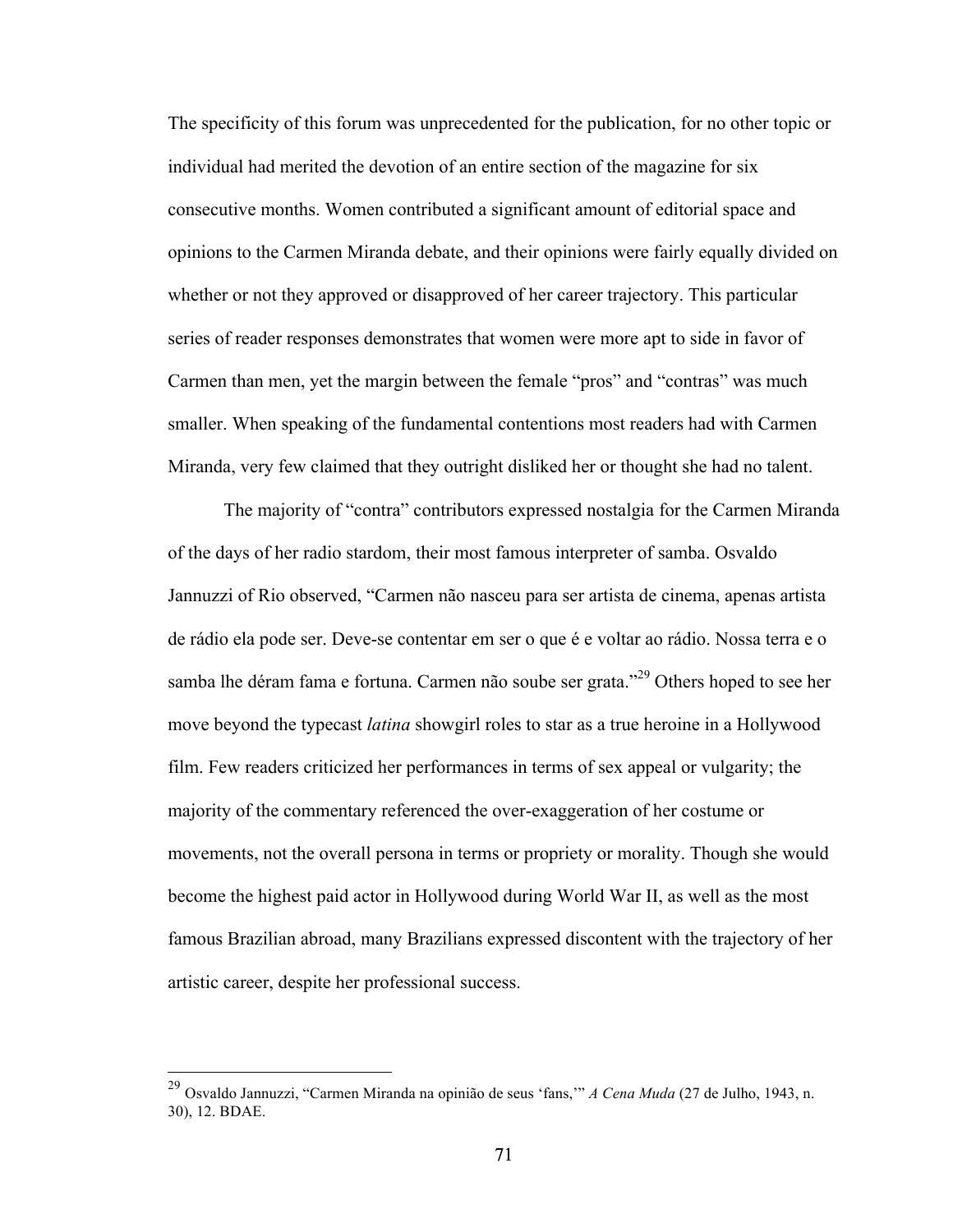Though these issues of *A Scena Muda* are rife with criticism of Carmen's performances, and occasionally describe her costume and dancing as indecent or exaggerated, a close analysis of the "fan" letters reveals very few allusions to proper feminine behavior or traditional maternal roles. Alicinha Barbosa submitted a positive portrait of Carmen in the May 18 issue of 1943:

"Pessoa que veio dos EE.UU., contou-me como vive a Carmen em Hollywood: Uma vida de boa dona de casa, morigerada, séria, bem comportada, costurando e tendo a seu lado toda a família, todos os entes que lhe são caros...Não anda fazendo maluquices, como podem pensar daqui. É economica, é respeitada, o tipo da mulher que trabalha e precisa repouso [*sic*]."30

Here, the "fan" references Carmen's normal reality as a good and proper woman who keeps house and is well respected and economical, not lascivious or irresponsible. This is one of the few references to her personal life that appear in the magazine that also frames her within a more traditional female role as a "lady of the house." Miranda's personal life never aligned with patriarchal social mores, remaining unmarried until she was thirtyeight and pursuing her career domestically and internationally of her own volition. Though plenty of gossip circulated throughout Brazil regarding her life in Hollywood, these rumors do not appear in the magazine, nor does a certain patriarchal, judgmental debate ever surface from the editorial staff or the letters of readers. Within the sphere of these specific, metropolitan film magazines with large readerships of both genders, contributors do not invoke the propagandistic language of the Vargas regime that imagined Brazilian femininity within the context of the home. *A Scena Muda* in particular does not serve as a forum in which the morality or appropriateness of Miranda's personal life or film persona are debated, so much as a space in which readers debated the

 <sup>30</sup> Alicinha Barbosa, "Carmen Miranda na opinião de seus 'fans'" *A Cena Muda* (18 de maio, 1943, n. 20), 7. BDAE.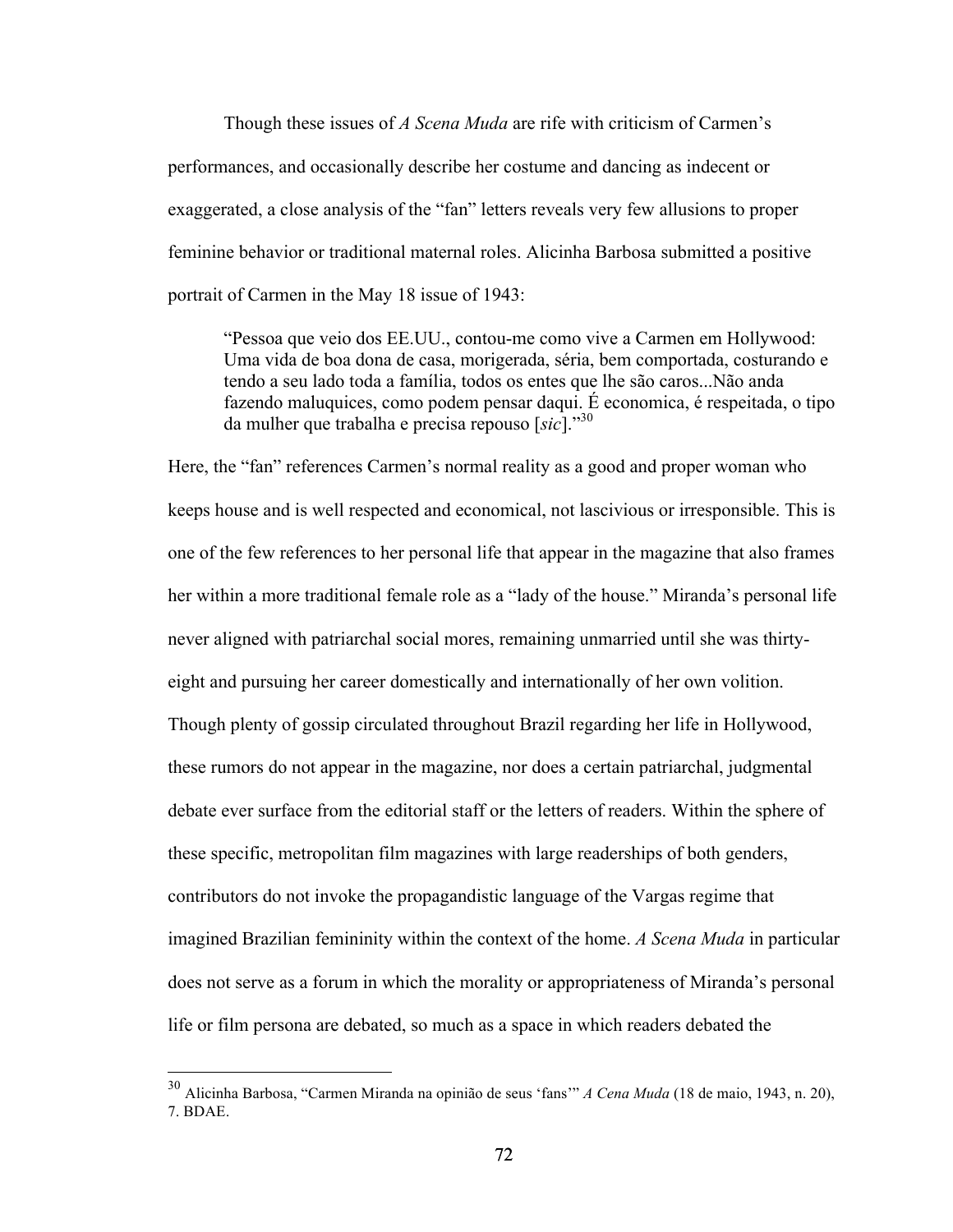implications of her performances on the United States' impressions of the nation as a whole.

Within the editorial debate of 1943, along with the many letters of praise and criticism written to *A Scena Muda* and *Cinearte* beginning in 1939, Carmen Miranda certain anxieties of international perception that existed in the popular imagination of Brazilians of the time. Readers approved of her performance and interpretation of Brazilian cultural elements such as samba and carnaval, but many readers found her expositions contentious if they were over-generalized as merely *latino*, or if they viewed them as overly sexualized, and therefore an inaccurate representation of *brasilidade*. Dulce Damasceno de Brito referred to her as "o 'produto nacional'" in July of 1943, figuratively transforming her into a consumer product for export to an international market. Serendipitously rising to fame in the midst of the era of the Good Neighbor Policy, Carmen Miranda became an icon of this period as a representative of Latin America within the United States. It is debatable the extent to which Miranda promoted herself or the Hollywood studio system co-opted her image and exploited it as a propaganda tool; however, her persona undoubtedly made an impression on American and Brazilian audiences.

# *Critical Perspectives*

Carmen Miranda's career began to steadily decline following the release of the three films discussed and debated in *A Scena Muda*. Her later films continued to gross money and attract audiences, but her now famous persona would eventually lose its

73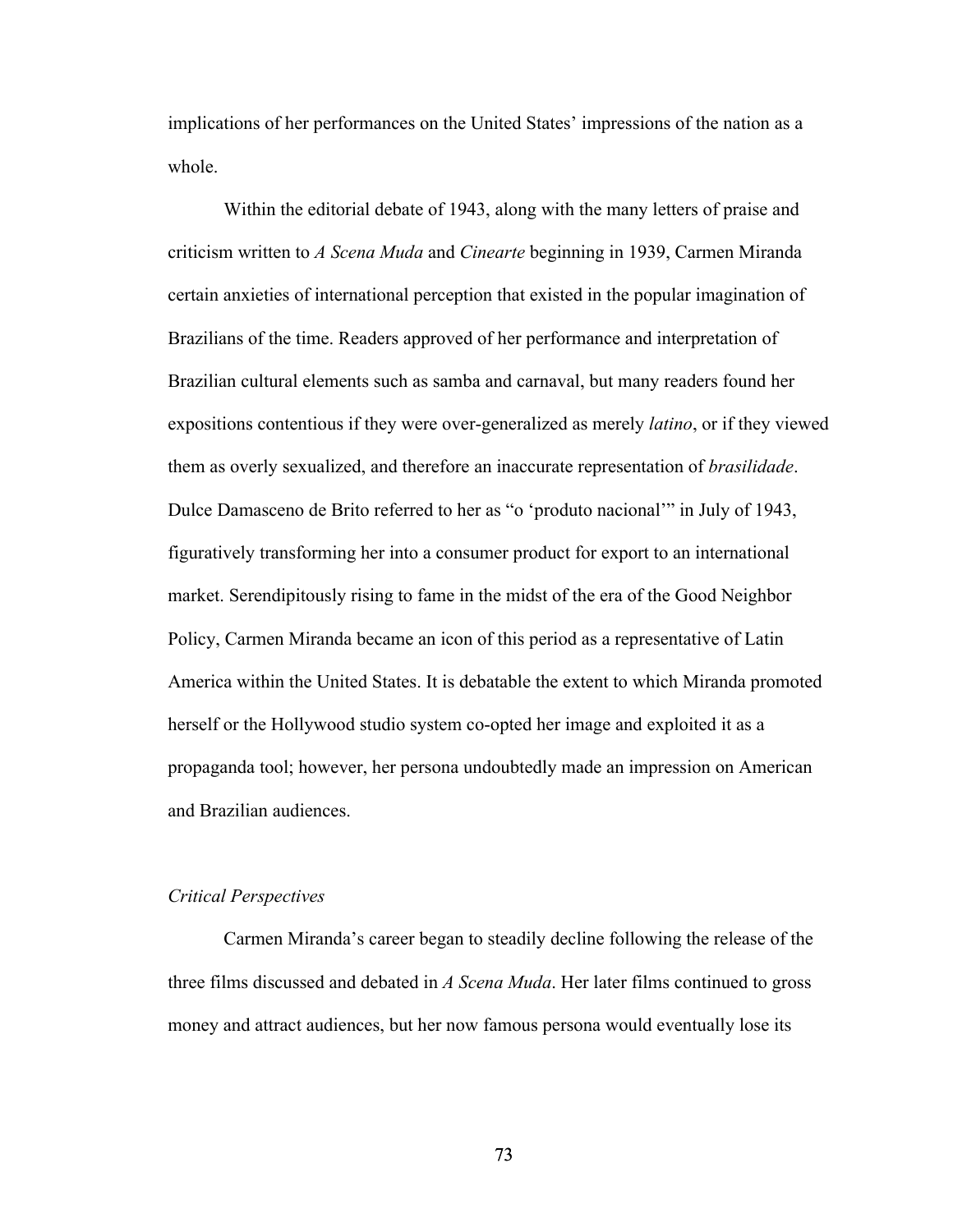exotic novelty. Her tragic death from a heart attack in 1955 followed shortly after the suicide of Getúlio Vargas in 1954, ending his term as a re-elected president.

Only within the last twenty years or so has Carmen Miranda reentered discussions of Brazilian culture and identity, particularly within the academy. Martha Gil-Montero's biography rekindled interest in her personal life and career, followed by Helena Solberg's interpretive documentary *Bananas is My Business* (1995). Ruy Castro's detailed biography *Carmen* was well received by the Brazilian public, dedicating a significant portion to her early music career and the role she played in the popularization of samba.

Within film studies and criticism, Miranda has also resurfaced as an enigmatic icon of the *Latina* stereotype, while also problematizing certain feminist film theories. As Lisa Shaw and Maite Conde observe, Miranda subverts the masculine gaze and her own "to-be-looked-at-ness," as theorized by Laura Mulvey, by returning the gaze and actively addressing the viewer on screen:

"Whilst her inclusion as a performer freezes the narrative, openly displaying her as an object of a voyeuristic gaze, Miranda herself undermines the passivity inherent in this role by aggressively returning the gaze of the camera and the spectator. As a result, she is seen to acknowledge and openly participate in her representation as tropical 'other'…There is in Miranda's own performance a sense of self-conscious representation and mimicry of the stereotype of the exotic Latina $^{31}$ 

Authors such as these have re-read Miranda's performance and apply new theories to interpret her films, as well as her negotiation of cultures and politics.

The current resurgence of Carmen Miranda's popularity has also proffered a new analysis of her position vis-à-vis the Brazilian state. While her performances can be interpreted as political acts, I have chose to interpret them within the historical context of

 $\overline{a}$ 

<sup>&</sup>lt;sup>31</sup> Shaw and Conde, "Brazil Through Hollywood's Gaze," 192.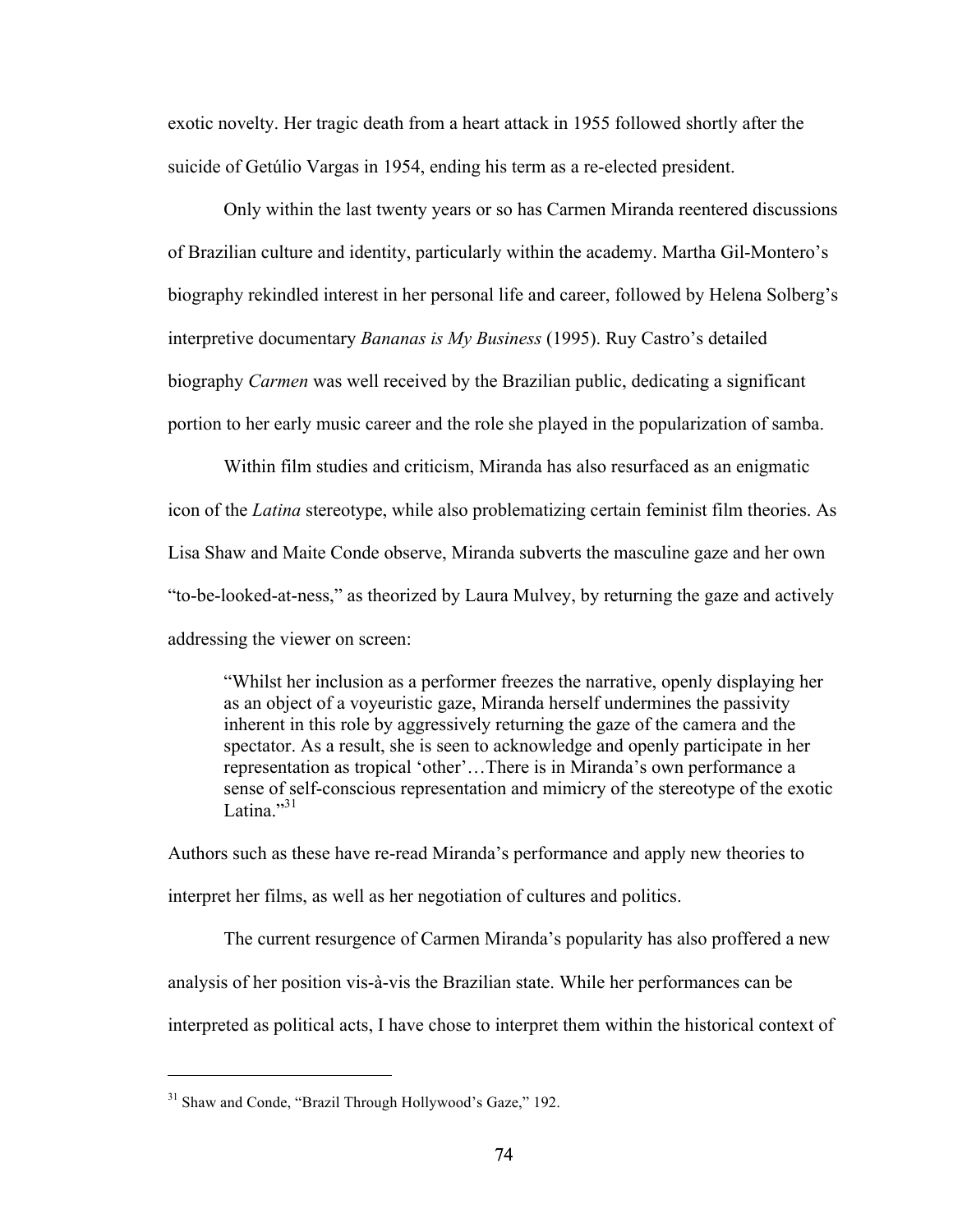her career and the Brazilian state in relation to the reality of the lives of Brazilian women during the time period. While never a conscious political actor or representative of the Estado Nôvo proper, Miranda made a lasting impression as a cultural ambassador to the United States that, for better or worse, introduced Brazilian culture to the masses. Regardless of official status or the political reality of her position, Brazilians considered her to be an important representative (in whatever capacity) of Brazil abroad. Gil Vicente Barbosa of the state of São Paulo invoked her fame within the greater socio-political context of her time: "Não quero desmerecer o trabalho de embaixadores, diplomatas, etc. Mas o certo é que, com justiça, Carmen será lembrada pelos historiadores do futuro quando excreverem a nosso repeito. Apezar de não ser Nostradamus, creio firmemente nisso  $[sic]$ <sup>32</sup>.

Barbosa was right: Carmen Miranda continues to spark scholarly debate with her singular and complex performance of Brazilian culture. Carmen's portrayal of Brazilian identity poses a contradictory foil to that produced by the Vargas regime, problematizing projections of the realm of female political and social action, as well as women's contributions to the formation of a cultural identity.

 <sup>32</sup> Gil Vicente Barbosa, "Carmen Miranda na opinião de seus 'fans'" *A Scena Muda* (8 de junho, 1943, n. 23), 7. BDAE.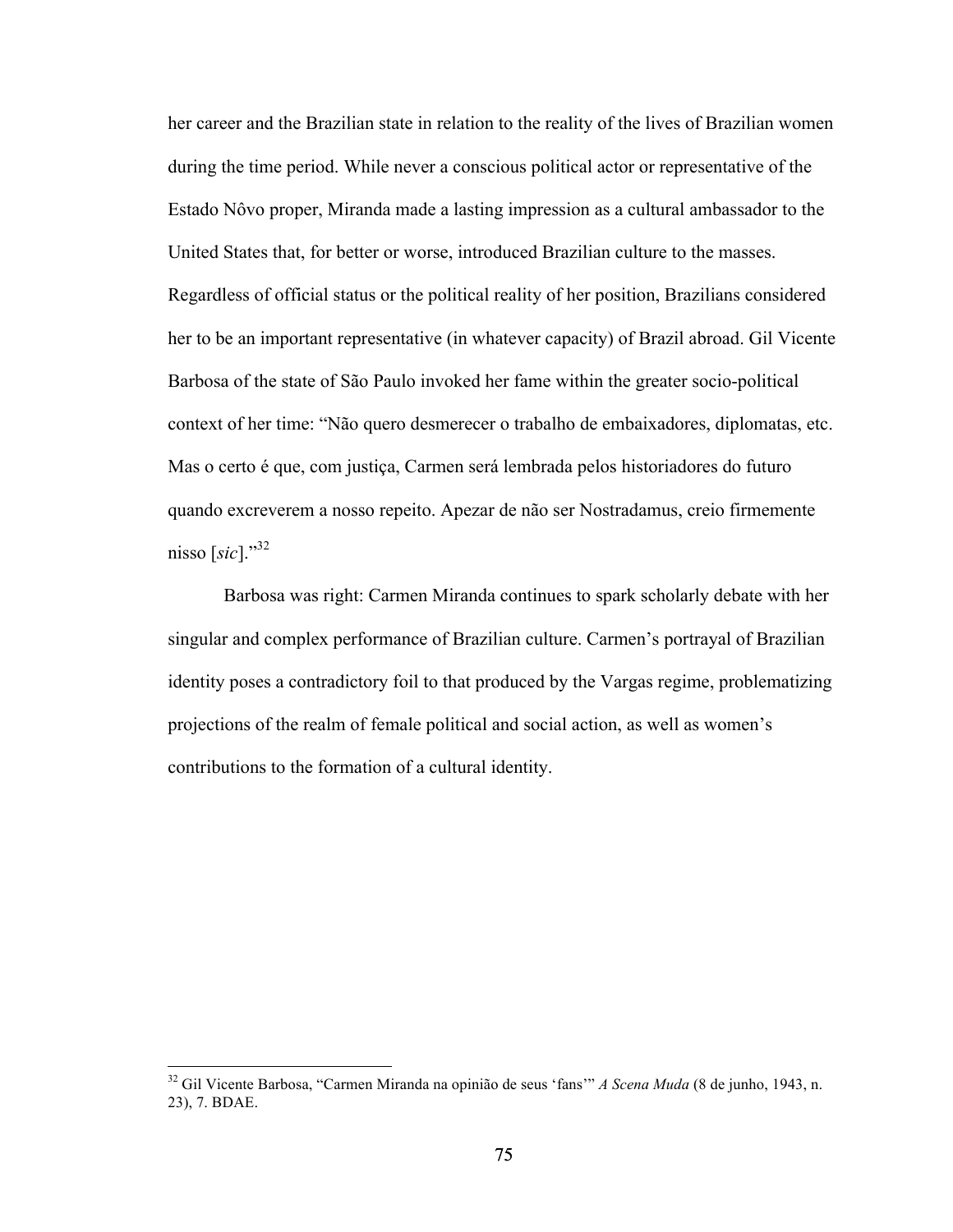### CHAPTER V

### **CONCLUSION**

Throughout this project, I have demonstrated the paradoxical images and ideals of Brazilian femininity produced by the Estado Nôvo and popular media. Defining *brasilidade* and illustrating the ideals of this identity proved to be a complicated process of cultural manipulation that did not always inspire support. This era of authoritarian control and economic expansion created a dynamic and complicated sphere of influence for Brazilian women. The paradoxical construction of a feminine ideal demonstrates a lack of continuity within the authoritarian regime itself, along with a dynamic public sphere that absorbed influences and put varying degrees of officially constructed nationhood into action. The Vargas regime projected an interpretation of *brasilidade* onto the Brazilian public, and varying aspects of this ideal resonated with the public while others were rejected. Popular media is an indicator of the extent to which it took hold within the popular imaginary.

The state included women in its complex construction of the cultural imagination, defining feminine *brasilidade* in terms of traditional maternal roles, but stressing the fundamental importance of women as progenitors of Brazilian culture and future success. The Estado Nôvo attempted to shape cultural ideology through technologies of mass communication: radio, photography, and film all projected a maternal model for women to imitate. Extreme examples such as Carmen Miranda demonstrate another aspect of popular representation that contrasted with the ordered conservatism of public displays of

76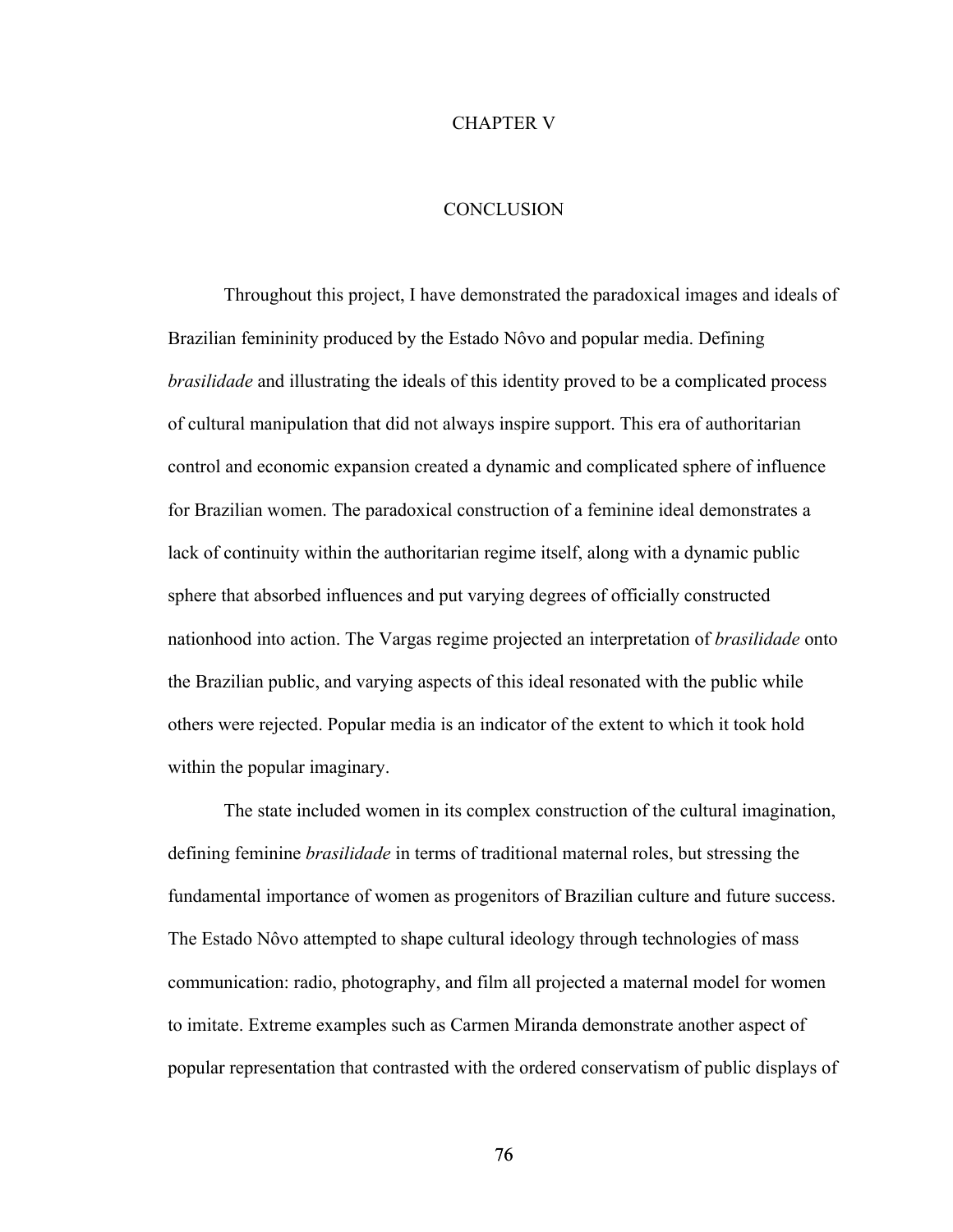Brazilian femininity. Ultimately, the state's projection of *brasilidade* ignored women's push for expanded political rights, their established influence as social actors, and manifestations of progressive gender roles within popular culture. Miranda poses a unique and engaging foil to the Estado Nôvo's idealized *mãe/filha brasileira,* interjecting an alternative female persona onto the international stage that generated both admiration and disdain at home in Brazil.

Further exploration of this topic would involve a larger survey of women's magazines and publications, Brazilian films produced during the era, and women's political mobilization. Additional facets of social life, such as economic involvement, participation in the modern art movement, and participation in religious organizations would all further illuminate the range of involvement of women in the public sphere. A closer study of Afro-Brazilian and minority groups would add to the current scholarship, which mainly focuses on elite, groups of women during the time period. Drawing on theory from anthropological and literary studies, an analysis of the construction of gender roles through "performance" would be a useful category of analysis for the time period, especially as regards the construction of idealized masculine and feminine gender identities by the state within *brasilidade*.

77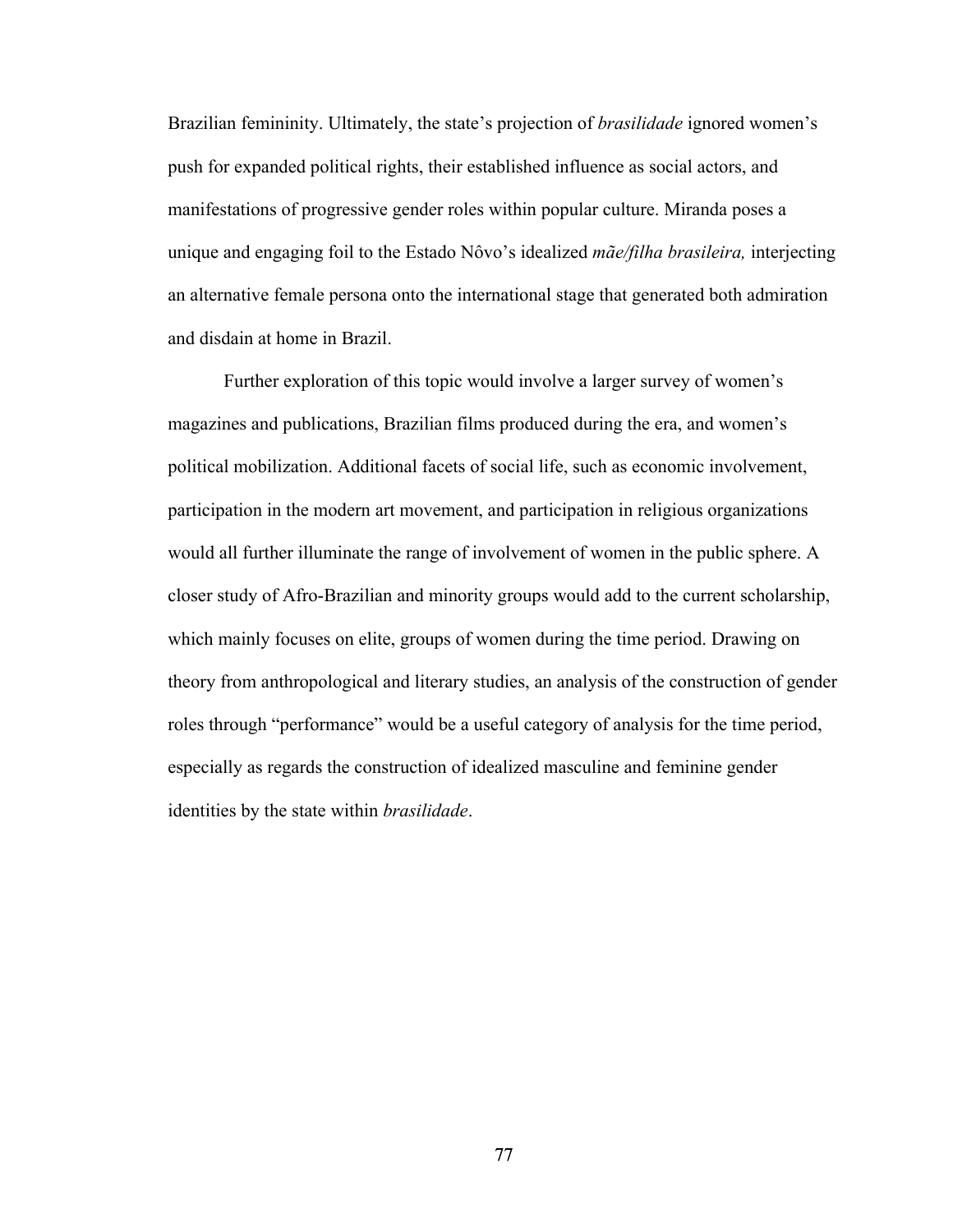## **REFERENCES**

Archives Arquivo Nacional, Rio de Janeiro www.Zappiens.br: Digitized audiovisual archive Biblioteca Nacional do Rio de Janeiro (BNRJ) Biblioteca Digital das Artes do Espetáculo (BDAE) Fundação Getulio Vargas (FGV) Centro de Pesquisa e Documentação de História Contemporânea do Brasil (CPDOC) Arquivo Oswaldo Aranha (OA) Arquivo Gustavo Capanema (GC)

Primary Sources: Portuguese

*Cinearte*. Biblioteca Nacional, Rio de Janeiro; Biblioteca Digital das Artes do Espetáculo.

*A Offensiva*. Biblioteca Nacional, Rio de Janeiro.

*A Scena Muda*. Biblioteca Digital das Artes do Espetáculo.

*Cinejornal Brasileiro*. Arquivo Nacional Brasileiro, Rio de Janeiro.

Departamento de Imprensa e Propaganda (DIP). *Unidade Moral e Unidade Econômica da Nacionalidade: Discurso do Presidente G. Vargas às Classes Conservadores e Proletárias*. 10 de Nov. 1940.

#### Filmography

*Banana da terra*, 1938. Film clip excerpt "O que é que a baiana tem" from youtube.com. *Bananas is My Business*. Dir. Helena Soldberg. Channel Four Films, Rio Filme, 1995. *Down Argentine Way.* Dir. Irving Cummings. 20<sup>th</sup> Century Fox, 1940. *That Night in Rio.* Dir. Irving Cummings.  $20<sup>th</sup>$  Century Fox, 1941. *Weekend in Havana.* Dir. Walter Lang. 20<sup>th</sup> Century Fox, 1941.

#### Secondary Sources: English

Besse, Susan K. *Restructuring Patriarchy: The Modernization of Gender Inequality in Brazil, 1914-1940*. Chapel Hill: University of North Carolina Press, 1996.

- Caulfield, Sueann and Martha de Abreu Esteves. "Changing Images of the Brazilian Woman: Studies of Female Sexuality in Literature, Mass Media, and Criminal Trials, 1884-1992" Luso-Brazilian Review, Vol. 30, No. 1, (Summer, 1993), pp. 47-74. University of Wisconsin Press.
- Dennison, Stephanie and Lisa Shaw. *Popular Cinema in Brazil, 1930-2001*. New York: University of Manchester Press, 2004.
- Eakin, Marshall. "Race and Identity: Silvio Romero, Science, and Social Thought in Late 19th Century Brazil." *Luso-Brazilian Review* 22:2 (Winter 1985): 151-74.
- Fox, Elizabeth. "Latin American Broadcasting." *Latin America since 1930: Ideas, Culture, and Society*. Ed. Leslie Bethell. Cambridge University Press, 1995. Cambridge Histories Online. Cambridge University Press.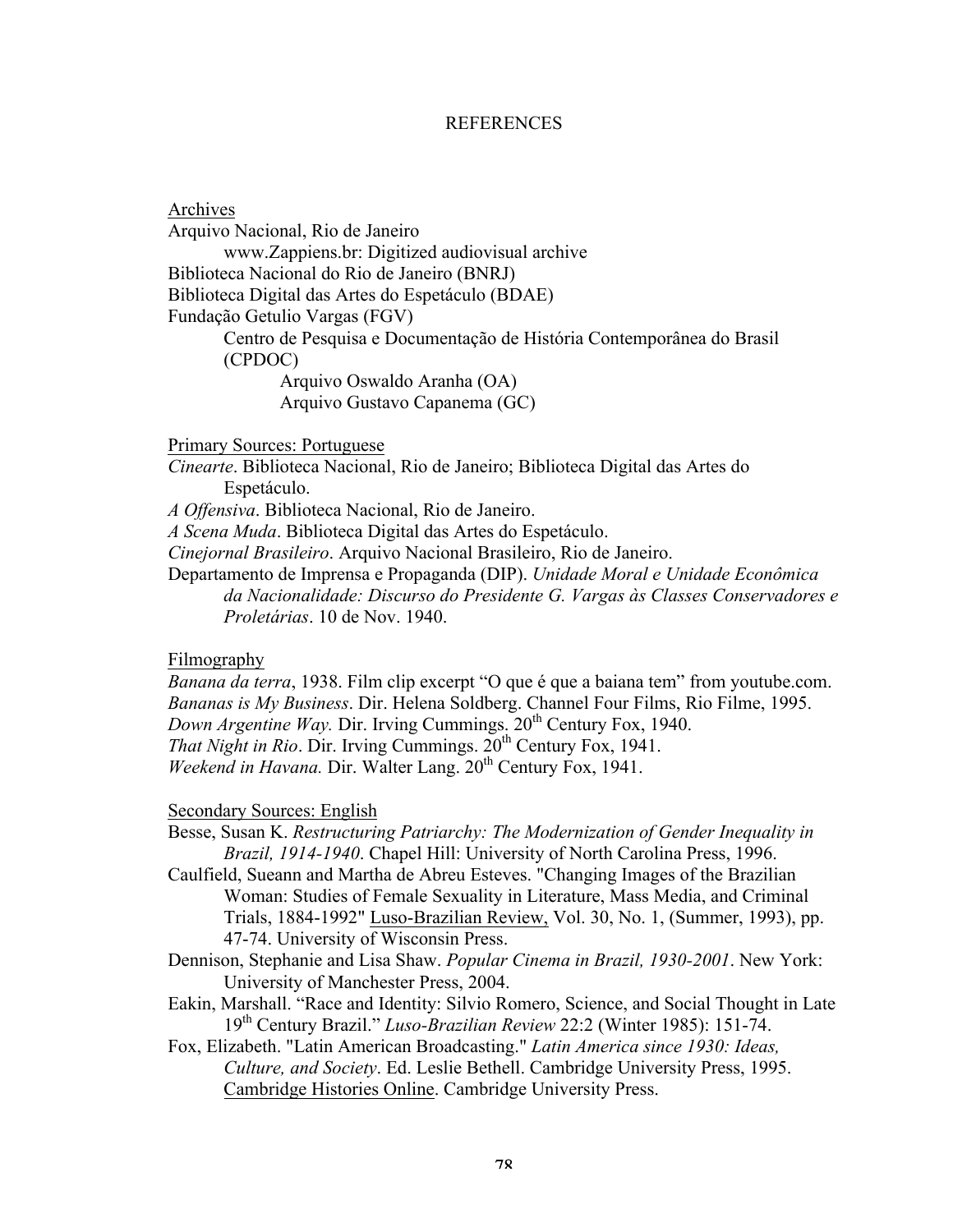Freire-Medeiros, Bianca. "Hollywood Musicals and the Invention of Rio de Janeiro, 1933-1953." *Cinema Journal* 41:4, Summer 2002. University of Texas Press.

- Ed. González, Victoria and Kampwirth, Karen. *Radical Women in Latin America*. University Park, PA: The Pennsylvania State University Press, 2001.
- Hahner, Judith E. *Emancipating the Female Sex: The Struggle for Women's Rights in Brazil, 1850-1940*. Durham: Duke University Press, 1990.
- ----------------- *Feminism, Women's Rights, and the Suffrage Movement in Brazil 1850- 1932*. Latin American Research Review, 15:1 (1980), 65-111.
- Hentschke, Jens R., ed. *Vargas and Brazil: New Perspectives*. New York. Palgrave MacMillan, 2006.
- Hilton, Stanley E. "Ação Integralista Brasileira." *Luso-Brazilian Review*, 9:2 (Winter, 1972) 3-29. University of Wisconsin Press.

Johnson, Randal. *Literature, Culture and Authoritarianism in Brazil, 1930-1945*. Washington, D.C.: Latin American Program, The Wilson Center, 1989.

- --------------------- *The Film Industry in Brazil: Culture and the State*. Pittsburg: University of Pittsburg Press, 1987.
- --------------------- and R. Stam (eds.), *Brazilian Cinema. London*, 1982. (Cambridge Online)
- King, John. "Latin American Cinema." *Latin America since 1930: Ideas, Culture, and Society.* Ed. Leslie Bethell. Cambridge University Press, 1995. Cambridge Histories Online. Cambridge University Press.
- -------------- *Magical Reels: A History of Cinema in Latin America*. New York: Verso, 1990.
- Levine, Robert M., ed. *The Vargas Regime: The Critical Years, 1934-1938*. New York: Columbia University Press, 1970.
- Miller, Douglas. *You Can't Do Business with Hitler*. Little Brown and Company: Boston, 1941.
- Rachum, Ilan. *Feminism, Woman Suffrage, and National Politics in Brazil: 1922-1937*. *Luso-Brazilian Review*, Vol. 14, No. 1 (Summer, 1977), pp. 118-134. University of Wisconsin Press.
- Shaw, Lisa and Maite Conde. "Brazil Through Hollywood's Gaze: From the Silent Screen to the Good Neighbor Policy Era." Eds. Lisa Shaw and Stephanie Dennison. *Latin American Cinema: Essays on Modernity, Gender, and National Identity.* Jefferson, NC: McFarland & Co, 2005.
- Shaw, Lisa and Stephanie Dennison. *Brazilian National Cinema*. London; New York: Routledge, 2007.
- Skidmore, Thomas E. *Brazil: Five Centuries of Change*. Oxford: Oxford University Press, 2010.
- Smith, Joseph. *A History of Brazil*. London: Pearson Education Limited, 2002.
- Stam, Robert. *Tropical Multiculturalism: A Comparative History of Race in Brazilian Cinema and Culture*. Durham: Duke University Press, 1997.
- Williams, Daryle. *Culture Wars in Brazil: The First Vargas Regime, 1930-1945*. Durham: Duke University Press, 2001.